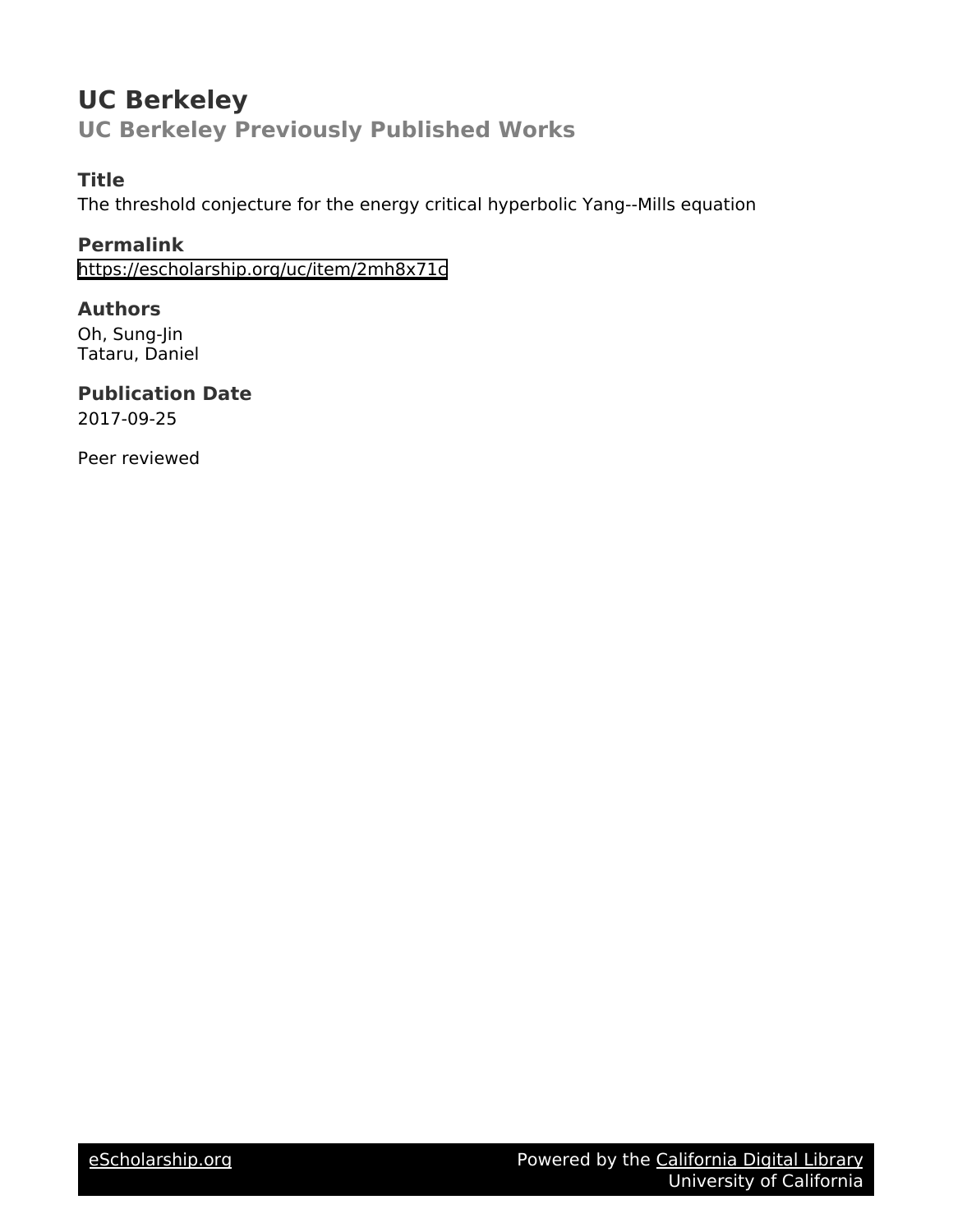### THE THRESHOLD CONJECTURE FOR THE ENERGY CRITICAL HYPERBOLIC YANG–MILLS EQUATION

#### SUNG-JIN OH AND DANIEL TATARU

Abstract. This article represents the fourth and final part of a four-paper sequence whose aim is to prove the Threshold Conjecture as well as the more general Dichotomy Theorem for the energy critical  $4 + 1$  dimensional hyperbolic Yang–Mills equation. The Threshold Theorem asserts that topologically trivial solutions with energy below twice the ground state energy are global and scatter. The Dichotomy Theorem applies to solutions in arbitrary topological class with large energy, and provides two exclusive alternatives: Either the solution is global and scatters, or it bubbles off a soliton in either finite time or infinite time.

Using the caloric gauge developed in the first paper [\[37\]](#page-64-0), the continuation/scattering criteria established in the second paper [\[38\]](#page-64-1), and the large data analysis in an arbitrary topological class at optimal regularity in the third paper [\[39\]](#page-64-2), here we perform a blowup analysis which shows that the failure of global well-posedness and scattering implies either the existence of a soliton with at most the same energy bubbling off, or the existence existence of a nontrivial self-similar solution. The proof is completed by showing that the latter solutions do not exist.

#### CONTENTS

| Introduction<br>1.                                                               | $\sqrt{2}$     |  |  |
|----------------------------------------------------------------------------------|----------------|--|--|
| The energy critical hyperbolic Yang-Mills equation<br>1.1.                       | $\sqrt{2}$     |  |  |
| The main results<br>1.2.                                                         | $\overline{7}$ |  |  |
| A brief history and broader context<br>1.3.                                      | 11             |  |  |
| Notation, conventions and preliminaries<br>1.4.                                  |                |  |  |
| Structure of the present paper<br>1.5.                                           | 17             |  |  |
| An outline of the first three papers<br>2.                                       |                |  |  |
| The caloric gauge<br>2.1.                                                        | 19             |  |  |
| Local well-posedness in the caloric gauge and energy dispersed solutions<br>2.2. | 22             |  |  |
| Topological classes and large data solutions<br>2.3.                             | 24             |  |  |
| Monotonicity formulas<br>3.                                                      |                |  |  |
| The energy-momentum tensor and conservation laws<br>3.1.                         | 26             |  |  |
| Monotonicity formulas<br>3.2.                                                    | 28             |  |  |
| A compactness result<br>4.                                                       | 29             |  |  |
| Regularity of stationary connections<br>5.                                       |                |  |  |
| No finite energy self-similar solutions<br>6.                                    | 35             |  |  |
| The bubbling-off result<br>7.                                                    | 38             |  |  |
| No null concentration<br>8.                                                      | 42             |  |  |
| Proof of the Threshold Theorem and the Dichotomy Theorem<br>9.                   | 54             |  |  |
| Appendix A. Tools for analysis of gauge transformations                          |                |  |  |
| Results from [39]<br>A.1.                                                        |                |  |  |
| Solvability of div-curl systems<br>A.2.                                          | 58             |  |  |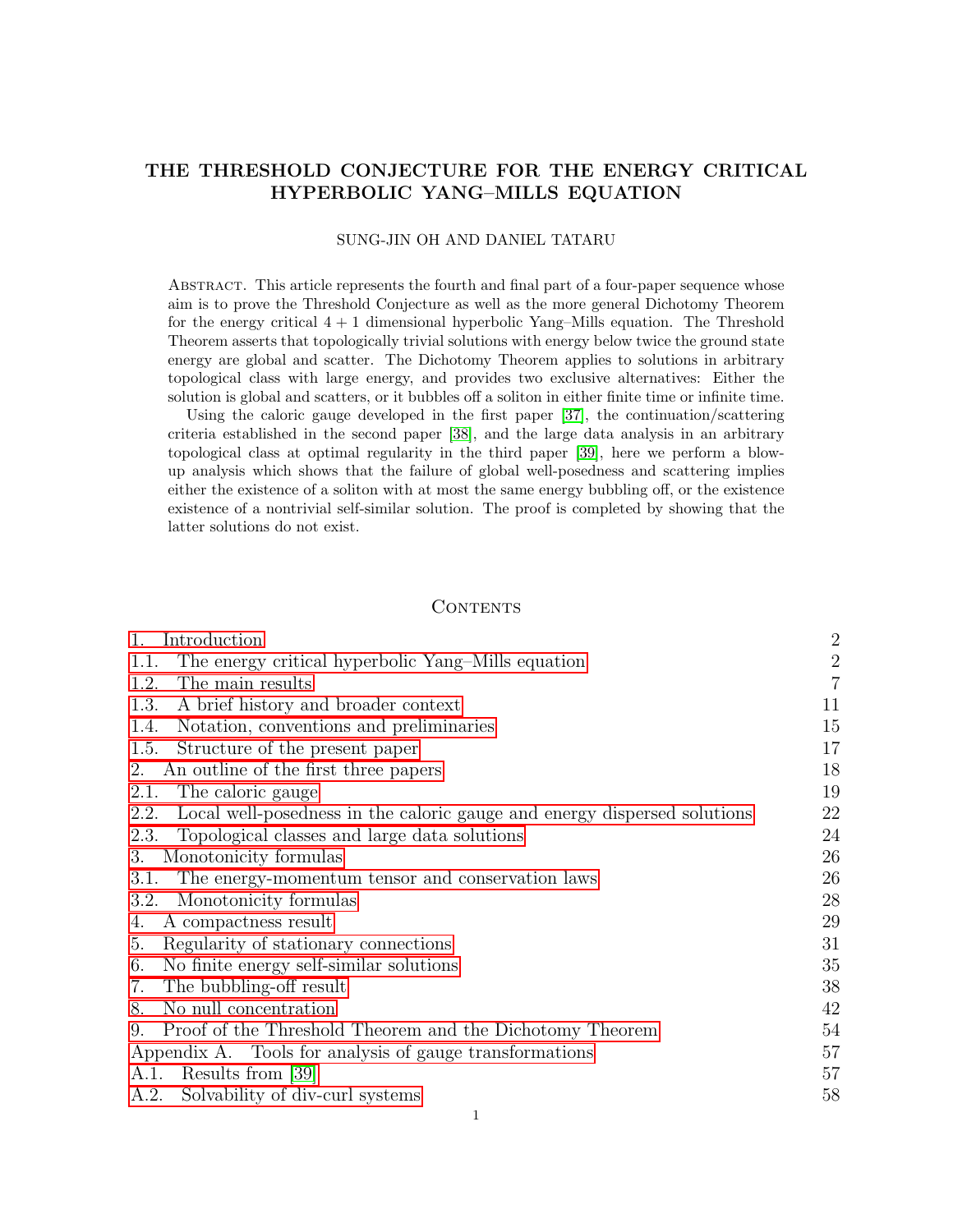#### 1. Introduction

<span id="page-2-0"></span>This article represents the fourth and last of a four-paper sequence devoted to the study of finite energy solutions to the energy critical  $4 + 1$  dimensional hyperbolic Yang–Mills equation. The four installments of the series are concerned with

- (a) the caloric gauge for the hyperbolic Yang–Mills equation, [\[37\]](#page-64-0);
- (b) large data *energy dispersed* caloric gauge solutions, [\[38\]](#page-64-1);
- (c) topological classes of connections and large data local well-posedness, [\[39\]](#page-64-2);
- (d) the Threshold Conjecture and soliton bubbling/scattering dichotomy for large data solutions, present article.

A short overview of the four papers is provided in the survey paper [\[40\]](#page-64-3).

Our first goal in this paper is to prove the Threshold Conjecture for the hyperbolic Yang– Mills equation; this asserts that the solution is global and scatters for all topologically trivial data with energy below  $2E_{\text{GS}}$ , where  $E_{\text{GS}}$  represents energy of the ground state (i.e., lowest energy steady state) for this problem.

Secondly, we consider solutions with energy above this threshold, and prove the following Dichotomy Theorem: either (i) the solution is topologically trivial, global and scatters, or (ii) it "bubbles off" a soliton in either finite time (which corresponds to blow-up) or in infinite time. Here "soliton bubbling off" means that a sequence of symmetry- and gauge-equivalent solutions must converge to a soliton, namely a Lorentz transform of a steady state.

As a main common component of both theorems, we separately state and prove a Bubbling Theorem, which provides a necessary and sufficient condition for soliton bubbling off purely in terms of the the energy distribution of the solution.

The paper is organized as follows. In the first section we provide some background material on the hyperbolic Yang–Mills equation, and then we give the statements of the main results in Theorem [1.7](#page-8-0) (the Bubbling Theorem), Theorem [1.8](#page-10-0) (the Threshold Theorem), and finally Theorem [1.11](#page-11-1) (the Dichotomy Theorem). In the second section we provide a brief overview of the results in the first three papers of the sequence [\[37\]](#page-64-0),[\[38\]](#page-64-1),[\[39\]](#page-64-2). The remainder of the paper is devoted to the proof of the main results.

#### <span id="page-2-1"></span>1.1. The energy critical hyperbolic Yang–Mills equation.

1.1.1. Lie groups and algebras. Let **G** be a compact noncommutative Lie group and  $\mathfrak{g}$  its associated Lie algebra. We denote by  $Ad(O)X = OXO^{-1}$  the action of G on g by conjugation (i.e., the adjoint action), and by  $ad(X)Y = [X, Y]$  the associated action of g, which is given by the Lie bracket. We introduce the notation  $\langle X, Y \rangle$  for a bi-invariant inner product on g,

$$
\langle [X,Y],Z\rangle = \langle X,[Y,Z]\rangle, \qquad X,Y,Z \in \mathfrak{g},
$$

or equivalently

$$
\langle X, Y \rangle = \langle Ad(O)X, Ad(O)Y \rangle, \qquad X, Y \in \mathfrak{g}, \quad O \in \mathbf{G}.
$$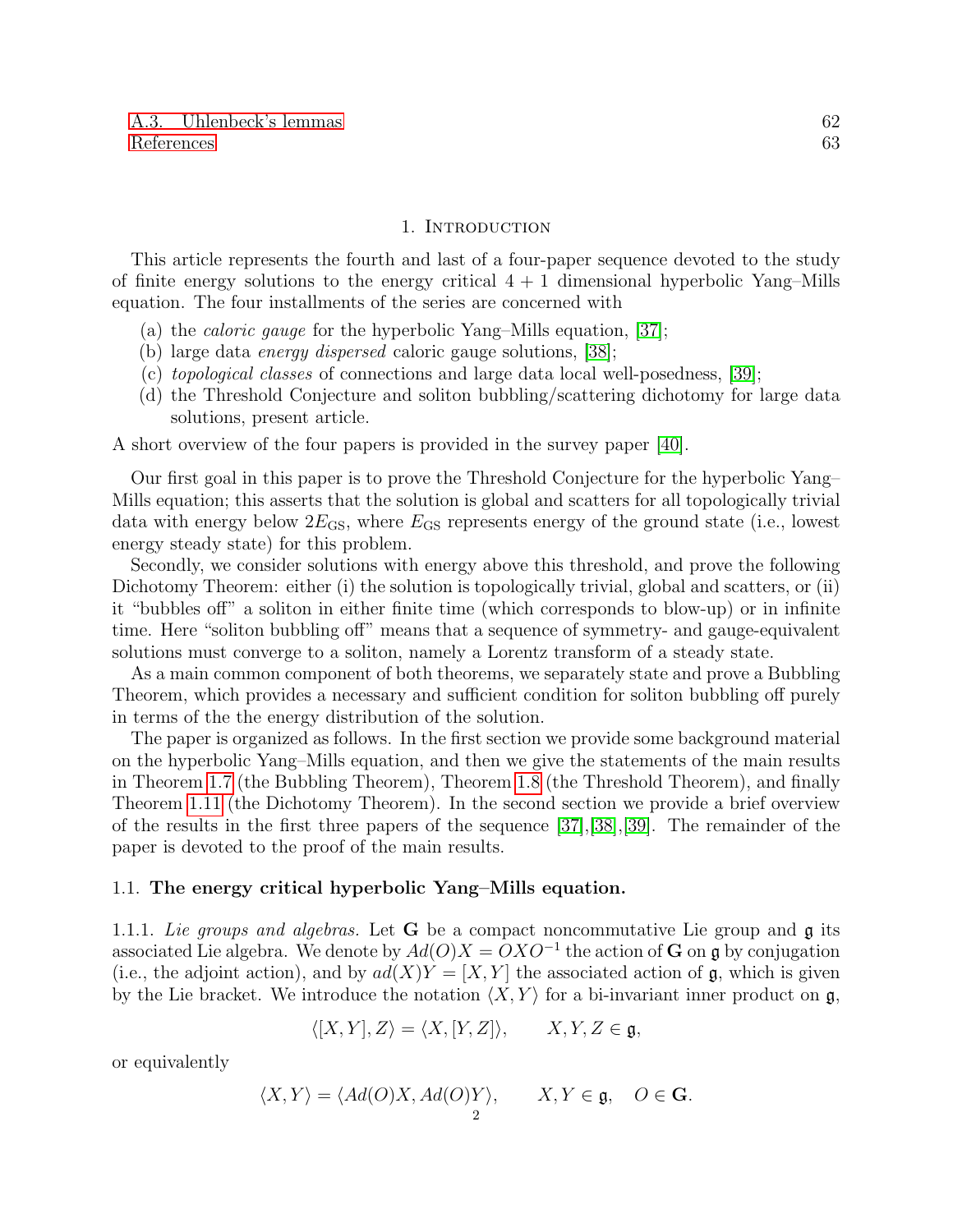If G is semisimple then one can take  $\langle X, Y \rangle = -\text{tr} (ad(X)ad(Y))$  i.e. negative of the Killing form on  $\mathfrak{g}$ , which is then positive definite. However, a bi-invariant inner product on  $\mathfrak{g}$  exists for any compact Lie group G.

1.1.2. The hyperbolic Yang–Mills equation. Let  $\mathbb{R}^{1+4}$  be the  $(4+1)$  dimensional Minkowski space with the standard Lorentzian metric  $\mathbf{m} = \text{diag}(-1, 1, 1, 1, 1)$ . Denote by  $A_{\alpha}: \mathbb{R}^{1+4} \to$  $\mathfrak{g}, \alpha = 0, 1, \ldots, 4$  $\mathfrak{g}, \alpha = 0, 1, \ldots, 4$  $\mathfrak{g}, \alpha = 0, 1, \ldots, 4$ , a connection 1-form<sup>1</sup> taking values in the Lie algebra  $\mathfrak{g},$  and by  $\mathbf{D}_{\alpha}$  the associated covariant differentiation,

$$
\mathbf{D}_{\alpha}B := \partial_{\alpha}B + [A_{\alpha}, B],
$$

acting on  $\mathfrak g$ -valued functions  $B$ . The commutator of two covariant derivatives takes the form  $(D_{\alpha}D_{\beta} - D_{\beta}D_{\alpha})B = [F_{\alpha\beta}, B]$ , where F is the curvature tensor

$$
F_{\alpha\beta} := \partial_{\alpha}A_{\beta} - \partial_{\beta}A_{\alpha} + [A_{\alpha}, A_{\beta}].
$$

The curvature tensor obeys the *Bianchi identity*, namely

$$
\mathbf{D}_{\alpha}F_{\beta\gamma} + \mathbf{D}_{\beta}F_{\gamma\alpha} + \mathbf{D}_{\gamma}F_{\alpha\beta} = 0.
$$

The (hyperbolic)  $Yang-Mills$  equation for A is the Euler–Lagrange equation associated with the formal Lagrangian action functional

$$
\mathcal{L}(A) = \frac{1}{2} \int_{\mathbb{R}^{1+4}} \langle F_{\alpha\beta}, F^{\alpha\beta} \rangle dx dt.
$$

Here we are using the standard convention of raising or lowering indices using the metric m, as well as summing up repeated upper and lower indices. Thus, the Yang–Mills equation takes the form

<span id="page-3-1"></span>
$$
\mathbf{D}^{\alpha}F_{\alpha\beta} = 0. \tag{1.1}
$$

There is a natural energy-momentum tensor associated to the Yang–Mills equation, namely

$$
T_{\alpha\beta}(A) = 2\langle F_{\alpha}{}^{\gamma}, F_{\beta\gamma} \rangle - \frac{1}{2} \mathbf{m}_{\alpha\beta} \langle F_{\gamma\delta}, F^{\gamma\delta} \rangle.
$$

If A solves the Yang–Mills equation [\(1.1\)](#page-3-1) then  $T_{\alpha\beta}$  is divergence free,

$$
\partial^{\alpha}T_{\alpha\beta} = 0. \tag{1.2}
$$

Integrating this for  $\beta = 0$  yields the *conserved energy* 

$$
\mathcal{E}(A) = \mathcal{E}_{\{t\} \times \mathbb{R}^4}(A) = \int_{\{t\} \times \mathbb{R}^4} T_{00} \, dx = \int_{\{t\} \times \mathbb{R}^4} \frac{1}{2} \langle F_{jk}, F^{jk} \rangle + \langle F_{0j}, F_0^j \rangle \, dx,\tag{1.3}
$$

which is constant in time. Here we are using the convention of using roman indices  $j, k, \ldots$ for the spatial indices  $\{1, \ldots, 4\}$ . For a general subset  $U \subset \mathbb{R}^4$ , we define the local energy in  $\boldsymbol{U}$  to be

$$
\mathcal{E}_{\{t\}\times U}(A) = \int_{\{t\}\times U} T_{00} \, \mathrm{d}x.
$$

<span id="page-3-0"></span><sup>1</sup>The geometric setting for the hyperbolic Yang–Mills equation is the space of connections on a vector bundle on a Lorentzian manifold; here, for simplicity, we give a concrete formulation on  $\mathbb{R}^{1+4}$ . For a more geometric description, we refer the reader to [\[39\]](#page-64-2).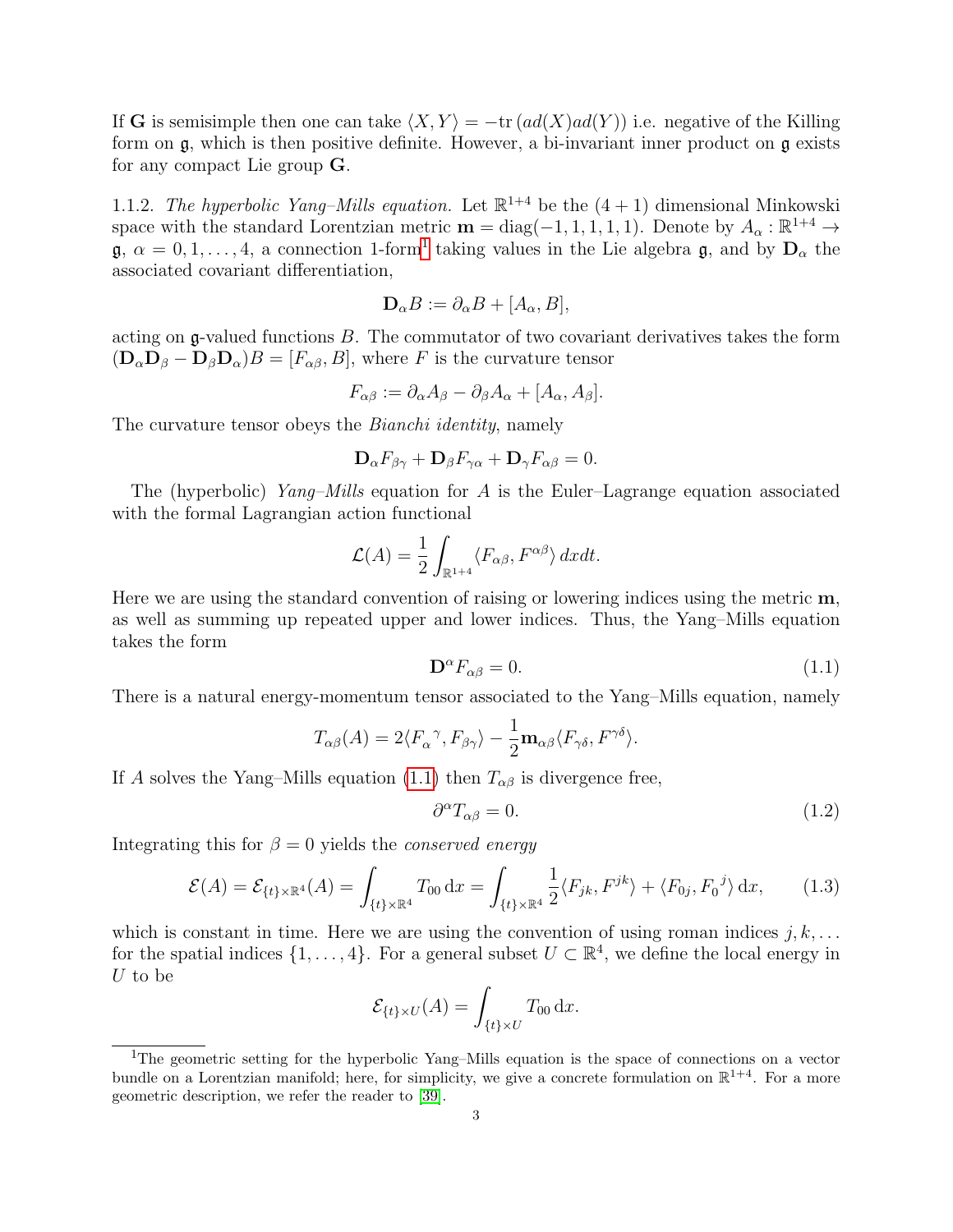1.1.3. Symmetries. The group of symmetries for the the Yang–Mills equation play a key role in our analysis. Its components are as follows:

- (1) Translations, both in space and in time;
- (2) the Lorentz group of linear coordinate changes;
- (3) the scaling group,

$$
A(t, x) \to \lambda A(\lambda t, \lambda x).
$$

The conserved energy functional  $\mathcal E$  is invariant with respect to scaling precisely in dimension  $4+1$ . For this reason we call the  $4+1$  problem *energy critical*; this is one of the motivations for our interest in this problem.

1.1.4. Gauge invariance and Yang–Mills solutions. In order to study the Yang–Mills equation as a well-defined evolution in time, we first need to address its gauge invariance. Given a **G**-valued function O on  $\mathbb{R}^{1+4}$ , we introduce the notation

$$
O_{;\alpha} = \partial_{\alpha} O O^{-1}.
$$

Such a function O induces the gauge transformation

$$
A_{\alpha} \longrightarrow \mathcal{G}(O)A := Ad(O)A_{\alpha} - O_{;\alpha},
$$

under which equation [\(1.1\)](#page-3-1) is invariant. In order to uniquely determine the solutions to the Yang–Mills equation, one needs to add an additional set of constraint equations which uniquely determine a gauge. This procedure is known as *gauge fixing*.

The choice of a gauge plays a central role in the study of the Yang–Mills equation. There are multiple interesting classical gauge choices, e.g. the Lorenz gauge, the temporal gauge and the Coulomb gauge. Neither of these is well-suited for the global (in spacetime) large data problem, and a main goal of our first paper [\[37\]](#page-64-0) is to introduce a better alternate gauge choice, namely the caloric gauge. We briefly return to the issue of gauge choice in Section [1.2,](#page-7-0) and then give a more detailed discussion in Section [2.](#page-18-0)

1.1.5. Initial data sets. In order to consider the Yang–Mills problem as an evolution equation we need to consider its initial data sets. An *initial data set* for  $(1.1)$  is a pair of  $\mathfrak{g}\text{-valued}$ 1-forms  $(a_j, e_j)$  on  $\mathbb{R}^4$ . We say that  $(a_j, e_j)$  is the initial data set for a Yang-Mills solution A if

 $(A_j, F_{0j})|_{\{t=0\}} = (a_j, e_j).$ 

Note that [\(1.1\)](#page-3-1) imposes the condition that the following equation be true for any initial data for  $(1.1)$ :

<span id="page-4-0"></span>
$$
\mathbf{D}^j e_j = 0. \tag{1.4}
$$

Here,  $\mathbf{D}^{j}$  denotes the covariant derivative with respect to the  $a_j$  connection. This equation is the Gauss (or the constraint) equation for [\(1.1\)](#page-3-1). In what follows, we denote by  $f = f_{ij}$ the curvature of a. We refer to Section [1.4](#page-15-0) for the notation  $H^1(\mathcal{O})$ ,  $H^1_{loc}(\mathcal{O})$  etc. concerning function spaces.

**Definition 1.1.** a) A regular initial data set for the Yang-Mills equation is a pair  $(a_j, e_j) \in$  $H_{loc}^N \times H^{N-1}$ ,  $N \geq 2$ , also with  $f \in H^{N-1}$ , which has finite energy and satisfies the constraint equation [\(1.4\)](#page-4-0).

b) A finite energy initial data set for the Yang-Mills equation is a pair  $(a_j, e_j) \in H_{loc}^1 \times L^2$ , with  $f \in L^2$ , and which satisfies the constraint equation [\(1.4\)](#page-4-0).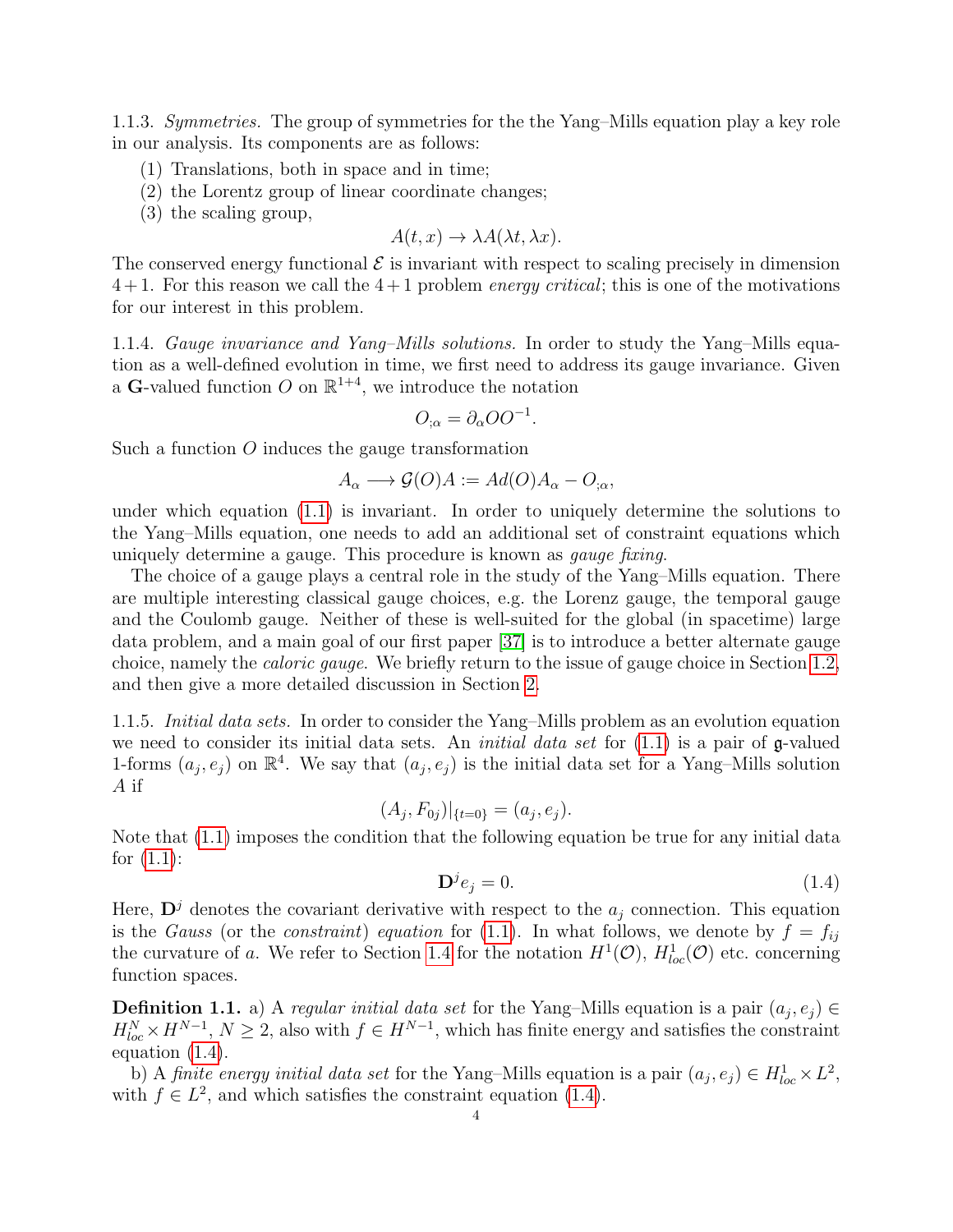We remark that the family of regular initial data sets is dense in the class of finite energy data. This is not entirely trivial due to the nonlinear constraint equation.

1.1.6. Yang–Mills solutions. Due to the gauge invariance properties, we need to be more careful than usual about what we call a solution to the hyperbolic Yang–Mills equation:

**Definition 1.2.** a) Let  $N \geq 2$ . A regular solution to the Yang–Mills equation in an open set  $\mathcal{O} \subset \mathbb{R}^{1+4}$  is a connection A in  $\mathcal{O}$  obeying  $(A, \partial_t A) \in C_t H_{loc}^N \times C_t H_{loc}^{N-1}(\mathcal{O})$ , whose curvature satisfies  $F \in C_t H^{N-1}_{loc}(\mathcal{O})$  and which solves the equation [\(1.1\)](#page-3-1).

b) A finite energy solution to the Yang–Mills equation in the open set  $\mathcal O$  is a connection A obeying  $(A, \partial_t A) \in C_t H^1_{loc} \times C_t L^2_{loc}(\mathcal{O})$ , whose curvature satisfies  $F \in C_t L^2(\mathcal{O})$  and which is the limit of regular solutions in this topology.

We carefully remark that this definition does not require a gauge choice. Hence, at this point solutions are still given by equivalence classes. Corresponding to the above classes of solutions, we have the classes of gauge transformations which preserve them:

<span id="page-5-0"></span>**Definition 1.3.** a) Let  $N \geq 2$ . A regular gauge transformation in an open set  $\mathcal{O} \subset \mathbb{R}^{1+4}$  is is a map

 $O: \mathcal{O} \rightarrow G$ 

with the following regularity properties:

$$
(O_{t,x}, \partial_t O_{t,x}) \in C_t H_{loc}^{N+1} \times C_t H_{loc}^N(\mathcal{O}).
$$

b) An *admissible gauge transformation* in an open set  $\mathcal{O} \subset \mathbb{R}^{1+4}$  is a similar map with the following regularity properties:

 $(O_{,t,x}, \partial_t O_{,t,x}) \in C_t H^1_{loc} \times C_t L^2_{loc}(\mathcal{O}).$ 

Using this notion we can now talk about gauge-equivalent connections:

**Definition 1.4.** Two finite energy connections  $A^{(1)}$  and  $A^{(2)}$  in an open set  $\mathcal{O} \subset \mathbb{R}^{1+4}$  are gauge equivalent if there exists an admissible gauge transformation  $O$  so that

$$
A_{\alpha}^{(2)} = \mathcal{G}(O)A^{(1)} (= OA_{\alpha}^{(1)}O^{-1} - \partial_{\alpha}OO^{-1}).
$$

We list some simple properties of finite energy connections and admissible gauge transformations in an open set  $\mathcal O$  (see [\[39\]](#page-64-2)):

- If  $A^{(1)}$  and  $A^{(2)}$  are finite energy gauge-equivalent connections then the bounds for the corresponding gauge transformation  $O$  depend only on the corresponding bounds for  $A^{(1)}$  and  $A^{(2)}$ .
- If  $A^{(1)}$  and  $A^{(2)}$  are regular gauge-equivalent connections then the corresponding gauge transformation O is also regular, with uniform bounds in terms of  $A^{(1)}$ ,  $A^{(2)}$ .
- The family of regular admissible gauge transformations is dense in the family of admissible gauge transformations.
- If  $A^{(1)}$  and  $A^{(2)}$  are gauge-equivalent finite energy connections, then  $A^{(1)}$  is a finite energy solution to the Yang–Mills equation  $(1.1)$  if and only if  $A^{(2)}$  is.
- If A is a finite energy connection then its equivalence class  $[A]$  is closed in the corresponding topology.

In terms of local well-posedness, it is easier to work in a gauge. At this point we know that (see the more detailed discussion in Section [2\)](#page-18-0):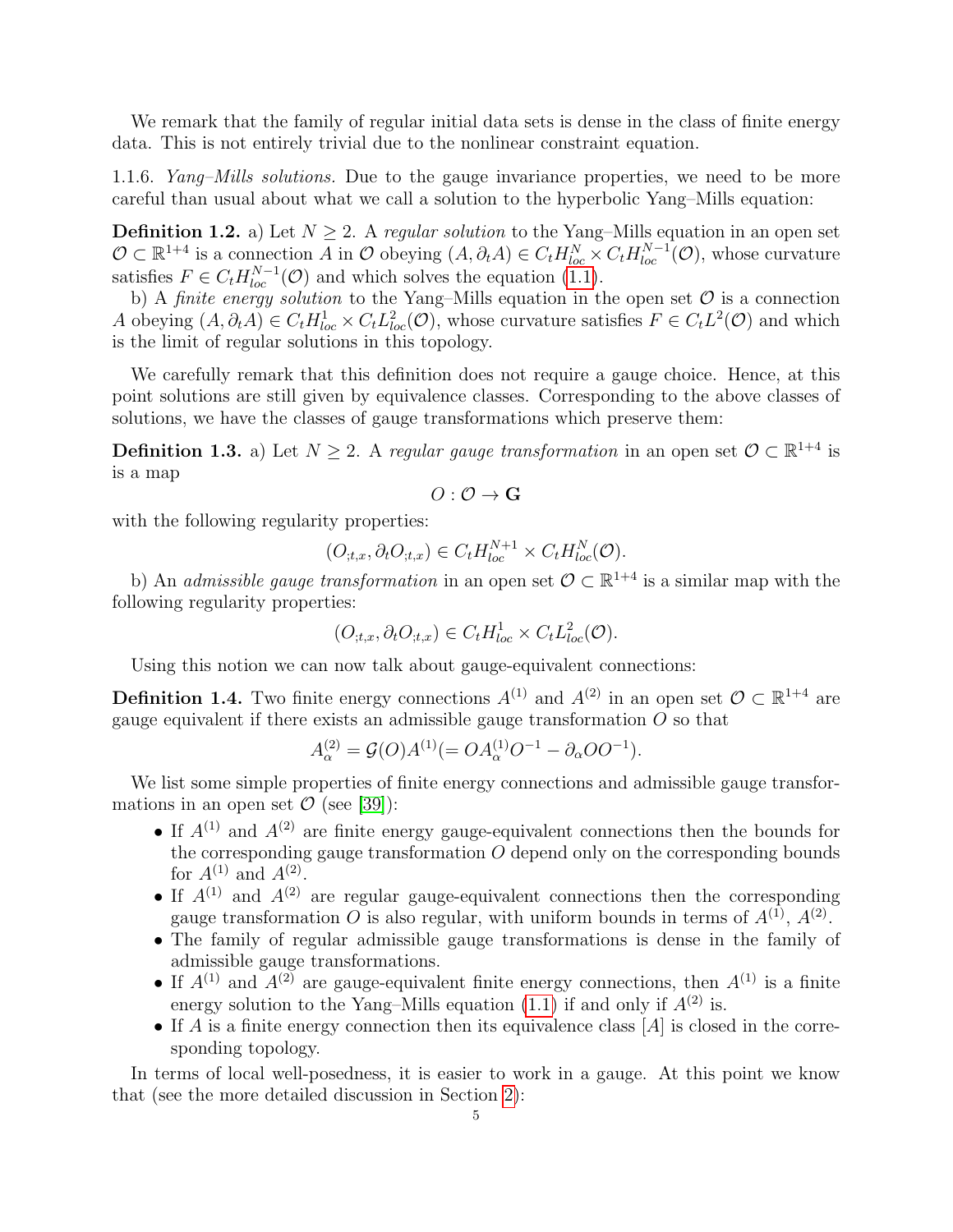- (i) Small data global well-posedness holds in the Coulomb gauge [\[30\]](#page-64-4), caloric gauge [\[38\]](#page-64-1) and temporal gauge [\[38\]](#page-64-1).
- (ii) Large data local well-posedness holds for large caloric data in the caloric gauge [\[38\]](#page-64-1) and for arbitrary large data in the temporal gauge [\[39\]](#page-64-2).
- (iii) Uniqueness of finite energy solutions (up to gauge transformations) [\[39\]](#page-64-2).

1.1.7. Topological classes. The family of finite energy Yang–Mills data sets  $(a, e)$  is not a connected topological space in the above topologies. Instead, they are classified according to their topological class, see [\[39\]](#page-64-2) and also the discussion in Section [2.](#page-18-0) The topological class is easily seen to be preserved dynamically for both regular and finite energy solutions to the hyperbolic Yang–Mills equation.

A special role in the present paper is played by the class [0] of 0, whose elements we call topologically trivial connections. These have the equivalent characterization that they can be described using  $\dot{H}^1$  connections [\[39\]](#page-64-2), see Theorem [2.15](#page-24-1) below. The topologically trivial connections are the subject of both the first two papers [\[37\]](#page-64-0) and [\[38\]](#page-64-1) in our four-paper series, as well as of the Threshold Theorem below.

For our purposes here, we will use a specific topological invariant, namely the *characteristic number*  $\chi$  defined by

$$
\chi(a) = \int_{\mathbb{R}^4} -\langle f \wedge f \rangle = \frac{1}{4} \int_{\mathbb{R}^4} -\langle f_{ij}, f_{k\ell} \rangle \, dx^i \wedge dx^j \wedge dx^k \wedge dx^{\ell},
$$

which depends only on the topological class [a] of a. Two key properties of  $\chi$  are that  $\chi([0]) = 0$  and the pointwise bound

<span id="page-6-0"></span>
$$
|\langle f \wedge f \rangle| \le \frac{1}{2} \langle f_{jk}, f^{jk} \rangle \le T_{00}(a),\tag{1.5}
$$

which is referred to as the *Bogomoln'yi bound*; see [\[39\]](#page-64-2) for their proofs.

In the case  $\mathbf{G} = SU(2)$  the topological class of a is fully described by the characteristic number  $\chi$ , which is in fact a multiple of the second Chern number  $c_2$  computed from a. The Chern number  $c_2$  turns out to be an integer, and each such integer defines a connected component in the space of finite energy connections in  $\mathbb{R}^4$ . For a general Lie group G the characteristic number  $\chi$  of a connection a provides only a partial description of the topological class of a.

1.1.8. Harmonic Yang–Mills connections and the ground state. A harmonic Yang–Mills connection in  $\mathbb{R}^4$  is a  $\dot{H}^1_{loc}$  connection a which is a critical point for the (static) energy functional

$$
\mathcal{E}_e(a) = \int_{\mathbb{R}^4} \frac{1}{2} \langle f, f \rangle.
$$

On the one hand they are the steady states for the hyperbolic Yang–Mills flow, and on the other hand they are celebrated objects in geometric analysis with spectacular applications to four-dimensional topology; see [\[7\]](#page-63-1).

The Euler–Lagrange equation satisfied by a takes the form

$$
\mathbf{D}^{\ell}f_{\ell j}=0,
$$

which becomes an elliptic system for  $a$  in a suitable gauge (e.g. Coulomb).

The key elliptic regularity result is as follows: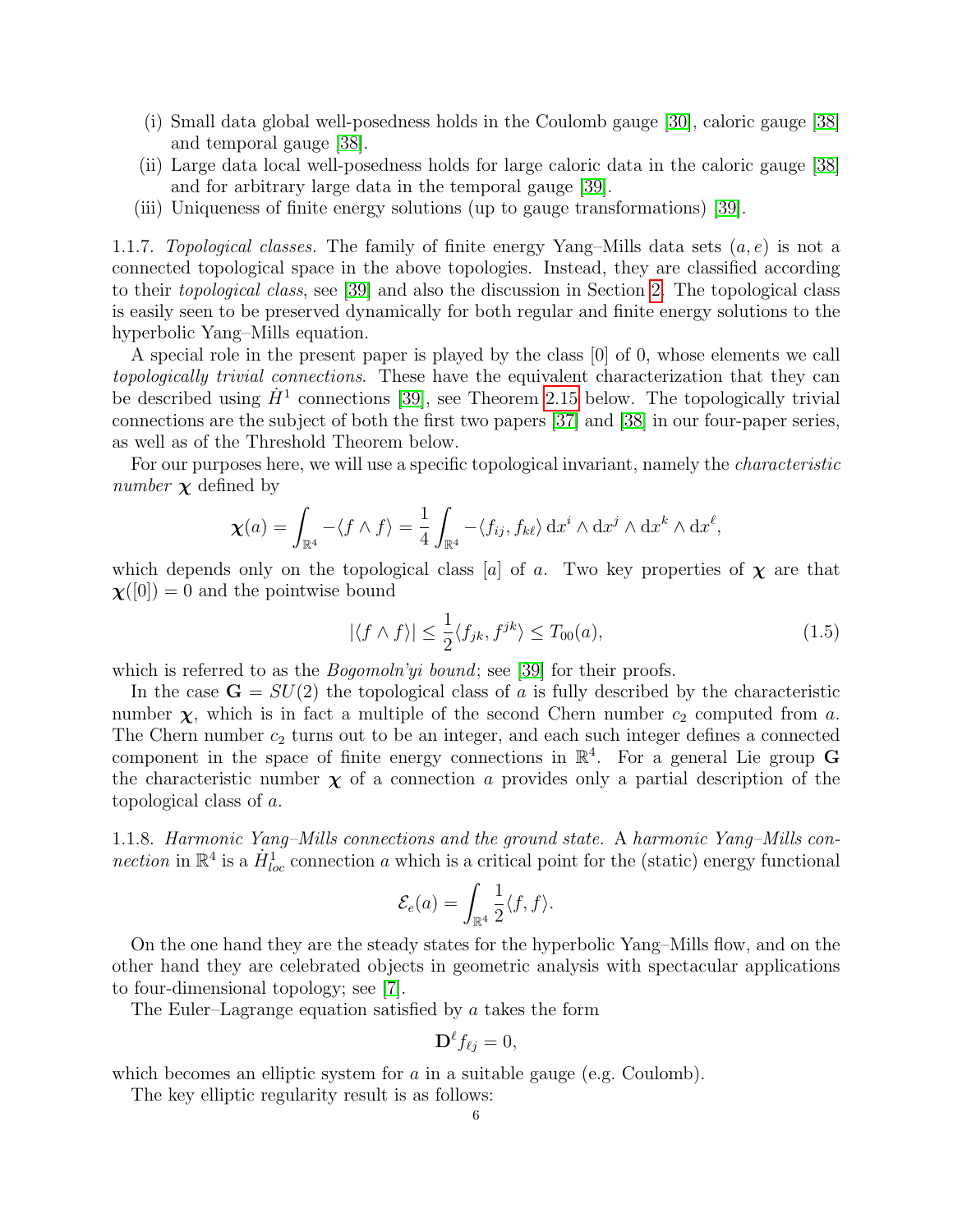<span id="page-7-2"></span>**Theorem 1.5** (Uhlenbeck [\[55,](#page-65-0) [56\]](#page-65-1)). Harmonic Yang-Mills connections  $a \in H_{loc}^1(\mathbb{R}^4)$  are smooth in a suitable gauge. More generally,  $H^{\frac{d}{2}}_{loc}$  harmonic Yang–Mills connections in any d-dimensional Riemannian manifold (M, g) are smooth.

As far as the energy of harmonic Yang–Mills connections and the energy in different topological classes is concerned, the key properties are as follows, see [\[39\]](#page-64-2):

<span id="page-7-1"></span>**Theorem 1.6.** Let **G** be a noncommutative compact Lie group. Let

 $E_{GS} = \inf \{ \mathcal{E}_e(a) : a \text{ is a nontrivial harmonic Yang-Mills connection on a } \mathbf{G}\text{-bundle on } \mathbb{R}^4 \}.$ 

Then the following statements hold.

- (1) There exists a nontrivial harmonic Yang–Mills connection a so that  $\mathcal{E}_e(a) = E_{GS} < \infty$ .
- (2) Let a be any nontrivial harmonic Yang–Mills connection. Then either  $\mathcal{E}_e(a) \geq 2E_{GS}$ , or

$$
|\chi| = \mathcal{E}_e(a) \ge E_{GS}.
$$

This result is a combination of classical results [\[2,](#page-63-2) [7\]](#page-63-1) concerning energy minimizing solutions within a topological class (called instantons), as well as a recent energy lower bound for the non-minimizing solutions proved by Gursky–Kelleher–Streets [\[16\]](#page-63-3). For a derivation, see [\[39,](#page-64-2) Section 6].

As a corollary, Theorem [1.6](#page-7-1) shows that in the class of topologically trivial connections, harmonic Yang–Mills connections must have energy at least  $2E_{\text{GS}}$ . Based on this, we will call subthreshold data/solution any topologically trivial hyperbolic Yang–Mills data/solution with energy below  $2E_{\text{GS}}$ .

<span id="page-7-0"></span>1.2. The main results. We consider the Cauchy problem for the hyperbolic Yang–Mills equation [\(1.1\)](#page-3-1) with finite energy data  $(a, e)$ . As discussed earlier, this problem is known to be locally well-posed [\[38,](#page-64-1) [39\]](#page-64-2) for large data and globally well-posed for small data [\[30\]](#page-64-4). Here we are interested in the global large data problem, and we seek to address the following two questions:

- Global well-posedness;
- Scattering of the solution.

Preliminary remarks on each point in relation to the notion of the topological class of solutions are in order.

Global well-posedness. Because of the finite speed of propagation and the small data result, a classical argument shows that at the blow-up time T we must have energy concentration in a backward light cone centered at a point  $(T, X)$ ,

$$
\underline{C}^{(T,X)} = \{ (t,x) \in \mathbb{R}^{1+4} : |x - X| < T - t \}.
$$

In particular, the question of global well-posedness is of local nature, i.e., has nothing to do with the topological class of the initial data.

Scattering. In a classical sense, a solution  $A$  for the Yang–Mills equation would be scattering if as t approaches infinity,  $A(t)$  approaches a free wave. Such a definition is unrealistic in our situation. In the first place, it is gauge-dependent. Secondly, the small data result in [\[30\]](#page-64-4) shows that, even in a favorable gauge, classical scattering cannot occur, and instead one needs to consider some form of *modified scattering*. Even so, there is no chance of scattering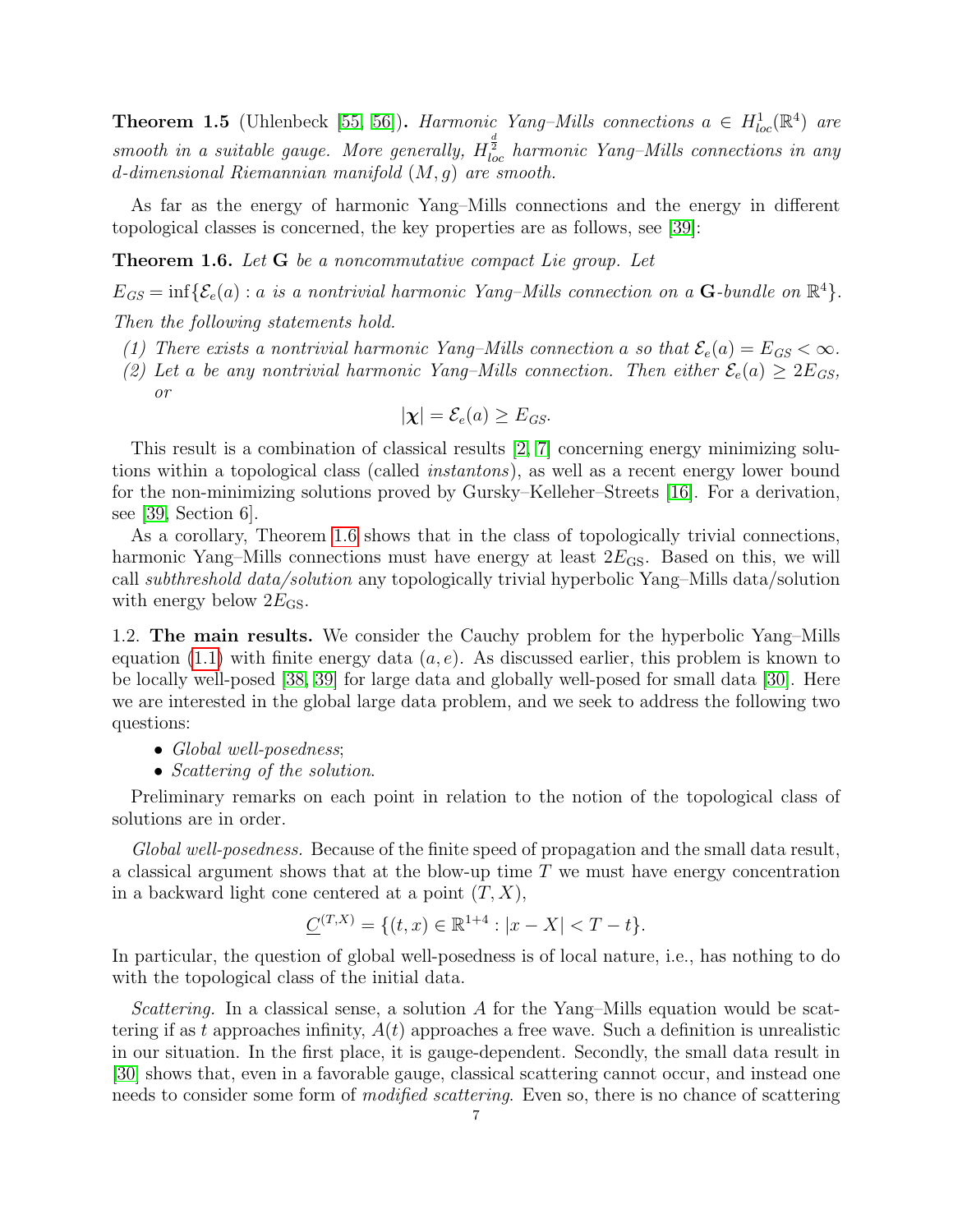unless the solution  $\vec{A}$  is topologically trivial; this is due to the fact that any solution which decays in a scale invariant  $L^p$  norm for  $p > 2$  must be topologically trivial. We refer to Remark [1.10](#page-10-1) for a description of our notion of scattering.

We now present our main results, which are divided into two classes. The first consists of a gauge-independent bubbling off result. In a nutshell, it asserts that time-like energy concentration implies soliton bubbling off. To state it, we need some notation. Given a backward (resp. forward) light cone

$$
\begin{aligned} \n\text{(T,X)} \underline{C} &= \{ (t,x) \in \mathbb{R}^{1+4} : |x - X| < T - t \} \\ \n\text{(resp. } \n\text{(T,X)} \underline{C} &= \{ (t,x) \in \mathbb{R}^{1+4} : |x - X| < t - T \} \}, \n\end{aligned}
$$

we introduce the time slices

$$
\begin{aligned} \n\text{(T,X)} \, S_t &= \n\text{(T,X)} \, C \cap \left( \{ t \} \times \mathbb{R}^4 \right) \\ \n\text{(resp. } \n\text{(T,X)} \, S_t &= \n\text{(T,X)} \, C \cap \left( \{ t \} \times \mathbb{R}^4 \right) \n\end{aligned}
$$

and for  $0 < \gamma < 1$ , the time-like cone

$$
\begin{aligned} \n\text{(T,X)} \underline{C}_{\gamma} &= \{ (t,x) \in \mathbb{R}^{1+4} : |x - X| < \gamma(T - t) \} \\ \n\text{(resp. } \n\text{(T,X)} C_{\gamma} &= \{ (t,x) \in \mathbb{R}^{1+4} : |x - X| < \gamma(t - T) \}. \n\end{aligned}
$$

When the tip  $(T, X)$  coincides with the spacetime origin, we omit the superscript  $(T, X)$  and write  $C = {}^{(0,0)}C$ ,  $S_t = {}^{(0,0)}S$ ,  $C_\gamma = {}^{(0,0)}C_\gamma$  etc.

For any future time-like vector, which in general takes the form  $(1, v)$  with  $|v| < 1$ , we denote by  $L_v$  the Lorentz transformation<sup>[2](#page-8-1)</sup> with velocity v.

Then we have:

<span id="page-8-0"></span>**Theorem 1.7** (Bubbling Theorem). a) Let A be a finite energy Yang–Mills connection which blows up in finite time at  $(T, X)$ . Assume in addition that for some  $0 < \gamma < 1$  we have

$$
\limsup_{t \nearrow T} \mathcal{E}_{(T,X)} \underline{C}_{\gamma} \cap (T,X) S_t(A) > 0. \tag{1.6}
$$

Then there exists a sequence of points  $^{(T,X)}\mathcal{C} \ni (t_n, x_n) \to (T, X)$  and scales  $r_n > 0$  with the following properties:

(1) Time-like concentration,

$$
\limsup_{n \to \infty} \frac{x_n - X}{|t_n - T|} = v, \qquad \text{for some } |v| < 1.
$$

(2) Below self-similar scale,

$$
\limsup_{n \to \infty} \frac{r_n}{|t_n - T|} = 0.
$$

(3) Convergence to soliton:

$$
\lim_{n \to \infty} r_n \mathcal{G}(O_n) A(t_n + r_n t, x_n + r_n x) = L_v Q(t, x) \quad \text{in } H^1_{loc}([-1/2, 1/2] \times \mathbb{R}^4)
$$

for some sequence of admissible gauge transformations  $O_n$  and finite energy harmonic Yang–Mills connection Q. Here,  $L_v$  is the Lorentz transformation with velocity v.

<span id="page-8-1"></span><sup>&</sup>lt;sup>2</sup>More concretely, when  $v \neq 0$ ,  $L_v$  is the linear transformation on  $\mathbb{R}^{1+4}$  that preserves **m**, maps  $(1, v)$  to  $(\sqrt{1-|v|^2},0)$  and equals the identity in span $\{(1,0),(1,v)\}^{\perp}$ . When  $v=0$ ,  $L_0$  is simply the identity.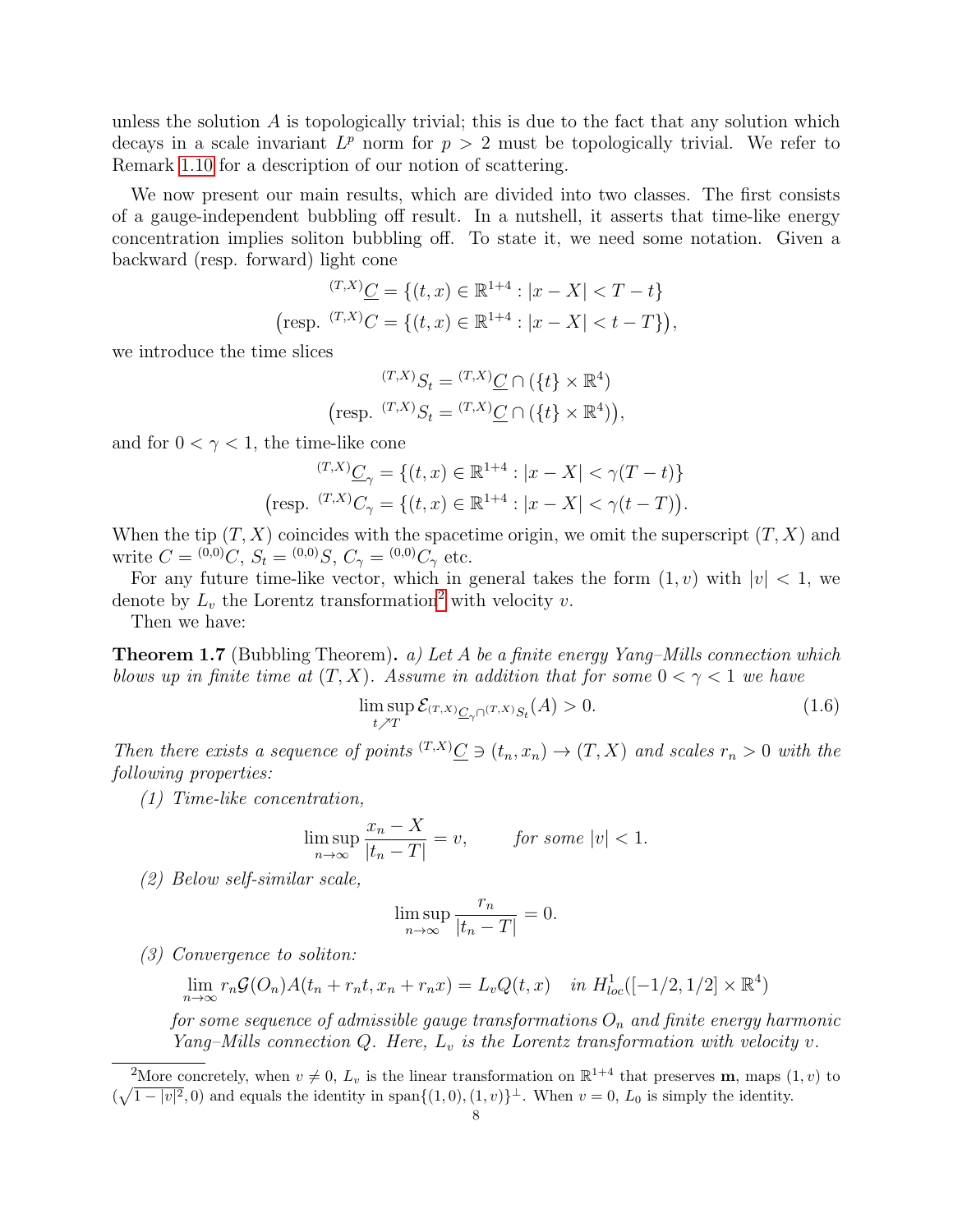b) Let A be a finite energy Yang–Mills connection which is global forward in time. Assume in addition that for some  $0 < \gamma < 1$  we have

$$
\limsup_{t \nearrow \infty} \mathcal{E}_{C_{\gamma} \cap S_t}(A) > 0,
$$
\n(1.7)

where we recall that  $C = (0,0)C$ ,  $S_t = (0,0)S_t$ ,  $C_{\gamma} = (0,0)C_{\gamma}$  etc<sup>[3](#page-9-0)</sup>. Then there exists a sequence of points  $C \ni (t_n, x_n) \to \infty$  and scales  $r_n > 0$  with the following properties:

(1) Time-like concentration,

$$
\limsup_{n \to \infty} \frac{x_n}{t_n} = v, \qquad \text{for some } |v| < 1.
$$

(2) Below self-similar scale,

$$
\limsup_{n \to \infty} \frac{r_n}{t_n} = 0.
$$

(3) Convergence to soliton:

$$
\lim_{n \to \infty} r_n \mathcal{G}(O_n) A(t_n + r_n t, x_n + r_n x) = L_v Q(t, x) \quad \text{in } H^1_{loc}([-1/2, 1/2] \times \mathbb{R}^4)
$$

for some sequence of admissible gauge transformations  $O_n$  and finite energy harmonic Yang–Mills connection Q. Here,  $L_v$  is the Lorentz transformation with velocity v.

Next, we turn to the second class of main results, which concern global well-posedness and scattering properties of  $(1.1)$ . For this, we need to briefly introduce our gauge choices:

Caloric gauge. This is our main choice of gauge, in which we have the strongest gaugedependent control of solutions. We say that a connection a on  $\mathbb{R}^4$  is in *caloric gauge* if its Yang–Mills heat flow

$$
\partial_s A_j(x, s) = \mathbf{D}^\ell F_{\ell j}(x, s), \qquad A_j(x, s = 0) = a_j(x)
$$

exists globally in heat-time s and  $\lim_{s\to\infty} A(s) = 0$ . Denoting by C the manifold of finite energy caloric connections, and by  $T^{L^2}$ C the completion of its tangent space in  $L^2$ , a solution to the Yang–Mills equation in the caloric gauge can be interpreted as a continuous curve  $(A_x, \partial_t A_x)(t)$  in  $T^{L^2}C$  (see [\[37\]](#page-64-0) and Section [2.1\)](#page-19-0).

The Yang–Mills equation written in this gauge has a favorable structure, akin to the classical Coulomb gauge. But in contrast to the Coulomb gauge, the caloric gauge may be imposed for all subthreshold data (to be discussed below), making it a natural setting for the Threshold Theorem.

Temporal gauge. This is a classical gauge defined by the condition

$$
A_0=0,
$$

which plays an auxiliary role in our work. The structure of  $(1.1)$  in this gauge is less favorable, but nevertheless it has the advantage of respecting causality (i.e., finite speed of propagation) of [\(1.1\)](#page-3-1).

Direct analysis of  $(1.1)$  in the temporal gauge at energy regularity is fraught with difficulties; however, we observe a suitable structure in the caloric gauge, which allows us to transfer some (but not all) bounds to the temporal gauge. These bounds are enough to establish small energy global well-posedness, which can then be turned into large data local

<span id="page-9-0"></span><sup>&</sup>lt;sup>3</sup>Since this part concerns the limit  $t \to \infty$ , the precise choice of the tip  $(0, 0)$  is irrelevant; any choice leads to an equivalent statement.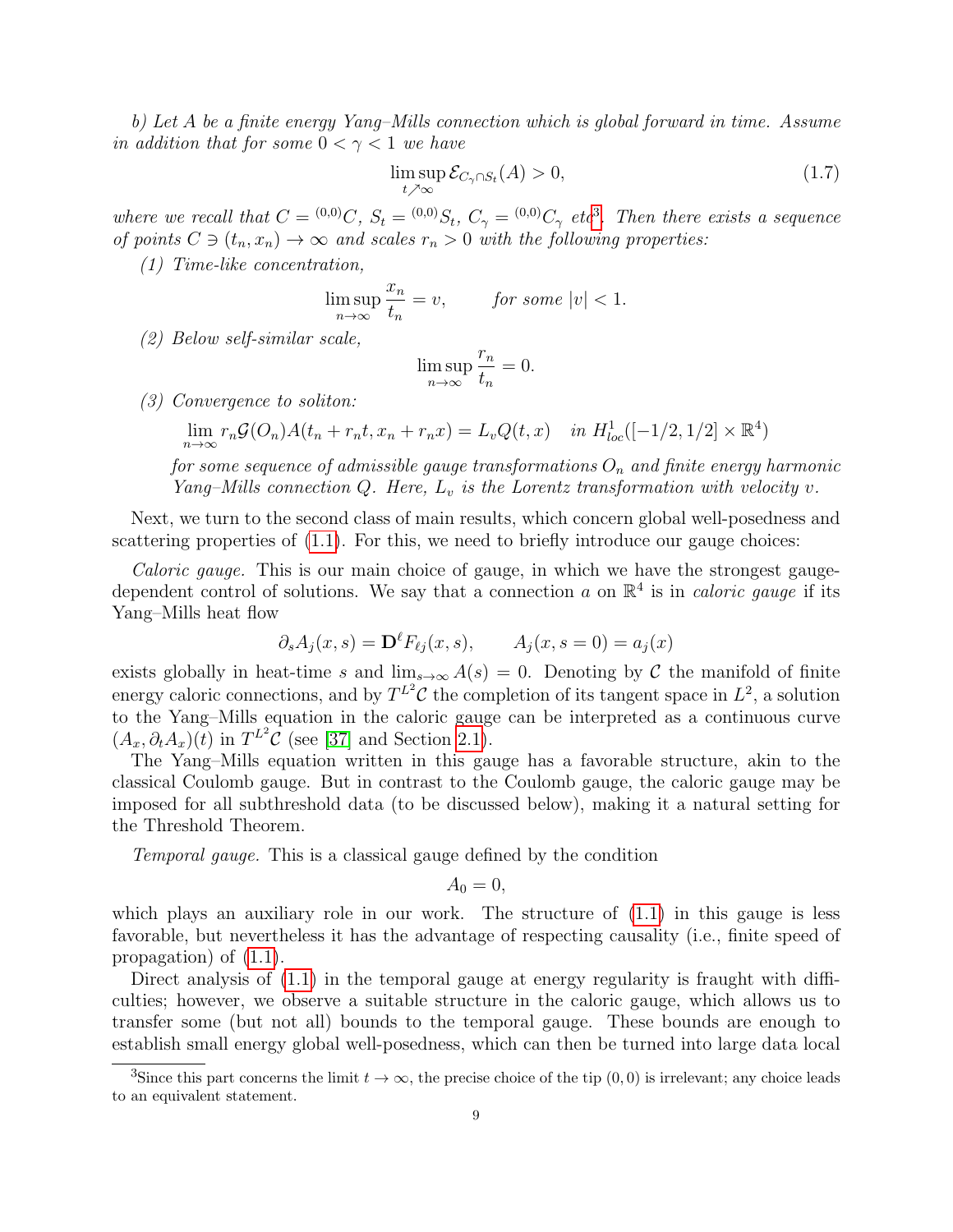well-posedness in temporal gauge by causality (see [\[39\]](#page-64-2) and Section [2.3\)](#page-24-0). This result provides a suitable setting for considering evolution of arbitrary finite energy data, albeit with more indirect control.

We refer to the beginning of Section [2](#page-18-0) for a further discussion of various gauges that arise in our work.

We now present the Threshold Theorem, which asserts global well-posedness and scattering for initial data with energy below a sharp threshold. In view of existence of solitons, which are counterexamples for scattering, the threshold may first appear to be the ground state energy  $E_{\text{GS}}$ . However, as we aim for scattering, we would need to limit ourselves to the class of topologically trivial connections, in which the ground state energy is  $2E_{GS}$  by Theorem [1.6.](#page-7-1) Thus our result is as follows:

<span id="page-10-0"></span>Theorem 1.8 (Threshold Theorem). The Yang–Mills equation [\(1.1\)](#page-3-1) is globally well-posed in the caloric gauge for all topologically trivial initial data below the energy threshold  $2E_{GS}$ and the corresponding solutions scatter in the following sense:

a) (Regular data) For regular data  $(a_j, b_{0j}) \in T^{L^2} \mathcal{C} \cap \dot{\mathcal{H}}^N$ , then there exists a unique global regular caloric solution  $(A_j, \partial_0 A_j) \in C(\mathbb{R}, T^{L^2} \mathcal{C} \cap \mathcal{H}^N)$ , also with  $(A_0, \partial_0 A_0) \in C(\mathbb{R}, \mathcal{H}^1 \cap \mathcal{H}^N)$ , which has a Lipschitz dependence on the initial data locally in time in the  $\mathcal{H} \cap \mathcal{H}^N$  topology.

b) (Rough data) The flow map admits an extension

$$
T^{L^2}\mathcal{C} \ni (a_j, b_j) \to (A_\alpha, \partial_t A_\alpha) \in C(\mathbb{R}, T^{L^2}\mathcal{C})
$$

and which is continuous in the  $\mathcal{H} \cap \dot{\mathcal{H}}^{\sigma}$  topology for  $\sigma < 1$  and close to 1.

c) (Weak Lipschitz dependence) The flow map is globally Lipschitz in the  $\dot{\mathcal{H}}^{\sigma}$  topology for  $\sigma$  < 1, close to 1.

d) (Scattering) The  $S^1$  norm of A is finite. More precisely,

$$
||A_x||_{S^1} + ||\nabla A_0||_{\ell^1 L^2 \dot{H}^{\frac{1}{2}}} < \infty.
$$
\n(1.8)

Here,  $\dot{\mathcal{H}}^{\sigma} = \dot{H}^{\sigma} \times \dot{H}^{\sigma-1}$ . For the norm  $S^1$ , see Remark [1.10.](#page-10-1) The norm  $\ell^1 L^2 \dot{H}^{\frac{1}{2}}$  is defined as  $||u||_{\ell^1 L^2 \dot{H}^{\frac{1}{2}}} = \sum_k ||P_k u||_{L^2_t \dot{H}^{\frac{1}{2}}}$ ; see Section [1.4](#page-15-0) below for our notation and conventions.

Remark 1.9. The preceding theorem is stated for initial data  $(a, b) \in T^{L^2}$ C which are already in the caloric gauge. However, by our results on the Yang–Mills heat flow (in particular, the corresponding Threshold Theorem), any topologically trivial gauge covariant Yang–Mills data set  $(\tilde{a}, e) \in \dot{H}^1 \times L^2$  with energy below  $2E_{\text{GS}}$  admits a gauge-equivalent caloric data set  $(a, b)$ , with appropriate dependence properties; see Section [2.1](#page-19-0) below.

<span id="page-10-1"></span>Remark 1.10. The  $S<sup>1</sup>$  norm represents, with only minor changes, the same combination of Strichartz,  $X^{s,b}$  and null frame norms previously used in the study of the Maxwell-Klein-Gordon equation [\[29,](#page-64-5) [36\]](#page-64-6) and the small data problem for Yang–Mills in [\[30\]](#page-64-4). The  $S<sup>1</sup>$  bound on  $A_x$  implies a host of other dispersive bounds in the caloric gauge, including Strichartz bounds, renormalizability property, elliptic bounds for  $A_0$  etc. In particular, finiteness of the  $S<sup>1</sup>$  norm of  $A_x$  can be viewed as a scattering statement, as it shows that the caloric solutions decay in Strichartz and other norms.

Our final result, which both extends and complements the Threshold Theorem, allows for data which are either topologically nontrivial, or are topologically trivial but above the  $2E_{GS}$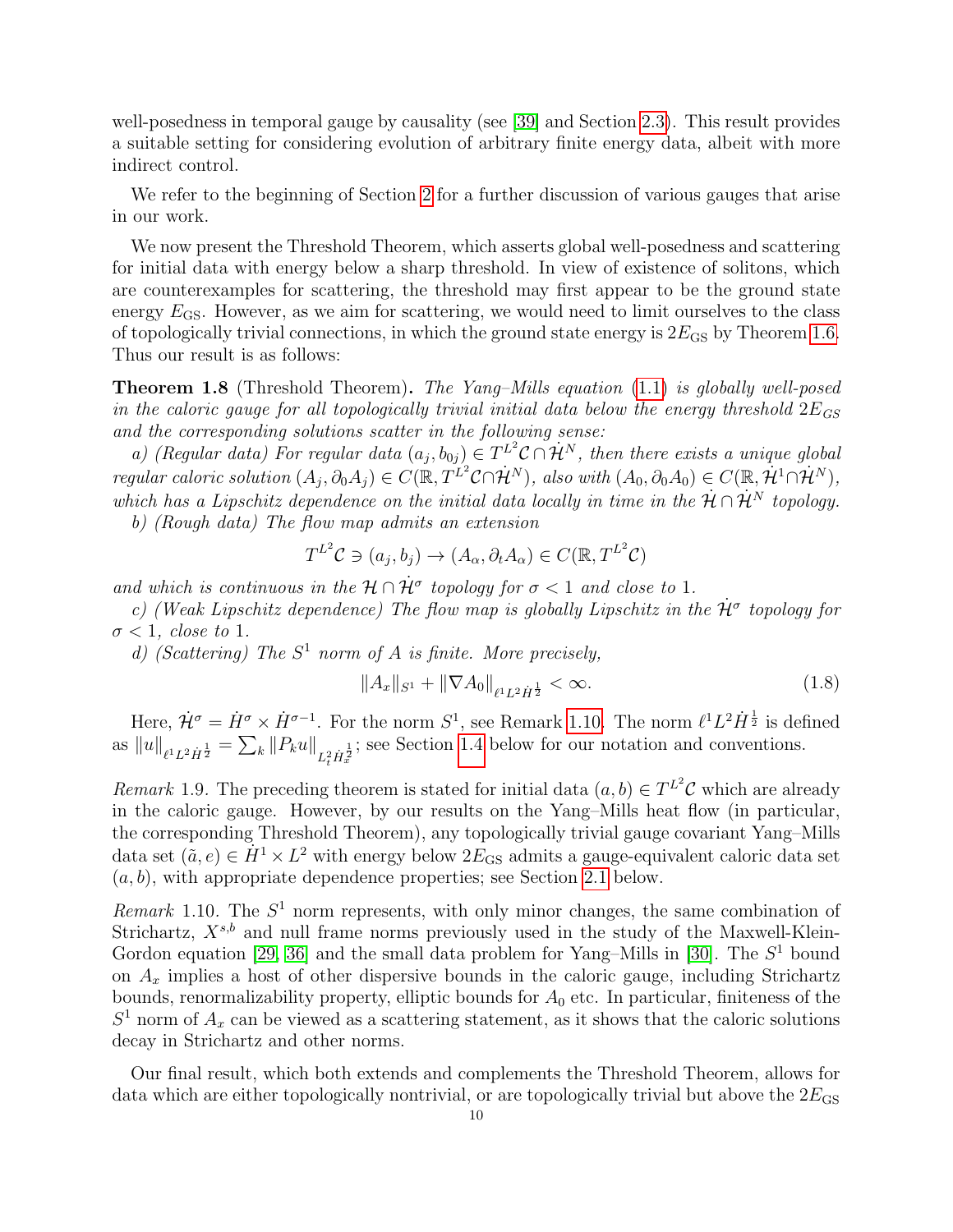threshold. It aims to establish the full dichotomy between the bubbling off property on the one hand, and the global well-posedness and scattering on the other:

<span id="page-11-1"></span>Theorem 1.11 (Dichotomy Theorem). The Yang–Mills equation [\(1.1\)](#page-3-1) is locally well-posed in the temporal gauge for arbitrary finite energy data. Further, one of the following two properties must hold for the forward maximal solution:

- a) The solution is topologically trivial, global, and scatters at infinity  $(t = \infty)$ .
- b) The solution bubbles off a soliton, in the sense that either
- (1) it blows up in finite time and the conclusion of Theorem [1.7\(](#page-8-0)a) holds; or
- (2) it exists globally (forward in time) and the conclusion of Theorem [1.7\(](#page-8-0)b) holds.

Of course, by time reversibility, the same conclusion holds backward in time as well.

One can view the first two theorems as corollaries of this last result, modulo the different gauge assumptions. However, we prefer to state them separately because each of them represent key and largely disjoint steps in the the proof of this last result. In addition, the Threshold Theorem represents a long sought after goal in this field.

Some further comments are in order concerning the scattering property in the first part of the last theorem. As discussed in Remark [1.10,](#page-10-1) in the context of subthreshold solutions scattering means that solutions are global in the caloric gauge with a bounded  $S<sup>1</sup>$  norm. As it turns out, here scattering carries almost exactly the same meaning. Precisely, we show that for large enough  $T$ , the solution admits a caloric representation on the time interval  $[T, \infty)$ , which has a finite  $S^1$  norm. One consequence of this is that scattering solutions must always be topologically trivial.

Also, as far as the soliton bubbling off property is concerned, blow up solutions with this property are known to exist. The constructions in [\[25,](#page-64-7) [41\]](#page-64-8) give such examples<sup>[4](#page-11-2)</sup> whose energies may be arbitrarily close to the threshold  $2E_{\text{GS}}$ , and the recent work [\[18\]](#page-63-4) provides<sup>[5](#page-11-3)</sup> a blow up solution at exactly the threshold energy  $2E_{\text{GS}}$ . These solutions concentrate at the blowup point following a rescaled soliton profile, where the soliton scale differs logarithmically from the self-similar scale. Similarly, solutions where bubbling occurs at infinity also exist. For Yang–Mills in the topologically trivial class, this was achieved in [\[17\]](#page-63-5); interestingly, the nonscattering solution in [\[17\]](#page-63-5) has exactly the threshold energy  $2E_{GS}$  (see also [\[18\]](#page-63-4)). Such solutions have been obtained for related models such as the energy critical wave maps equation in the one-bubble case, see [\[8\]](#page-63-6).

<span id="page-11-0"></span>1.3. A brief history and broader context. A natural point of view is to place the present papers and results within the larger context of geometric wave equations, which also includes wave maps (WM), Maxwell–Klein–Gordon (MKG) and Einstein equations. Two common features of all these problems are that they admit a Lagrangian formulation, and have some natural gauge invariance properties. Following are some of the key developments that led to the present work.

1. The null condition. A crucial early observation in the study of both long range and low regularity solutions to geometric wave equations was that the nonlinearities appearing in the

<span id="page-11-2"></span><sup>&</sup>lt;sup>4</sup>The constructions in [\[25,](#page-64-7) [41\]](#page-64-8) are for  $G = SU(2)$  in the first topological class with  $c_2 = 1$  and with energies close to  $E_{\text{GS}}$ , but a straightforward gluing argument at infinity produces the desired topologically trivial solutions.

<span id="page-11-3"></span><sup>&</sup>lt;sup>5</sup>We note that [\[18\]](#page-63-4) moreover gives a complete classification of possible dynamics at the threshold energy under equivariance symmetry.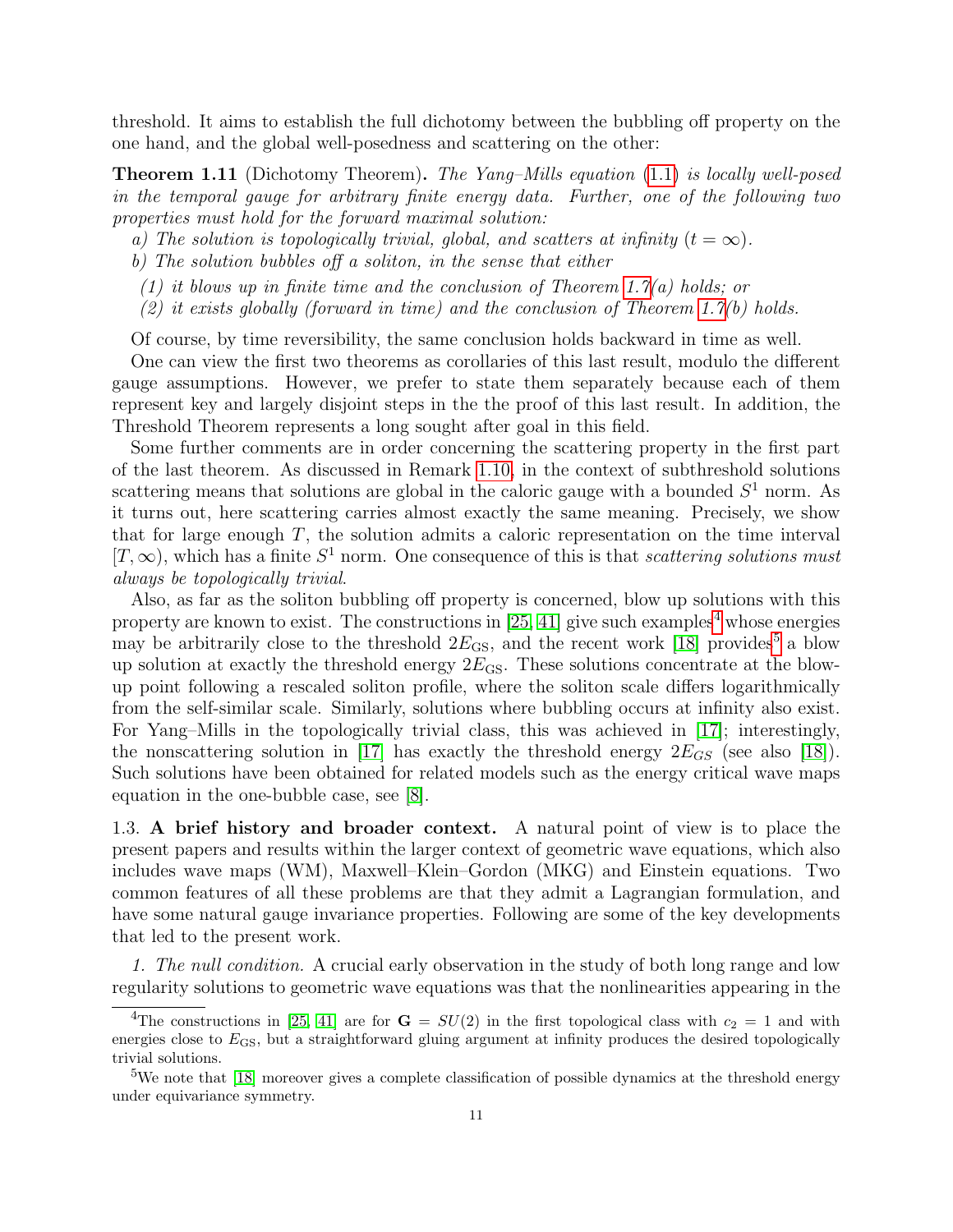equations have a favorable algebraic structure, which was called null condition, and which can be roughly described as a cancellation condition in the interaction of parallel waves. In the low regularity setting, this was first explored in work of Klainerman and Machedon [\[20\]](#page-64-9), and by many others later on.

2. The  $X^{s,b}$  spaces. A second advance was the introduction of the  $X^{s,b}$  spaces<sup>[6](#page-12-0)</sup>, also first used by Klainerman and Machedon [\[20\]](#page-64-9) in the context of the wave equation. Their role was to provide enough structure in order to be able to take advantage of the null condition in bilinear and multilinear estimates. Earlier methods, based on energy bounds, followed by the more robust Strichartz estimates, had proved inadequate to the task.

3. The null frame spaces. To study nonlinear problems at critical regularity one needs to work in a scale invariant setting. However, it was soon realized that the homogeneous  $X^{s,b}$  spaces are not even well defined, not to mention suitable for this. The remedy, first introduced in work of the second author [\[52\]](#page-65-2) in the context of wave maps, was to produce a better description of the fine structure of waves, combining frequency and modulation localizations with adapted frames in the physical space. This led to the *null frame spaces*, which played a key role in subsequent developments for wave maps.

4. Renormalization. A remarkable feature of all semilinear geometric wave equations is that while at high regularity (and locally in time) the nonlinearity is perturbative, this is no longer the case at critical regularity. Precisely, isolating the non-perturbative component of the nonlinearity, one can see that this is of paradifferential type; in other words, the high frequency waves evolve on a variable low frequency background. To address this difficulty, the idea of Tao [\[45\]](#page-64-10), also in the wave maps context, was to renormalize the paradifferential problem, i.e., to find a suitable approximate conjugation to the corresponding constant coefficient problem. In the case of wave maps, the conjugating operator is essentially a gauge transform (i.e., a Lie group-valued function), while in the case of Maxwell–Klein–Gordon and Yang–Mills one needs a Lie group-valued pseudo-differential operator; see [\[42,](#page-64-11) [28,](#page-64-12) [29,](#page-64-5) [30\]](#page-64-4) and the discussion below.

5. Induction of energy. The ideas discussed so far seem to suffice for small data critical problems. Attacking the large data problem generates yet another range of difficulties. One first step in this direction is Bourgain's induction of energy idea [\[6\]](#page-63-7), which is a convenient mechanism to transfer information to higher and higher energies. We remark that an alternate venue here, which sometimes yields more efficient proofs, is the Kenig–Merle idea [\[19\]](#page-63-8) of constructing minimal blow-up solutions. However, the implementation of this method in problems which require renormalization seems to cause considerable trouble. For a further discussion on this issue, we refer to [\[27\]](#page-64-13), where this method was carried out in the cases of energy critical wave maps into the hyperbolic plane.

6. Caloric gauge. Another difficulty arising in the context of large data solutions is that of finding a good gauge, which at the same time applies to large data and at the same time has good analytic properties. The caloric gauge, used in our work, is a global version of a local caloric gauge previously introduced by the first author [\[32,](#page-64-14) [33\]](#page-64-15), and is based on an idea proposed by Tao [\[46\]](#page-64-16) in the wave maps context.

<span id="page-12-0"></span><sup>&</sup>lt;sup>6</sup>The concept, and also the notation, is due to Bourgain, in the context of KdV and NLS type problems.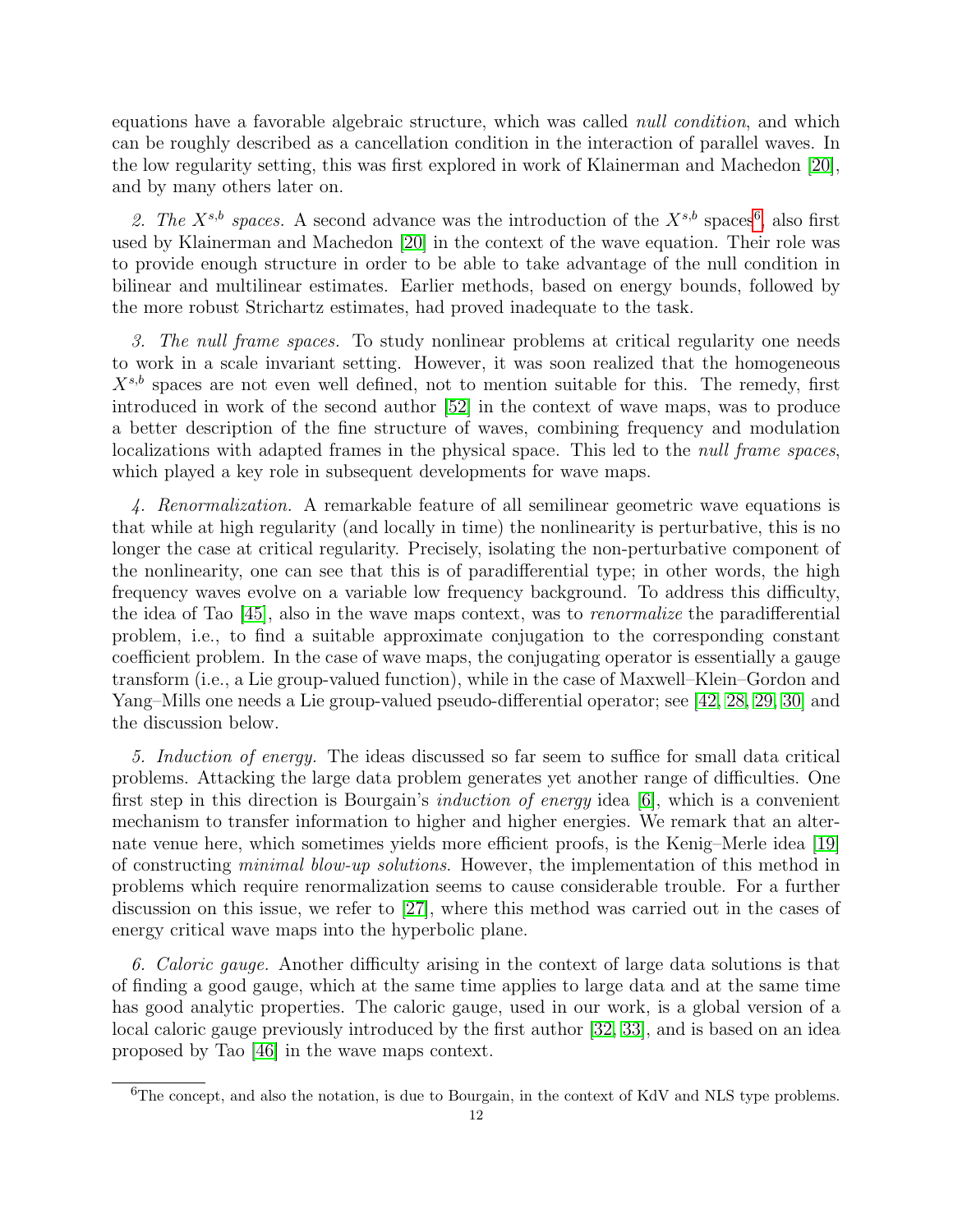7. Energy dispersion. One fundamental goal in the study of large data problems is to establish a quantitative dichotomy between dispersion and concentration. The notion of energy dispersion, introduced in joint work [\[43,](#page-64-17) [44\]](#page-64-18) of the second author and Sterbenz in the wave maps context, provides a convenient measure for pointwise concentration. Precisely, at each energy there is an energy dispersion threshold below which dispersion wins. We remark that, when it can be applied, the Kenig-Merle method [\[19\]](#page-63-8) yields more accurate information; for instance, see [\[27\]](#page-64-13). However, the energy dispersion idea, which is what we follow in the present series of papers, is much easier to implement in conjunction with renormalization.

8. The frequency gap. One obstacle in the transition from small to large data in renormalizable problems is that the low frequency background may well correspond to a large solution. Is this fatal to the renormalized solution? The answer to that, also originating in [\[43,](#page-64-17) [44\]](#page-64-18), is that may be a second hidden source of smallness, namely a large frequency gap between the high frequency wave and the low frequency background it evolves on.

9. Morawetz estimates (monotonicity formulas). The outcome of the ideas above is a dichotomy between dispersion and scattering on one hand, and very specific concentration patterns, e.g., solitons, self-similar solutions on the other hand. The Morawetz estimates, first appearing in this role in the work of Grillakis [\[14\]](#page-63-9), are a convenient and relatively simple tool to identify and, if possible, eliminate such concentration scenarios. In the present work, in analogy with the elliptic and parabolic literature, such an estimate is interpreted as a monotonicity formula (Section [3\)](#page-26-0).

We now narrow the scope of discussion, and review some earlier developments on the wave maps (WM), Maxwell–Klein–Gordon (MKG) and hyperbolic Yang–Mills (YM) equations related to the present paper.

 $(MKG)$  and  $(YM)$  above the scaling critical regularity. We start our discussion with a short and incomplete survey of the (YM) problem above the scaling critical regularity. We also discuss the (MKG) problem, which has been often studied as a simpler model for (YM) with a commutative gauge group.

In the two and three dimensional cases, which are energy subcritical, global regularity of sufficiently regular solutions was shown in the early works [\[10,](#page-63-10) [11\]](#page-63-11). These papers in fact handled the more general Yang–Mills-Higgs system, which includes both (YM) and (MKG) as special cases. In dimension  $d = 3$ , local well-posedness in the energy space of (MKG) and (YM) was proved in [\[21\]](#page-64-19) and [\[22\]](#page-64-20), respectively. In the higher dimensional case  $d \geq 4$ , an essentially optimal local well-posedness result for a model problem closely related to (MKG) was obtained in [\[23\]](#page-64-21).

However, a new difficulty arises in the large data<sup>[7](#page-13-0)</sup> problem for  $(YM)$ : Namely, the gauge transformation law is nonlinear due to the noncommutative gauge group. In particular, gauge transformations into the Coulomb gauge obey a nonlinear elliptic equation, for which no suitable large data regularity theory is available. Note, in comparison, that such gauge transformations obey a linear Poisson equation in the case of (MKG). In [\[22\]](#page-64-20), where finite energy global well-posedness of the 3+1 dimensional (YM) problem was proved, this issue was handled by localizing in spacetime via the finite speed of propagation to gain smallness,

<span id="page-13-0"></span><sup>&</sup>lt;sup>7</sup>More precisely, a suitable scaling critical norm of the connection  $A$  (e.g.,  $||A||_{L_x^d}$ ) or the curvature  $F$  (e.g.,  $||F||_{L_x^{\frac{d}{2}}}$ ) is large.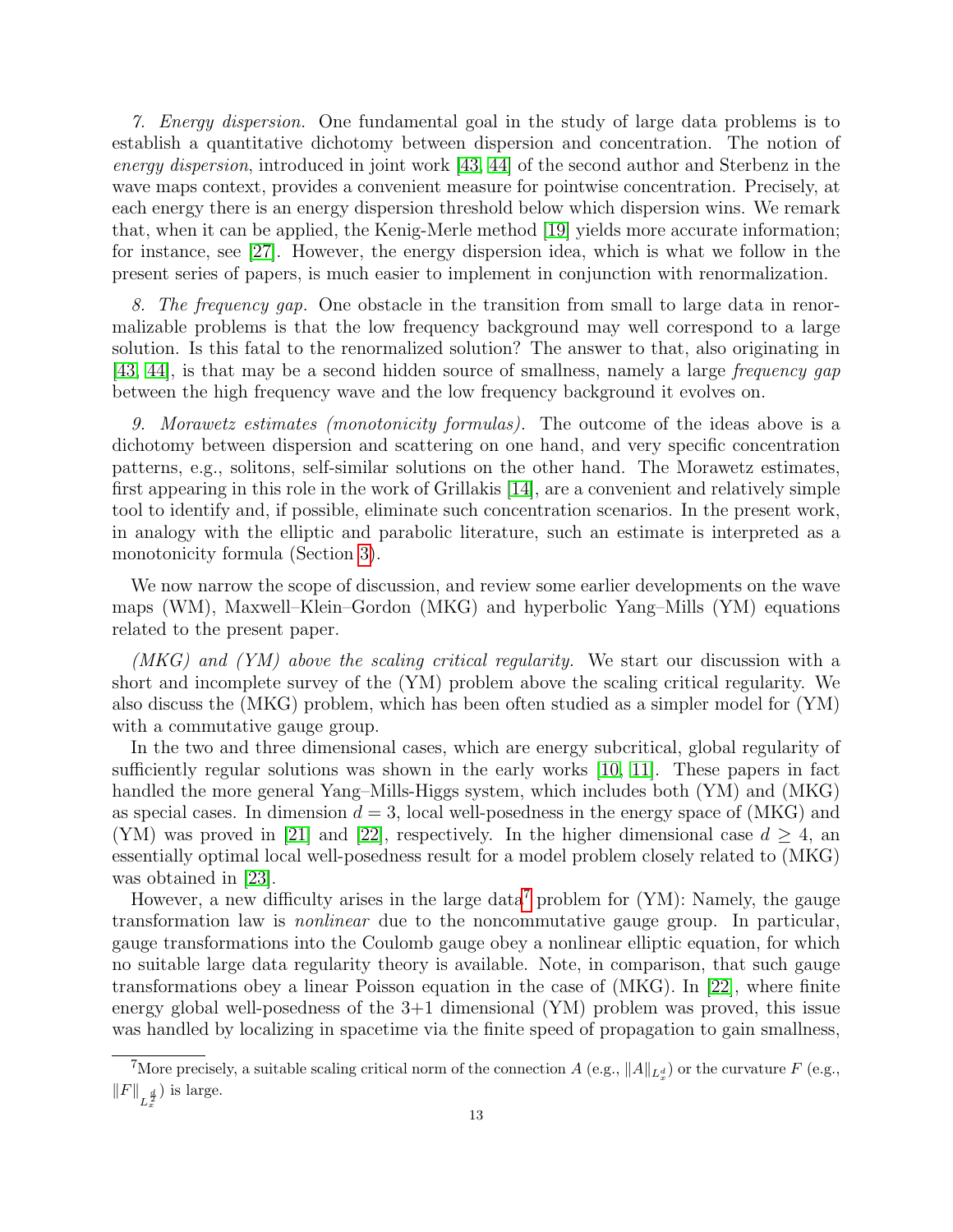and then working in local Coulomb gauges<sup>[8](#page-14-0)</sup>. An alternative, more robust approach without spacetime localizations to the same problem has been put forth by the first author in [\[32,](#page-64-14) [33\]](#page-64-15), inspired by [\[46\]](#page-64-16). The idea is to use an associated geometric flow, namely the  $Yang-Mills$ heat flow, to select a global-in-space Coulomb-like gauge for data of any size.

The energy critical (WM) problem. Before turning to the (MKG) and (YM) problems at critical regularity, we briefly recall some recent developments on the wave maps equation (WM), where many of the methods we implement here have their roots. We confine our discussion to the energy critical problem in  $2+1$  dimensions, which is both the most difficult and the most relevant to our present paper. For the small data problem, global well-posedness was established in [\[52\]](#page-65-2), [\[45\]](#page-64-10), [\[53\]](#page-65-3). More recently, the *Threshold Theorem* for large data wave maps, which asserts that global well-posedness and scattering hold below the ground state energy, was proved in [\[43,](#page-64-17) [44\]](#page-64-18) in general, and independently in [\[27\]](#page-64-13) and [\[49,](#page-65-4) [47,](#page-65-5) [48,](#page-65-6) [50,](#page-65-7) [51\]](#page-65-8) for specific targets (namely the hyperbolic space). See also [\[31\]](#page-64-22) for a sharp refinement in the case of a two-dimensional target, taking into account an additional topological invariant (namely, the degree of the wave map), in analogy with the refined threshold  $2E_{\text{GS}}$  in our work. Our present strategy was strongly influenced by [\[43,](#page-64-17) [44\]](#page-64-18).

For the energy critical (WM), in the important case of spherical targets, we also note the recent development due to Grinis [\[15\]](#page-63-12), which says that along a well-chosen sequence of times, all time-like energy concentration must be in the form of a superposition of rescaled solitons. Our Bubbling Theorem (Theorem [1.7\)](#page-8-0) is a first step for proving an analogous result for (YM). In [\[9\]](#page-63-13), this was complemented with a decay of the energy near the cone when the total energy is sufficiently close to the ground state.

The (MKG) and (YM) problems at critical regularity. Next, we discuss the (YM) problems at critical regularity. As before, we simultaneously consider the corresponding problems for (MKG), which is a simpler commutative analogue of (YM).

Before discussing history, let us clarify a key structural difference between (WM) on the one hand and (MKG), (YM) on the other, whose understanding is crucial for making progress on the latter two problems. Roughly speaking, all three equations can be written in a form where the main 'dynamic variables', which we denote by  $\phi$ , obey a possibly nonlinear gauge covariant wave equation  $\Box_A \phi = \cdots$ , and the associated curvature  $F[A]$  is determined by  $\phi$ . In the case of (WM), this dependence is simply algebraic, whereas for (MKG) and (YM) the curvature  $F[A]$  obeys a wave equation with a nonlinearity depending on  $\phi$ . This difference manifests in the renormalization procedure for each equation: For (WM) it suffices to use a physical space gauge transformation, whereas for (MKG) and (YM) it is necessary to use a microlocal (more precisely, pseudo-differential) gauge transformation that exploits the fact that A solves a wave equation in a suitable gauge.

The first such renormalization argument appeared in [\[42\]](#page-64-11), in which global regularity of (MKG) for small critical Sobolev data was established in dimensions  $d \geq 6$ . This work was followed by a similar high dimensional result for (YM) in [\[28\]](#page-64-12). The small data result in the energy critical dimension  $4 + 1$  was obtained in [\[29\]](#page-64-5). Finally, the large data result for (MKG) in dimension  $4 + 1$  was proved by the authors in [\[35,](#page-64-23) [36,](#page-64-6) [34\]](#page-64-24) and independently by [\[26\]](#page-64-25). Although the implementation differs in many places, the outline of the three papers

<span id="page-14-0"></span><sup>8</sup>On the other hand, a closely related spacetime localization approach, but relying on new "initial data surgery" techniques, is developed in [\[39\]](#page-64-2), which yields an alternative proof of the main result of [\[22\]](#page-64-20).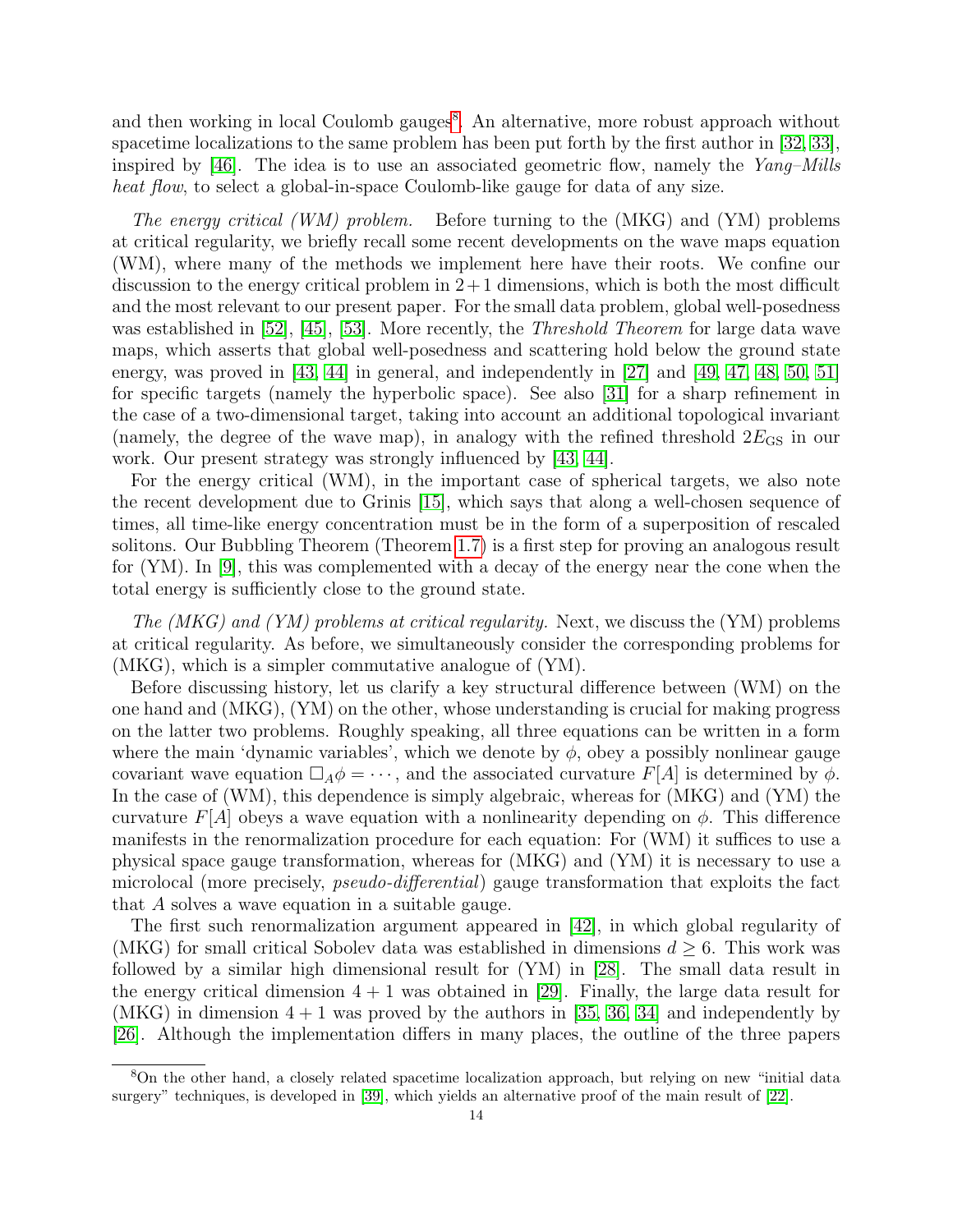[\[35,](#page-64-23) [36,](#page-64-6) [34\]](#page-64-24) is broadly followed in the present work. In particular we borrow a good deal of notation, ideas and estimates from both [\[29\]](#page-64-5) and [\[35,](#page-64-23) [36,](#page-64-6) [34\]](#page-64-24). On the other hand, we remark that [\[26\]](#page-64-25) followed the strategy of [\[27\]](#page-64-13). For the (YM) problem in  $4+1$  dimensions, the small data global result was only recently proved in [\[30\]](#page-64-4), which is another direct predecessor the present work.

We conclude with a remark on differences between (MKG) and (YM). The issue of noncommutative gauge group for the large data problem has already been discussed. Another important difference between (MKG) and (YM) in  $4+1$  dimensions is that the latter problem admits nontrivial steady states (i.e., harmonic Yang–Mills connections). These solutions are known to lead to a finite time blow up; see [\[25,](#page-64-7) [41\]](#page-64-8), so for (YM) one must prove the Threshold Theorem, instead of a unconditional result as in (MKG). Finally, (YM) is more 'strongly coupled' as a system compared to (MKG), in the sense that the connection A itself obeys a covariant wave equation. This feature necessitates a more involved renormalization procedure compared to (MKG).

Other related works. In related developments, one should also note the works [\[4,](#page-63-14) [5\]](#page-63-15) on the closely related cubic Dirac equation, as well as the massive Dirac–Klein–Gordon system, as well as [\[13\]](#page-63-16) on the Maxwell–Dirac equation and [\[12\]](#page-63-17) on the massive Maxwell–Klein–Gordon system.

<span id="page-15-0"></span>1.4. Notation, conventions and preliminaries. Here we collect more notation and conventions used in the remainder of this paper.

Asymptotic notation.

•  $A \leq B$  and  $A = O(B)$  both mean  $A \leq CB$  for some constant  $C > 0$ . The dependence of C on various parameters is specified by subscripts. When  $A \lesssim B$  and  $B \lesssim A$ , we write  $A \sim B$ .

Tensor calculus.

- We employ the usual index notation, the Einstein convention of summing up repeated upper and lower indices. We use greek indices, such as  $\alpha, \beta, \gamma, \ldots$ , for all coordinates  $x^0 = t, x^1, x^2, x^3, x^4$ , and latin indices, such as  $i, j, k, \ell, \ldots$ , for the spatial coordinates  $x = (x^1, \ldots, x^4).$
- Given a metric (which is usually the Minkowski metric  $\mathbf{m}$  on  $\mathbb{R}^{1+4}$ , unless otherwise stated), we write  $\nabla$  for the associated Levi-Civita connection. Tensorial indices are raised and lowered using the metric.

#### Exterior differential calculus.

- The wedge product ∧ and the differential d for differential forms are defined in  $\sum_{\beta_1\prec\cdots\prec\beta_k}\omega_{\beta_1\ldots\beta_k}\mathrm{d}x^{\beta_1}\wedge\cdots\wedge\mathrm{d}x^{\beta_k}$  where  $\omega_{\beta_1\ldots\beta_k}$  is the coordinate expression of  $\omega$  as the usual way. A k-form  $\omega$  can be viewed as a k-covariant tensor; we have  $\omega$  = a tensor.
- $\iota_X$  is the interior product with a vector field X, i.e.,  $(\iota_X \omega)_{\beta_1...\beta_{k-1}} = X^{\alpha} \omega_{\alpha\beta_1...\beta_{k-1}},$ and  $\mathcal{L}_X$  is the Lie derivative with respect to X.
- The pointwise inner product  $( \cdot, \cdot)$  of two k-forms is defined so that  $\{ \theta^{\alpha_1} \wedge \cdots \wedge \theta^{\alpha_n} \}$  ${\theta}^{\alpha_k}$ <sub>{ $\alpha_1$ < $\ldots$  < $\alpha_k$ } is an orthonormal basis, where { $\theta^{\alpha}$ } is any orthonormal basis with</sub>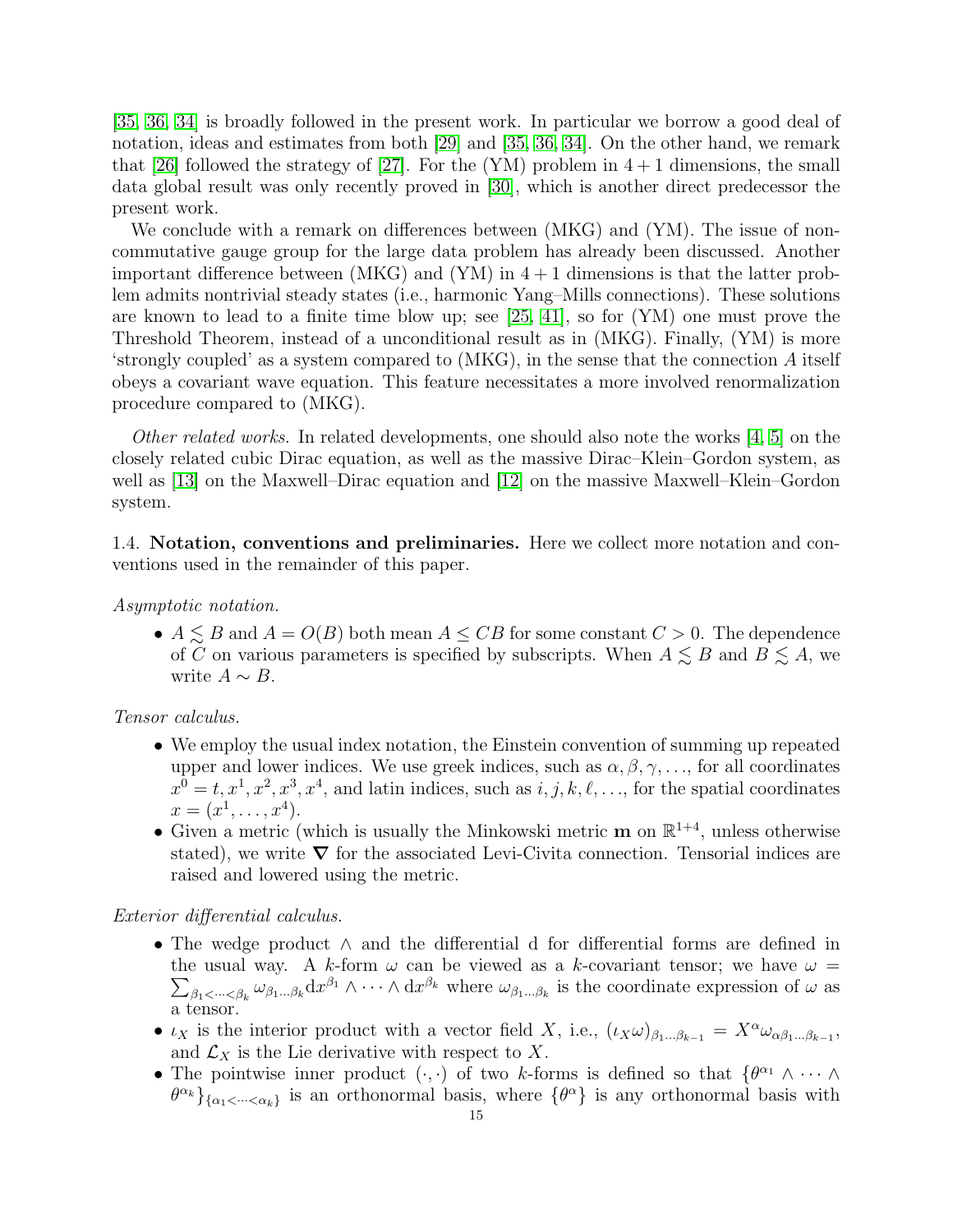respect to a given metric on  $T^*\mathbb{R}^d$  (note that this differs by the usual induced metric for tensors by  $k!$ ).

• The Hodge star operator  $\star$  is defined so that  $\eta \wedge \star \omega = (\eta, \omega)$  dVol, where dVol is the volume form. The codifferential  $\delta$  is the adjoint of d with respect to the  $L^2$ -product  $\int \langle \cdot, \cdot \rangle$  dVol. The Hodge Laplacian is defined to be  $-\Delta = \delta d + d\delta$ , so that it agrees with the usual Laplacian  $\sum_j \partial_j^2$  for 0-forms (or functions) on  $\mathbb{R}^4$ .

Subsets of  $\mathbb{R}^d$ .

- For a bounded open set  $U \in \mathbb{R}^d$  and  $\lambda > 0$ ,  $\lambda U$  is defined to be rescaling of U by the factor  $\lambda$  centered at the barycenter of U.
- $B_R(x)$  is the 4-dimensional ball of radius r centered at x. When  $x = 0$ , we simply write  $B_R = B_R(0)$ .
- $\mathcal{A}_{(R',R)}(x)$  is the 4-dimensional annulus of inner and outer radii R' and R, respectively, centered at  $x \in \mathbb{R}^4$ . When  $x = 0$ , we simply write  $\mathcal{A}_{(R',R)} = \mathcal{A}_{(R',R)}(0)$ .
- Consider the forward light cone centered at  $(0, 0)$ :

$$
C = \{(t, x) : 0 < t < \infty, |x| < t\}.
$$

For  $t_0 \in \mathbb{R}$  and  $I \subset \mathbb{R}$ , we define

$$
C_I = \{(t, x) : t \in I, |x| < t\}, \qquad \partial C_I = \{(t, x) : t \in I, |x| = t\},
$$
\n
$$
S_{t_0} = \{(t, x) : t = t_0, |x| < t\}, \qquad \partial S_{t_0} = \{(t, x) : t = t_0, |x| = t\}.
$$

For  $\delta \in \mathbb{R}$ , we define the translated cones

$$
C^{\delta} = \{(t, x) : \max\{0, \delta\} < t < \infty, |x| < t - \delta\}.
$$

The corresponding objects  $C_I^{\delta}$ ,  $\partial C_I^{\delta}$ ,  $S_{t_0}^{\delta}$  and  $\partial S_{t_0}^{\delta}$  are defined in the obvious manner.

Polar coordinate systems.

- Hyperbolic polar coordinates on  $C \subset \mathbb{R}^{1+4}$ . We parametrize the cone  $C = \{(t, x) \in$  $\mathbb{R}^{1+4} : |x| < t$  by  $(t, x) = \rho y$ , where  $\rho = \sqrt{t^2 - |x|^2} > 0$  and  $y \in \mathbb{H}^4 := \{(t, x) \in$  $\mathbb{R}^{1+4}: t^2 - |x|^2 = 1, t > 0$ . We write dy for the volume form on  $\mathbb{H}^4$ .
- Polar coordinates on  $\mathbb{R}^4$ . We parametrize  $\mathbb{R}^4 \setminus \{0\}$  by  $x = r\Theta$ , where  $r = |x|$  and  $\Theta \in \mathbb{S}^3 = \{x \in \mathbb{R}^4 : |x| = 1\}.$

Given a covariant tensor  $\omega_{\beta_1...\beta_k}$  (e.g., a k-form) on  $\mathbb{R}^4 \setminus \{0\}$ , we use the schematic notation  $\omega_{\Theta}(\mathbf{r},\cdot)$  for its pullback onto each constant-r sphere. To formulate the calculus of such objects, we view each  $\omega_{\Theta...\Theta}(r, \cdot)$  as a 1-form on the unit sphere  $\mathbb{S}^3$ . We write **g** for the metric on the unit sphere  $\mathbb{S}^3$ ,  $\mathbb{V}$  for the associated Levi–Civita connection,  $\mathbf{D} = \nabla + ad(A)$  for the covariant derivative, dΘ for the volume form and  $L^p_{\Theta}$  for the Lebesgue spaces with respect to d $\Theta$ . We write  $\omega^{\Theta}$  for the trace with respect to **g** of a covariant tensor; accordingly,  $\nabla^{\Theta}\omega_{\Theta}$  is the divergence operator with respect to **g** and d $\Theta$ , and  $\mathcal{D}^{\Theta}\omega_{\Theta}$  is the covariant divergence for a **g**-valued 1-form.

Given a subset  $U \subset \mathbb{R}^4 \setminus \{0\}$ , we define the  $\|\omega_{\Theta\ldots\Theta}\|_{L^p(U)}$  to be the  $L^p(U)$  norm of  $|\omega_{\Theta}$ ... $_{\Theta}|$ , where  $|\omega_{\Theta}||_2 = \mathbf{g}(\omega_{\Theta}||\omega_{\Theta}||)$ . Note that  $||\omega_{\Theta}||_{L^p(\mathcal{A}_{(R',R)})} \sim_{R',R}$  $\|\omega_{\Theta\ldots\Theta}\|_{L^p_r((R',R);L^p_\Theta)}$  for any  $0 < R' < R$ .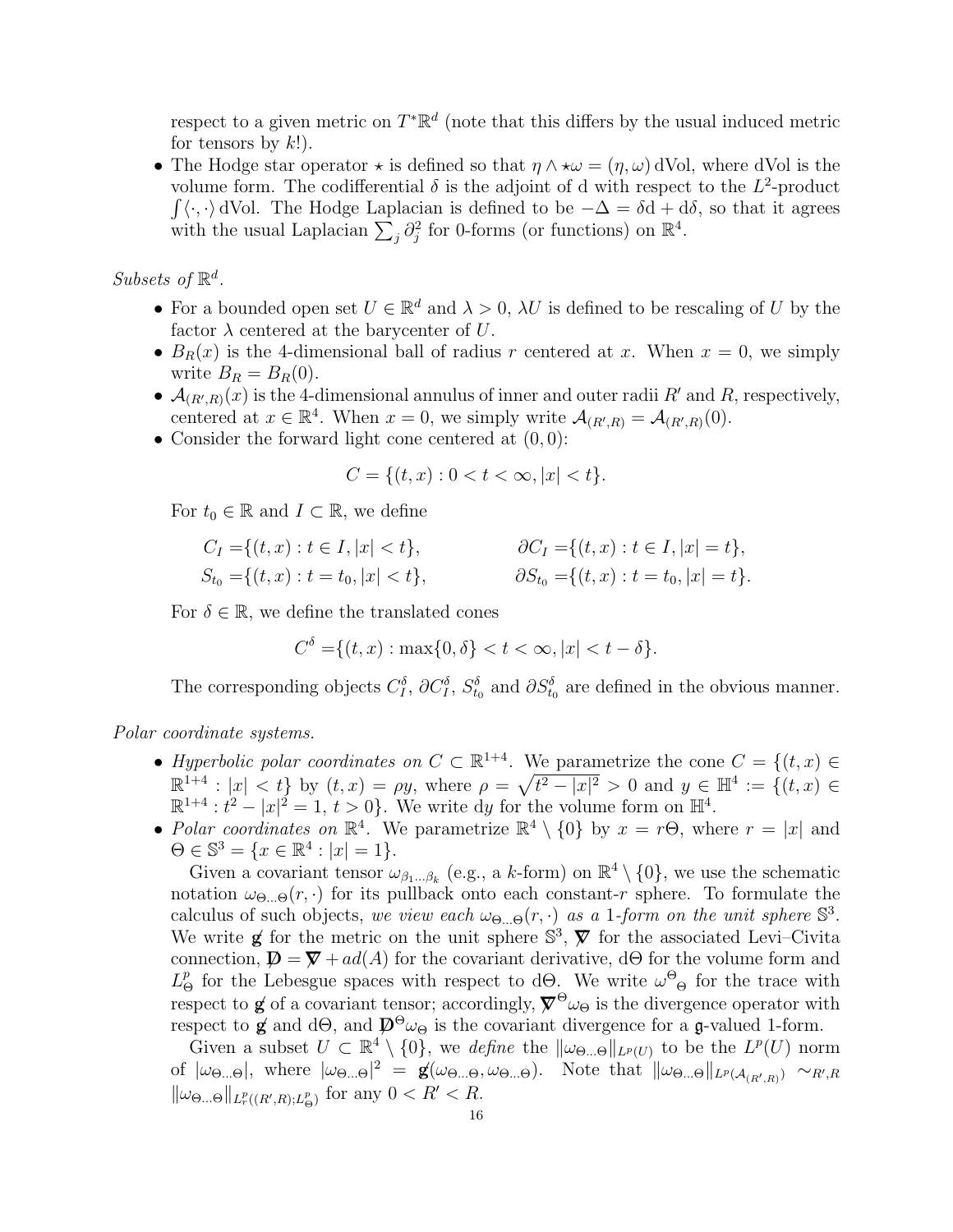Functions spaces.

- ∂ (without sub- or superscripts) is the spatial gradient  $\partial = (\partial_1, \partial_2, \dots, \partial_4)$ , and  $\nabla$ is the spacetime gradient  $\nabla = (\partial_0, \partial_1, \dots, \partial_4)$ . We write  $\partial^{(n)}$  (resp.  $\nabla^{(n)}$ ) for the collection of *n*-th order spatial (resp. spacetime) derivatives, and  $\partial^{(\leq n)}$  (resp.  $\nabla^{(\leq n)}$ ) for those up to order  $n$ .
- $\dot{W}^{\sigma,p}(\mathbb{R}^d; V)$  is the homogeneous L<sup>p</sup>-Sobolev space of order  $\sigma$  for functions from  $\mathbb{R}^d$ into a normed vector space V. In the special case  $p = 2$ , we write  $\dot{H}^{\sigma}(\mathbb{R}^d; V) =$  $\dot{W}^{\sigma,2}(\mathbb{R}^d;V)$ . The inhomogeneous counterparts are denoted by  $W^{n,p}(\mathbb{R}^d;V)$  and  $H^n(\mathbb{R}^d; V)$ , respectively. We often suppress  $\mathbb{R}^d$  and V when it is clear from the context.
- The mixed spacetime norm  $L_t^q \dot{W}_x^{n,r}$  of functions on  $\mathbb{R}^{1+d}$  is often abbreviated as  $L^q \dot W^{n,r}.$
- Generally, a function space on an open subset  $U \subseteq \mathbb{R}^4$  is defined by restriction, i.e.,  $||u||_{X(U)} = \inf{||\tilde{u}||_X : \tilde{u} \in X, \tilde{u}|_U = u}$ . A similar convention applies for a function space on an open subset  $\mathcal{O} \subseteq \mathbb{R}^{1+4}$ .
- The local function space  $X_{loc}(U)$  is defined as

$$
X_{loc}(U) = \bigcap_{B_r(x): \overline{B}_r(x) \subseteq U} X(B_r(x)).
$$

Littlewood–Paley theory, dyadic function spaces and frequency envelopes.

- $\{P_k\}_{k\in\mathbb{Z}}$  denotes the usual Littlewood–Paley projections in the variable  $x \in \mathbb{R}^4$ .
- A dyadic function space X is a collection  $\{X_k\}_{k\in\mathbb{Z}}$  of normed spaces on either  $\mathbb{R}^4$  or  $\mathbb{R}^{1+4}$ . Often we use the same space for each k, in which case we simply write  $X = X_k$ . We define  $\ell^p X$  by the norm  $\|u\|_{\ell^p}^p$  $P_{\ell^p X} = \sum_k \|P_k u\|_X^p$ , with the usual modification for  $p = \infty$ . An important example is the L<sup>2</sup>-Sobolev space  $H^{\sigma} = \ell^2 H^{\sigma}$ .
- An admissible frequency envelope c is a sequence  ${c_k}_{k \in \mathbb{Z}}$  of positive numbers satisfying max $\left\{\frac{c_j}{c_j}\right\}$  $\frac{c_j}{c_k}, \frac{c_k}{c_j}$  $\left\{ \frac{c_k}{c_j} \right\} \leq C2^{\delta_{fe}[k-j]}$  for some constant C depending on c and an absolute constant  $\delta_{fe} > 0$  inherited from [\[37,](#page-64-0) [38\]](#page-64-1).
- We define  $||u||_{X_c} = \sup_k c_k^{-1}$  $\|k^{-1}\|P_ku\|_{X_k}$ . If  $\|u\|_{X_c} \leq 1$ , then we say that c is a frequency envelope for  $u$  in  $X$ .

<span id="page-17-0"></span>1.5. Structure of the present paper. The remainder of the paper is structured as follows. Section [2.](#page-18-0) Here we review the main results in the first three papers of the series [\[37\]](#page-64-0), [\[38\]](#page-64-1) and [\[39\]](#page-64-2), emphasizing the parts which are needed here.

Section [3.](#page-26-0) This is where we state and prove all the conservation laws and monotonicity formulas that are used in this paper. We also explore a few consequences of the monotonicity formulas.

Section [4.](#page-29-0) We use a "good gauge" representation theorem (Theorem [2.19\)](#page-25-0) for large energy Yang–Mills connections in order to prove a strong local compactness statement, Theorem [4.1,](#page-29-1) that we rely on on in our blow-up analysis.

Section [5.](#page-31-0) Here we study the regularity of connections that either stationary or selfsimilar, and show that such connections must be gauge equivalent to a smooth connection. This is akin to elliptic theory for harmonic Yang–Mills connections.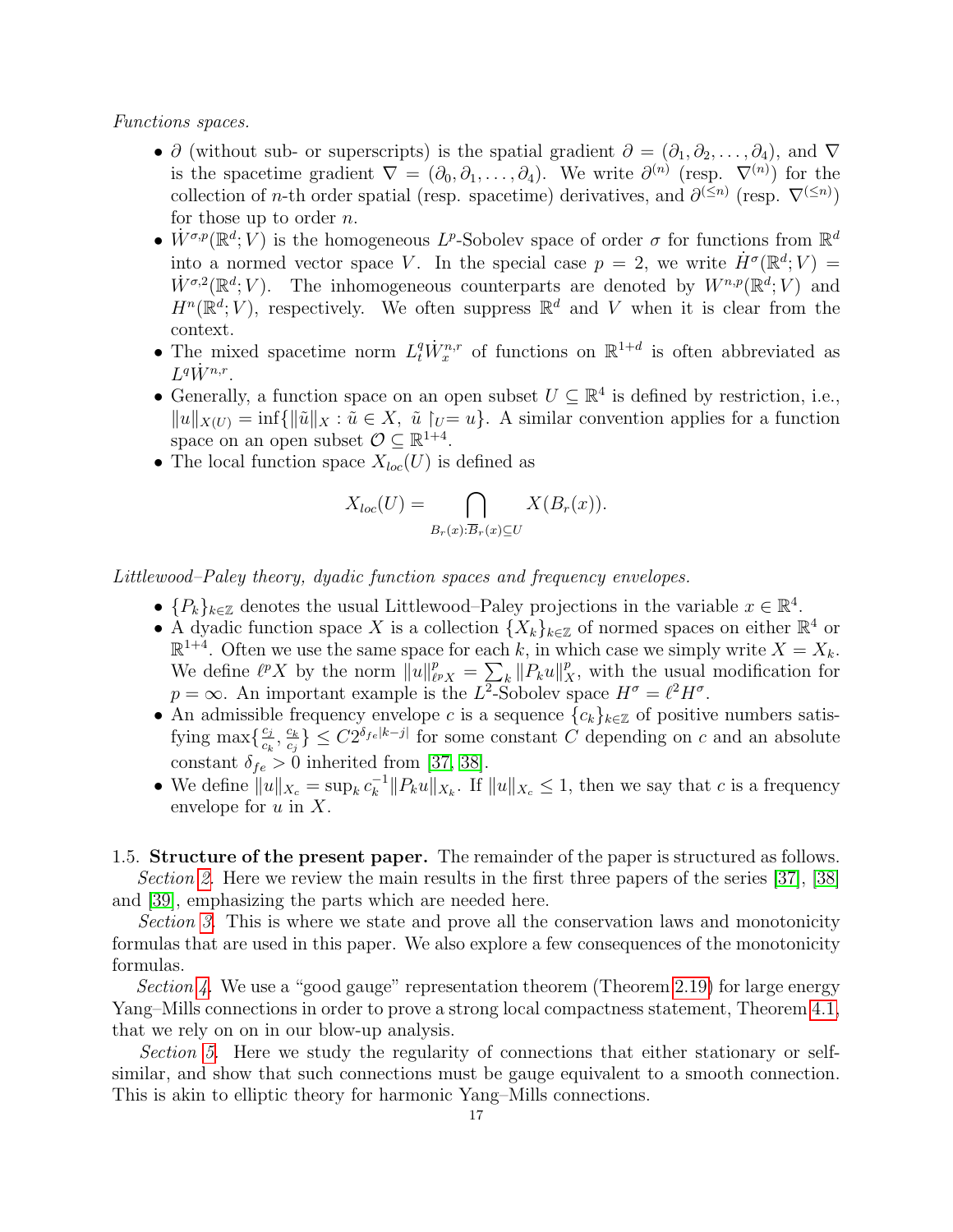Section [6.](#page-35-0) We show that there does not exist any nontrivial self-similar solutions to Yang–Mills with finite energy, thus eliminating one of the main potential obstructions to our results.

Section [7.](#page-38-0) Here we carry out the blow-up analysis and prove the Bubbling Theorem (Theorem [1.7\)](#page-8-0). This proof uses all of the previous five sections.

Section [8.](#page-42-0) In this section we prove that sharp energy concentration cannot occur near the null cone. This is critical in order to be able to separate the bubbling-off scenario from the scattering, energy dispersed case.

Section [9.](#page-54-0) Finally, here we complete both the proof of the Threshold Conjecture, see Theorem [1.8,](#page-10-0) and the dichotomy result in Theorem [1.11.](#page-11-1)

Appendix [A.](#page-57-0) We collect some technical tools needed for our analysis of gauge transformations, especially in Sections [5,](#page-31-0) [6](#page-35-0) and [8.](#page-42-0)

Acknowledgments. Part of the work was carried out during the semester program "New Challenges in PDE" held at MSRI in Fall 2015. S.-J. Oh was supported by the Miller Research Fellowship from the Miller Institute, UC Berkeley and the TJ Park Science Fellowship from the POSCO TJ Park Foundation. D. Tataru was partially supported by the NSF grant DMS-1266182 as well as by a Simons Investigator grant from the Simons Foundation.

### 2. An outline of the first three papers

<span id="page-18-0"></span>Our aim here is to provide a brief outline of the first three papers [\[37\]](#page-64-0),[\[38\]](#page-64-1) and [\[39\]](#page-64-2), to the extent necessary in order to complete the proof of the large data results in the present paper. For a more comprehensive review of the full series of four papers we instead refer the reader to our survey article [\[40\]](#page-64-3).

Let us take as a starting point of our discussion the following small data result proved earlier in [\[30\]](#page-64-4):

<span id="page-18-1"></span>**Theorem 2.1.** The hyperbolic Yang–Mills equation in  $\mathbb{R}^{4+1}$  is globally well-posed in the Coulomb gauge for all initial data with small energy.

Even before considering well-posedness results for the large data, the first difficulty one faces is that the Coulomb gauge does not appear to fully extend to large data in general, and not even to subthreshold data. For this reason, our first paper [\[37\]](#page-64-0) is devoted solely to the gauge problem; precisely, inspired by earlier work of Tao [\[46\]](#page-64-16) and of the first author [\[32,](#page-64-14) [33\]](#page-64-15), we develop a new gauge for the hyperbolic Yang–Mills problem [\(1.1\)](#page-3-1), namely the caloric gauge. Using this gauge, the most difficult gauge-dependent analysis of the Yang– Mills equation is carried out in [\[38\]](#page-64-1). The caloric gauge is the natural setting of our Threshold Theorem (Theorem [1.8\)](#page-10-0).

On the other hand for the large data analysis in [\[39\]](#page-64-2) causality plays a key role, so we shift the (soft part of the) analysis to the temporal gauge. The causality property of the temporal gauge allows us to formulate a local well-posedness theory of the hyperbolic Yang–Mills equation for arbitrary finite energy data, which is the setting for our Dichtomy Theorem (Theorem [1.11\)](#page-11-1). We note, however, that the strong S-norm control on the solution is lost in the temporal gauge.

We summarize the discussion on various gauges so far in the following table: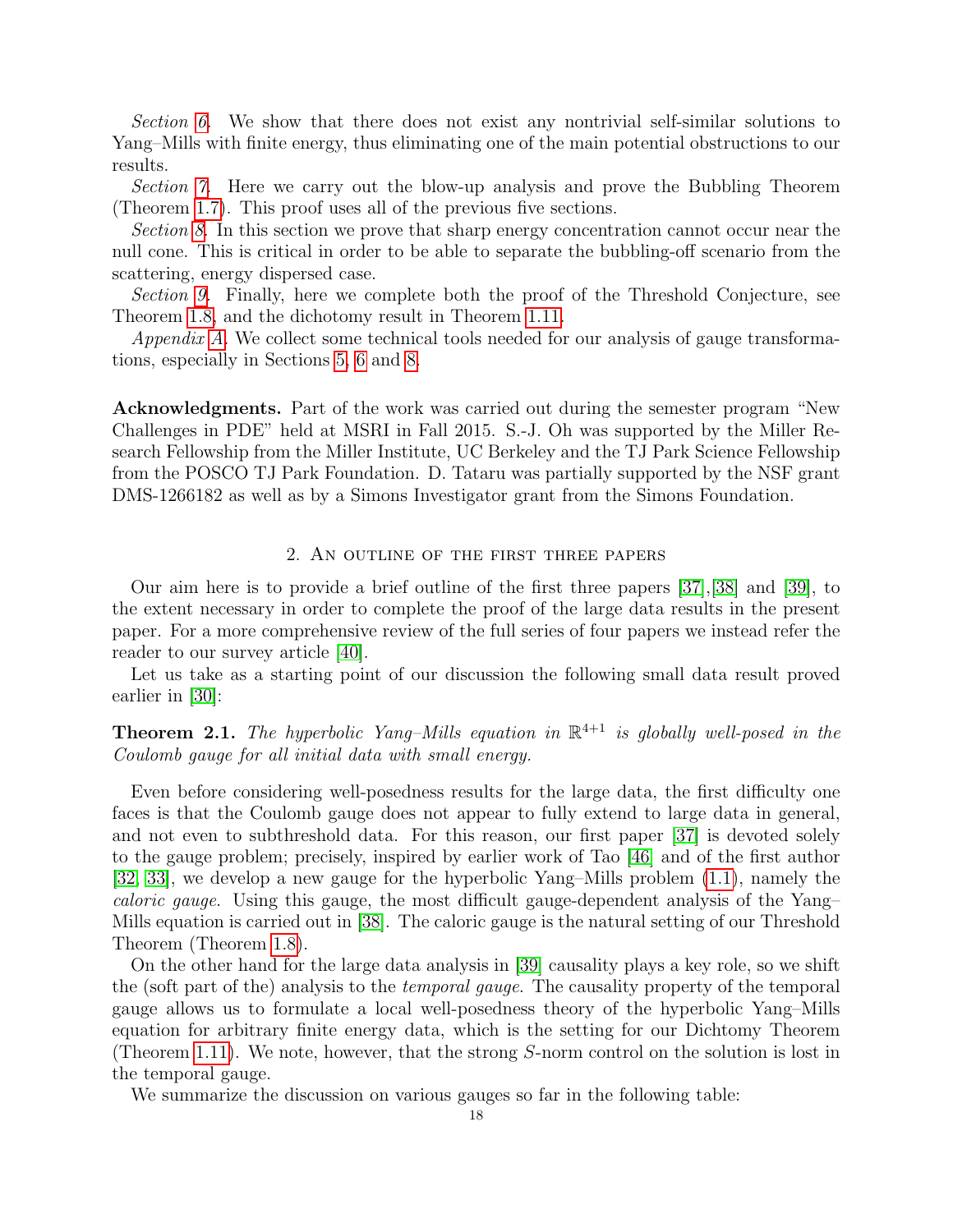| Gauge choice     | Definition           | Appearances                                        | Remarks                                                                                           |
|------------------|----------------------|----------------------------------------------------|---------------------------------------------------------------------------------------------------|
| (global) Coulomb | $\partial^k A_k = 0$ | Thm. 2.1                                           | Requires small initial energy; ex-<br>pect S-norm control; no direct us-<br>age in this paper.    |
| Caloric          | Definition 2.5 $ $   | Thms.<br>$1.11^{\dagger}$ , 2.10,<br>2.12          | 1.8, Requires trivial topological class<br>and finite caloric size; expect $S$ -<br>norm control. |
| Temporal         | $A_0 = 0$            | Thms. $1.11^{\dagger}$ ,<br>2.11,<br>2.17,<br>2.18 | No restriction on the topological<br>class or energy; no $S$ -norm control.                       |

Table 1. Gauge choices for the initial value problem. †: In Theorem [1.11,](#page-11-1) the initial value problem is posed in the temporal gauge, but the scattering statement involves the caloric gauge; see Remark [1.10.](#page-10-1)

Finally, we note that our Bubbling Theorem (Theorem [1.7\)](#page-8-0) is formulated in a gauge-independent fashion<sup>[9](#page-19-1)</sup>. Indeed, most of the work in the present paper is carried out in a gauge-covariant fashion, while using the gauge-dependent results in [\[38\]](#page-64-1) and [\[39\]](#page-64-2) at critical junctures.

<span id="page-19-0"></span>2.1. The caloric gauge. The goal of the first paper [\[37\]](#page-64-0) is to

- Introduce the caloric gauge;
- Show that the caloric gauge is well-defined for all subthreshold data; and
- Provide a comprehensive formulation of the hyperbolic Yang–Mills equation in the caloric gauge which is sufficiently accurate for the subsequent analysis.

The caloric gauge is defined using the Yang–Mills heat flow

$$
\partial_s A_j = \mathbf{D}^k F_{jk}, \qquad A_j(s=0) = a_j \tag{2.1}
$$

which implicitly assumes the gauge condition  $A_s = 0$  (which we refer to as the *local caloric* gauge) relative to the fully covariant formulation of the same equation. This can be naively viewed as parabolic system for the curl of  $A$  (or the curvature  $F$ ), coupled with a transport equation for the divergence of A. Because these two equations are strongly coupled, this evolution displays an interesting mix of semilinear and quasilinear features.

Our interest is in initial data a for which this solution is global, with the curvature  $F$ satisfying global parabolic bounds. To capture this, we use the  $L^3$  norm of F as a control norm, and call it the *caloric size* of a,

$$
\mathcal{Q}(a) = \int_0^\infty \int_{\mathbb{R}^4} |F|^3 dx ds. \tag{2.2}
$$

We note that this is a gauge invariant quantity. For solutions with finite caloric size, we have the following structure theorem:

**Theorem 2.2** ([\[37,](#page-64-0) Corollary 5.14]). Let  $a \in \dot{H}^1$  be a connection so that  $\mathcal{Q}(a) < \infty$ . Then this solution has the property that the limit

$$
\lim_{s \to \infty} A(s) = a_{\infty}
$$

<span id="page-19-1"></span> $^{9}$ However, the notion of scattering is formulated with the help of the caloric gauge; see Remark [1.10.](#page-10-1)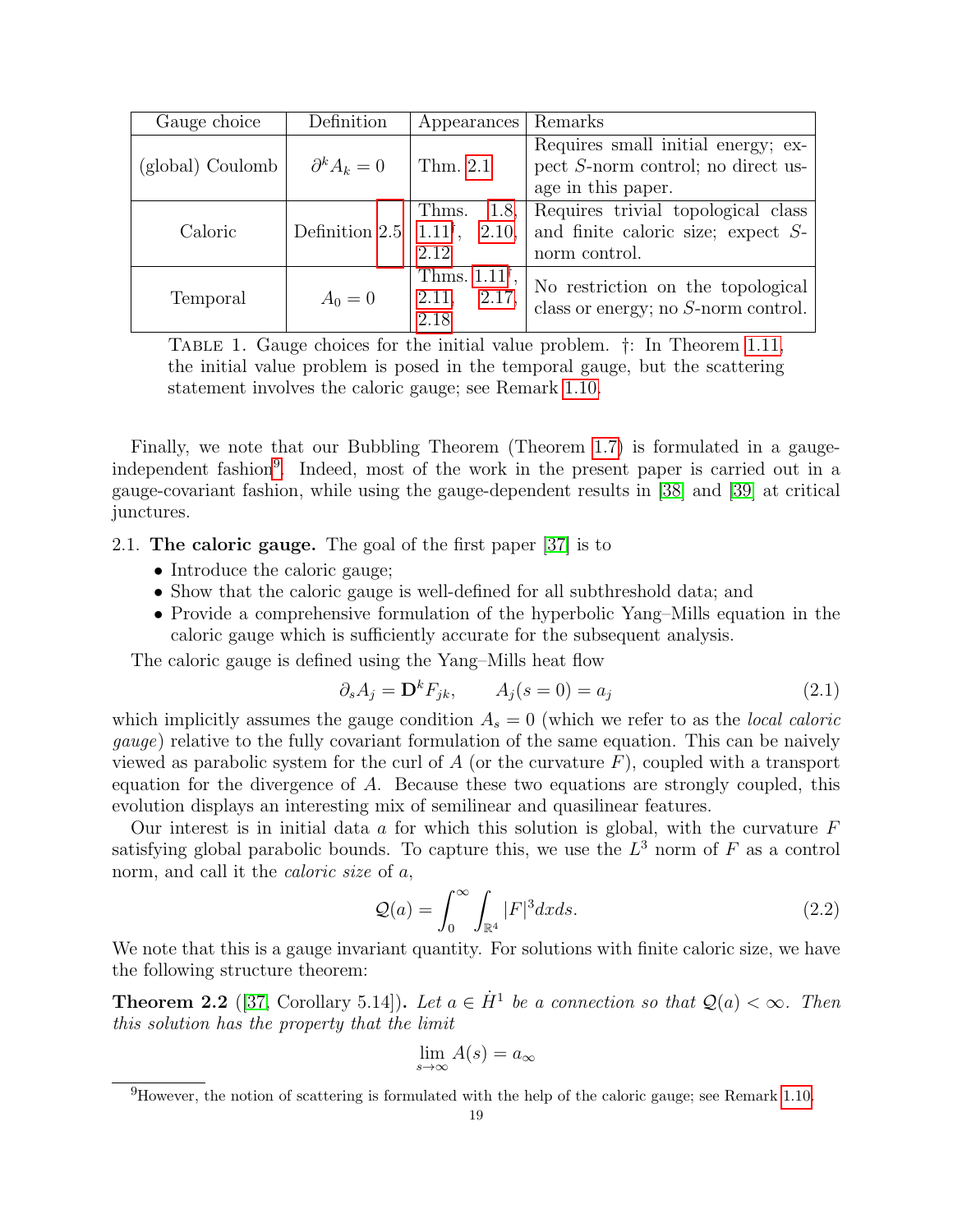exists in  $\dot{H}^1$ . Further, the limiting connection is flat,  $f_{\infty} = 0$ , and the map  $a \to a_{\infty}$  is locally Lipschitz in  $\dot{H}^1$ ,  $H^N$  ( $N \geq 1$ ) and  $\dot{H}^1 \cap \dot{H}^N$  ( $N \geq 2$ ).

Next, using the monotonicity formula for the energy, we prove the Dichotomy Theorem for the Yang–Mills heat flow:

Theorem 2.3 ([\[37,](#page-64-0) Theorem 6.1]). One of the following two properties must hold for the maximally extended  $\dot{H}^1$  Yang–Mills heat flow:

a) The solution is global and its caloric size is finite;

b) The solution bubbles off a nontrivial harmonic Yang–Mills connection, either

- (1) at a finite blow-up time  $s < \infty$ , or
- (2) at infinity  $s = \infty$ .

Combined with topological triviality of  $\dot{H}^1$  connections, we are led to the Threshold Theorem, with the identical threshold as in the hyperbolic case:

<span id="page-20-1"></span>**Theorem 2.4** ([\[37,](#page-64-0) Theorem 6.6]). The Yang–Mills heat flow is globally well-posed in  $\dot{H}^1$ for all subthreshold initial data  $a \in \dot{H}^1$ . Precisely, there exists a nondecreasing function

$$
\mathcal{Q}: [0, 2E_{GS}) \to \mathbb{R}^+
$$

so that for all subthreshold data a with energy  $\mathcal E$  we have

$$
\mathcal{Q}(a) \le \mathcal{Q}(\mathcal{E}).\tag{2.3}
$$

For connections with finite caloric size, we define the *(global) caloric gauge* as follows:

<span id="page-20-0"></span>**Definition 2.5.** A connection  $a \in \dot{H}^1$  is caloric if  $\mathcal{Q}(a) < \infty$  and the global solution to its associated Yang–Mills heat flow has the property  $a_{\infty} = 0$ .

It is easy to see that for all connections  $a$  for which the conclusion of Theorem [2.4](#page-20-1) holds there is a unique<sup>[10](#page-20-2)</sup> equivalent caloric gauge. This is because  $a_{\infty}$  is flat and thus can be represented as

$$
a_{\infty} = O^{-1}\partial_x O
$$

for a suitable gauge transformation  $O$ . Then by gauge invariance the equivalent connection

$$
\tilde{a} = \mathcal{G}(O)a = OaO^{-1} - \partial_x O O^{-1}
$$

is caloric. More precisely, we have

<span id="page-20-3"></span>**Proposition 2.6** ([\[37,](#page-64-0) Proposition 7.2]). For each  $\dot{H}^1$  connection  $\tilde{a}$  in  $\mathbb{R}^4$  with  $\mathcal{Q}(a) < \infty$ , there exists an unique (up to constant gauge transformations) gauge-equivalent connection a, which is a caloric gauge connection. Further, the map  $\tilde{a} \rightarrow a$  is continuous in the quotient topology defined by the distance

$$
d(a_1, a_2) = \inf_{O \in \mathbf{G}} ||Oa_1O^{-1} - a_2||_{\dot{H}^1}.
$$

A key result in [\[37\]](#page-64-0) asserts that:

<span id="page-20-2"></span><sup>10</sup>Up to constant conjugations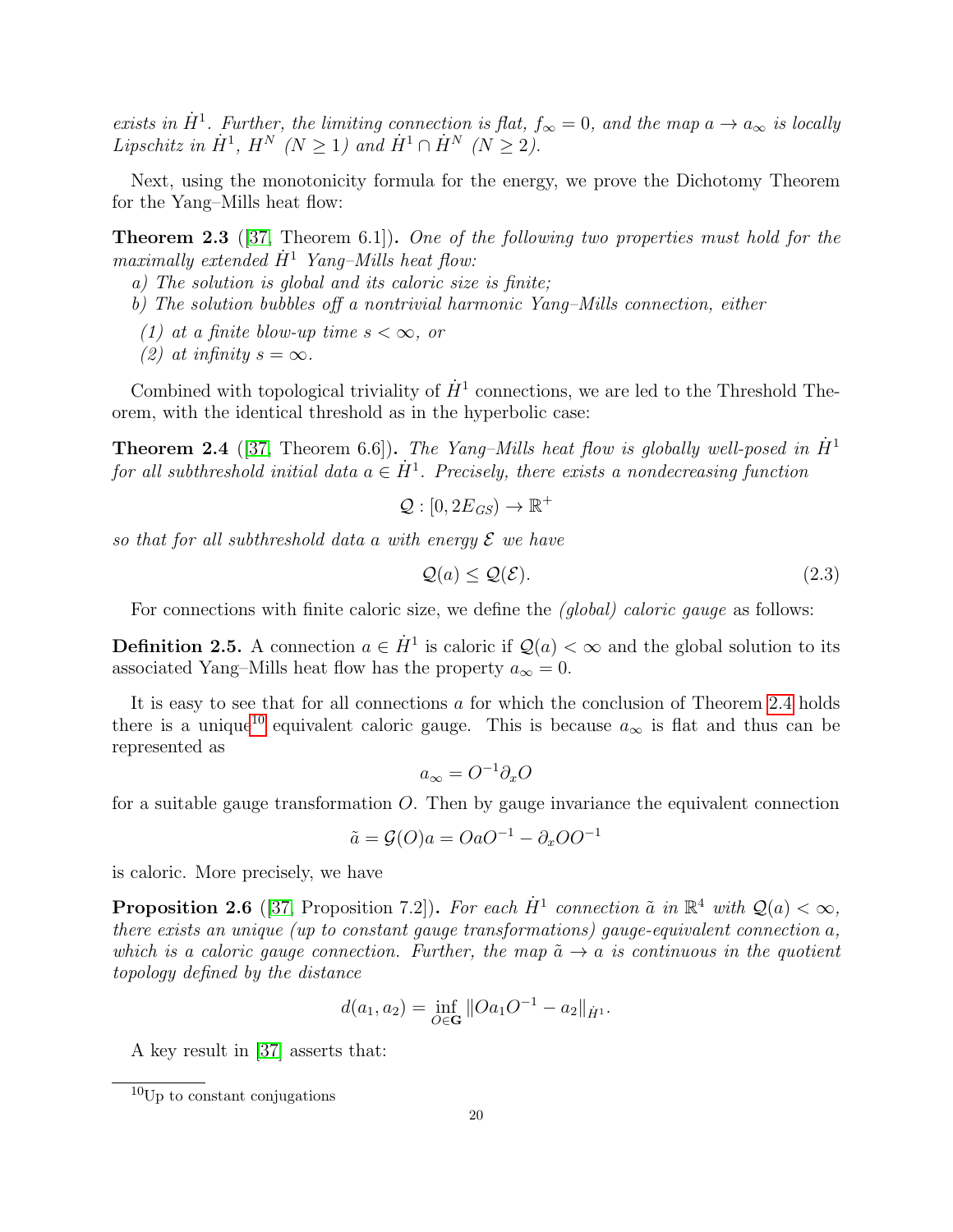**Theorem 2.7** ([\[37,](#page-64-0) Proposition 7.7 and Theorem 7.8]). The space C of all caloric connections is a  $C^1$  submanifold of the space

$$
\mathbf{H} = \{ a \in \dot{H}^1 : \partial^j a_j \in \ell^1 L^2 \}.
$$

In addition, for all subthreshold caloric connections with energy  $\mathcal E$  and caloric size  $\mathcal Q$  we have the bound

$$
||a||_H^2 := ||a||_{\dot{H}^1}^2 + ||\partial^j a_j||_{\ell^1 L^2}^2 \lesssim_{\mathcal{E},\mathcal{Q}} 1.
$$

The second part of the state space norm **H** reflects the fact that caloric connections satisfy a nonlinear form of the Coulomb gauge condition.

The second part of [\[37\]](#page-64-0) is devoted to modeling the hyperbolic Yang–Mills equation as an evolution on the caloric manifold. Precisely, the state space for this evolution is  $T^{L^2}\mathcal{C}$ , which is the  $L^2$  completion of the tangent space TC. We will view the spatial components  $(A_x, \partial_t A_x) \in T^{L^2}$ C as the dynamic variables, and the temporal parts  $A_0, \partial_0 A_0$  as auxiliary. Correspondingly, we call a pair  $(a, b) \in T^{L^2}C$  (i.e.,  $a \in C$ ,  $b \in T_a^{L^2}C$ ) a *caloric gauge initial* data set for  $(1.1)$ . This is related to the gauge-covariant notion of initial data sets as follows:

**Theorem 2.8** ([\[37,](#page-64-0) Theorem 8.1]). a) Given any Yang–Mills initial data pair  $(a, e) \in \dot{H}^1 \times L^2$ with finite caloric size, there exists a caloric gauge data set  $(\tilde{a},b) \in T^{L^2}C$  and  $a_0 \in \dot{H}^1$ , so that  $(\tilde{a}, \tilde{e})$  is gauge equivalent to  $(a, e)$ , where

$$
\tilde{e}_k = b_k - \mathbf{D}_k^{(\tilde{a})} a_0.
$$

b) Given any caloric gauge initial data set  $(\tilde{a},b) \in T^{L^2}\mathcal{C}$ , there exists a unique  $a_0 \in \dot{H}^1$ , with Lipschitz dependence on  $(a, b) \in \dot{H}^1 \times L^2$ , so that

$$
e_k = b_k - \mathbf{D}_k^{(a)} a_0
$$

satisfies the constraint equation [\(1.4\)](#page-4-0).

By this result, we may indeed fully describe Yang–Mills connections in the caloric gauge as continuous functions

$$
I \ni t \to (A_x, \partial_t A_x)(t) \in T^{L^2}C.
$$

The equations for the dynamical variables  $(A_x, \partial_t A_x)$  are proved to have the form

$$
\Box_A A_k = \mathbf{P}[A_j, \partial_k A_j] + 2\Delta^{-1} \partial_k \mathbf{Q}(\partial^\alpha A_j, \partial_\alpha A_j) + R(A, \partial_t A)
$$
\n(2.4)

together with a compatibility condition

$$
\partial^k A_k = \mathbf{DA}(A) := \mathbf{Q}(A, A) + \mathbf{DA}^3(A),\tag{2.5}
$$

where the temporal component  $A_0$  and its time derivative  $\partial_t A_0$  are uniquely determined by  $(A_x, \partial_t A_x)$  and admit the expressions

$$
A_0 = \mathbf{A}_0(A) := \Delta^{-1}[A, \partial_t A] + 2\Delta^{-1}\mathbf{Q}(A, \partial_t A) + \mathbf{A}_0^3(A), \tag{2.6}
$$

$$
\partial_t A_0 = \mathbf{DA}_0(A) := -2\Delta^{-1} \mathbf{Q}(\partial_t A, \partial_t A) + \mathbf{DA}_0^3(A). \tag{2.7}
$$

Here **P** is the Leray projector, **Q** is a symmetric bilinear form with symbol<sup>[11](#page-21-0)</sup>

$$
\mathbf{Q}(\xi, \eta) = \frac{\xi^2 - \eta^2}{2(\xi^2 + \eta^2)}.
$$
\n(2.8)

<span id="page-21-0"></span><sup>11</sup>Although the symbol looks anti-symmetric, it is compensated by the Lie bracket in the definition of bilinear multipliers for g-valued functions; see [\[37,](#page-64-0) Definition 3.1].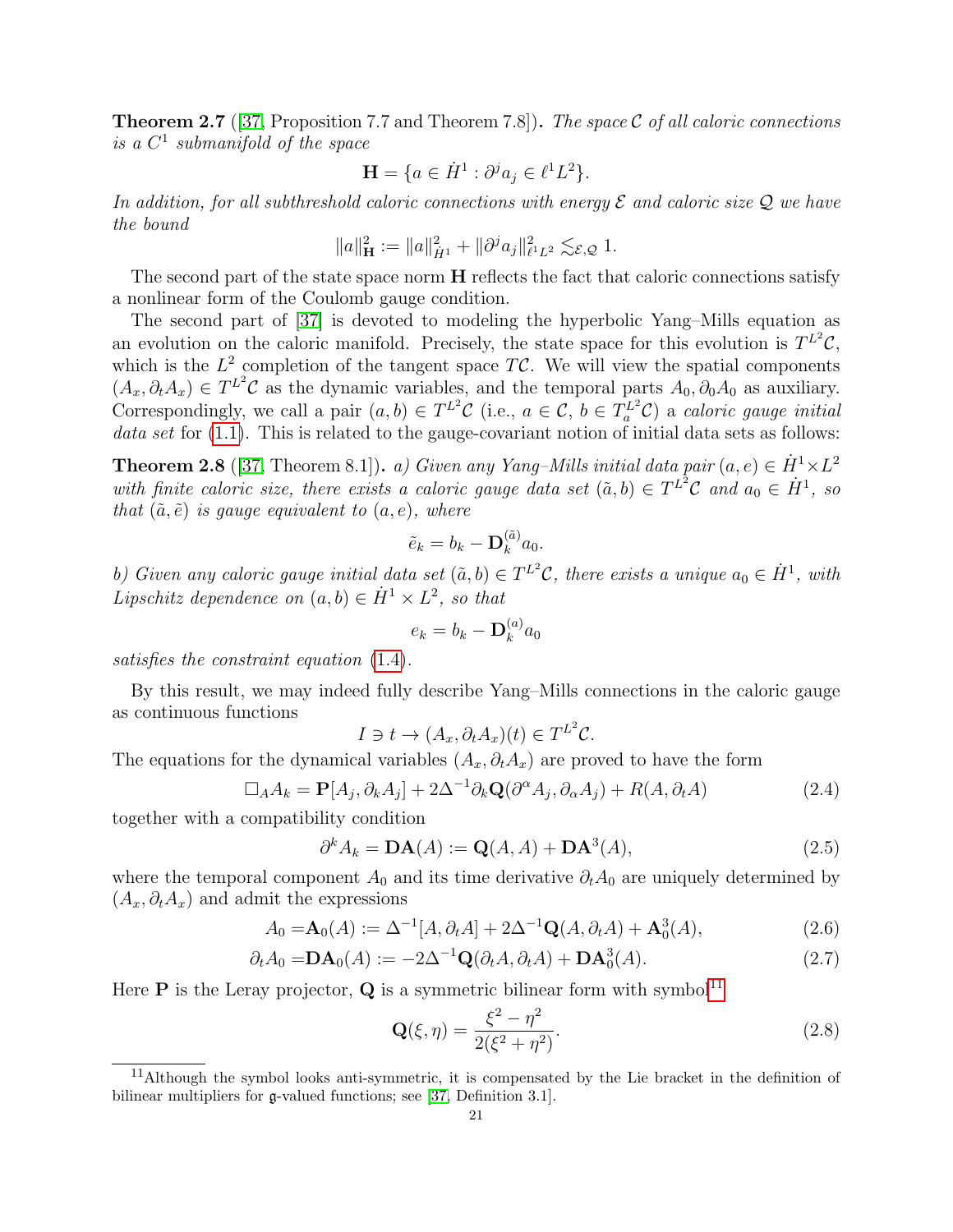The cubic error terms are R,  $\mathbf{DA}^{(3)}$ ,  $\mathbf{A}_0^3$  and  $\mathbf{DA}_0^3$  are "better behaved" in the following sense. First, we recall the following definition from [\[37\]](#page-64-0):

**Definition 2.9** (Envelope preserving map; [\[37,](#page-64-0) Definition 9.1]). Let  $X, Y$  be dyadic norms. A map  $\mathbf{F}: X \to Y$  is said to be envelope-preserving of order  $\geq n$   $(n \in \mathbb{N}$  with  $n \geq 2)$  if for any admissible frequency envelope  $c$  for  $a$  in  $X$ , we have

$$
||P_k \mathbf{F}(a)||_Y \lesssim_{||a||_X} c_k^n.
$$

The cubic error terms R,  $\mathbf{DA}^{(3)}$ ,  $\mathbf{A}_0^3$  and  $\mathbf{DA}_0^3$  are envelope preserving maps between the following spaces:

$$
R: \text{Str}^1 \to L^1 L^2 \cap L^2 \dot{H}^{-\frac{1}{2}},\tag{2.9}
$$

$$
\mathbf{DA}^3: \operatorname{Str}^1 \to L^1 \dot{H}^1 \cap L^2 \dot{H}^{\frac{1}{2}},\tag{2.10}
$$

$$
\mathbf{A}_0^3 : \operatorname{Str}^1 \to L^1 \dot{H}^2 \cap L^2 \dot{H}^{\frac{3}{2}},\tag{2.11}
$$

$$
DA_0^3: \text{Str}^1 \to L^1 \dot{H}^1 \cap L^2 \dot{H}^{\frac{1}{2}}.
$$
 (2.12)

Here  $Str<sup>1</sup>$  collects several standard non-endpoint Strichartz norms with the appropriate scaling. Since we work with solutions with  $\ell^2$  dyadic summability, by the envelope preserving property, for each of the above bounds we freely gain  $\ell^1$  dyadic summability of the above norms. One should think of all these cubic nonlinear expressions above as playing perturbative roles in the analysis. We remark that these expressions obey nice difference bounds as well; for details, see [\[37,](#page-64-0) Definition 9.1 and Theorem 9.2].

<span id="page-22-0"></span>2.2. Local well-posedness in the caloric gauge and energy dispersed solutions. Our second paper [\[38\]](#page-64-1) aims to establish both a local well-posedness result and a more refined continuation and scattering criteria for subthreshold solutions to the hyperbolic Yang–Mills equation in the caloric gauge.

In what follows, we will call hyperbolic Yang–Mills connections in the caloric gauge simply caloric Yang–Mills waves.

We begin with the local well-posedness result. We define the  $\epsilon$ -energy concentration scale  $r_c^\epsilon$  of a finite energy Yang–Mills initial data set  $(a,e)$  to be

$$
r_c^{\epsilon} = r_c(E)[a, e] = \sup\{r > 0 : \mathcal{E}_{B_r}(x)[a, e] \le \epsilon \,\forall x \in \mathbb{R}^4\}.
$$

Then we have:

<span id="page-22-1"></span>**Theorem 2.10** (Local well-posedness in caloric gauge, [\[38,](#page-64-1) Theorem 1.12]). There exists a non-increasing function  $\epsilon_* = \epsilon_*(\mathcal{E}, \mathcal{Q}) > 0$  and a non-decreasing function  $M_*(\mathcal{E}, \mathcal{Q})$  such that, the Yang–Mills equation in caloric gauge is locally well-posed on the time interval  $I = [-r_c^{\epsilon_r}, r_c^{\epsilon_r}]$  for initial data with energy  $\mathcal E$  and initial caloric size  $\mathcal Q$ . More precisely, the following statements hold.

a) (Regular data) Let  $(a, b) \in T^{L^2}C$  be a smooth initial data set with energy  $\mathcal E$  and initial caloric size Q. Then there exists a unique smooth solution  $A_{t,x}$  to the Yang–Mills equation in caloric gauge on I.

b) (Rough data) The data-to-solution map admits a continuous extension

$$
T^{L^2}\mathcal{C} \ni (a, b) \mapsto (A_x, \partial_t A_x) \in C(I, T^{L^2}\mathcal{C})
$$

within the class of initial data with energy concentration scale  $\geq r_c$ .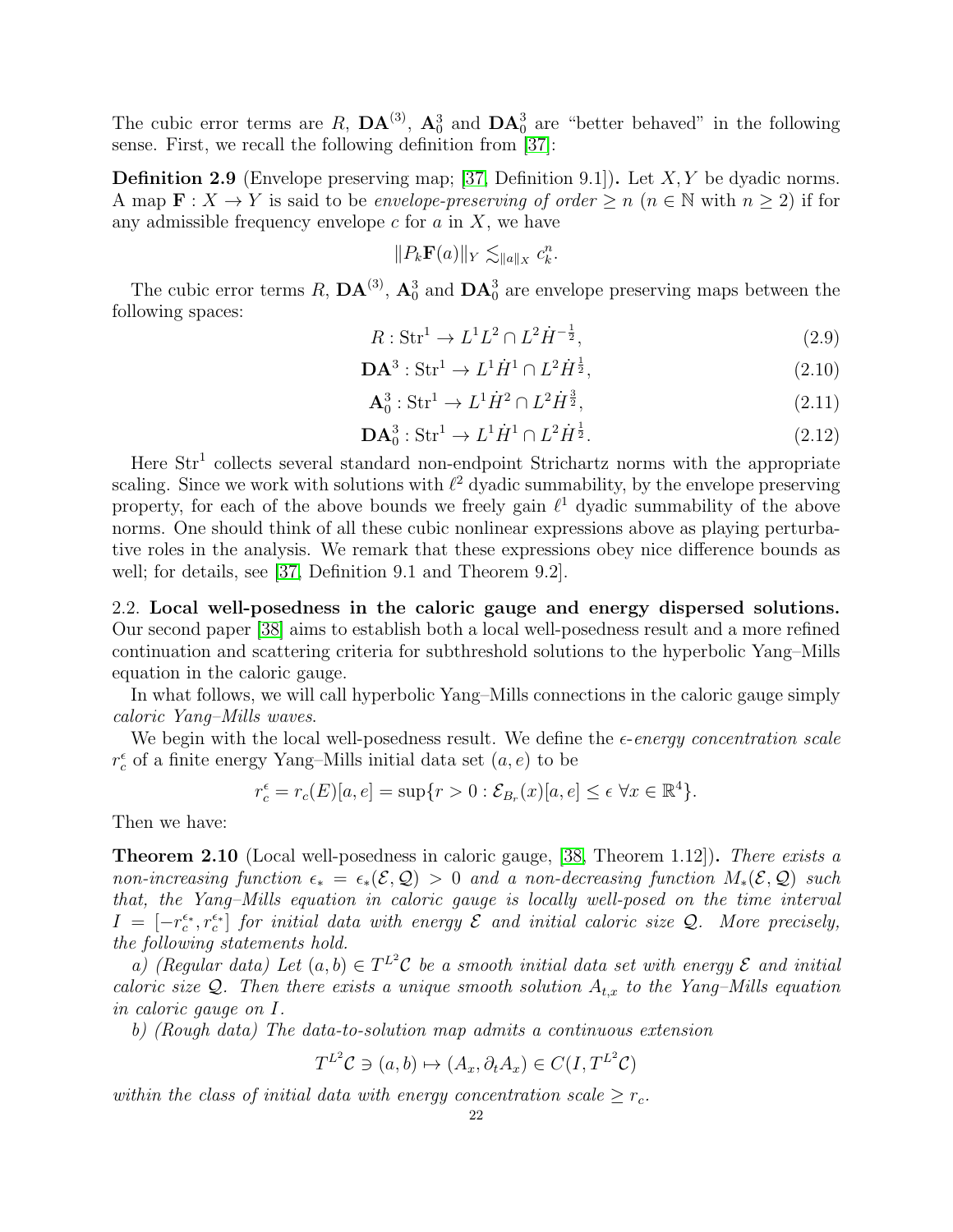c) (A-priori bound) The solution defined as above obeys the a-priori bound

$$
||A_x||_{S^1[I]} \leq M_*(\mathcal{E}, \mathcal{Q}).
$$

d) (Weak Lipschitz dependence) Let  $(a',b') \in C \times L^2$  be another initial data set with similar bounds and energy concentration scale  $\geq r_c$ . Then for  $\sigma < 1$  close to 1 we have the Lipschitz bound

$$
||A_x - A'_x||_{S^{\sigma}[I]} \lesssim_{M_*(\mathcal{E}), \mathcal{Q}, \sigma} ||(a, f) - (a', f')||_{\dot{H}^{\sigma} \times \dot{H}^{\sigma-1}}.
$$

We remark that bounds for the auxiliary variables  $A_0$ ,  $\partial_0 A_0$  follow a-posteriori from the  $S<sup>1</sup>$  bound for  $A_x$ ; see [\[38,](#page-64-1) Theorem 5.1] for such bounds.

In particular, if the energy of the initial data set is smaller than  $\epsilon_* := \min{\{\epsilon_*(1), 1\}}$ , then the corresponding solution  $A_{t,x}$  in caloric gauge exists globally and obeys the bound

$$
||A_x||_{S^1[(-\infty,\infty)]} \leq M_*({\mathcal E}).
$$

Thus in particular this result also provides a caloric gauge version of the Coulomb gauge small data result in [\[30\]](#page-64-4).

One downside of using either the Coulomb or caloric gauge is that causality is lost. To remedy this, in [\[38\]](#page-64-1) we prove that the well-posedness result can also be transferred to the temporal gauge  $A_0 = 0$ :

<span id="page-23-1"></span>**Theorem 2.11** ([\[38,](#page-64-1) Theorem 1.17]). The hyperbolic Yang–Mills equation in  $\mathbb{R}^{4+1}$  is globally well-posed in the temporal gauge for all initial data with small energy.

This result includes existence, uniqueness, continuous dependence on the initial data and propagation of higher regularity. In particular the finite energy solutions are identified as the unique limits of regular solutions. A downside of this theorem is that it does not provide the  $S<sup>1</sup>$  regularity of solutions, or any other dispersive bounds.

The second main result in [\[38\]](#page-64-1) is the following theorem, which uses the energy dispersed norm  $ED$  defined on a time interval I by

$$
||F||_{ED[I]} = \sup_{k \in \mathbb{Z}} 2^{-2k} ||P_k F||_{L^{\infty}[I]}.
$$

The result asserts that caloric solutions to Yang–Mills with sufficiently small energy dispersion are extendable and satisfy uniform bounds:

<span id="page-23-0"></span>**Theorem 2.12** (Regularity of energy dispersed solutions [\[38,](#page-64-1) Theorem 1.15]). There exists a positive non-increasing function  $\epsilon(\mathcal{E})$  and a non-decreasing function  $M(\mathcal{E})$  such that if  $A_{t,x}$ is a solution (in the sense of Theorem [2.10\)](#page-22-1) to the Yang–Mills equation in caloric gauge on I with energy  $\mathcal E$  and that obeys

$$
||F||_{ED[I]} \le \epsilon(\mathcal{E}), \qquad \mathcal{Q}(A(0)) \le 1,
$$

then it satisfies the a-priori bound

$$
||A_x||_{S^1[I]} \leq M(\mathcal{E}),
$$

as well as

$$
\sup_{t \in I} \mathcal{Q}(A(t)) \ll 1.
$$

Moreover, A can be continued as a solution to the Yang–Mills equation in caloric gauge past finite endpoints of I.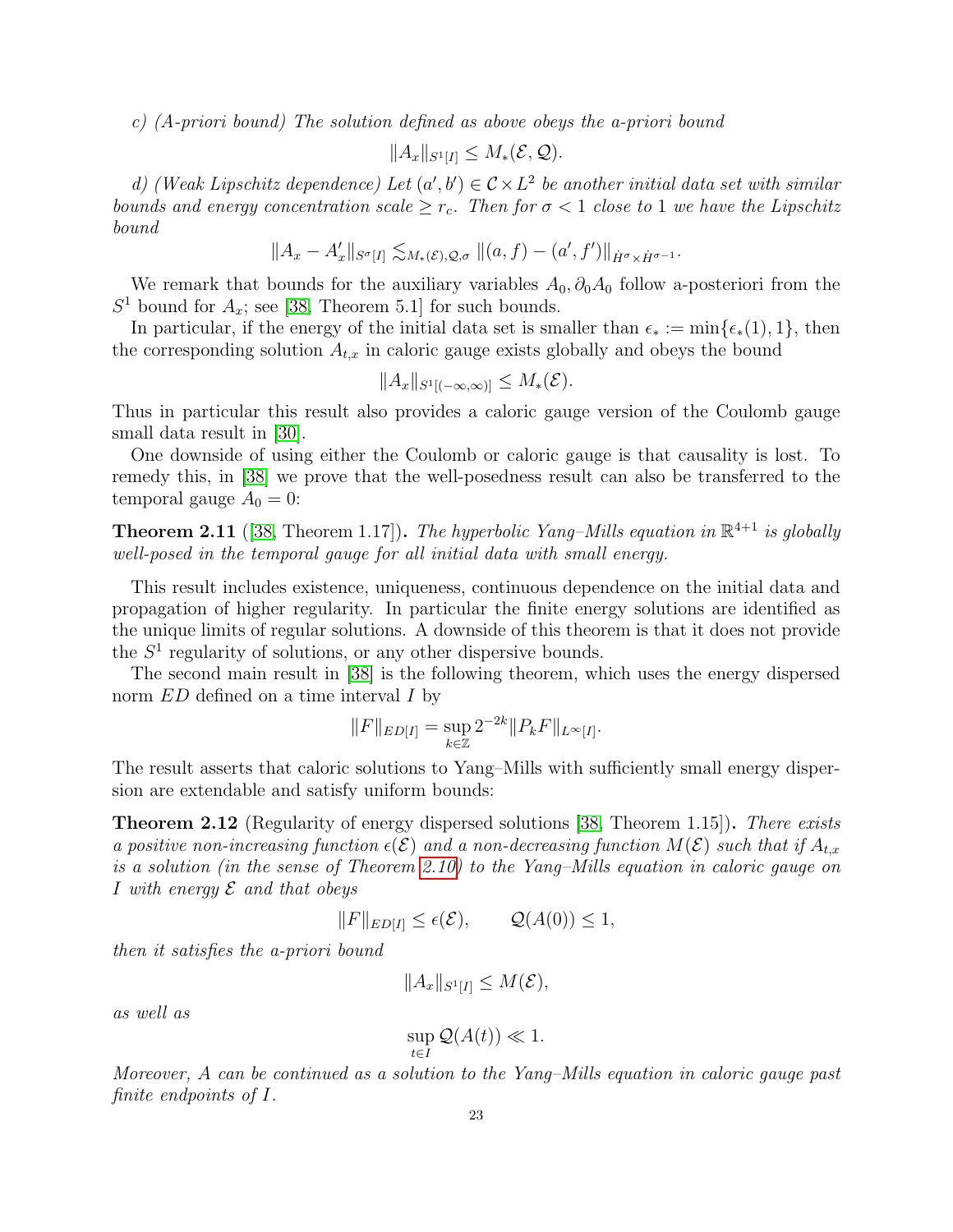<span id="page-24-0"></span>2.3. Topological classes and large data solutions. Unlike the first two papers, the third one [\[39\]](#page-64-2) is concerned with large data solutions which are not necessarily topologically trivial, and thus cannot be directly studied using the global caloric gauge. The goal of [\[39\]](#page-64-2) is two-fold:

- To describe finite energy initial data sets topologically and analytically.
- To provide a good local theory for finite energy solutions.

Here we work in two settings:

- a) For initial data in  $\mathbb{R}^4$  and solutions in  $\mathbb{R}^{1+4}$ , or time sections thereof.
- b) For initial data in a ball  $B_R$  and solutions in the corresponding domain of dependence  $\mathcal{D}(B_R) = \{|x| + |t| < R\}$  or time sections thereof.

In terms of the initial data, in addition to the energy, a key role is played by the  $\epsilon$ -energy concentration scale localized to the ball  $B_R$ 

 $r_c^{\epsilon} = \sup\{r > 0 : \mathcal{E}_{B_r(x) \cap B_R}[(a, e)] \le \epsilon \ \forall x \in B_R\},\$ 

as well as the outer concentration radius

$$
R_c^{\epsilon} = \inf \{ r > 0 : \mathcal{E}_{B_r(x)}[(a, e)] \le \epsilon \text{ for some } x \in \mathbb{R}^4 \}.
$$

2.3.1. Finite energy data sets. We begin with an excision result, which provides small energy extensions outside an annulus:

<span id="page-24-2"></span>**Proposition 2.13** ([\[39,](#page-64-2) Theorem 1.16]). Let  $(a, e)$  be a small energy data set in  $B_4 \setminus B_1$ . Then we can find a small energy exterior data set  $(\tilde{a}, \tilde{e})$  in  $\mathbb{R}^4 \setminus B_1$  which agrees with  $(a, e)$ in  $B_2 \setminus B_1$ . Furthermore, if  $(a, e)$  is smooth then  $(\tilde{a}, \tilde{e})$  can also be chosen to be smooth.

For initial data sets in a ball, it is useful to work with a good gauge:

**Proposition 2.14** ([\[39,](#page-64-2) Theorem 1.4]). Given an initial data  $(a, e)$  in  $B_R$  with finite energy and  $\epsilon$ -energy concentration scale  $r<sub>C</sub>$ , there exists a gauge-equivalent initial data ( $\tilde{a}, \tilde{e}$ ) in  $B_R$ which satisfies the bound

$$
\|\tilde{a}\|_{\dot{H}^1 \cap L^4} \lesssim_{\epsilon, \frac{r_C}{R}} 1. \tag{2.13}
$$

Consider now finite energy initial data  $(a, e)$  in  $\mathbb{R}^4$ . Here we need to distinguish between a in different topological classes. We begin with the topologically trivial maps:

<span id="page-24-1"></span>**Theorem 2.15** ([\[39\]](#page-64-2)). A finite energy connection a is topologically trivial if and only if it admits a representation  $a \in \dot{H}^1$  in a suitable gauge.

Finally, for topologically nontrivial initial data in  $\mathbb{R}^n$  we also can find a good global gauge:

**Theorem 2.16** (Good global gauge theorem [\[39,](#page-64-2) Theorem 1.5]). Let  $a \in H_{loc}^1$  be a finite energy connection. Then there exists a global representative a such that

$$
a = -\chi O_{(\infty);x} + b
$$

where  $1 - \chi$  is smooth and compactly supported,  $O_{(\infty)}(x)$  is a smooth 0-homogeneous map taking values in **G** and  $b \in \dot{H}^1$ .

Here one can identify the topological class of a with the homotopy class [O] of  $O : \mathbb{S}^3 \to \mathbb{G}$ . in particular  $O$  in the last theorem can be chosen arbitrarily within this homotopy class.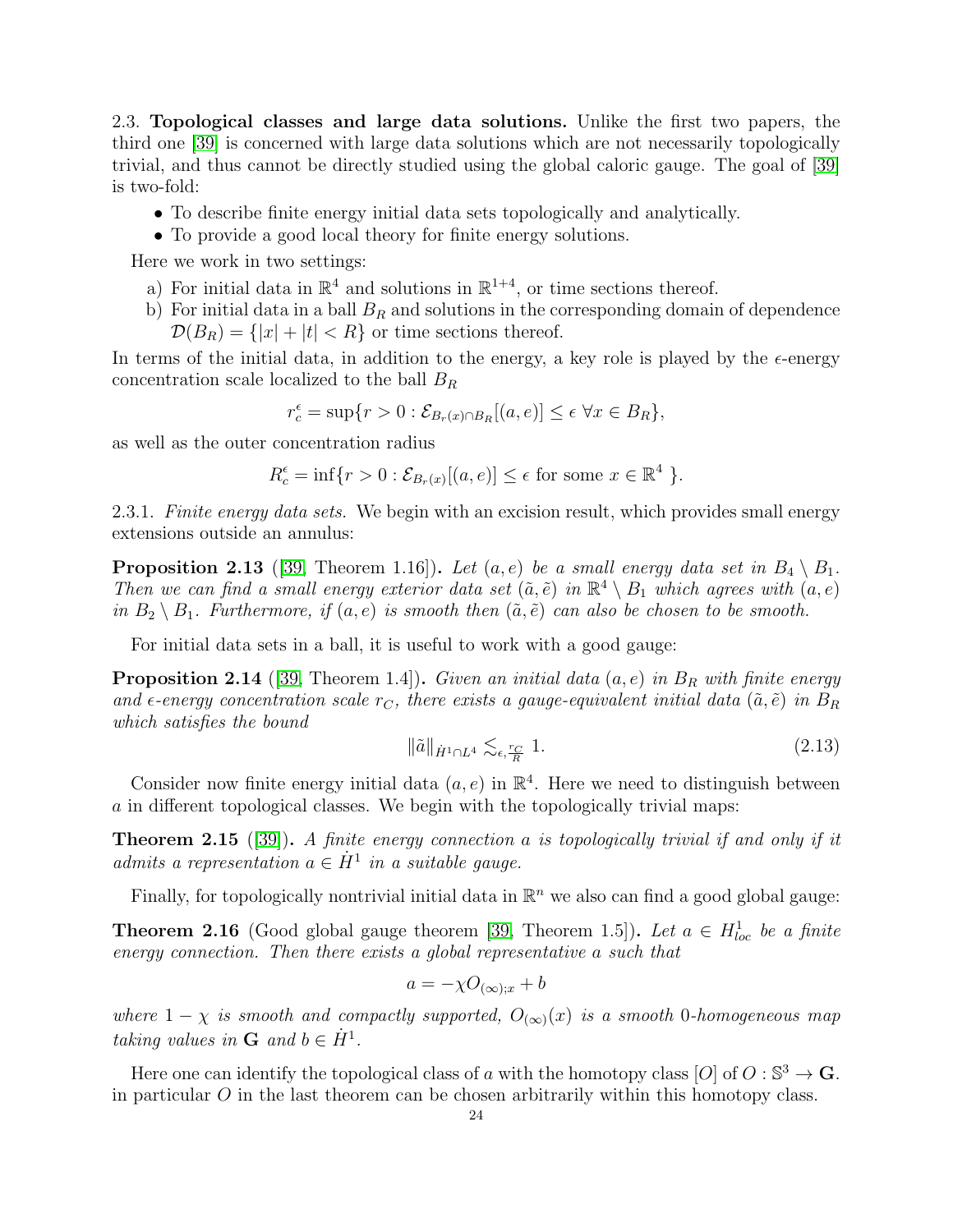2.3.2. Finite energy solutions. A consequence of [\[30\]](#page-64-4) and of the first two papers in the series [\[37,](#page-64-0) [38\]](#page-64-1) is that the small data problem for the  $4 + 1$  dimensional hyperbolic Yang–Mills equation is well-posed in several gauges: Coulomb, caloric, and temporal. In [\[39\]](#page-64-2) we exploit the temporal gauge small data result, combined with causality, to obtain results for the large data problem.

For the subsequent results, set  $r_c = r_c^{\epsilon_0}$  where  $\epsilon_0 \ll 1$  is the energy bound for the small data result. The main local-in-time result is as follows:

<span id="page-25-1"></span>**Theorem 2.17** ([\[39,](#page-64-2) Theorem 1.22]). a) For each finite energy data set  $(a, e)$  in  $\mathbb{R}^4$  with concentration scale  $r_c$  there exists a unique finite energy solution A to [\(1.1\)](#page-3-1) in the time interval  $[-r_c, r_c]$  in the temporal gauge  $A_0 = 0$ , depending continuously on the initial data. Furthermore, any other finite energy solution with the same data must be gauge equivalent to A.

b) The same result holds for data in a ball  $B_R$  and the solution in the corresponding domain of uniqueness  $\mathcal{D}(B_R) \cap (I \times \mathbb{R}^4)$ .

Now we consider the continuation question. The next result asserts that temporal solutions can be continued until energy concentration (i.e., a blow-up) occurs. Thus, temporal solutions are also maximal solutions for the Yang–Mills equation.

<span id="page-25-2"></span>**Theorem 2.18** ([\[39,](#page-64-2) Theorems 1.22 and 1.23]). a) For each finite energy data set  $(a, e)$  in  $\mathbb{R}^4$ , let  $(T_{min}, T_{max})$  be the maximal time interval on which the temporal gauge solution A exists. If  $T_{max}$  is finite then we have

$$
\lim_{t \to T_{max}} r_c(t) = 0.
$$

Further, there exists some  $X \in \mathbb{R}^4$  so that the energy concentration occurs in the backward light cone  $C = \{ |x - X| \leq T_{max} - t \}$  centered at  $(T_{max}, X)$ , in the sense that

$$
\lim_{t \nearrow T} \mathcal{E}_{C \cap S_t}(A) > \epsilon_0.
$$
\n(2.14)

The similar result holds for for  $T_{min}$ .

b) The same result holds for data in a ball  $B_R$  and the solution in the corresponding domain of uniqueness  $\mathcal{D}(B_R)$ .

We remark that vanishing of  $r_c$  follows from [\[39,](#page-64-2) Theorem 1.22], and existence of an energy concentration point follows by a standard argument; see, e.g., [\[34,](#page-64-24) Lemma 8.1].

The temporal gauge is convenient in order to deal with causality, but not so much in terms of regularity, as it lacks good S bounds. For this reason it is convenient to borrow the caloric gauge regularity:

<span id="page-25-0"></span>**Theorem 2.19** ([\[39,](#page-64-2) Theorem 1.25]). Let A be a finite energy Yang–Mills solution in a cone section  $C_{[t_1,t_2]}$  with energy concentration scale  $r_c$ . Then in a suitable gauge A satisfies the bound

<span id="page-25-3"></span>
$$
||A||_{L^{\infty}(\dot{H}^{1}\cap L^{4})} + ||\partial_{t}A||_{L^{\infty}L^{2}} + ||\partial^{j}A_{j}||_{\ell^{1}L^{2}\dot{H}^{\frac{1}{2}}} + ||\nabla A_{0}||_{\ell^{1}L^{2}\dot{H}^{\frac{1}{2}}} + ||\Box A_{x}||_{\ell^{1}L^{2}\dot{H}^{-\frac{1}{2}}} \lesssim_{E, \frac{r_{c}}{t_{2}}} 1 \tag{2.15}
$$

in the smaller cone  $C_{[t_1,t_2]}^{4r_c}$  where the radius has been decreased by  $4r_c$ .

For the notation  $C_{[t_1,t_2]}$  and  $C_{[t_1,t_2]}^{4r_c}$  $\frac{f_1f_2}{[t_1,t_2]}$ , we refer to Section [1.4.](#page-15-0) The proof of this theorem requires a good gluing technique for local connections with suitable regularity; see [\[39\]](#page-64-2) for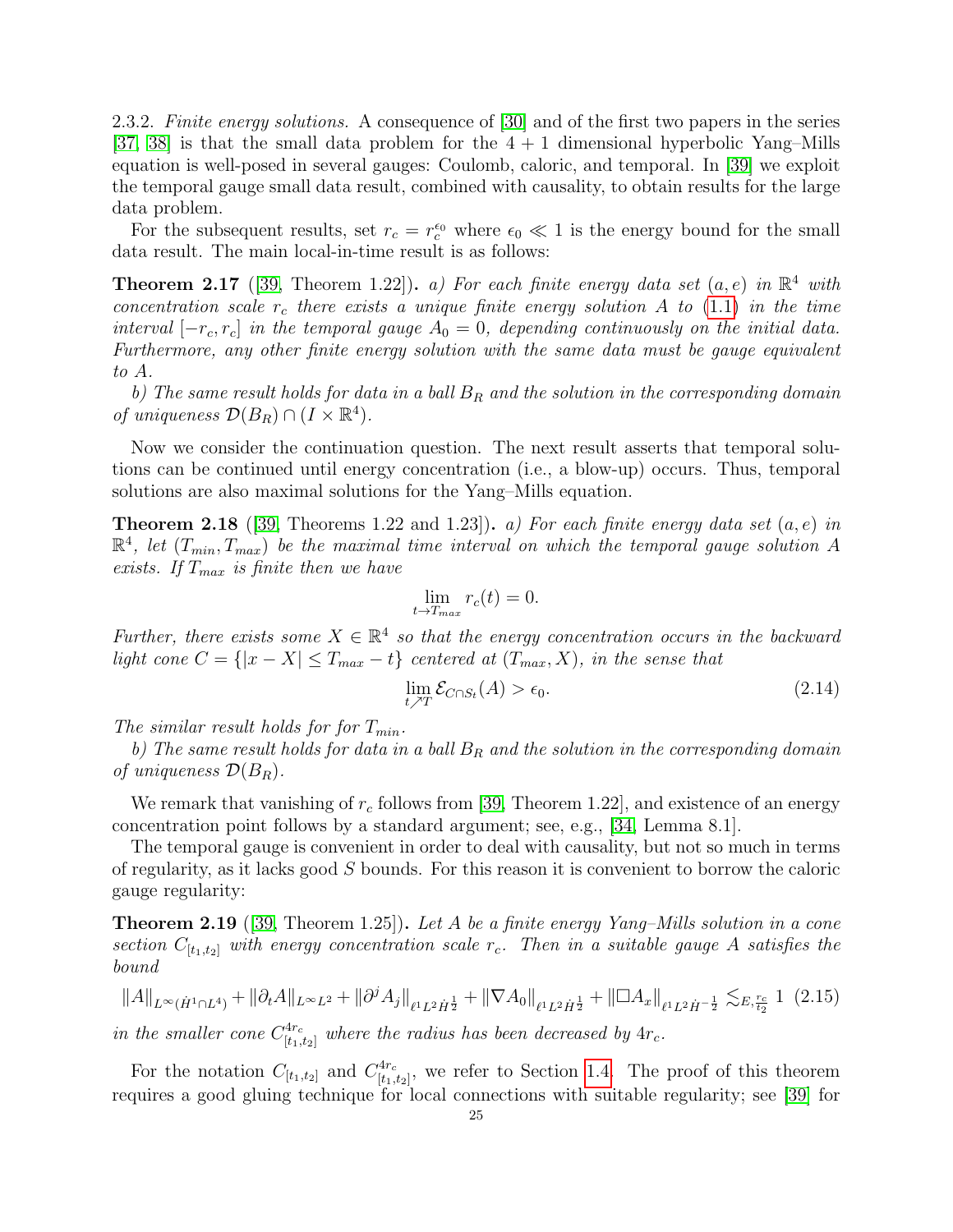details. We note that the term  $\|\partial^j A_j\|_{\ell^1 L^2 \dot{H}^{\frac{1}{2}}}$  is missing in the statement of [\[39,](#page-64-2) Theorem 1.25], but is evident from the proof (see, in particular,  $[39, Eqs. (5.6), (5.8)]$ ).

#### 3. MONOTONICITY FORMULAS

<span id="page-26-1"></span><span id="page-26-0"></span>3.1. The energy-momentum tensor and conservation laws. We start by introducing the notion of a null frame and the associated null decomposition of a curvature 2-form, which provides a very useful decomposition of the energy momentum tensor. At each point  $p = (t_0, x_0) \in \mathbb{R}^{1+4}$ , we introduce the null pair

$$
L = \partial_t + \frac{x}{|x|} \cdot \partial_x, \qquad \underline{L} = \partial_t - \frac{x}{|x|} \cdot \partial_x,
$$

and also orthonormal vectors  ${e_a}_{a=1,\dots,3}$  which are orthogonal to L and L. Observe that each  $e_{\mathfrak{a}}$  is tangent to the sphere  $\partial B_{t_0,r_0} := \{t_0\} \times \partial B_{r_0}(0)$  where  $r_0 = |x_0|$ . The set of vectors  ${L, \underline{L}, e_1, e_2, e_3}$  at p is called a null frame at p associated to  $L, \underline{L}$ .

We define the *null decomposition* of the 2-form F with respect to  $\{L, L, e_{\mathfrak{a}}\}$  as

$$
\alpha_{\mathfrak{a}} := F(L, e_{\mathfrak{a}}), \quad \underline{\alpha}_{\mathfrak{a}} := F(\underline{L}, e_{\mathfrak{a}}), \quad \varrho := \frac{1}{2}F(L, \underline{L}), \quad \sigma_{\mathfrak{a}\mathfrak{b}} := F(e_{\mathfrak{a}}, e_{\mathfrak{b}}).
$$

Note that  $\varrho$  is a g-valued function,  $\alpha_{\mathfrak{a}}, \underline{\alpha}_{\mathfrak{b}}$  are g-valued 1-forms on  $\partial B_{t_0,r_0}$  and  $\sigma_{\mathfrak{a}\mathfrak{b}}$  is a g-valued 2-form on  $\partial B_{t_0,r_0}$ . We define their pointwise absolute values as

$$
|\alpha|^2:=\sum_{\mathfrak{a}=1,\ldots,3}\alpha_{\mathfrak{a}}^2,\quad |\underline{\alpha}|^2:=\sum_{\mathfrak{a}=1,\ldots,3}\underline{\alpha}_{\mathfrak{a}}^2,\quad |\sigma|^2:=\sum_{1\leq \mathfrak{a}<\mathfrak{b}\leq 3}\sigma_{\mathfrak{a}\mathfrak{b}}^2.
$$

Recall from Section [1](#page-2-0) that the *energy-momentum tensor* associated to a connection A is

$$
T_{\alpha\beta}(A) = 2\langle F_{\alpha}{}^{\gamma}, F_{\beta\gamma} \rangle - \frac{1}{2} \mathbf{m}_{\alpha\beta} \langle F_{\gamma\delta}, F^{\gamma\delta} \rangle.
$$
 (3.1)

We observe that  $T$  is a symmetric 2-tensor, which is gauge invariant at each point. Moreover for each finite energy solution solution to  $(1.1)$ , the energy-momentum tensor satisfies

<span id="page-26-2"></span>
$$
\partial^{\alpha}T_{\alpha\beta}(A) = 0. \tag{3.2}
$$

This is verified directly for smooth connections, and it then transfers to finite energy Yang– Mills connections by approximation with smooth connections.

A simple way of obtaining energy identities for Yang–Mills equation is to contract the energy-momentum tensor with a well-chosen vector field, an then integrate over a suitable domain.

Given a vector field X on  $\mathcal{O}$ , we define its *deformation tensor* to be the Lie derivative of the metric with respect to X, i.e.,  $^{(X)}\pi := \mathcal{L}_X \mathbf{m}$ . Using covariant derivatives,  $^{(X)}\pi$  also takes the form

$$
^{(X)}\pi_{\alpha\beta}=\mathbf{\nabla}_{\alpha}X_{\beta}+\mathbf{\nabla}_{\beta}X_{\alpha}
$$

or expressed in coordinates

$$
^{(X)}\pi_{\mu\nu} = X(\mathbf{m}_{\mu\nu}) + \partial_{\mu}(X^{\alpha})\mathbf{m}_{\alpha\nu} + \partial_{\nu}(X^{\alpha})\mathbf{m}_{\alpha\mu} \tag{3.3}
$$

Using the deformation tensor, we define the associated 1- and 0-currents of A as

$$
^{(X)}P_{\alpha}(A) := T_{\alpha\beta}(A)X^{\beta},
$$
  
\n
$$
^{(X)}K(A) := \frac{1}{2}T_{\alpha\beta}(A)^{(X)}\pi^{\alpha\beta}.
$$
\n(3.4)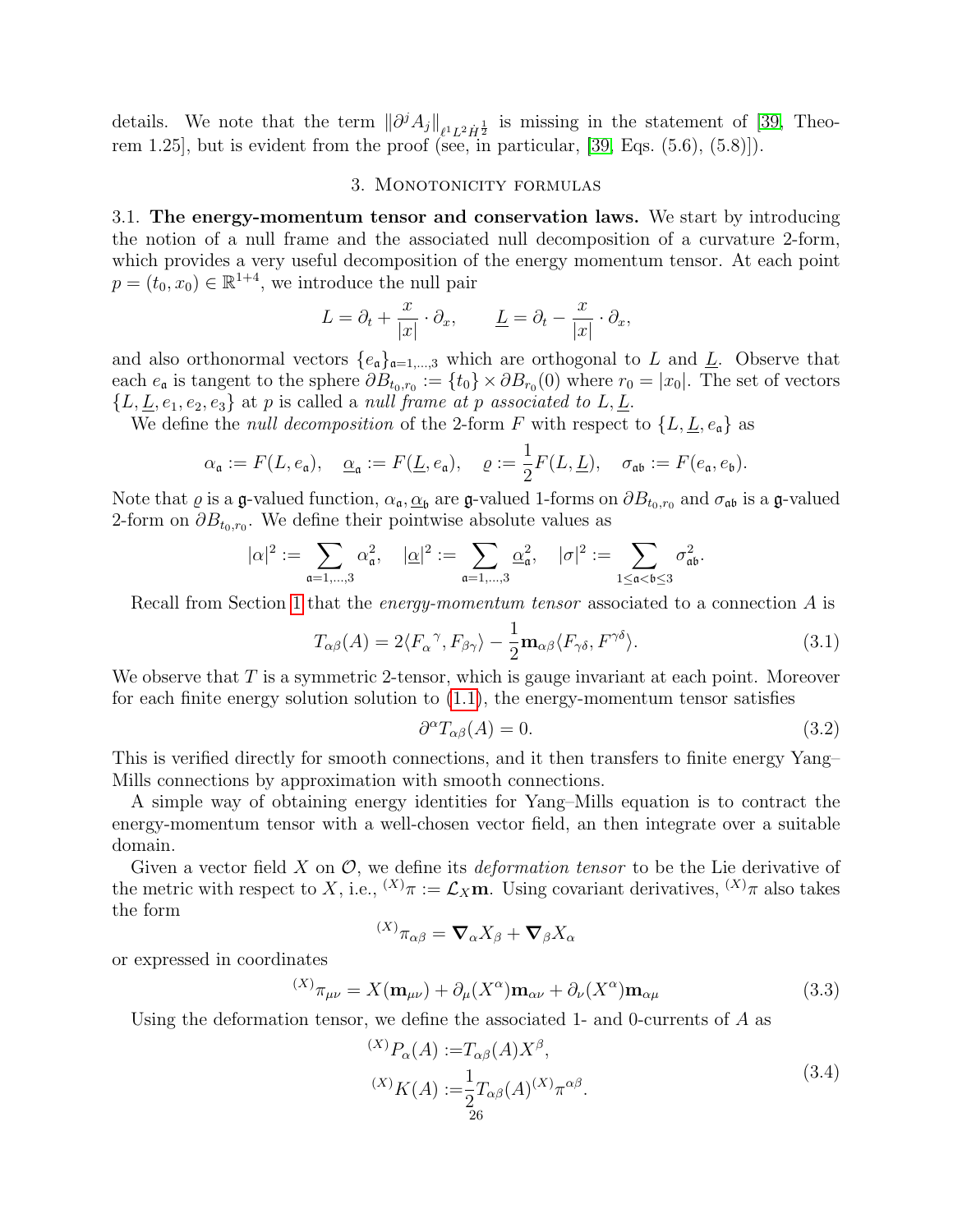Then by [\(3.2\)](#page-26-2) we obtain

<span id="page-27-0"></span>
$$
\nabla^{\alpha}({}^{(X)}P_{\alpha}(A)) = {}^{(X)}K(A). \tag{3.5}
$$

Now energy identities for the Yang–Mills flow are obtained by integrating this identity over spacetime regions. Of course, this is most useful when  $^{(X)}\pi$  either vanishes (i.e. X is Killing) or when it has a sign.

The simplest choice for X is  $X = T = \partial_0$ , the unit vector in the time direction. Then  $(T)_{\pi} = 0$ , so [\(3.5\)](#page-27-0) becomes

<span id="page-27-1"></span>
$$
\nabla^{\alpha}({}^{(T)}P_{\alpha}(A)) = 0. \tag{3.6}
$$

In particular we have

$$
{}^{(T)}P_0 = \frac{1}{2} \langle F_{jk}, F^{jk} \rangle + \langle F_{0j}, F_0^j \rangle = \sum_{\alpha < \beta} |F_{\alpha\beta}|^2,
$$

therefore integrating [\(3.6\)](#page-27-1) between time slices yields the well-known conservation of energy

$$
\mathcal{E}_{\{t\}\times\mathbb{R}^4}(A) = \int {}^{(T)}P_0(A) dx = \int \sum_{\alpha < \beta} |F_{\alpha\beta}|^2 \quad \text{ is constant in } t.
$$

In general, for  $U \subset \mathbb{R}^4$  we introduce the notation

$$
\mathcal{E}_{\{t\}\times U}(A) = \int_{\{t\}\times U} {}^{(T)}P_0(A) \, \mathrm{d}x.
$$

We also need to use energy estimates in sections  $C_{[t_1,t_2]}$  of the cone C. For this we define the *energy flux* on the lateral surface of the cone section by

$$
\mathcal{F}_{\partial C_{[t_0,t_1]}}(A) = \frac{1}{2} \int_{\partial C_{[t_0,t_1]}} {}^{(T)}P_L(A) r^3 dv d\sigma_{\mathbb{S}^3}
$$

Then we have

<span id="page-27-2"></span>**Lemma 3.1.** Let A be a finite energy Yang–Mills connection on  $I \times \mathbb{R}^4$  where  $I \subset \mathbb{R}^+$  is an open interval. Then for every  $t_0, t_1 \in I$  with  $t_0 \leq t_1$ , the following statements hold: a) The energy flux on  $\mathcal{F}_{\partial C_{[t_0,t_1]}}(A)$  is non-negative and additive, i.e.,

$$
\mathcal{F}_{\partial C_{[t_0,t_1]}}(A) = \mathcal{F}_{\partial C_{[t_0,t']}}(A) + \mathcal{F}_{\partial C_{[t',t_1]}}(A) \quad \text{for } t' \in [t_0,t_1].
$$
 (3.7)

b) The energy-flux relation holds:

<span id="page-27-3"></span>
$$
\mathcal{E}_{S_{t_1}}(A) - \mathcal{E}_{S_{t_0}}(A) = \mathcal{F}_{\partial C_{[t_0, t_1]}}(A). \tag{3.8}
$$

The nonnegativity is straightforward since the flux density is expressed in terms of the curvature components in the null frame as

$$
{}^{(T)}P_L(A) = |\varrho|^2 + |\sigma|^2 + |\alpha|^2.
$$

The identities are again straightforward for smooth solutions, and obtained by approximation with smooth solutions otherwise.

A consequence of Lemma [3.1](#page-27-2) is a simple but crucial decay result for the flux: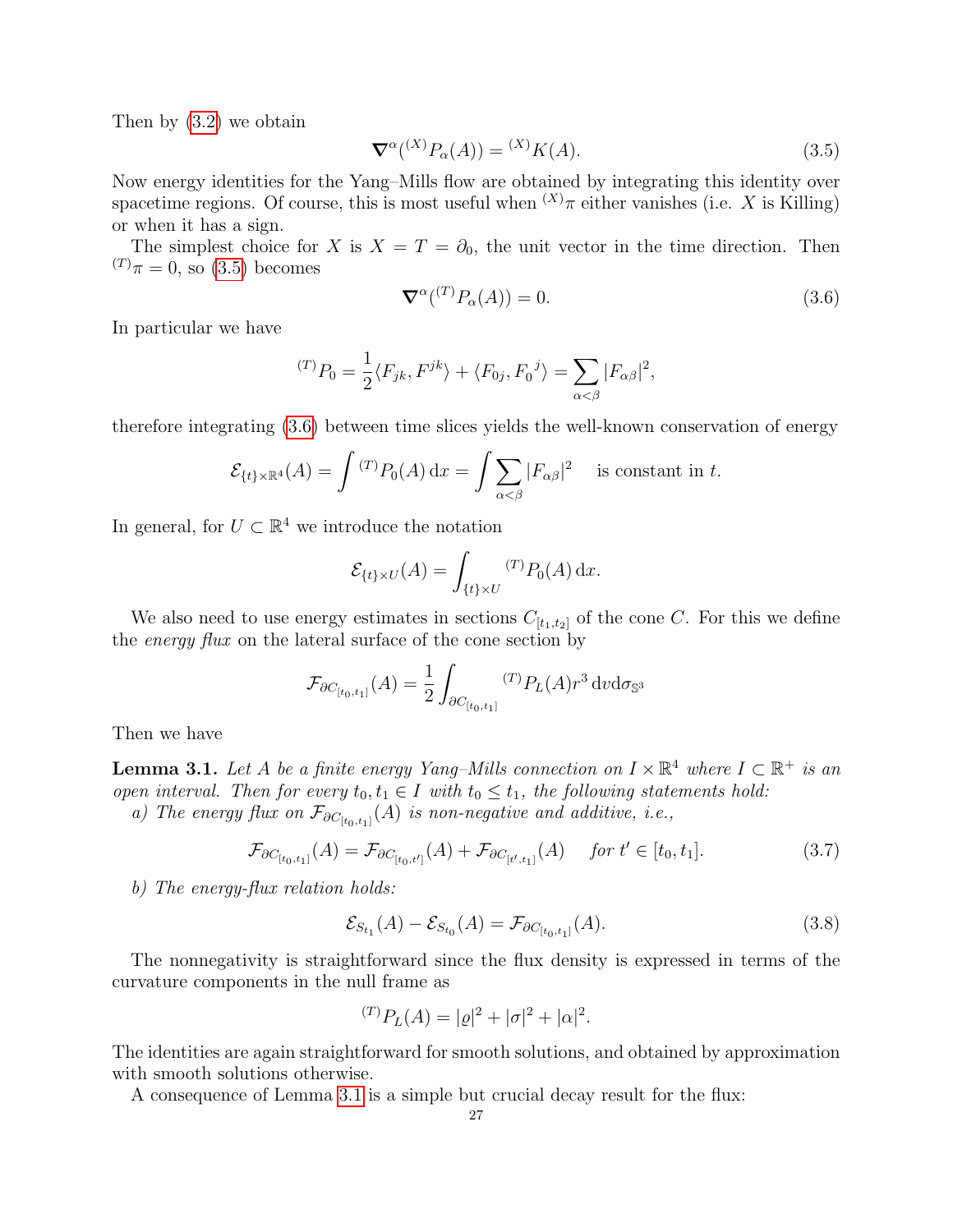**Corollary 3.2.** Let A be a finite energy Yang–Mills connection on  $I \times \mathbb{R}^4$  where  $I \subset \mathbb{R}^4$  is an open interval. Then the following statements hold.

a) If  $(0, \delta] \subset I$  for some  $\delta > 0$ , then we have

$$
\lim_{t_1 \to 0} \mathcal{F}_{\partial C_{(0,t_1]}}(A) = 0,\tag{3.9}
$$

b) If  $[\delta, \infty) \subset I$  for some  $\delta > 0$ , then we have

$$
\lim_{t_0, t_1 \to \infty} \mathcal{F}_{\partial C_{[t_0, t_1]}}(A) = 0.
$$
\n(3.10)

<span id="page-28-0"></span>3.2. Monotonicity formulas. Here we are interested in the case when the expression  $(X)K(A)$  is nonnegative definite. Our primary vector field here will be

$$
X_0 = \frac{1}{\rho_0} \left( t \partial_t + x \cdot \partial_x \right), \qquad \rho_0 = \sqrt{t^2 - |x|^2}
$$

for  $(t, x) \in C$ . We also introduce the null coordinates

$$
u_0 = t - |x|,
$$
  $v_0 = t + |x|.$ 

Straightforward computations (see [\[34\]](#page-64-24)) lead to the relation

$$
^{(X)}K(A) = \frac{2}{\rho_0} |\iota_{X_0} F|^2, \tag{3.11}
$$

where  $|\iota_{X_0} F|^2 = \mathbf{m}^{\alpha\beta} \iota_{X_0} F_{\alpha} \iota_{X_0} F_{\beta}$ . Of course **m** is indefinite, but  $|\iota_{X_0} F|^2$  is nonnegative due to the fact that  $X_0$  is time-like inside the cone C. Thus the relation [\(3.5\)](#page-27-0) becomes

<span id="page-28-2"></span>
$$
\nabla^{\alpha}({}^{(X_0)}P_{\alpha}) = \frac{2}{\rho_0} |\iota_{X_0} F|^2 \ge 0
$$
\n(3.12)

where the interesting components of  $(X_0)P$  are

$$
^{(X_0)}P_L = \left(\frac{v_0}{u_0}\right)^{\frac{1}{2}}|\alpha|^2 + \left(\frac{u_0}{v_0}\right)^{\frac{1}{2}}\left(|\varrho|^2 + |\sigma|^2\right),\tag{3.13}
$$

$$
^{(X_0)}P_{\underline{L}} = \left(\frac{u_0}{v_0}\right)^{\frac{1}{2}} |\underline{\alpha}|^2 + \left(\frac{v_0}{u_0}\right)^{\frac{1}{2}} \left(|\varrho|^2 + |\sigma|^2\right).
$$
\n(3.14)

All expressions above are singular on the cone, so we cannot<sup>[12](#page-28-1)</sup> directly integrate the relation  $(3.12)$  on sections of the cone C. To remedy this, we will translate the field  $X_0$  downward by  $ε$ . Defining

$$
\rho_{\varepsilon} = \sqrt{(t+\varepsilon)^2 + |x|^2}, \quad X_{\varepsilon} = \frac{1}{\rho_{\varepsilon}}((t+\varepsilon)\partial_t + x \cdot \partial_x)
$$

$$
u_{\varepsilon} = t + \varepsilon - |x|, \quad v_{\varepsilon} = t + \varepsilon + |x|,
$$

we now have the shifted relations

$$
\nabla^{\alpha}({}^{(X_{\varepsilon})}P_{\alpha}) = \frac{2}{\rho_{\varepsilon}}|\iota_{X_{\varepsilon}}F|^{2}
$$
\n(3.15)

<span id="page-28-1"></span><sup>12</sup>Unless the flux is zero. This is in general not the case, instead we will work in settings where the flux is merely small.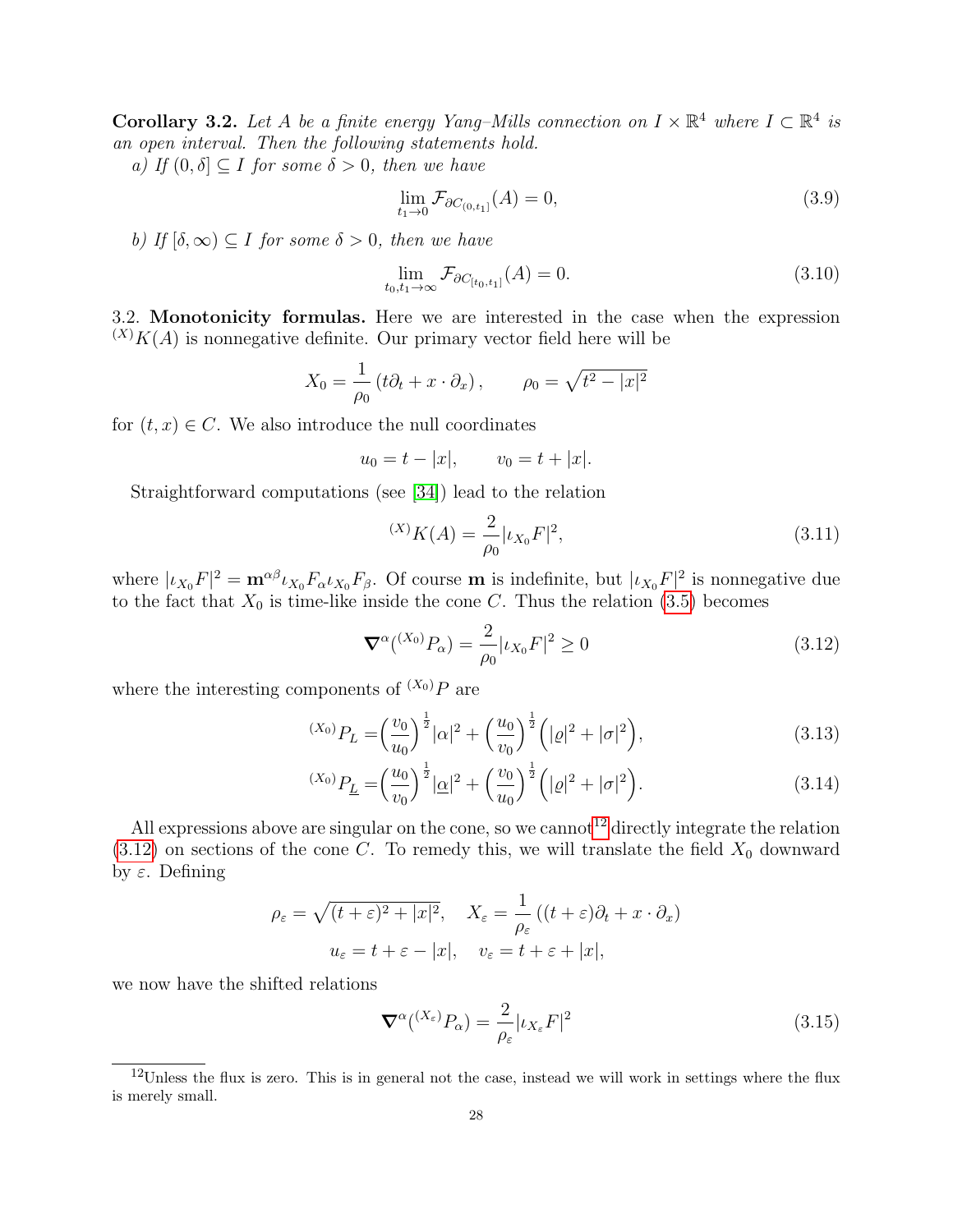where

$$
^{(X_{\varepsilon})}P_{L} = \left(\frac{v_{\varepsilon}}{u_{\varepsilon}}\right)^{\frac{1}{2}}|\alpha|^{2} + \left(\frac{u_{\varepsilon}}{v_{\varepsilon}}\right)^{\frac{1}{2}}\left(|\varrho|^{2} + |\sigma|^{2}\right),\tag{3.16}
$$

$$
^{(X_{\varepsilon})}P_{\underline{L}} = \left(\frac{u_{\varepsilon}}{v_{\varepsilon}}\right)^{\frac{1}{2}} |\underline{\alpha}|^2 + \left(\frac{v_{\varepsilon}}{u_{\varepsilon}}\right)^{\frac{1}{2}} \left(|\varrho|^2 + |\sigma|^2\right). \tag{3.17}
$$

We also remind the reader that since  $\partial_t = \frac{1}{2}$  $\frac{1}{2}(L+\underline{L})$ , we have

<span id="page-29-8"></span><span id="page-29-7"></span>
$$
^{(X_{\varepsilon})}P_{0} = \frac{1}{2}({}^{(X_{\varepsilon})}P_{L} + {}^{(X_{\varepsilon})}P_{\underline{L}}).
$$

Integrating now the relation  $(3.12)$  over an appropriate section of the cone C yields the following:

<span id="page-29-2"></span>**Proposition 3.3.** Let A be a finite energy Yang–Mills connection on  $[\epsilon, 1] \times \mathbb{R}^4$ , where  $\varepsilon \in (0,1)$ . Suppose furthermore that A satisfies

<span id="page-29-4"></span>
$$
\mathcal{E}_{S_1}(A) \le E, \quad \mathcal{F}_{\partial C_{[\varepsilon,1]}}(A) \le \varepsilon^{\frac{1}{2}} E. \tag{3.18}
$$

Then

<span id="page-29-3"></span>
$$
\int_{S_1} {}^{(X_{\varepsilon})} P_0(A) \, \mathrm{d}x + \iint_{C_{\left[\varepsilon, 1\right]}} \frac{2}{\rho_{\varepsilon}} |\iota_{X_{\varepsilon}} F|^2 \mathrm{d}t \mathrm{d}x \lesssim E,\tag{3.19}
$$

where the implicit constant is independent of  $\varepsilon, E$ .

Using Proposition [3.3,](#page-29-2) we can also establish a version of [\(3.19\)](#page-29-3) that is localized away from the boundary of the cone. This statement will be useful for propagating lower bounds in a time-like region towards (0, 0).

<span id="page-29-5"></span>**Proposition 3.4.** Let A a finite Yang–Mills connection in  $[\epsilon, 1] \times \mathbb{R}^4$ , where  $\epsilon \in (0, 1)$ . Suppose furthermore that A satisfies [\(3.18\)](#page-29-4). Then for  $2\varepsilon \leq \delta_0 < \delta_1 \leq t_0 \leq 1$ , we have

$$
\int_{S_1^{\delta_1}} {}^{(X_0)}P_0(A) dx \le \int_{S_{t_0}^{\delta_0}} {}^{(X_0)}P_0(A) dx + C \Big( (\delta_1/t_0)^{\frac{1}{2}} + |\log(\delta_1/\delta_0)|^{-1} \Big) E. \tag{3.20}
$$

The proofs of Propositions [3.3](#page-29-2) and [3.4](#page-29-5) are similar to those of Propositions 5.4 and 5.5 in [\[34\]](#page-64-24), respectively, and thus are omitted.

#### 4. A compactness result

<span id="page-29-0"></span>Here we establish the following compactness result for a locally uniformly bounded sequence of Yang–Mills connections which are asymptotically stationary:

<span id="page-29-1"></span>**Theorem 4.1.** Let  $A^{(n)}$  be a sequence of finite energy Yang–Mills connections in  $[-2,2]\times B_{2R}$ which is uniformly bounded, in the sense that the norms

<span id="page-29-6"></span>
$$
\|A^{(n)}\|_{L^{\infty}(\dot{H}^1 \cap L^4)}, \|\partial_t A^{(n)}\|_{L^{\infty}L^2}, \|\nabla A_0^{(n)}\|_{\ell^1 L^2 \dot{H}^{\frac{1}{2}}}, \|\Box A_x^{(n)}\|_{\ell^1 L^2 \dot{H}^{-\frac{1}{2}}} \tag{4.1}
$$

on  $[-2, 2] \times B_{2R}$  are uniformly bounded in n. Assume moreover that

$$
\lim_{n \to \infty} ||\iota_V F^{(n)}||_{L^2([-2,2] \times B_{2R})} = 0,
$$

where V is a smooth time-like vector field (i.e.,  $\mathbf{m}(V, V) < 0$ ). Then on a subsequence we have

$$
A^{(n)} \to A \qquad in \quad H^1([-1,1] \times B_R)
$$
  
29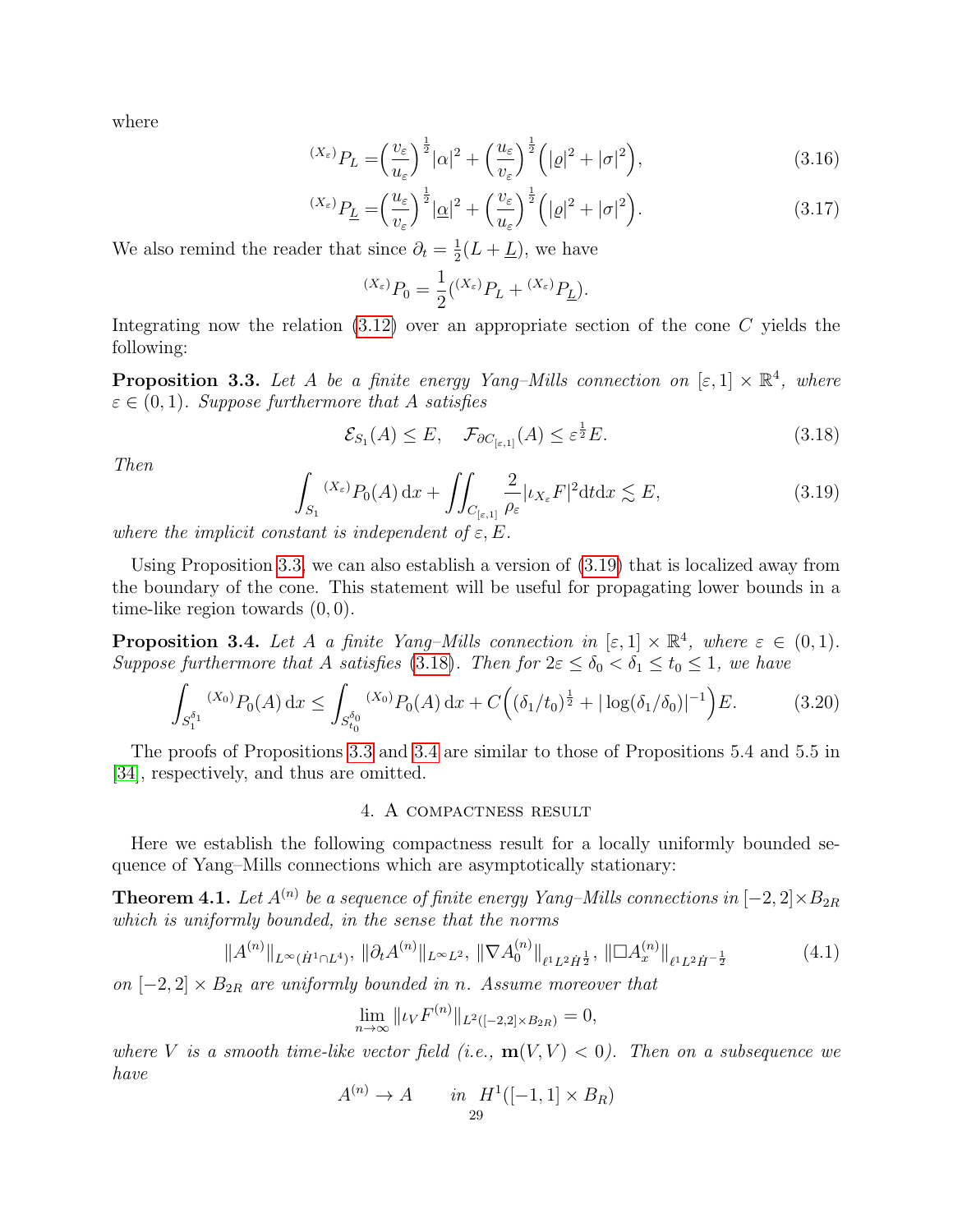where A solves the hyperbolic Yang–Mills equation (in the sense of distributions), satisfies  $\iota_V F = 0$ , and has regularity

$$
A_x \in \ell^1 H^{\frac{3}{2}}([-1,1] \times B_R), \qquad \nabla A_0 \in \ell^1 L^2 H^{\frac{1}{2}}([-1,1] \times B_R).
$$

Clearly, by scaling, this result is applicable to any spacetime cylinder  $(t_0 - 2T, t_0 + 2T) \times$  $B_{2R}(x_0)$ . In the sequel, Theorem [4.1](#page-29-1) will be applied to a sequence  $A^{(n)}$  on nested open sets  $\mathcal{O}^{(n)}(\subset \mathcal{O}^{(n+1)})$ , which satisfies the hypothesis on each spacetime cylinder inside  $\mathcal{O}^{(n)}$  for sufficiently large  $n$  after taking a suitable gauge transformation; see Section [7](#page-38-0) below. Thus, on any open set  $\mathcal{O}' \subset \overline{\mathcal{O}'} \subset \bigcup_n \mathcal{O}^{(n)}$ , we will extract a subsequential limit via a diagonal procedure possessing the local regularity

$$
A_x \in \ell^1 H_{loc}^{\frac{3}{2}}(\mathcal{O}'), \quad \nabla A_0 \in \ell^1 L^2 H_{loc}^{\frac{1}{2}}(\mathcal{O}').
$$

*Proof.* Let  $\chi$  be a smooth cutoff supported in  $[-2, 2] \times B_{2R}$ , which is identically 1 in  $[-1, 1] \times$  $B_R$ . Consider the sequence  $\{\chi A^{(n)}\}$ , which is now globally defined in  $\mathbb{R}^{1+4}$ . Moreover, we claim that  $\{\chi A^{(n)}\}$  is uniformly bounded with respect to n in the global-in-spacetime version of the norms listed in [\(4.1\)](#page-29-6); the bound depends on R and the corresponding norms of  $A^{(n)}$ on  $[-2, 2] \times B_{2R}$ . Indeed, it is straightforward to reduce the claim to the following globalin-spacetime commutator bounds:

$$
\begin{aligned} &\| [\nabla,\chi] B\|_{L^\infty L^2} \lesssim_R \| B\|_{L^\infty L^4},\\ &\| [\nabla,\chi] B\|_{\ell^1 L^2 \dot H^{\frac{1}{2}}} \lesssim_R \| \nabla B\|_{L^\infty L^2},\\ &\| [\Box,\chi] B\|_{\ell^1 L^2 \dot H^{-\frac{1}{2}}} \lesssim_R \| \nabla B\|_{L^\infty L^2}, \end{aligned}
$$

These commutator bounds, in turn, follow from the usual Littlewood–Paley trichotomy analysis.

Next, we microlocally split the connections  $\chi A^{(n)}$  into a high modulation part and a low modulation part

$$
\chi(t,x)A^{(n)} = A^{(n),lo} + A^{(n),hi} := \eta(D_{t,x})\chi(t,x)A^{(n)} + (1 - \eta(D_{t,x}))\chi(t,x)A^{(n)}
$$

i.e., with a classical order zero multiplier  $\eta$  which is supported in a small neighborhood  $\{||\tau| - |\xi|| < \kappa |\xi|\}$  of the null cone  $\{\tau^2 = \xi^2\}$  and which is identically 1 in the smaller neighborhood  $\{||\tau| - |\xi|| < \frac{\kappa}{2}\}$  $\frac{\kappa}{2}|\xi|$ . We choose  $\kappa$  small enough so that  $\partial_0$  and  $V^{\alpha}\partial_{\alpha}$  are microlocally elliptic (i.e.,  $|\tau| \gtrsim |\tau| + |\xi|$  and  $|V^0\tau + V^k \xi_k| \gtrsim |\tau| + |\xi|$ ) on the support of  $\eta(\tau,\xi)\chi(t,x)$ , which is possible since  $\partial_0$  and  $V^{\alpha}\partial_{\alpha}$  are time-like.

Since  $\Box$  is microlocally elliptic in the support of  $1-\eta(\tau,\xi)$ , the uniform bound for  $\Box(\chi A^{(n)})$ implies that the high modulation parts  $A_x^{(n),hi}$  are uniformly bounded in  $\ell^1 H^{\frac{3}{2}}$ . The same happens with the  $\nabla(\chi A_0^{(n)})$  component in its entirety in  $\ell^1 L^2 H^{\frac{1}{2}}$ . On a subsequence we get convergence in  $H^1([-1, 1] \times B_R)$  for  $A_x^{(n),hi}$  and  $A_0^{(n)}$  with the limits  $A_x^{hi} \in \ell^1 H^{\frac{3}{2}}([-1, 1] \times B_R)$ and  $\nabla A_0 \in \ell^1 L^2 H^{\frac{1}{2}}([-1,1] \times B_R)$ , respectively.

It remains to consider the low modulation part of  $A_x^{(n)}$ . For this we expand  $\iota_V F$  as

<span id="page-30-1"></span><span id="page-30-0"></span>
$$
(\iota_V F)_{\beta} = V^{\alpha} F_{\alpha\beta} = V^{\alpha} (\partial_{\alpha} A_{\beta} - \partial_{\beta} A_{\alpha} + [A_{\alpha}, A_{\beta}])
$$

Separating the cases  $\beta = 0$  and  $\beta \neq 0$ , we view this as a system for  $A_k$  of the form

$$
V^{\alpha}\partial_{\alpha}A_{k} - \partial_{k}(V^{j}A_{j}) = \left( -(\iota_{V}F)_{k} + V^{\alpha}[A_{\alpha},A_{k}] + V^{0}\partial_{k}A_{0} \right) - (\partial_{k}V^{j})A_{j},\tag{4.2}
$$

$$
\partial_0(V^j A_j) = \left( -(\iota_V F)_0 + V^j (\partial_j A_0 + [A_j, A_0]) \right) + (\partial_0 V^j) A_j.
$$
 (4.3)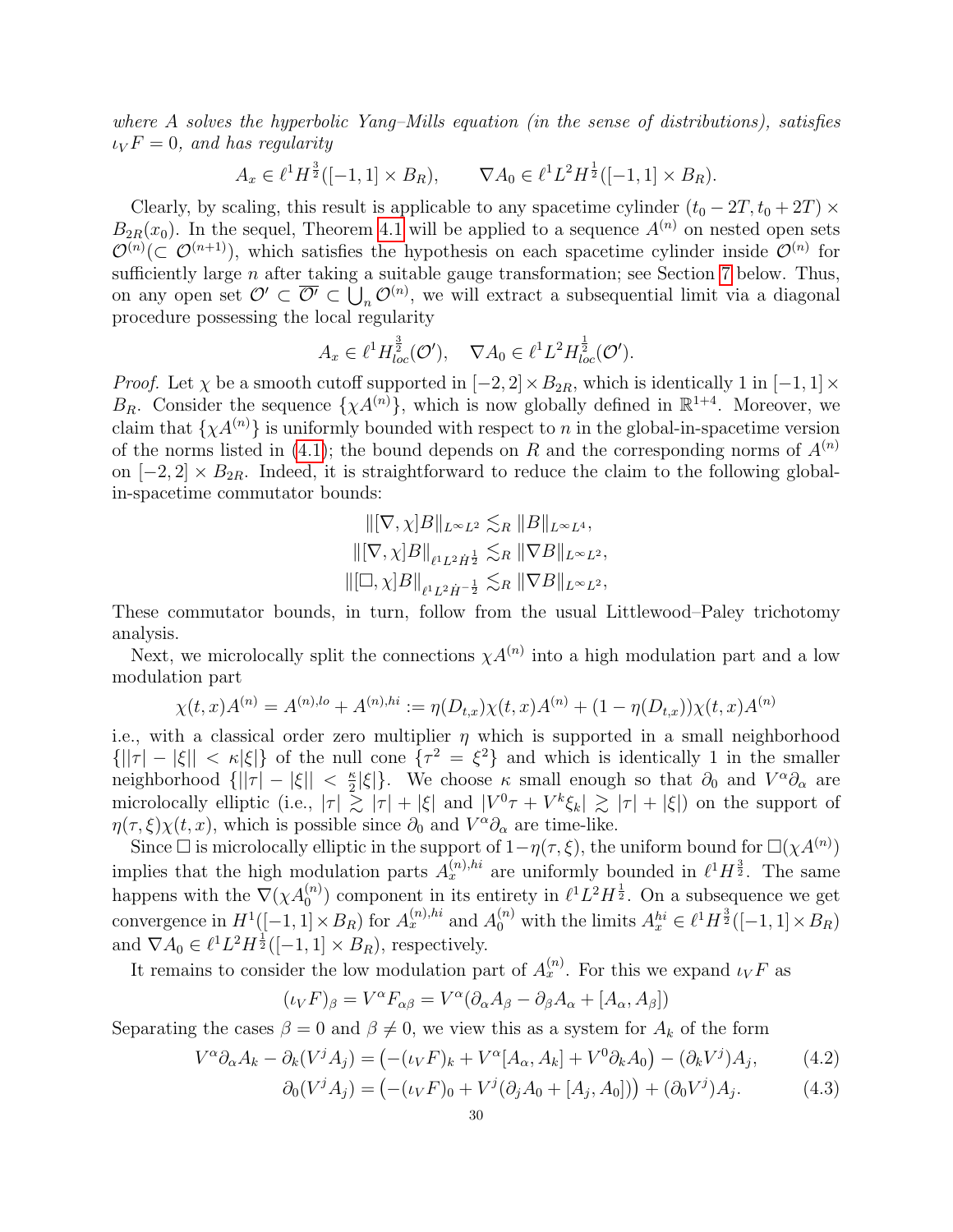Here the LHS can be viewed as a system in  $A_k$  which is microlocally elliptic of order 1 on the support of  $\eta(\tau,\xi)\chi(t,x)$ . To exploit this fact, we apply  $\eta(D_{t,x})\chi(t,x)$  to the both sides and rewrite the above system as

$$
V^{\alpha}\partial_{\alpha}(\eta(D_{t,x})\chi A_{k}) - \partial_{k}(\eta(D_{t,x})\chi V^{j}A_{j}) = \eta(D_{t,x})\chi(\text{RHS of (4.2)})
$$

$$
+ [V^{\alpha}\partial_{\alpha}, \eta(D_{t,x})\chi]A_{k} - [\partial_{k}, \eta(D_{t,x})\chi]V^{j}A_{j}
$$

$$
\partial_{0}(\eta(D_{t,x})\chi V^{j}A_{j}) = \eta(D_{t,x})\chi(\text{RHS of (4.3)}) + [\partial_{0}, \eta(D_{t,x})\chi]V^{j}A_{j}.
$$

It is straightforward to check that the resulting RHS has size

$$
o_{L^2}(1) + O_{\ell^1 H^{\frac{1}{2}}}(1),
$$

where we note that only the terms of the form  $(\iota_V F)_{\beta}$  contribute  $o_{L^2}(1)$ . Thus, on a subsequence, we get convergence in  $H^1([-1,1] \times B_R)$  first for  $\eta(D_{t,x}) \chi^{Vj} A_i^{(n)}$  $j^{(n)}$  and then for  $A_x^{(n),lo} = \eta(D_{t,x})(\chi A_x)$ , with the limits in  $\ell^1 H^{\frac{3}{2}}([-1,1] \times B_R)$ . Now the convergence of  $F^{(n)}$ in  $L^2([-1,1] \times B_R)$  is easy to establish.

#### 5. Regularity of stationary connections

<span id="page-31-0"></span>Here we consider the solutions provided as limiting connections in Theorem [4.1](#page-29-1) (see the discussion following the theorem). These have the local regularity

<span id="page-31-3"></span>
$$
A_x \in \ell^1 H^{\frac{3}{2}}_{loc}(\mathcal{O}), \qquad \nabla A_0 \in \ell^1 L^2 H^{\frac{1}{2}}_{loc}(\mathcal{O})
$$
\n(5.1)

on some open subset  $\mathcal{O}$  of  $\mathbb{R}^{1+4}$ , and satisfy

<span id="page-31-1"></span>
$$
\iota_V F = 0. \tag{5.2}
$$

We further specialize to the following two cases:

- (i) V is constant and time-like, or
- (ii)  $V = S = x^{\alpha} \partial_{\alpha}$  is the scaling vector field.

Moreover, in Case (ii), A is defined in the forward light cone, i.e.,  $\mathcal{O} \subset C$ . The goal of this section is to establish the following (qualitative) regularity result.

<span id="page-31-2"></span>**Proposition 5.1.** Let A be a hyperbolic Yang–Mills connection on an open set  $\mathcal{O} \subset \mathbb{R}^{1+4}$  that satisfies the above properties. Then in any open set  $\mathcal{O}'$  such that  $\overline{\mathcal{O}'} \subset \mathcal{O}$ , the connection A is gauge-equivalent, via continuous local gauge transformations to a smooth connection. More precisely, there exists an open covering  ${B}$  of  $O'$  and a continuous gauge transformation O on each B such that  $A = \mathcal{G}(O)A$  is smooth.

Passing to a smaller set  $\mathcal{O}'$  makes the statement and the proof simple. This point will not be problematic for our application, thanks to the following extension result for a smooth hyperbolic Yang–Mills connection satisfying [\(5.2\)](#page-31-1):

<span id="page-31-4"></span>**Proposition 5.2.** Let A be a hyperbolic Yang–Mills connection on an open set  $\mathcal{O} \subset \mathbb{R}^{1+4}$ that satisfies the above properties. Assume furthermore that A is smooth. Then A is gaugeequivalent, via a smooth gauge transformation, to a smooth connection  $A = \mathcal{G}(O)A$  obeying  $\iota_V \tilde{A} = 0$  and  $\mathcal{L}_V \tilde{A} = 0$ . Moreover, the extension of  $\tilde{A}$  to  $\bigcup_{s \in \mathbb{R}} (V) \Phi_s(\mathcal{O})$  via  $\mathcal{L}_V \tilde{A} = 0$ , which we still denote by  $\tilde{A}$ , remains a smooth hyperbolic Yang–Mills connection satisfying [\(5.2\)](#page-31-1).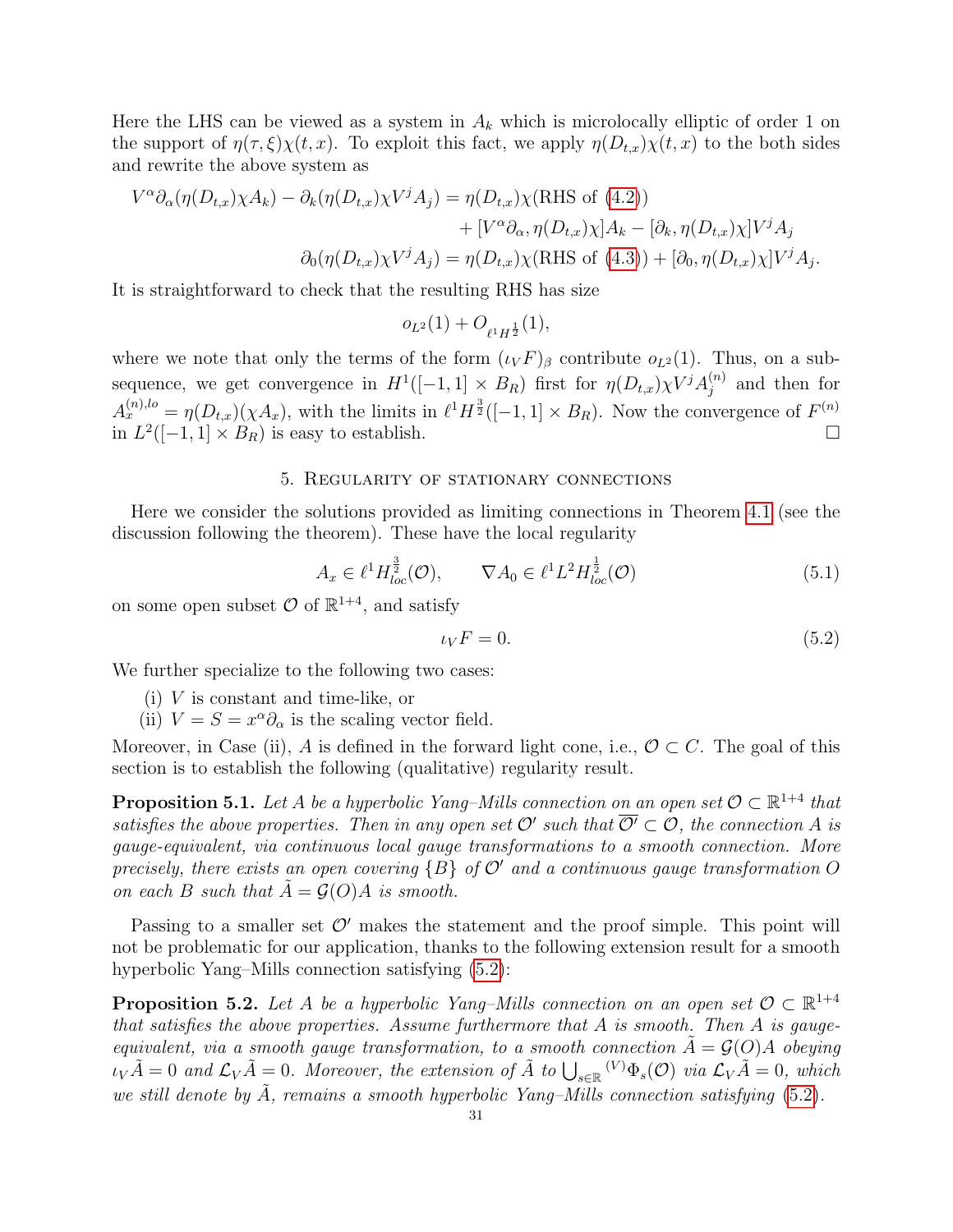Here,  $(V)\Phi_s$  is the one-parameter family of diffeomorphisms generated by the vector field V and  $\mathcal{L}_V$  is the Lie derivative with respect to V, i.e.,  $\mathcal{L}_V \tilde{A} = \frac{d}{dt}$  $\frac{d}{ds}(V)\Phi_s^*\tilde{A}\big|_{s=0}.$ 

In the sequel, we will apply Proposition [5.1](#page-31-2) so that

$$
\mathcal{O}' = \begin{cases}\n\left(-\frac{1}{4}, \frac{1}{4}\right) \times \mathbb{R}^4 & \text{in Case (i)}, \\
C_{\left[\frac{3}{2}, \infty\right)}^{\frac{3}{2}} & \text{in Case (ii)}.\n\end{cases}
$$

In both cases  $\mathcal{O}'$  is contractible so that the gauge-equivalent smooth connection may be represented by a single g-valued 1-form  $\tilde{A}$  on  $\mathcal{O}'$ . By continuity of the local gauge transformations, it follows that the global gauge transformation  $O$  from  $A$  to  $\overline{A}$  is continuous. Moreover, by the formula

$$
O_{;\alpha} = Ad(O)A - \tilde{A},
$$

regularity [\(5.1\)](#page-31-3) and smoothness of  $\tilde{A}$ ,  $O$  is admissible in the sense of Definition [1.3.](#page-5-0) Finally, by Proposition [5.2](#page-31-4) the smooth connection  $\tilde{A}$  extends to a smooth stationary Yang–Mills connection on  $\mathbb{R}^{1+4} = \bigcup_{s \in \mathbb{R}} V^s \Phi_s(\mathcal{O}^t)$  in Case (i), and to a smooth self-similar Yang–Mills connection on  $C = \bigcup_{s \in \mathbb{R}} V^{\dagger} \Phi_s(\mathcal{O}^{\prime})$  in Case (ii); see Section [7](#page-38-0) below.

The remainder of the section is devoted to the proofs of Propositions [5.1](#page-31-2) and [5.2.](#page-31-4)

Proof of Proposition [5.1.](#page-31-2) We first describe the main idea. In both cases, the basic observation is that we can use the relation  $\iota_V F = 0$  to change the Yang–Mills equation to be elliptic in spacetime. More precisely, A obeys the Yang–Mills equation with the (inverse) metric changed from  $m^{-1}$ , which is Lorentzian, to

<span id="page-32-0"></span>
$$
e^{-1} = m^{-1} - \frac{2}{m(V, V)} V \otimes V.
$$
 (5.3)

Indeed, by the variational formulation of the Yang–Mills equation, it suffices to show that, under the condition  $(5.2)$ , the Lagrangian with respect to **m** agrees with that with respect to e, i.e.,

$$
(\mathbf{m}^{-1})^{\alpha\alpha'}(\mathbf{m}^{-1})^{\beta\beta'}F_{\alpha\beta}F_{\alpha'\beta'}d\mathrm{Vol}_{\mathbf{m}}=(\mathbf{e}^{-1})^{\alpha\alpha'}(\mathbf{e}^{-1})^{\beta\beta'}F_{\alpha\beta}F_{\alpha'\beta'}d\mathrm{Vol}_{\mathbf{e}},
$$

where  $dVol_{\bf m}$  (resp.  $dVol_{\bf e}$ ) is the volume form associated with  ${\bf m}$  (resp.  ${\bf e}$ ). This property is easily verified by choosing at each point an **m**-orthonormal frame that includes  $\hat{V} =$  $|\mathbf{m}(V, V)|^{-1/2}V$ , which is also e-orthonormal (and vice versa) by [\(5.3\)](#page-32-0).

Therefore, our connection A is harmonic in  $(\mathcal{O}, e)$ . Since it has local regularity  $A_x \in$  $\ell^1 H_{loc}^{\frac{3}{2}}(\mathcal{O})$  and  $\nabla A_0 \in \ell^1 L^2 H_{loc}^{\frac{1}{2}}(\mathcal{O})$ , which is the critical regularity in 5 dimensions, by an argument similar to Theorem [1.5](#page-7-2) we conclude it is locally smooth in a suitable gauge, and thus globally smooth in a suitable gauge.

In Case (i), e is simply the Euclidean metric. In Case (ii), e takes the form

$$
\mathbf{e} = d\rho^2 + \rho^2 dy^2
$$

in the hyperbolic polar coordinates  $(\rho, y)$  on  $C \subset \mathbb{R}^{1+4}$  (see Section [1.4\)](#page-15-0), where  $dy^2$  denotes the standard metric on the hyperbolic space  $\mathbb{H}^4$  with sectional curvature  $-1$ . The one difference is that our elliptic problems now have variable coefficients.

For a more detailed analysis, we implement the ideas above in three steps: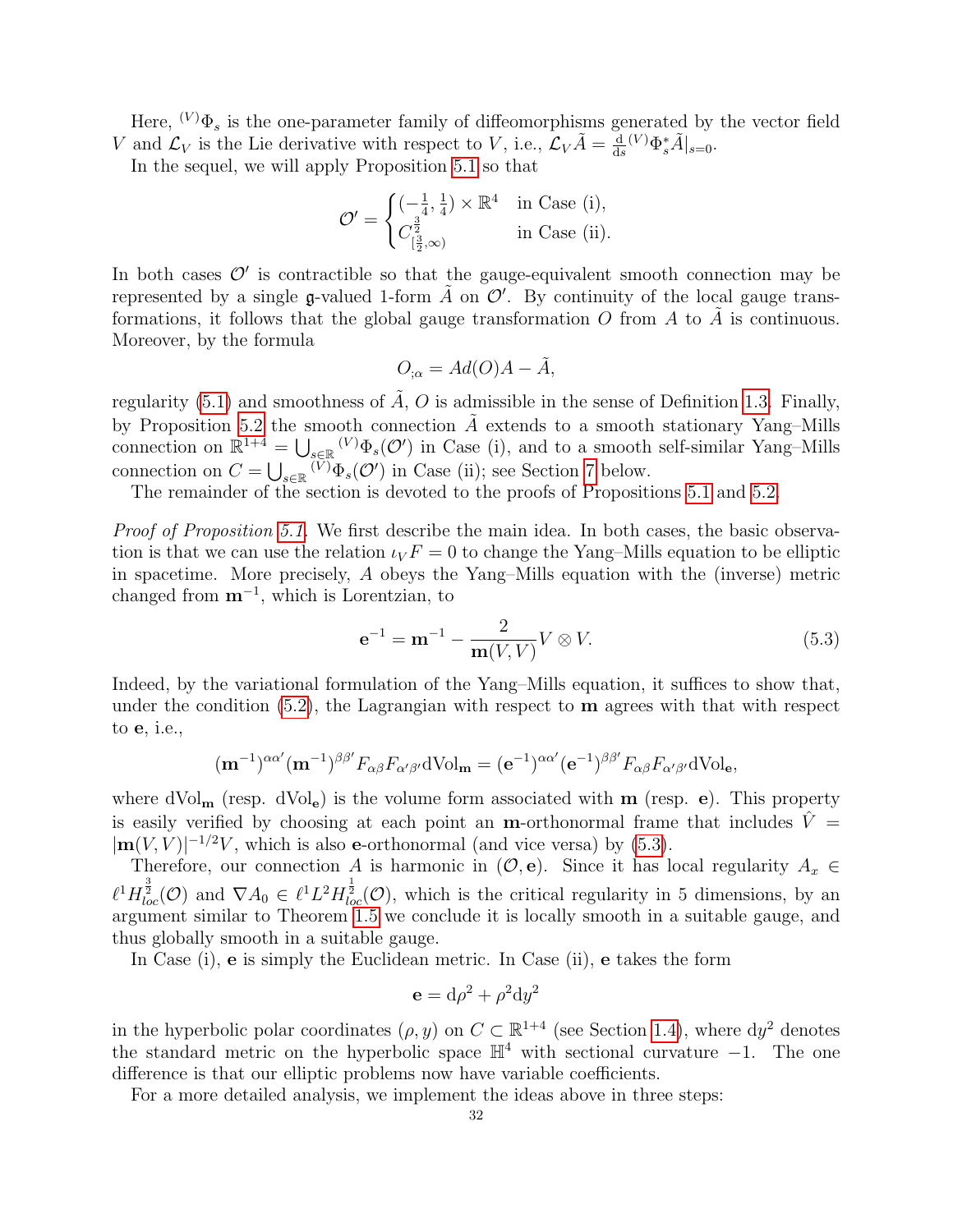Step 1: Local Coulomb gauge with respect to e. Let  $x \in \mathcal{O}'$ . Our aim is to place the equations in a local Coulomb gauge with respect to the metric e,

$$
\nabla^{\alpha} A_{\alpha} = 0,
$$

in a sufficiently small ball B in  $\mathcal O$  centered at x via a gauge transformation O with regularity

$$
O_{;\alpha} \in L^{5}(B), \quad \nabla O_{;\alpha} \in L^{2}H^{\frac{1}{2}}(B). \tag{5.4}
$$

Here and in the sequel,  $\nabla$  is the Levi-Civita connection associated with the Riemannian metric e as in [\(5.3\)](#page-32-0), and we raise and lower greek (spacetime) indices using e.

Let  $\bar{\mathbf{e}}_{\alpha\beta} = \mathbf{e}_{\alpha\beta}(x)$ . We take the ball B centered at x to be small enough so that

$$
\|\nabla A\|_{L^2 H_B^{\frac{1}{2}}} + \|A\|_{L^5(B)}, \quad \|{\bf e}_{\alpha\beta} - \bar{\bf e}_{\alpha\beta}\|_{C^2(2B)}
$$

are sufficiently small (here,  $2B$  is the double enlargement of  $B$ ). Then we may find extensions of A and e from B to  $\mathbb{R}^5$  such that  $\mathbf{e} - \bar{\mathbf{e}}$  is supported in  $2B$  and  $\|\nabla A\|_{L^2 \dot{H}^{\frac{1}{2}}} + \|\mathbf{e} - \bar{\mathbf{e}}\|_{C^2}$ is small. We look for a global gauge transformation  $O$  into the Coulomb gauge; note that  $\Omega_{\alpha} = O^{-1}\partial_{\alpha}O$  must solve

<span id="page-33-0"></span>
$$
\begin{cases}\n\nabla^{\alpha}\Omega_{\alpha} = \nabla^{\alpha}A_{\alpha} + [\Omega^{\alpha}, A_{\alpha}], \\
\nabla_{\alpha}\Omega_{\beta} - \nabla_{\beta}\Omega_{\alpha} = -[\Omega_{\alpha}, \Omega_{\beta}].\n\end{cases}
$$
\n(5.5)

By Proposition [A.7](#page-60-0) and the smallness properties of A,  $e - \bar{e}$  (as well an extra iteration procedure to include the term  $[\Omega^{\alpha}, A_{\alpha}]$ , we may find a unique solution  $\Omega$  to [\(5.5\)](#page-33-0) such that  $\Omega \in L^5$  and  $\nabla \Omega \in L^2 \dot{H}^{\frac{1}{2}}$ . Integrating the system of ODEs  $O^{-1}\partial_\alpha O = \Omega$ , for which the curl condition serves as the compatibility condition needed for integrability<sup>[13](#page-33-1)</sup>, we find a gauge transformation  $O$  in  $B$  with regularity

<span id="page-33-2"></span>
$$
O^{-1}\partial_{\alpha}O \in L^{5}(B), \quad \nabla(O^{-1}\partial_{\alpha}O) \in L^{2}H^{\frac{1}{2}}(B), \tag{5.6}
$$

such that  $\tilde{A} = \mathcal{G}(O)A$  obeys the Coulomb condition in B. Note that  $O_{;\alpha} = Ad(O)(O^{-1}\partial_{\alpha}O)$ has the regularity  $(5.6)$  as well.

Step 2: Elliptic regularity. Here we examine the output connection  $\tilde{A}$ , which a-priori has the same regularity as  $O_{,\alpha}$ , i.e.,

$$
\tilde{A} \in L^5(B), \quad \nabla \tilde{A} \in L^2 L^{\frac{8}{3}}(B),
$$

solves the harmonic Yang–Mills equation

$$
\tilde{\mathbf{D}}^{\alpha}\tilde{F}_{\alpha\beta}=0,
$$

where  $\tilde{\mathbf{D}} = \nabla + ad(\tilde{A})$ , and satisfies the Coulomb gauge condition

$$
\nabla^{\alpha}\tilde{A}_{\alpha}=0.
$$

Together these form an elliptic system for  $\tilde{A}_{\alpha}$  of the form

$$
\Delta_{\tilde{A}}\tilde{A}_{\alpha}-Ric[\mathbf{e}]_{\alpha\beta}\tilde{A}^{\beta}=[\tilde{A}^{\beta},\tilde{\mathbf{D}}_{\alpha}\tilde{A}_{\beta}],
$$

where  $\Delta_{\tilde{A}} = \tilde{\mathbf{D}}^{\beta} \tilde{\mathbf{D}}_{\beta}$  and  $Ric[\mathbf{e}]$  is the Ricci curvature of  $(B, \mathbf{e})$ . Since a-priori  $\tilde{A} \in L^5(B)$ , which is critical regularity, by (perturbative) elliptic theory it follows that the solutions are

<span id="page-33-1"></span> $13$ To make this procedure rigorous, one first approximate A by smooth 1-forms, so that the corresponding  $\Omega$ 's are smooth, then take the limit by compactness using the bounds on  $\Omega$ .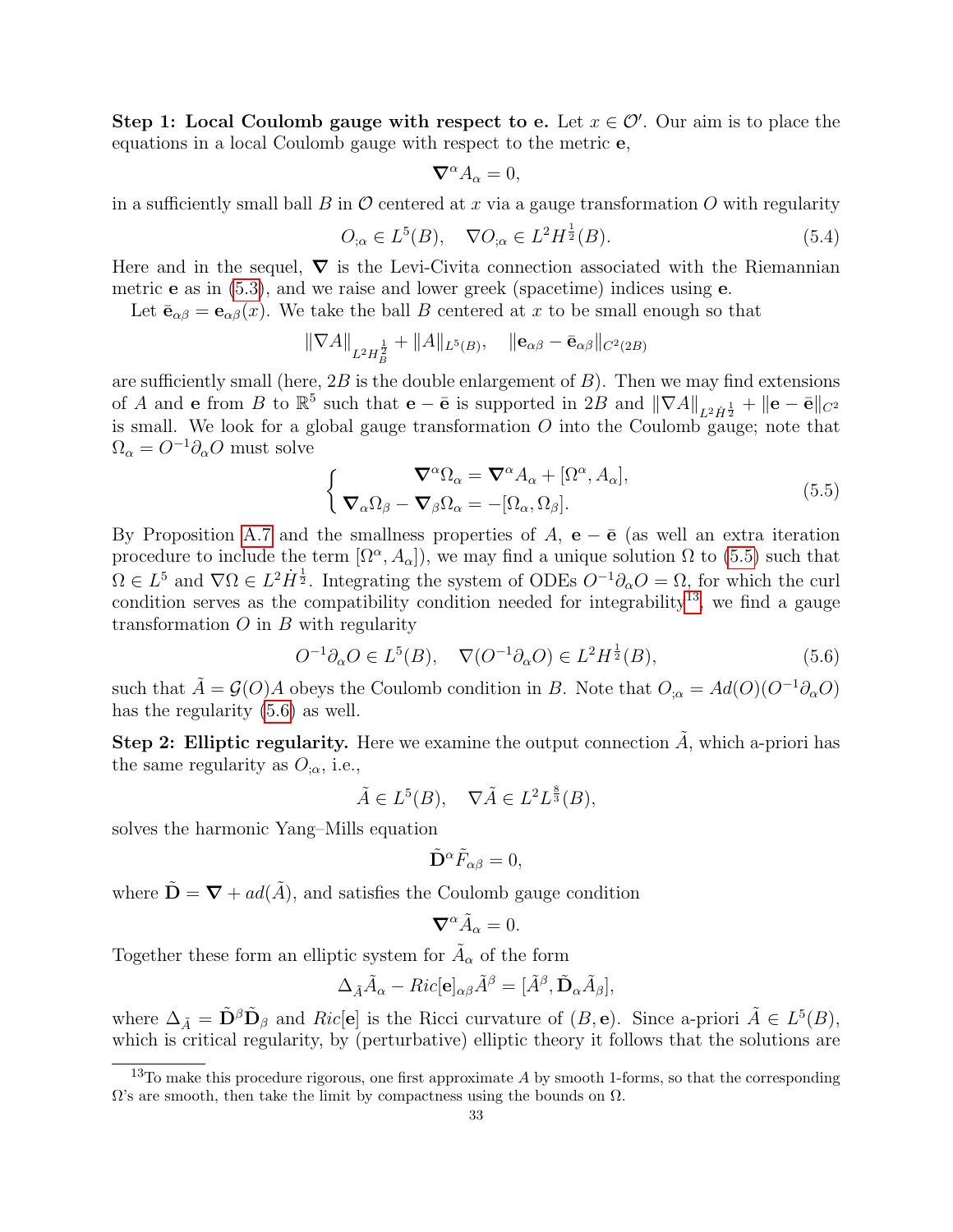smooth in any smaller ball  $B' \subset \overline{B'} \subset B$ ; for simplicity, we shrink the ball B so that  $\tilde{A}$  is smooth on  $B$ .

Step 3: The regularity of the gauge. So far, we have shown that at each point  $x \in \mathcal{O}'$ , there exists a ball  $B \ni x$  in  $\mathcal O$  and a gauge transform O with regularity [\(5.6\)](#page-33-2) on B such that  $A = \mathcal{G}(O)A$  is smooth. Here the goal is to use [\(5.1\)](#page-31-3) to boost this regularity to

<span id="page-34-1"></span>
$$
\nabla O_{;\alpha} \in \ell^1 L^2 H^{\frac{1}{2}}(B). \tag{5.7}
$$

By localization of the global-in-spacetime bound

$$
||u||_{\ell^1 L^\infty \dot{H}^1} \lesssim ||\nabla u||_{\ell^1 L^2 \dot{H}^{\frac{1}{2}}}, \tag{5.8}
$$

which follows by applying the trace theorem to each  $P_ku$  and summing up in k, it would follow that  $O_{;\alpha} \in \ell^1 L^\infty H^1(B)$ . By Lemma [A.4,](#page-57-2) we would have  $O \in C^0(B)$  as well, as desired. By [\(5.1\)](#page-31-3) (as well as  $A_{\alpha} \in L^{\infty}H_{loc}^{1}(\mathcal{O})$ ), [\(5.6\)](#page-33-2), smoothness of  $\tilde{A}$  and the formula

$$
O_{;\alpha} = Ad(O)A_{\alpha} - \tilde{A}_{\alpha},\tag{5.9}
$$

it follows that

<span id="page-34-0"></span>
$$
O_{;\alpha} \in L^{\infty}H^1(B), \quad \nabla O_{;\alpha} \in L^2H^{\frac{1}{2}}(B). \tag{5.10}
$$

To exploit the additional regularity  $\nabla A \in \ell^1 L^2 H^{\frac{1}{2}}(B)$  from [\(5.1\)](#page-31-3), we note that the following global-in-spacetime bounds hold:

$$
\begin{array}{l} \left\|uv\right\|_{\ell^1L^2\dot{H}^\frac{1}{2}}\lesssim \left\|\nabla u\right\|_{L^2\dot{H}^\frac{1}{2}}\left\|\nabla v\right\|_{L^2\dot{H}^\frac{1}{2}}\\ \left\|Ad(O)u\right\|_{\ell^1L^2\dot{H}^\frac{1}{2}}\lesssim_{\left\|O\right\|_{L^\infty}, \left\|O^{-1}\right\|_{L^\infty}}\left\|u\right\|_{\ell^1L^2\dot{H}^\frac{1}{2}}+\left\|\nabla O_{;x}\right\|_{L^2\dot{H}^\frac{1}{2}}\left\|u\right\|_{L^2\dot{H}^\frac{1}{2}}.\end{array}
$$

Both estimates are straightforward to establish by standard Littlewood–Paley trichotomy, so we omit the proof. Localization of the above estimates, combined with [\(5.1\)](#page-31-3) and [\(5.10\)](#page-34-0), imply the desired estimate  $(5.7)$ .

*Proof of Proposition [5.2.](#page-31-4)* Solving the nonlinear transport equation  $V^{\alpha}\partial_{\alpha}O = O_{V}A$  on  $O$ (with arbitrary smooth data), we find a smooth gauge transformation  $O$  on  $O$  such that  $\tilde{A} = \mathcal{G}(O)A$  obeys  $\iota_V \tilde{A} = 0$ . By Cartan's formula, note that

$$
\mathcal{L}_V \tilde{A} = \iota_V \mathrm{d}\tilde{A} + \mathrm{d}\iota_V \tilde{A} = \iota_V \tilde{F} - \frac{1}{2} \iota_V [\tilde{A} \wedge \tilde{A}] + \mathrm{d}\iota_V \tilde{A} = 0,
$$

where in the last equality, we used [\(5.2\)](#page-31-1) for the first term and  $\iota_V \tilde{A} = 0$  for the others. Thus the extension of  $\tilde{A}$  to  $\bigcup_{s\in\mathbb{R}} (V)\Phi_s(\mathcal{O})$  by solving  $\mathcal{L}_V\tilde{A}=0$ , which amounts to solving an ODE along each integral curve of V, is well-defined. That the extension satisfies  $\iota_V \tilde{A} = 0$  is clear, whereas  $(5.2)$  follows by reversing the preceding computation. By Cartan's formula applied to  $\mathcal{L}_V F$ , it also follows that  $\mathcal{L}_V F = 0$ .

It remains to show that the extension still solves the Yang–Mills equation. First, note that [\(1.1\)](#page-3-1) may be rewritten in the form

$$
\tilde{\mathbf{d}}(\star F) = 0,
$$

where  $\tilde{d}$  is the covariant exterior derivative associated with  $\tilde{A}^{14}$  $\tilde{A}^{14}$  $\tilde{A}^{14}$  and  $\star$  is the Hodge star operator associated with **m**. By  $[d, \mathcal{L}_V] = 0$  and  $\mathcal{L}_V \tilde{A} = 0$ , it follows that  $[\mathcal{L}_V, \tilde{d}] = 0$ .

<span id="page-34-2"></span><sup>&</sup>lt;sup>14</sup>This operator is characterized by linearity and  $\tilde{\mathbf{d}}(u\otimes\omega) = \tilde{\mathbf{D}}u\wedge\omega + u d\omega$ , where u is a g-valued function and  $\omega$  is a k-form.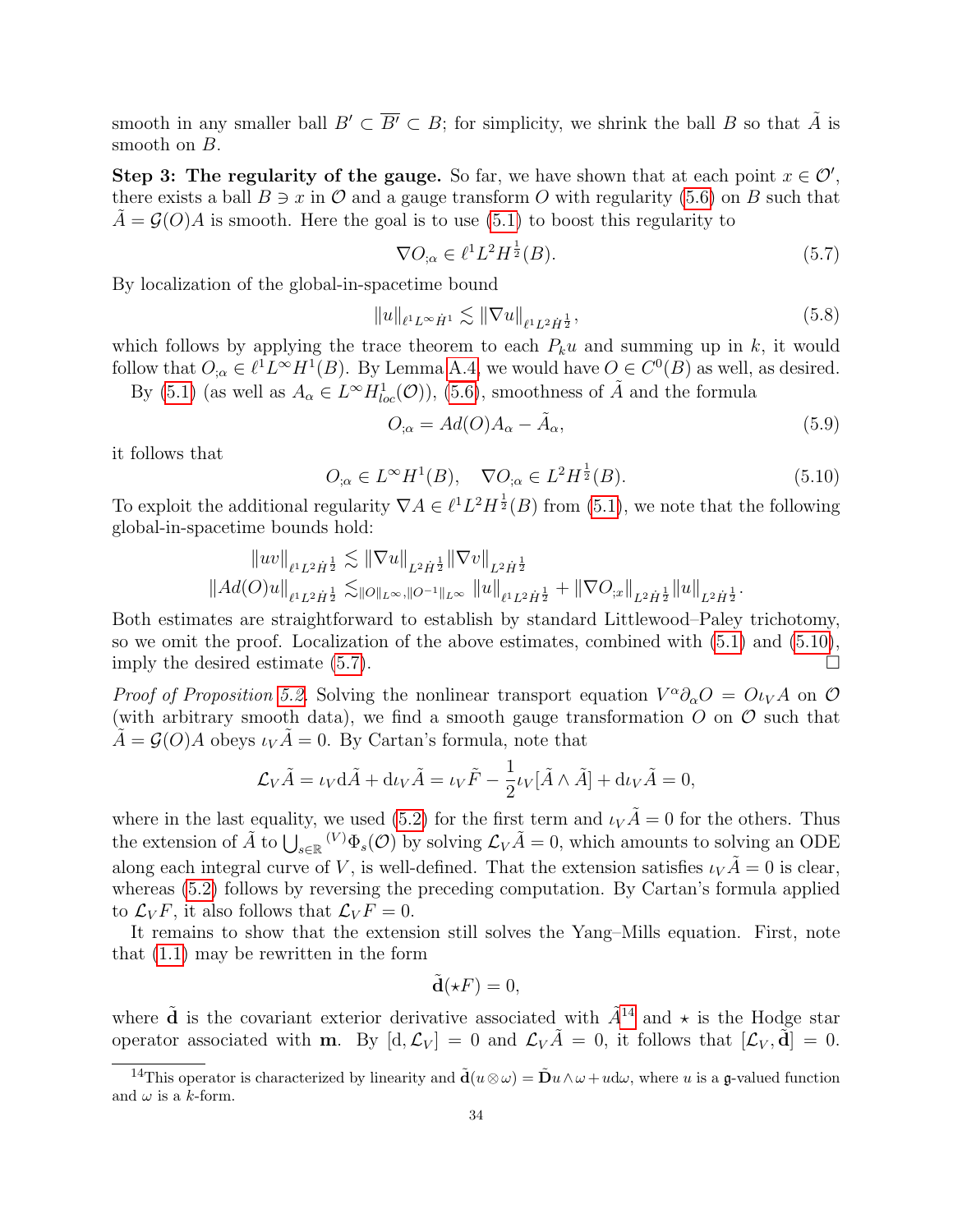Moreover, since  $\mathcal{L}_V \mathbf{m} = 0$  in Case (i) and  $\mathcal{L}_V \mathbf{m} = 2\mathbf{m}$  in Case (ii), it follows that  $[\mathcal{L}_V, \star]F =$  $c \star F$ , where  $c = 0$  in Case (i) and  $c = 1$  (i.e., the spacetime dimension minus 4) in Case (ii). In conclusion,  $\mathcal{L}_V(\mathbf{d}(\star F)) = c\mathbf{d}(\star F)$ , from which the desired conclusion follows.

#### 6. No finite energy self-similar solutions

<span id="page-35-0"></span>One of the main enemies in proving the bubbling-off result is given by self-similar solutions. Here we prove that no nontrivial finite energy self-similar Yang–Mills connections exist:

<span id="page-35-1"></span>Theorem 6.1. There are no smooth nontrivial self-similar solutions to the hyperbolic Yang– Mills equation (i.e.,  $\iota_S F = 0$ ) defined on the whole forward light cone C which have finite energy.

In our application, smoothness of the self-similar solution in  $C$  (the *open* forward light cone) follows from the results in Section [5,](#page-31-0) but the only information a-priori available near the boundary is the finite energy condition. The main issue in the proof of Theorem [6.1](#page-35-1) is indeed the analysis near the boundary.

*Proof.* We proceed in several steps.

Step 1. We first recast the problem in hyperbolic polar coordinates, parametrizing the forward light cone C as

$$
C = \{ \rho y \in \mathbb{R}^{1+4} : \rho \in (0, \infty), y \in \mathbb{H}^4 \},\
$$

where we remind the reader that  $\rho = \sqrt{t^2 - |x|^2}$  and  $\mathbb{H}^4 = \{(t, x) \in C : \rho = 1\}$  (see Section [1.4\)](#page-15-0). The Minkowski metric becomes

$$
ds^2 = -d\rho^2 + \rho^2 dy^2,
$$

where  $dy^2$  denotes the induced metric on  $\mathbb{H}^4$ ; as is well-known, it is the standard metric on the hyperbolic space  $\mathbb{H}^4$  with sectional curvature  $-1$ .

Inside the light cone C, the self-similarity condition  $\iota_S F = 0$  becomes  $\iota_{\partial_o} F = 0$ . By Proposition [5.2,](#page-31-4) we may make a smooth gauge transformation to make  $A_{\rho} = \iota_{\partial_{\rho}} A = 0$ . Then our connection is still smooth, and also independent of  $\rho$  in the sense that  $\mathcal{L}_{\partial_{\rho}}A = 0$ (see the proof of Proposition [5.2\)](#page-31-4). We may furthermore check that the pullback of A to  $\mathbb{H}^4 = \{ \rho = 1 \}$ , which we still denote by A, is a solution to the harmonic Yang–Mills equation in  $\mathbb{H}^4$ .

Using the stereographic projection, we represent  $\mathbb{H}^4$  as the unit disc  $\mathbb{D}^4$  in  $\mathbb{R}^4$  with metric

$$
ds^2 = \Omega^2 dx^2, \qquad \Omega = \frac{2}{1 - |x|^2}.
$$

By conformal invariance of the harmonic Yang–Mills equation in dimension 4, the conformal factor drops out, and we obtain the elliptic Yang–Mills system in  $\mathbb{D}^4$ 

$$
\mathbf{D}^i F_{ij} = 0.
$$

with respect to the Euclidean metric  $ds^2 = dx^2$ .

We now move the finite energy condition in hyperbolic polar coordinates, then translate it to  $\mathbb{D}^4$ . This computation is equivalent to that in [\[34,](#page-64-24) Section 7.2], and yields

<span id="page-35-2"></span>
$$
\int_{\mathbb{D}^4} \frac{1+r^2}{1-r^2} |F|^2 \, \mathrm{d}x < \infty,\tag{6.1}
$$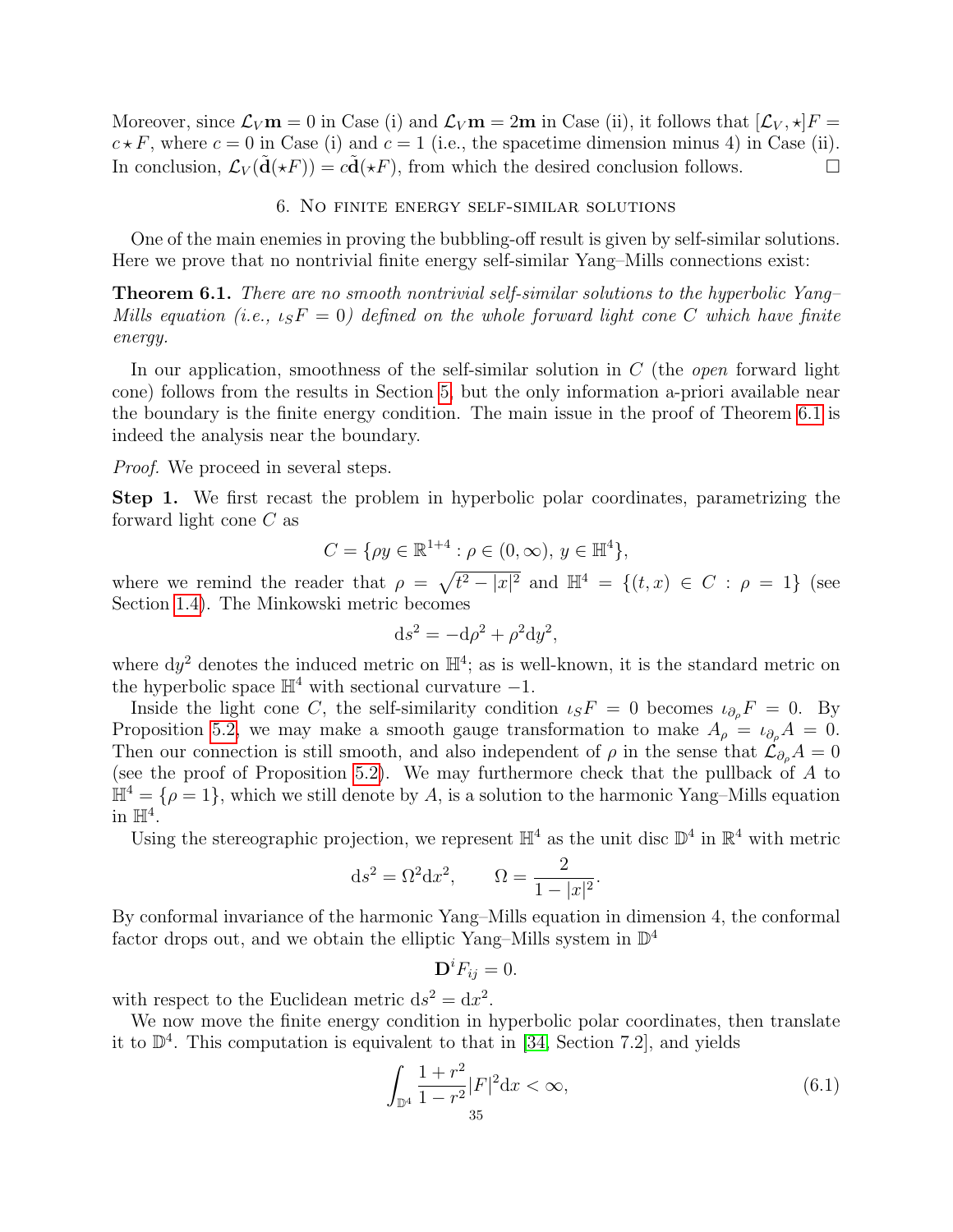where  $r = |x|$ . At this point we know that the connection is smooth inside  $\mathbb{D}^4$ , but nothing about its behavior at the boundary. Let  $\mathcal{A}_{(\frac{1}{2},1)} = \{x \in \mathbb{D}^4 : \frac{1}{2} < |x| < 1\}$ . We claim that there exists a gauge such that  $A \in H^1(\mathcal{A}_{(\frac{1}{2},1)})$  and

<span id="page-36-0"></span>
$$
\int_{\mathcal{A}_{(\frac{1}{2},1)}} \frac{1}{1-r^2} |\nabla A|^2 + \frac{1}{(1-r^2)^3} |A|^2 \, \mathrm{d}x < \infty. \tag{6.2}
$$

Assuming the claim, the proof of the theorem may be completed as follows. By [\(6.2\)](#page-36-0), it follows that  $A|_{\partial \mathbb{D}^4}$  vanishes. Thus its zero extension  $\bar{A}$  outside the ball is also in  $H^1$ , and its curvature  $\overline{F}$  is the zero extension of F. We conclude that the zero extension of  $A \in H^1(\mathbb{D}^4)$ satisfying [\(6.2\)](#page-36-0) still solves the harmonic Yang–Mills system

$$
\bar{\mathbf{D}}^i \bar{F}_{ij} = 0.
$$

By the classical elliptic regularity results of Uhlenbeck (Theorem [1.5\)](#page-7-2), the connection  $\overline{A}$  is gauge equivalent to a smooth connection  $\tilde{A}$  in  $\mathbb{R}^4$ . To continue we write elliptic equations for  $F$ ,

$$
\Delta_{\tilde{A}}\tilde{F}=[\tilde{F},\tilde{F}]
$$

Since  $\tilde{F}$  has compact support and  $\tilde{A}$  is smooth (thus bounded in the support of  $\tilde{F}$ ), it follows from the classical elliptic unique continuation result<sup>[15](#page-36-1)</sup> due to Aronszajn [\[1\]](#page-63-18) that  $\tilde{F} = 0$ . Thus the connection A is trivial.

It remains to prove our claim, and show that a representation satisfying [\(6.2\)](#page-36-0) exists.

**Step 2.** For  $0 < d < \frac{1}{6}$ ,  $k \ge 0$  and  $2 \le p \le \infty$ , we claim that

<span id="page-36-3"></span>
$$
\|\mathbf{D}^{(k)}F\|_{L^p(\mathcal{A}_{(1-2d,1-d)})} \lesssim d^{-\alpha + \frac{1}{2}} \|d^{-\frac{1}{2}}F\|_{L^2(\mathcal{A}_{(1-4d,1-\frac{d}{2})})}, \quad \alpha = k+2-\frac{4}{p}.\tag{6.3}
$$

This is proved by applying Uhlenbeck's lemma (Theorem [A.9\)](#page-62-1) in balls of size proportional to their distance to the boundary, and using the fact that the harmonic Yang–Mills equation becomes strictly elliptic in the Coulomb gauge, which allows us to use interior elliptic regularity.

**Step 3.** In the remainder of this proof, we work in the polar coordinates  $x = r\Theta$  on  $\mathbb{D}^4 \setminus \{0\}$ . As stated in Section [1.4,](#page-15-0) we write  $A_{\Theta}(r, \cdot)$  for the pullback of a 1-form A to each constant r-sphere, which we then view as a 1-form on the unit sphere  $(\mathbb{S}^3, \mathbf{g})$ . Alternatively, one may think of the whole analysis in the rest of this proof as taking place on  $(0,1)_r \times \mathbb{S}^3_{\Theta}$  equipped with the metric  $ds^2 = dr^2 + d\Theta^2$ .

Roughly speaking, the idea is to fix the gauge by specifying the conditions

<span id="page-36-2"></span>
$$
A_r = 0 \text{ in } \mathcal{A}_{(\frac{1}{2},1)}, \quad A(r,\cdot) \to 0 \text{ and } \nabla^{\Theta} A_{\Theta}(r,\cdot) \to 0 \text{ as } r \to 1,
$$
 (6.4)

which is possible, at least heuristically, by the decay of F as  $r \to 1$  and Uhlenbeck's lemma. For technical reasons, however, we proceed slightly differently and work with a sequence of gauges approximately satisfying [\(6.4\)](#page-36-2).

We start with the connection  $A^{(0)}$  in the exponential gauge at the origin (i.e.,  $A_r^{(0)} = 0$  in  $\mathbb{D}^4$  and  $A^{(0)}(0) = 0$ ). Observe that  $A^{(0)}$  is smooth. By [\(6.1\)](#page-35-2), we may find a sequence  $r_n \to 1$ such that  $||(1-r_n)^{-\frac{1}{2}}F(r_n,\cdot)||_{L^2_{\Theta}} \to 0$ . Viewing  $A_{\Theta}^{(0)}(r_n,\cdot)$  as a connection 1-form on the unit sphere  $\Theta \in \mathbb{S}^3$  and applying Unlenbeck's lemma on  $\mathbb{S}^3$  (Proposition [A.11\)](#page-62-2), we find gauge

<span id="page-36-1"></span><sup>&</sup>lt;sup>15</sup>For further references on unique continuation for second order elliptic PDEs, see, for instance, [\[24\]](#page-64-26)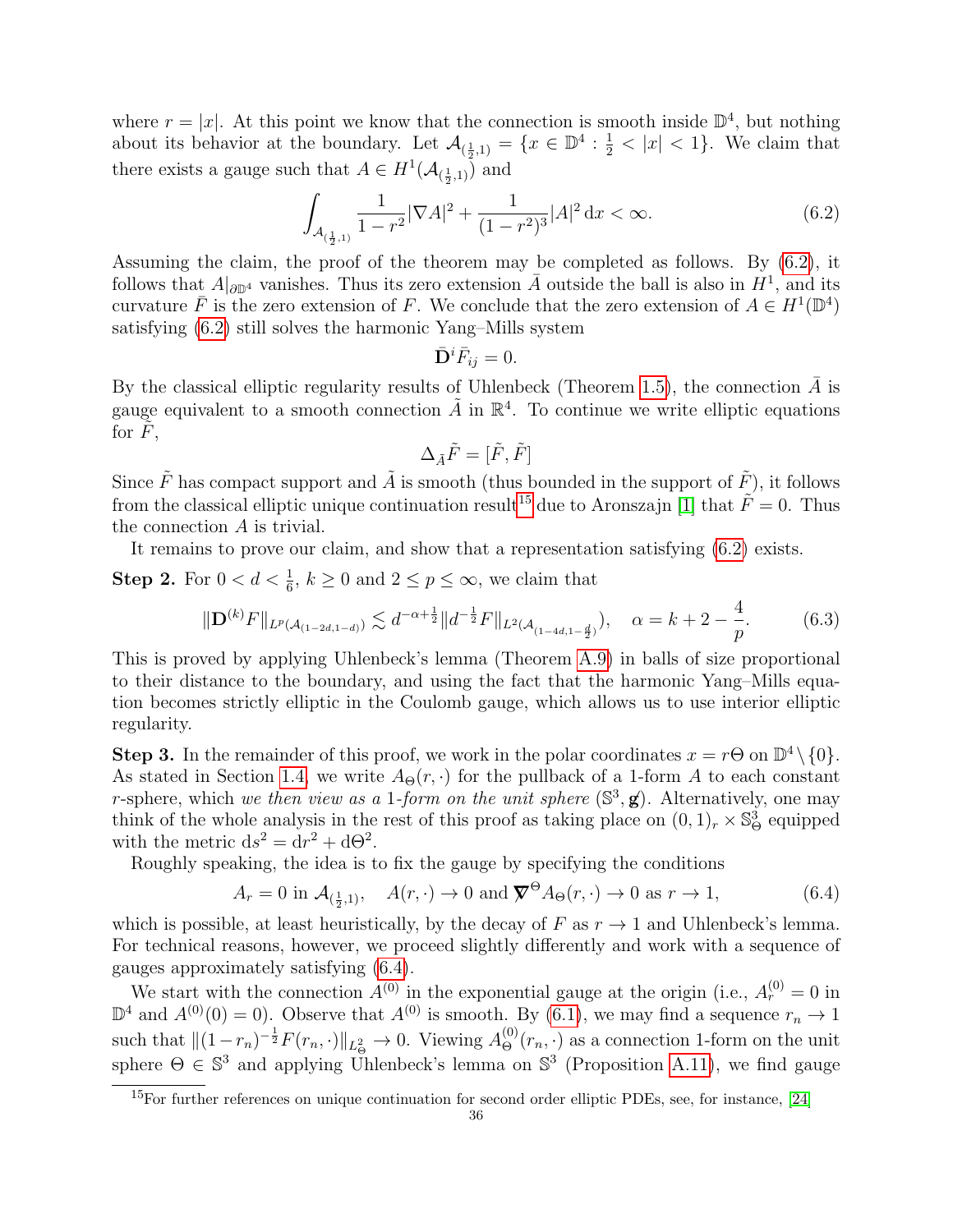transformations  $O^{(n)} = O^{(n)}(\Theta)$  on  $\mathbb{S}^3$  such that the following property holds: Viewing  $O^{(n)}$ as defined on  $\mathbb{D}^4 \setminus \{0\}$  by  $O^{(n)}(r,\Theta) = O^{(n)}(\Theta)$ , the representation  $A^{(n)} = \mathcal{G}(O^{(n)})A^{(0)}$  obeys

<span id="page-37-4"></span>
$$
\nabla^{\Theta} A_{\Theta}^{(n)}(r_n, \cdot) = 0, \quad \|\nabla_{\Theta} A_{\Theta}^{(n)}(r_n, \cdot)\|_{L^2_{\Theta}} \lesssim \|F(r_n, \cdot)\|_{L^2_{\Theta}}, \tag{6.5}
$$

as well as

$$
A_r^{(n)}(r, \cdot) = 0 \quad \text{ for } 0 < r < 1,\tag{6.6}
$$

simply due to  $A_r^{(0)} = 0$  and the r-independence of  $O^{(n)}$ . Thanks to smoothness of  $A^{(0)}$  and [\(6.3\)](#page-36-3) (elliptic regularity for F), note that  $O<sup>n</sup> \in C^{\infty}(\mathbb{S}^{3})$ .

### Step 4. Let

$$
D^{2} = \int_{\mathcal{A}_{(\frac{1}{3},1)}} \frac{1}{1-r} |F|^{2} dx, \quad \epsilon_{n}^{2} = \frac{1}{1-r_{n}} \int_{\mathbb{S}^{3}} |F|^{2}(r_{n}, \Theta) d\Theta,
$$

where  $\mathcal{A}_{(\frac{1}{3},1)} = \{x \in \mathbb{D}^4 : \frac{1}{3} < |x| < 1\}$ . By  $(6.1)$ ,  $D^2 < \infty$ , and by construction,  $\epsilon_n \to 0$ .

From now on, we work in the gauge constructed in the previous step. Without loss of generality, we may assume that  $r_n > \frac{1}{2}$  $\frac{1}{2}$ . Note that on the annulus  $\mathcal{A}_{(\frac{1}{2},r_n)} = \{x \in \mathbb{D}^4 : \frac{1}{2}$  $r < r_n$ , we have the equivalence  $||g||_{L^p(\mathcal{A}_{(\frac{1}{2},r_n)})} \sim ||g||_{L_r^pL^p_{\Theta}((\frac{1}{2},r_n)\times\mathbb{S}^3)}$  for any  $1 \leq p \leq \infty$ , where the constant is independent of  $n$ .

As  $A_r^{(n)} = 0$  and  $\partial_r A_{\Theta}^{(n)} = F_{r\Theta}^{(n)}$ , we immediately have

<span id="page-37-1"></span>
$$
\int_{1/2}^{r_n} \int \frac{1}{1-r} |\partial_r A^{(n)}|^2 \, dr \, d\Theta \lesssim D^2. \tag{6.7}
$$

To proceed, recall the following elementary inequality (essentially one-dimensional Hardy's inequality): For  $1 \le p \le \infty$  and  $0 < r \le r_n$ , we have

<span id="page-37-0"></span>
$$
\int_{r}^{r_n} ((1-r')^{\beta-1}|g|)^p \, dr' \lesssim_{\beta,p} \int_{r}^{r_n} ((1-r')^{\beta}|\partial_r g|)^p \, dr' + ((1-r_n)^{\beta-\frac{p-1}{p}}|g|)^p (r_n) \quad (6.8)
$$

provided that  $\beta < \frac{p-1}{p}$ .

In our gauge, [\(6.8\)](#page-37-0) implies

<span id="page-37-2"></span>
$$
\int_{1/2}^{r_0} \int \frac{1}{(1-r)^3} |A^{(n)}|^2 \, dr \, d\Theta \lesssim D^2 + \frac{1}{(1-r_0)^2} \int |A^{(n)}|^2 (r_0, \Theta) \, d\Theta,\tag{6.9}
$$

for any  $1/2 < r_0 \leq r_n$ .

**Step 5.** To complete the proof, in view of  $(6.7)$  and  $(6.9)$ , it remains to establish

<span id="page-37-3"></span>
$$
\limsup_{n \to \infty} \int_{1/2}^{r_n} \int \frac{1}{1 - r^2} |\nabla \Theta A^{(n)}|^2 \, \mathrm{d}r \, \mathrm{d}\Theta \lesssim_D 1. \tag{6.10}
$$

Once [\(6.10\)](#page-37-3) is proved, then it is a routine matter to extract a limit  $O^{(n)} \rightharpoonup O$  in  $H^2(\mathbb{D}^4)$ such that  $A = Ad(O)A^{(0)} - O_{;x}$  obeys the desired vanishing condition [\(6.2\)](#page-36-0).

As a first attempt to prove [\(6.10\)](#page-37-3), note that we have control of  $\partial_r \partial_{\Theta} A_{\Theta}^{(n)} = \mathbf{D}_{\Theta}^{(n)} F_{r\Theta}^{(n)} +$  $O(A_{\Theta}^{(n)}, F_{r\Theta}^{(n)})$  by [\(6.3\)](#page-36-3). However, if we naively use the  $L^2$  bound in (6.3), we encounter a logarithmic divergence. To rectify this, we use an additional cancellation from the harmonic Yang–Mills equation.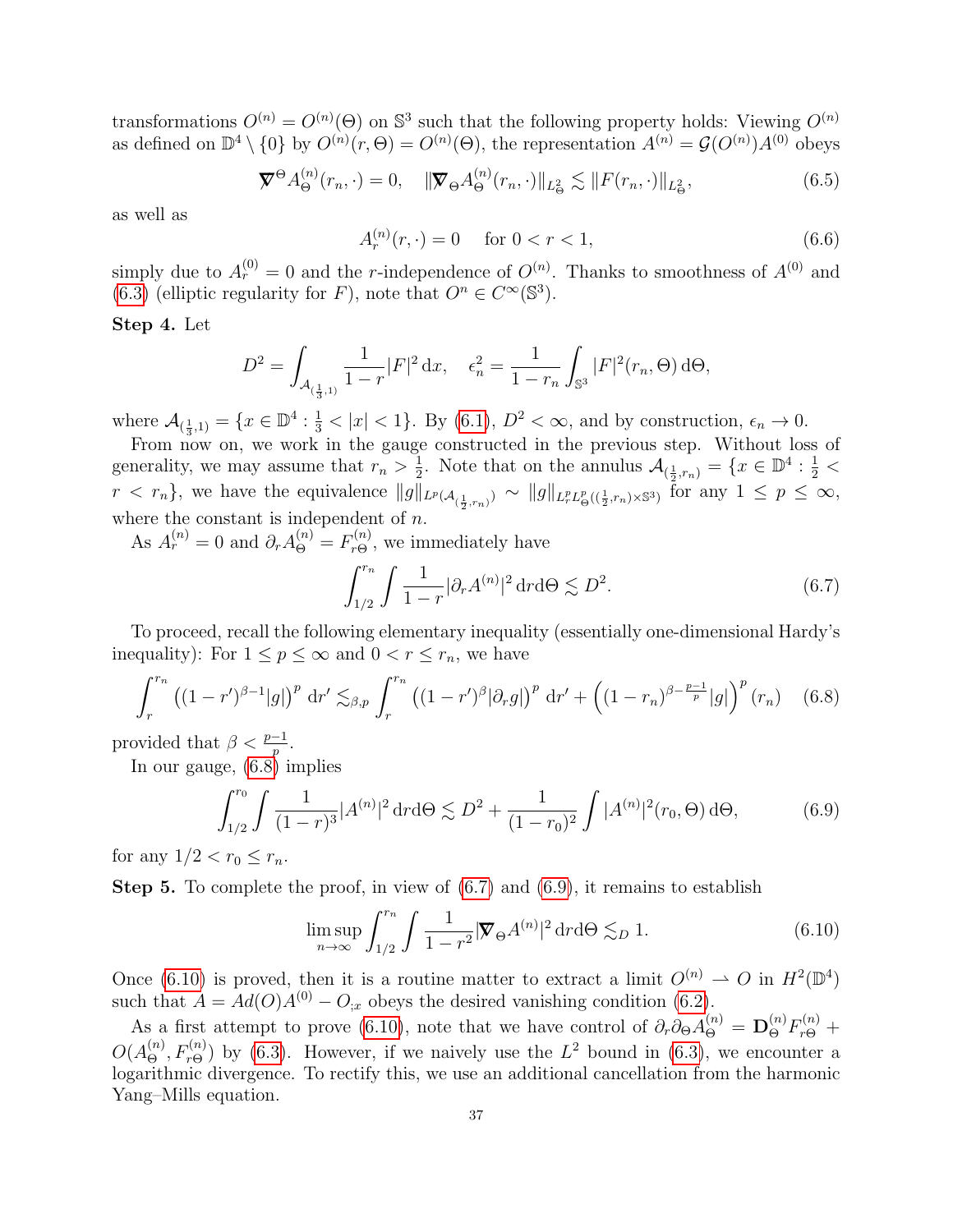The idea is to compute the div-curl system on  $\mathbb{S}^3$  satisfied by  $A_{\Theta}^n(r, \cdot)$ . First, note that

$$
\mathbf{D}^{\Theta} F_{r\Theta} = r^2 \mathbf{D}^j (\iota_{\partial_r} F)_j = r x^j \left( \mathbf{D}^i F_{ij} \right), \qquad (6.11)
$$

where the last term is zero if the harmonic Yang–Mills equation holds. Therefore, we have

$$
\partial_r \nabla^{\Theta} A_{\Theta}^{(n)} = \nabla^{\Theta} F_{r\Theta}^{(n)} = (\nabla^{(n)})^{\Theta} F_{r\Theta}^{(n)} - ad(A^{(n)\Theta}) F_{r\Theta}^{(n)} = -ad(A^{(n)\Theta}) F_{r\Theta}^{(n)}.
$$

We furthermore note that

<span id="page-38-1"></span>
$$
\int_{1/2}^{r_n} \int \frac{1}{(1-r)^2} |A^{(n)}|^4 \, \mathrm{d}r \, \mathrm{d}\Theta \lesssim D^4 + \frac{1}{1-r_n} \int |A^{(n)}|^4 (r_n, \Theta) \, \mathrm{d}\Theta \lesssim D^4 + (1-r_n) \epsilon_n^4 \quad (6.12)
$$

by [\(6.3\)](#page-36-3) with  $(k, p) = (0, 4)$ , [\(6.8\)](#page-37-0) with  $p = 4$  and [\(6.5\)](#page-37-4). Then thanks to (6.3) and [\(6.12\)](#page-38-1), we have

$$
\limsup_{n\to\infty} \|\partial_r \mathbf{\overline{Y}}^{\Theta} A_{\Theta}^{(n)}\|_{L^2_r L^2_{\Theta}((1/2,r_n)\times\mathbb{S}^3)} \lesssim D^2.
$$

Recall from [\(6.5\)](#page-37-4) that  $\nabla^{\Theta} A_{\Theta}^{(n)}(r_n, \Theta) = 0$ . By [\(6.8\)](#page-37-0), it follows that

$$
\limsup_{n \to \infty} \|(1-r)^{-1} \nabla^{\Theta} A_{\Theta}^{(n)} \|_{L_r^2 L^2_{\Theta}((1/2, r_n) \times \mathbb{S}^3)} \lesssim D^2.
$$

On the other hand, by the schematic relation

$$
(\mathrm{d}A)_{\Theta\Theta} = F_{\Theta\Theta} - [A_{\Theta}, A_{\Theta}]
$$

and the bound [\(6.12\)](#page-38-1), we have

$$
\limsup_{n \to \infty} \|(1-r)^{-\frac{1}{2}} (dA^{(n)})_{\Theta\Theta}\|_{L_r^2 L^2_{\Theta}((1/2,r_n)\times \mathbb{S}^3)} \lesssim D + D^2.
$$

By the div-curl estimate on  $\mathbb{S}^3$ , we obtain

$$
\limsup_{n \to \infty} \|(1-r)^{-\frac{1}{2}} \nabla_{\Theta} A_{\Theta}^{(n)} \|_{L_r^2 L_{\Theta}^2((1/2, r_n) \times \mathbb{S}^3)} \lesssim D + D^2,
$$

which implies the desired bound  $(6.10)$ .

#### 7. The bubbling-off result

<span id="page-38-0"></span>In this section we prove the bubbling off result in Theorem [1.7.](#page-8-0) Much of the argument is similar to that in  $[34, \text{ Sections } 8.3-8.6]$  (see also  $[44, \text{ Sections } 6.5-6.8]$ ), from which we borrow many results.

Throughout this section, we assume that  $A$  is a finite energy Yang–Mills connection satis-fying the hypothesis of either Theorem [1.7.](#page-8-0)a) (finite time blow-up at  $(T, X)$ ) or b) (infinite time blow-up). We write  $E = \mathcal{E}(A)$  and  $E_1 = \limsup_{t \nearrow T} \mathcal{E}_{C_{\gamma} \cap S_t}(A)$ , where  $T = \infty$  in the infinite time blow-up case. Moreover, in the finite time blow-up case, we translate the point  $(T, X)$  to  $(0, 0)$ , and reverse the time direction so that the blow up occurs inside C backward in time towards  $(0, 0)$ .

Our first goal is to prove that from the connection  $A$  we can extract a sequence of smooth connections  $A^{(n)}$  in increasing cone sections and with decreasing fluxes:

**Lemma 7.1.** There exists a sequence of smooth hyperbolic Yang–Mills connections  $A^{(n)}$  in cone sections  $C_{[\varepsilon_n,1]}$  with  $\varepsilon_n\to 0$  which satisfy the following properties: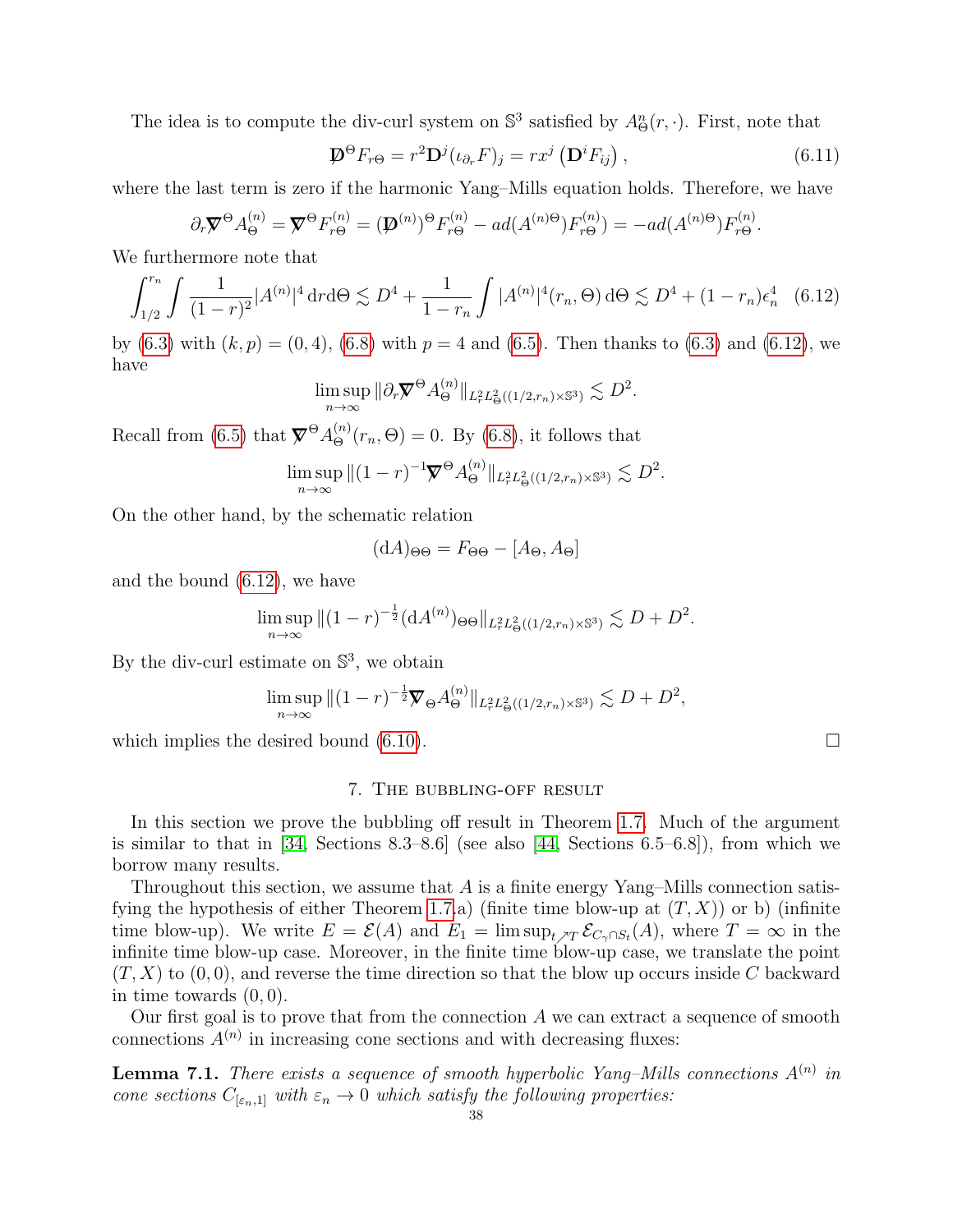(1) Closeness to A. There exists a sequence  $\tilde{A}^{(n)}$  of rescaled and translated copies of A so that

$$
\lim_{n \to \infty} \sup_{t \in [\varepsilon_n, 1]} \|A^{(n)} - \tilde{A}^{(n)}\|_{\dot{H}^1 \cap L^4(S_t)} = 0 \tag{7.1}
$$

(2) Bounded energy in the cone.

$$
\mathcal{E}_{S_t}(A^{(n)}) \le E + o(1) \quad \text{for every } t \in [\varepsilon_n, 1], \tag{7.2}
$$

(3) Decaying flux on  $\partial C$ .

$$
\mathcal{F}_{\lbrack\varepsilon_n,1\rbrack}(A^{(n)}) \leq \varepsilon_n^{\frac{1}{2}} E,\tag{7.3}
$$

(4) Time-like energy concentration at  $t = 1$ .

$$
\mathcal{E}_{C_{\gamma} \cap S_1}(A^{(n)}) \ge E_1 > 0 \tag{7.4}
$$

with some  $\gamma < 1$ .

*Proof.* To clarify the ideas we assume at first that A is smooth in the closure of C. We start from the flux-energy relation [\(3.8\)](#page-27-3), which shows that the flux decays toward the tip of the cone in the blow-up case,

$$
\lim_{t \searrow 0} \mathcal{F}_{(0,t]}(A) = 0.
$$

respectively toward infinity in the non-scattering case,

$$
\lim_{t \nearrow \infty} \mathcal{F}_{[t,\infty)}(A) = 0.
$$

Using these properties, it easily follows in both cases that we can find a sequence of connections  $A^{(n)}$  which are obtained from A simply by rescaling.

Suppose now that  $A$  is a finite energy solution inside the cone. Then its energies on each time slice  $\mathcal{E}_{S_t}(A)$  are still well defined and nondecreasing in t. Thus its fluxes are at least formally defined via the energy flux relation [\(3.8\)](#page-27-3), therefore we obtain the sequence  $\tilde{A}^{(n)}$ of rescaled copies of A which satisfies the properties  $(2)$ – $(4)$ . We now consider a smooth approximation  $\tilde{A}_{\delta}^{(n)}$  $\delta^{(n)}$  of  $\tilde{A}^{(n)}$  so that

$$
\sup_{t\in[\varepsilon_n+\delta,1-\delta]}\|\tilde{A}^{(n)}_{\delta}-\tilde{A}^{(n)}\|_{\dot{H}^1\cap L^4(S_t^\delta)}\leq\frac{1}{n}.
$$

Then the desired smooth connections  $A^{(n)}$  are obtained by slightly (by  $O(\delta)$  to be precise) translating and rescaling  $\tilde{A}_{\delta}^{(n)}$  $\delta^{(n)}$  provided that  $\delta$  is small enough, depending on n.

At this point, we may apply Proposition [3.3](#page-29-2) to  $A^{(n)}$  and obtain

<span id="page-39-2"></span>
$$
\iint_{C_{\left[\varepsilon_{n},1\right]}} \frac{2}{\rho_{\varepsilon_{n}}} |\iota_{X_{\varepsilon_{n}}} F^{(n)}|^{2} \, \mathrm{d} t \, \mathrm{d} x \lesssim E. \tag{7.5}
$$

This property implies a decay of  $F^{(n)}$  towards the tip of the cone C for large n, which is the key ingredient of the proof (see Lemma [7.3.](#page-40-0)(4) below).

Next, we show that the energy concentration at time  $t = 1$  persists in time:

<span id="page-39-1"></span>**Lemma 7.2.** Let  $A^{(n)}$  be the sequence of smooth Yang–Mills connections in the previous lemma. Then there exist  $E_2 > 0$  and  $\gamma_2 \in (0,1)$  such that

<span id="page-39-0"></span>
$$
\int_{C_{\gamma_2} \cap S_t} (X_0) P_0(A^{(n)}) \, dx \ge E_2 \quad \text{for every } t \in [\varepsilon_n^{\frac{1}{2}}, \varepsilon_n^{\frac{1}{4}}]. \tag{7.6}
$$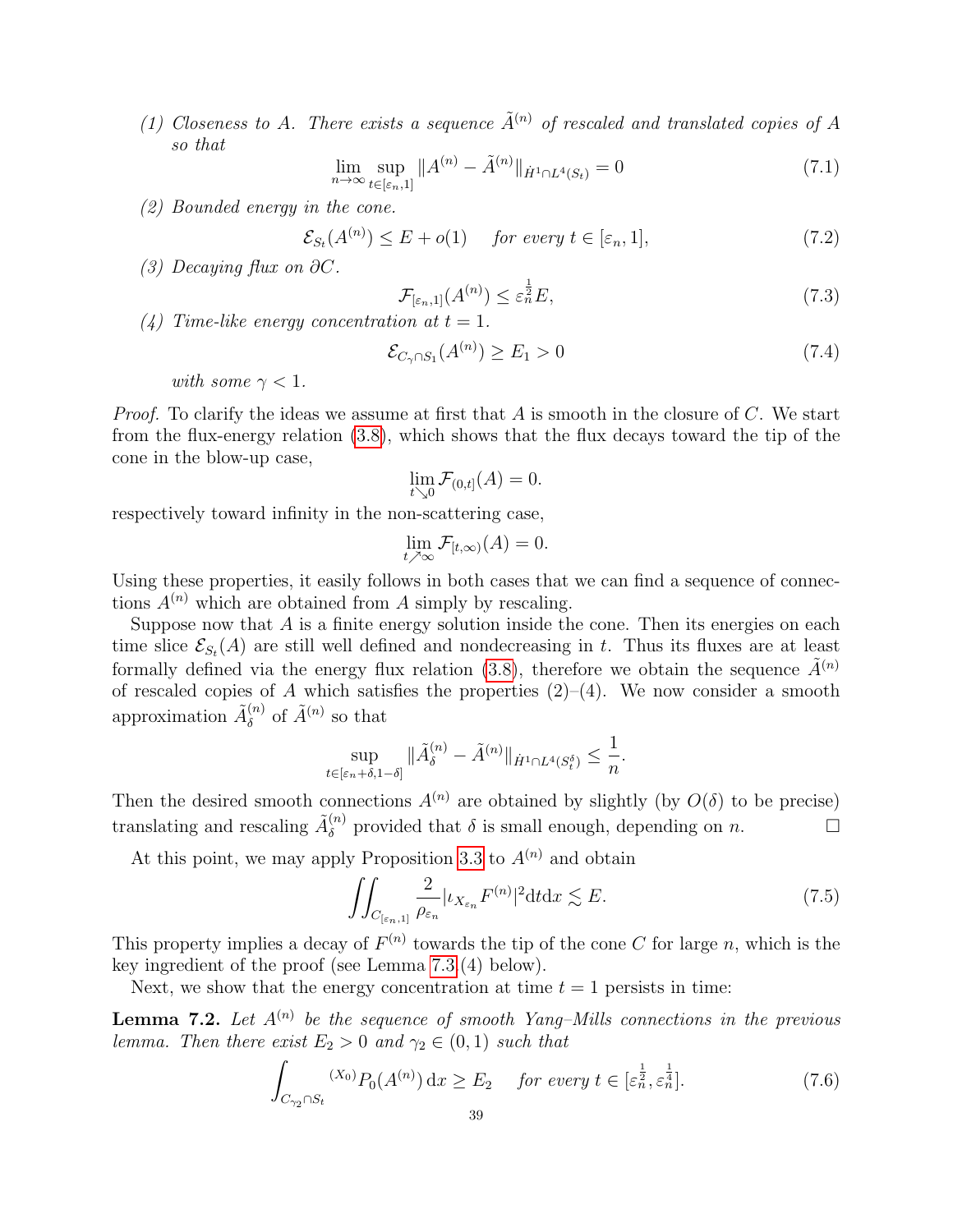This is a gauge independent property, which follows from the localized monotonicity formulas as in the (MKG) case, via Proposition [3.4;](#page-29-5) see [\[34,](#page-64-24) Proof of Lemma 8.10] for details.

At this point, we can freely replace  $(X_0)P$  in [\(7.6\)](#page-39-0) by  $(T)P$  (i.e., the energy density) at the expense of adjusting  $E_2$  as we are away from the cone. Now a final rescaling leads us to

<span id="page-40-0"></span>**Lemma 7.3.** There exists a sequence of smooth Yang-Mills connections  $A^{(n)}$  on  $[1, T_n] \times \mathbb{R}^4$ with  $T_n \to \infty$  satisfying the following properties:

(1) Closeness to A. There exists a sequence  $\tilde{A}^{(n)}$  of rescaled and translated copies of A so that

$$
\lim_{n \to \infty} \sup_{t \in [1, T_n]} \|A^{(n)} - \tilde{A}^{(n)}\|_{\dot{H}^1 \cap L^4(S_t)} = 0 \tag{7.7}
$$

(2) Bounded energy in the cone,

$$
\mathcal{E}_{S_t}(A^{(n)}) \le E + o(1), \qquad \text{for every } t \in [1, T_n], \tag{7.8}
$$

(3) Nontrivial energy in a time-like region,

$$
\mathcal{E}_{C_{\gamma_2} \cap S_t}(A^{(n)}) \ge E_2 \quad \text{for every } t \in [1, T_n], \tag{7.9}
$$

(4) Asymptotic self-similarity,

$$
\iint_{K} |\iota_{X_{0}} F^{(n)}|^{2} dt dx \to 0 \quad \text{as } n \to \infty \tag{7.10}
$$

for every compact subset K of the interior of  $C_{[1,\infty)}$ .

Here,  $E_2$  is the constant from Lemma [7.2,](#page-39-1) after making an adjustment mentioned before Lemma [7.3.](#page-40-0) This lemma is essentially rescaling and pigeonhole principle; see [\[34,](#page-64-24) Proof of Lemma 8.11]. Note that Property (4) follows from [\(7.5\)](#page-39-2), which in turn was a consequence of the monotonicity formula (Proposition [3.3\)](#page-29-2).

To proceed, we introduce few definitions. For each  $j = 1, 2, \ldots$ , let

 $x$ 

$$
C_j = \{(t, x) \in C^1_{[1,\infty)} : 2^j \le t < 2^{j+1}\},
$$
  
\n
$$
\tilde{C}_j = \{(t, x) \in C^{1/2}_{[1/2,\infty)} : 2^j \le t < 2^{j+1}\}.
$$

Note that  $C_j$ , respectively  $\tilde{C}_j$ , is simply the set of points in the truncated cone  $C_{[2^j,2^{j+1})}$  at distance  $\geq 1$ , respectively  $\geq \frac{1}{2}$  $\frac{1}{2}$ , from the lateral boundary  $\partial C$ .

We have the following lemma, which is basically [\[34,](#page-64-24) Lemma 8.12], for understanding concentration scales:

**Lemma 7.4.** Let  $A^{(n)}$  be a sequence of hyperbolic Yang–Mills connections as in the previous lemma. Let  $E_0$  be sufficiently small. Then for each  $j = 1, 2, \cdots$ , after passing to a subsequence, one of the following alternatives holds:

(1) Concentration of energy: There exist points  $(t_n, x_n) \in C_j$ , scales  $r_n \to 0$  and  $0 < r =$  $r(j) < 1/4$  such that the following bounds hold:

$$
\mathcal{E}_{\{t_n\} \times B_{r_n}(x_n)}(A^{(n)}) = \epsilon_0,\tag{7.11}
$$

$$
\sup_{\in B_r(x_n)} \mathcal{E}_{\{t_n\} \times B_{r_n}(x)}(A^{(n)}) \le \epsilon_0,
$$
\n(7.12)

$$
\frac{1}{4r_n} \int_{t_n - 2r_n}^{t_n + 2r_n} \int_{B_r(x_n)} |i_{X_0} F^{(n)}|^2 dt dx \to 0 \quad \text{as } n \to \infty.
$$
 (7.13)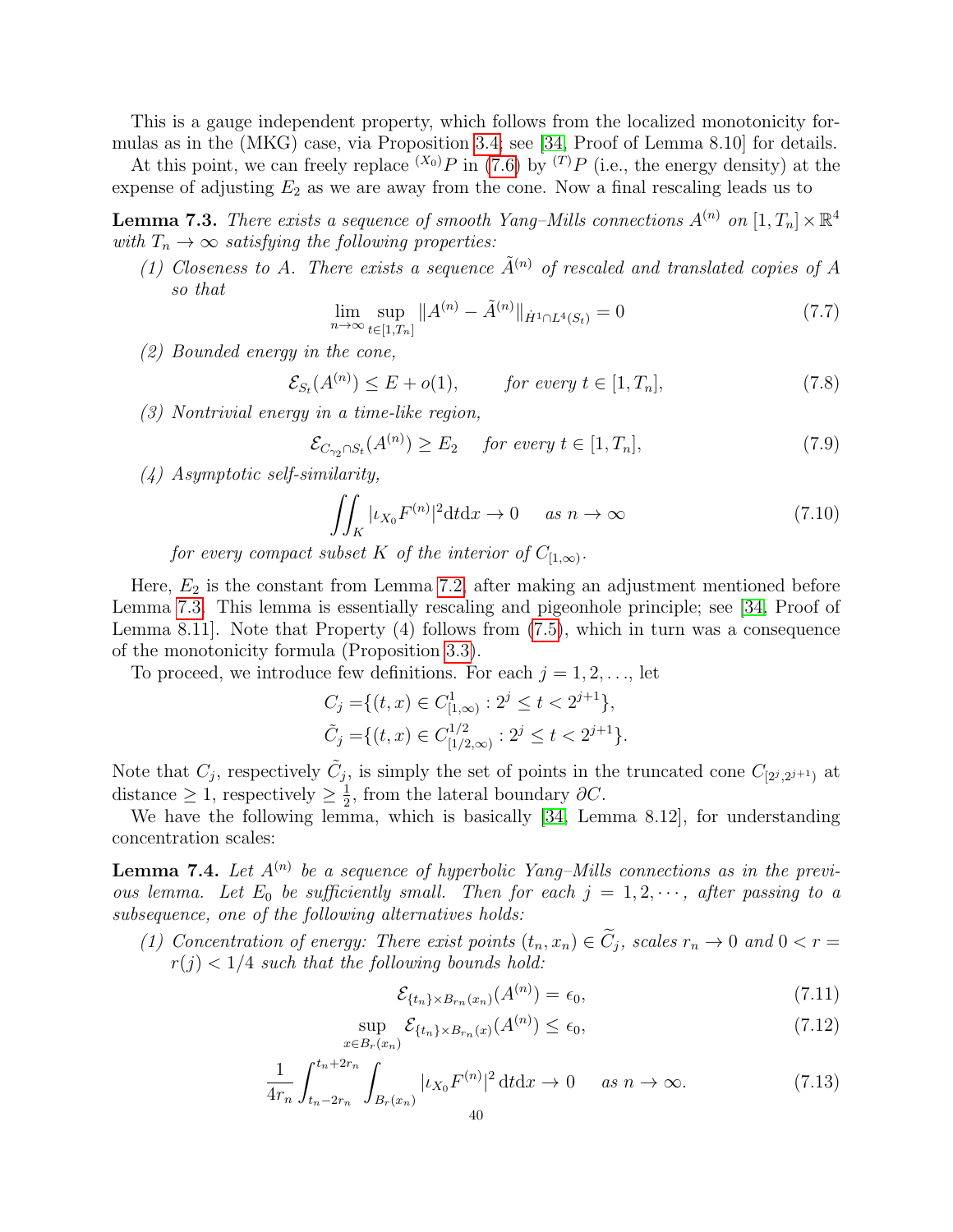(2) Uniform non-concentration of energy: There exists  $0 < r = r(j) < 1/4$  such that the following bounds hold:

<span id="page-41-1"></span>
$$
\mathcal{E}_{C_{\gamma} \cap S_t}(A^{(n)}) \ge E_2 \quad \text{for } t \in [2^j, 2^{j+1}), \tag{7.14}
$$

$$
\sup_{(t,x)\in C_j} \mathcal{E}_{\{t\}\times B_r(x)}(A^{(n)}) \le \epsilon_0,\tag{7.15}
$$

$$
\iint_{\widetilde{C}_j} |\iota_{X_0} F^{(n)}|^2 \, \mathrm{d} t \, \mathrm{d} x \to 0 \quad \text{as } n \to \infty. \tag{7.16}
$$

In applying this lemma there are two scenarios we need to consider. Either

- (i) Property  $(1)$  holds for some j, or
- (ii) Property  $(2)$  holds for all j.

(i) Concentration scenario. Now we need to run a compactness argument. On a subsequence we can assume that

$$
\lim_{n \to \infty} \frac{x_n}{t} = v, \qquad |v| < 1.
$$

We denote  $V = (1, v)$ , which is a future pointing time-like vector.

We restrict the connections  $A^{(n)}$  to the regions  $[t_n - r_n, t_n + r_n] \times B_r(x_n)$ , with fixed  $r \ll 1$ . Then we rescale to unit time and translate to center them at  $(0, 0)$ . We obtain a sequence of Yang–Mills connections  $A^{(n)}$  in the time interval  $[-1, 1]$  with the properties that

$$
\mathcal{E}_{\{0\} \times B_1(0)}(A^{(n)}) = E_0,\tag{7.17}
$$

<span id="page-41-0"></span>.

$$
\sup_{x \in B_{R_n}(0)} \mathcal{E}_{\{0\} \times B_1(x)}(A^{(n)}) \le E_0,
$$
\n(7.18)

$$
\int_{-1}^{1} \int_{B_{R_n}(0)} |\iota_V F^{(n)}|^2 dt dx \to 0 \quad \text{as } n \to \infty,
$$
 (7.19)

where  $R_n = r_n^{-1}r \to \infty$ . In [\(7.19\)](#page-41-0), we replaced  $X_0$  by  $V = \sqrt{1 - |v|^2}X_0|_{(1,v)}$  by the convergence  $\frac{x_n}{t} \to v$ , the decay  $r_n \to 0$  and 0-homogeneity of  $X_0$ .

Our next aim is to find a sequence of admissible gauge transformations such that, after passing to a subsequence and for some A on  $[-1/2, 1/2] \times \mathbb{R}^4$  such that

$$
A \in \ell^1 H^{\frac{3}{2}}_{loc}, \qquad A_0 \in \ell^1 H^{1,\frac{1}{2}}_{loc},
$$

we have

$$
\mathcal{G}(O^{(n)})A^{(n)} \to A \qquad \text{in } H^1_{loc}([-1/2, 1/2] \times \mathbb{R}^4),
$$

and in addition

$$
\iota_V F = 0
$$
 in  $[-1/2, 1/2] \times \mathbb{R}^4$ 

So far, we have only used energy considerations, which are gauge independent. For the next step, however, we need better regularity information, so for each  $R = 1, 2, \ldots$ , we place the above solutions in a "good gauge"  $A^{R(n)}$ , as provided by Theorem [2.19](#page-25-0) on [-1, 1] ×  $B_{2R}$ for *n* sufficiently large  $r/r_n \gg R$  (the theorem is stated on a truncated cone  $C_{[t_1,t_2]}$ , but the domain  $[-1, 1] \times B_{2R}$  is essentially the same). We apply the compactness result in Theorem [4.1](#page-29-1) to conclude that on a subsequence we have local convergence to a finite energy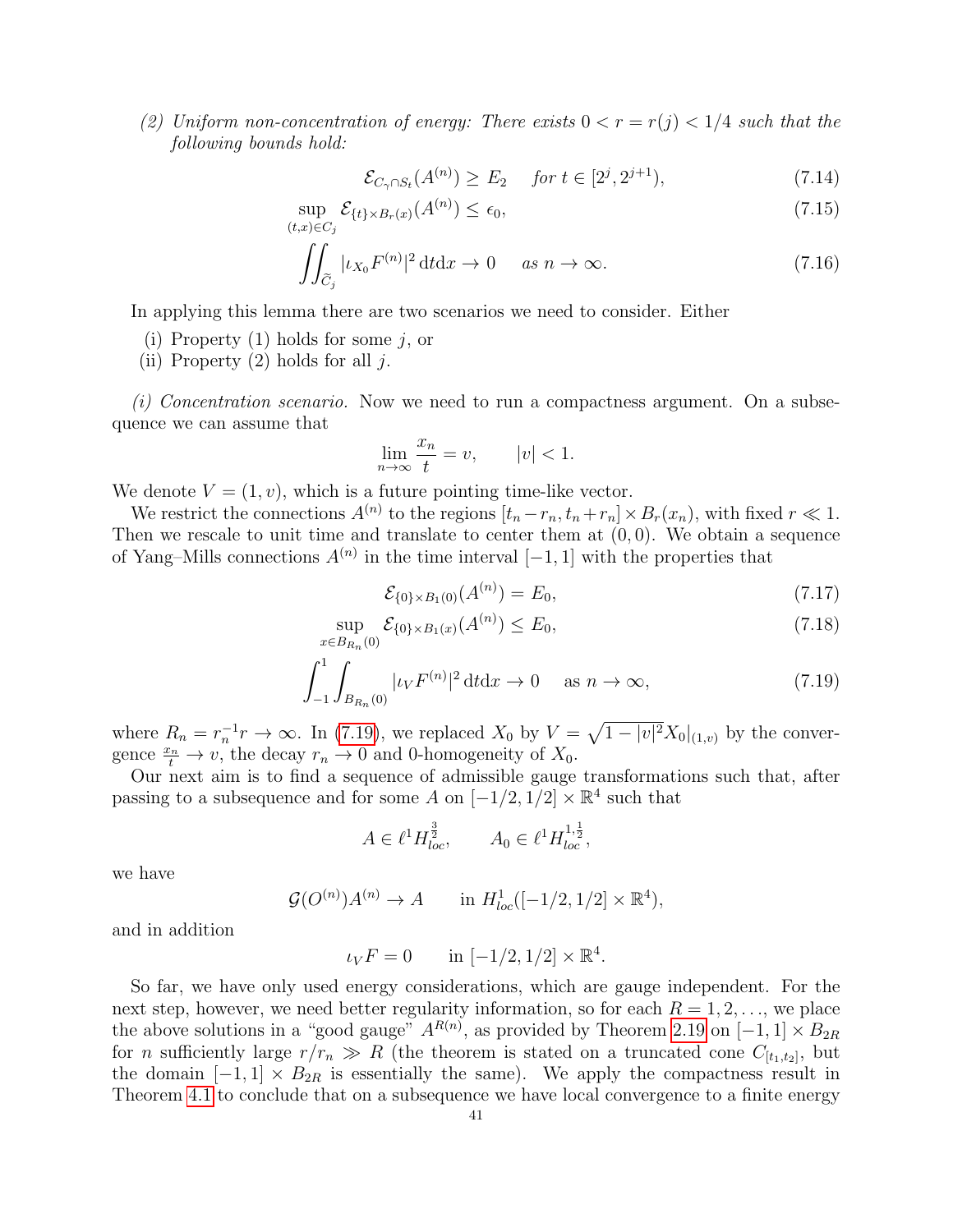Yang–Mills connection  $A^R$  in  $[-1/2, 1/2] \times B_R$ . Moreover, for  $R' < R$ , note that  $A^{R'(n)}$  and  $A^{R(n)}$  are connected by a gauge transformation  $O^{RR'(n)}$  in  $B_{2R'}$  such that

$$
\nabla O_{t,x}^{RR'(n)} \in \ell^1 L^2 H_{loc}^{\frac{1}{2}}([-1,1] \times B_{2R'}),
$$

with uniform bounds on compact subsets (indeed, for  $O_{,t}$ , we use the regularity  $\nabla A_0 \in$  $\ell^1 L^2 H^{\frac{1}{2}}$ , whereas for  $\partial O_{;x}$  we use  $\partial^k A_k \in \ell^1 L^2 H^{\frac{1}{2}}$  and Lemma [A.3.](#page-57-3) Finally, for  $\partial_t O_{;x}$  we use  $\partial_t O_{i,j} = \partial_j O_{i,t} + [O_{i,j}, O_{i,t}]$ . Then, passing to a subsequence, we obtain a gauge transformation  $O_{;t,x}^{RR'} \in \ell^1 L^2 H_{loc}^{\frac{1}{2}}([-1/2,1/2] \times B_{R'})$ , which is admissible, such that  $A^R = \mathcal{G}(O^{RR'})A^{R'}$ . By patching together  $A^R$  for  $R = 1, 2, \ldots$  (see, for instance, [\[39,](#page-64-2) Section 3.5, Scenario (3)]), we obtain a global solution A on  $[-1/2, 1/2] \times \mathbb{R}^4$ , as desired.

By the regularity result in Proposition [5.1,](#page-31-2) the connection  $A$  is gauge equivalent to a smooth connection in the domain  $(-1/4, 1/4) \times \mathbb{R}^4$ , which we still denote be A, that moreover satisfies

- (i) Nontriviality,  $\mathcal{E}(A) > 0$ ;
- (ii) Finite energy,  $\mathcal{E}(A) \leq E$ ;
- (iii) Stationarity,  $\iota_V F = 0$ .

Applying Proposition [5.2,](#page-31-4) we may place A in the gauge  $\iota_V A = 0$ , and extend it to the whole spacetime  $\mathbb{R}^{1+4}$ . Then A is a Lorentz transform of a nontrivial harmonic Yang–Mills connection Q, namely  $A = L_v Q$ . The theorem is proved in this case.

(ii) Non-concentration scenario. The argument is similar here. By Theorem [2.19](#page-25-0) we can use gauge-equivalent representations of the connections  $A^{(n)}$  which are in a "good gauge" as provided by Theorem [2.19,](#page-25-0) and thus are bounded in the sense of [\(2.15\)](#page-25-3), uniformly on compact subsets of  $C^1_{[1,T]}$  for each  $T = 2, 3, \ldots$  There applying the compactness result in Theorem [4.1](#page-29-1) for each  $T$ , and patching together the resulting limits as in Case (i), we obtain a global nontrivial self-similar, finite energy connection A in  $C_{[\frac{3}{2},\infty)}^{\frac{3}{2}}$ . Applying the regularity result in Proposition [5.1,](#page-31-2) and then Proposition [5.2](#page-31-4) with  $\mathcal{O}' = C_{[2,\infty)}^2$ , we obtain a smooth global self-similar solution with finite energy inside the light cone  $C$ . The nontrivial energy of  $A^{(n)}$  inside the cone [\(7.14\)](#page-41-1) insures that this limiting connection is nontrivial. But such a connection does not exist by Theorem [6.1.](#page-35-1)

#### 8. No null concentration

<span id="page-42-0"></span>A key step in the transition from Theorem [1.7](#page-8-0) to Theorems [1.8](#page-10-0) and [1.11](#page-11-1) is to deal with the possibility that the energy stays concentrated near the boundary of the light cone. Whereas it is not implausible that the energy near the cone must necessarily decay to zero (in particular, see [\[9\]](#page-63-13) for the small data wave maps problem), at this point we are not able to prove this. Instead, here we prove a weaker statement which asserts that if almost all energy stays near the cone, then our connection admits an energy dispersed caloric representation:

<span id="page-42-2"></span>**Theorem 8.1.** Let A be a finite energy Yang–Mills connection on  $\{1\} \times \mathbb{R}^4$ . Suppose that

<span id="page-42-3"></span>
$$
\mathcal{E}_{S_1^{\gamma}}(A) + \mathcal{E}_{\{1\} \times \mathbb{R}^4 \setminus S_1}(A) \le \epsilon_1,\tag{8.1}
$$

and

<span id="page-42-1"></span>
$$
\mathcal{E}_{S_1}(A) + \int_{S_1} {}^{(X_{\varepsilon})} P_0(A) \, dx \le E_3.
$$
 (8.2)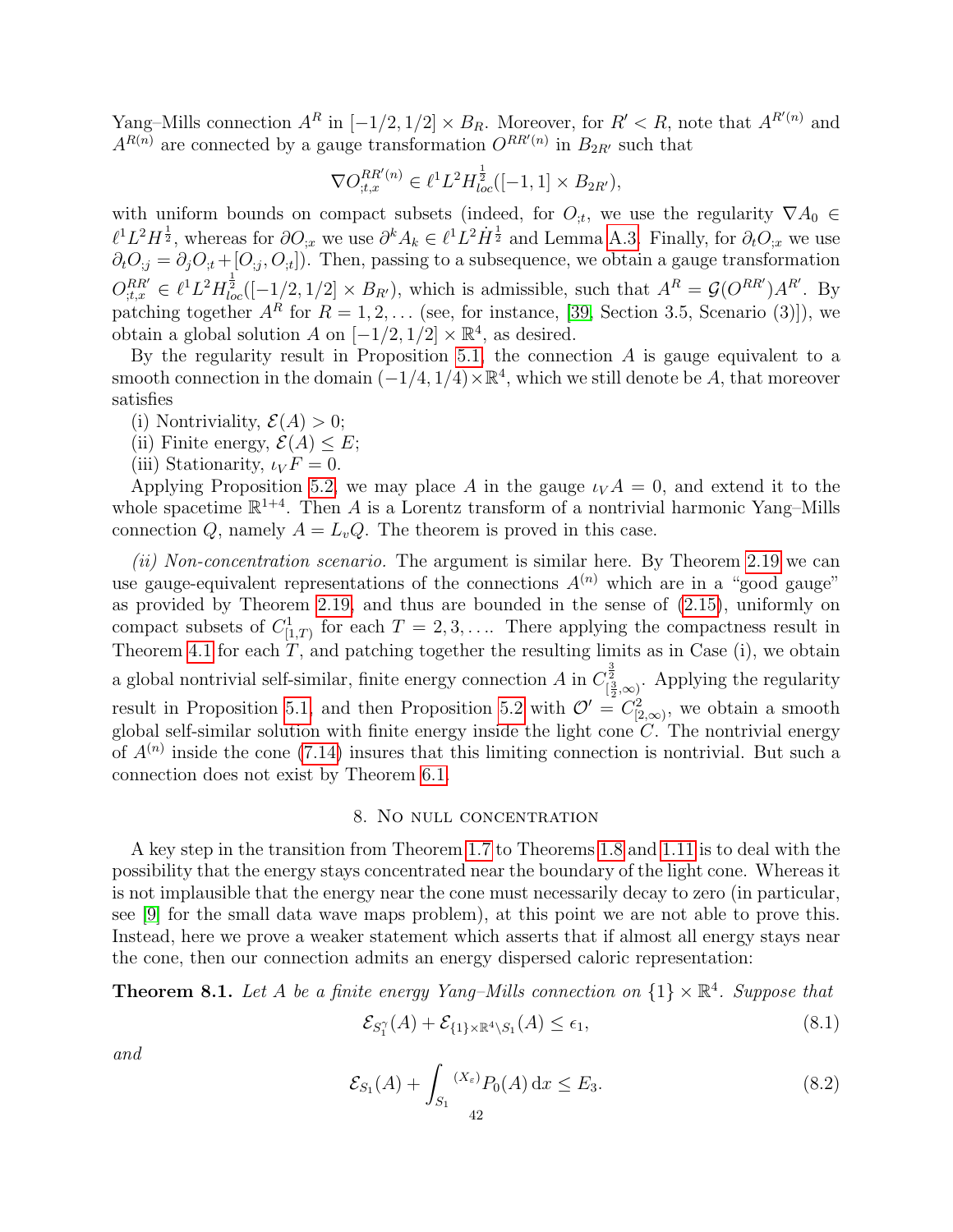Given any  $\epsilon, E_3 > 0$ , for sufficiently small  $\epsilon_1, \epsilon$  and  $\gamma$  close enough to 1 (depending only on  $\epsilon, E_3$ ), there exists a caloric gauge representation of the connection  $A_x(1)$  so that

$$
||A_x(1)||_{\dot{H}^1} \lesssim_{E_3} 1, \qquad Q(A_x(1)) \lesssim_{E_3} 1,
$$

whereas

$$
||A_x(1)||_{L^4} + ||F(1)||_{\dot{W}^{-1,4}} \lesssim_{E_3} \epsilon.
$$

We emphasize that the term  $||F(1)||_{\dot{W}^{-1,4}}$  contains both spatial and temporal components  $F_{jk}$  and  $F_{0j}$ , respectively, of F. In our application, control of the second term on the LHS of [\(8.2\)](#page-42-1) will come from the monotonicity formula (Proposition [3.3\)](#page-29-2).

As an immediate consequence of the last bound, we obtain the smallness of the fixed-time energy dispersion in the caloric gauge:

**Corollary 8.2.** The caloric connection  $A(1)$  provided by the above theorem satisfies

$$
\sup_{k} 2^{-2k} \|P_k F(1)\|_{L^\infty} \lesssim \epsilon. \tag{8.3}
$$

The hypothesis of the theorem involves the full connection A at time  $t = 1$ , which includes both information about  $A_x$ ,  $A_0$  and the corresponding curvature components  $F_{ij}$  and  $F_{0j}$ . Our first task is to peel off the nonessential parts  $A_0$  and  $F_{0j}$  and to reduce the problem to a statement about only the spatial part of the connection. To state the result, we introduce an orthonormal frame  $(e_r, e_1, e_2, e_3)$  at every point of  $\mathbb{R}^4 \setminus \{0\}$ , where  $e_r = \partial_r$  in the polar coordinates  $(r, \Theta)$  and  $\{e_{\mathfrak{a}}\}_{{\mathfrak{a}}=1,2,3}$  is an orthonormal frame at x tangent to the sphere  $\partial B_r(0)$ (with  $r = |x|$ ). We also fix a small constant  $0 < \delta_0 \ll \frac{1}{100}$ .

<span id="page-43-1"></span>**Proposition 8.3.** Let A be an  $\dot{H}^1$  connection in  $\mathbb{R}^4$  with energy at most  $E_3$ , which satisfy the following properties:

i)  $F_{\mathfrak{a}\mathfrak{b}} = F(e_{\mathfrak{a}}, e_{\mathfrak{b}})$  ( $\mathfrak{a}, \mathfrak{b} = 1, 2, 3$ ) is small in  $L^2$ ,

$$
||F_{\mathfrak{a}\mathfrak{b}}||_{L^2} \le \epsilon. \tag{8.4}
$$

ii)  $F_{r\mathfrak{a}} = F(e_r, e_{\mathfrak{a}})$   $(\mathfrak{a} = 1, 2, 3)$  is small outside an annulus,

$$
||F_{r\mathfrak{a}}||_{L^2(\{\frac{7}{8}\leq|x|\leq 1\}^c)}\leq \epsilon.
$$

iii)  $\mathbf{D}^{\mathfrak{a}} F_{r\mathfrak{a}}$  (i.e., the covariant angular divergence) is small in  $\dot{H}_{A}^{-1}$ ,

<span id="page-43-2"></span>
$$
\|\mathbf{D}^{\mathfrak{a}}F_{r\mathfrak{a}}\|_{\dot{H}_{A}^{-1}} \leq \epsilon. \tag{8.5}
$$

Assume that  $\epsilon$  is sufficiently small,

$$
\epsilon \ll_{E_3} 1.
$$

Then there exists a caloric gauge representation of the connection A so that

$$
||A||_{\dot{H}^1} \lesssim_{E_3} 1, \qquad Q(A) \lesssim_{E_3} 1,
$$
\n(8.6)

 $whereas<sup>16</sup>$  $whereas<sup>16</sup>$  $whereas<sup>16</sup>$ 

<span id="page-43-3"></span>
$$
||A||_{L^{4}} \lesssim_{E_3} \epsilon^{\frac{3}{8}(1-\delta_0)}.
$$
\n(8.7)

<span id="page-43-0"></span><sup>&</sup>lt;sup>16</sup>The factor  $\frac{3}{8}$  can be improved to  $\frac{3}{4}$  by using further techniques in [\[37\]](#page-64-0), but for our purposes it is unnecessary.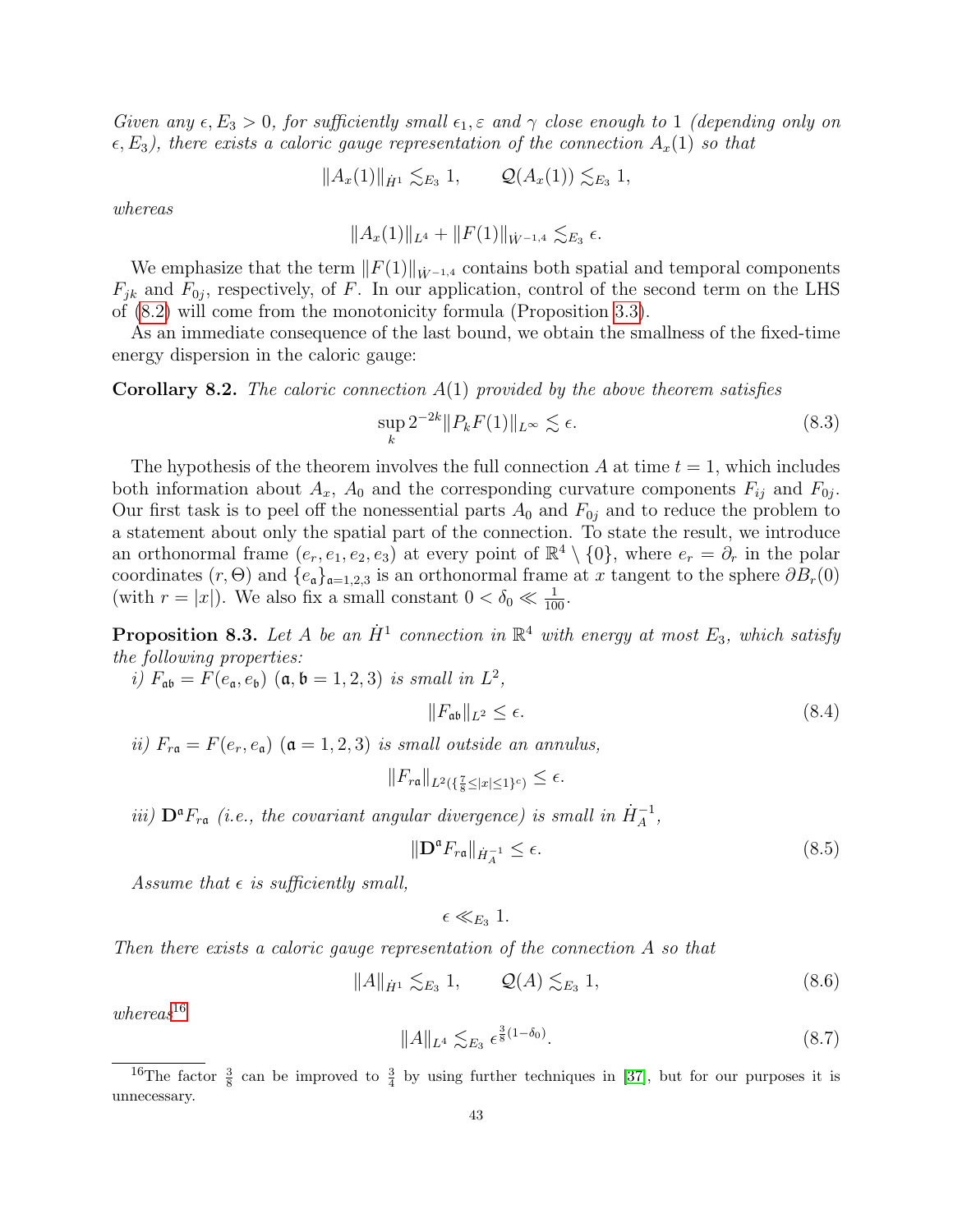We remark that the assumptions in the proposition are all formulated in a gauge invariant fashion. Most notably, assumption (iii) involves the space  $\dot{H}_A^{-1}$ , which is the dual of the space  $\dot{H}^1_A$  with norm

$$
||B||_{\dot{H}_A^1}^2 = ||\mathbf{D}_A B||_{L^2}^2.
$$

In particular, nothing is assumed about the  $\dot{H}^1$  size of A and its various components. This turns out to be a problem in the proof, where it would be very convenient to have as a starting point a connection  $A$  with some good bounds. To address this difficulty, the key ingredient of the proof of the proposition is the following lemma, which we now state in the polar coordinates  $x = r\Theta$ :

<span id="page-44-0"></span>Lemma 8.4. Let A be a connection which satisfies the hypotheses of Proposition [8.3.](#page-43-1) Then there exists a gauge-equivalent connection B which has the following properties:

(1) B is bounded in  $\dot{H}^1$ ,

$$
\|B\|_{\dot{H}^1}\lesssim_{E_3} 1.
$$

(2) B is small away from the unit sphere,

$$
\|B\|_{\dot{H}^1(\{\frac{3}{4}\leq |x|\leq 1\}^c)} \lesssim_{E_3} \epsilon.
$$

(3)  $B_r$  is small in  $\mathcal{A}_{(\frac{2}{3},\frac{4}{3})}$ ,

$$
\|B_r\|_{\dot{H}^1(\mathcal{A}_{(\frac{2}{3},\frac{4}{3})})} \lesssim_{E_3} \epsilon^{1-\delta_0}.
$$

(4) B<sub> $\Theta$ </sub> has small angular derivatives in  $\mathcal{A}_{(\frac{2}{3},\frac{4}{3})}$ ,

$$
\| \nabla_{\Theta} B_{\Theta} \|_{L^2(\mathcal{A}_{(\frac{2}{3}, \frac{4}{3})})} + \| r^{-1} B_{\Theta} \|_{L^2(\mathcal{A}_{(\frac{2}{3}, \frac{4}{3})})} \lesssim_{E_3} \epsilon^{1 - \delta_0}.
$$

We remark that the connection  $B$  provided by the above lemma has the property that it is small in  $L<sup>4</sup>$ . This is explained in what follows.

From properties  $(2)-(4)$  and Hardy's inequality, it follows that each component  $B_j$  in the rectangular coordinates obeys

$$
||r^{-1}B_j||_{L^2} \lesssim_{E_3} \epsilon^{1-\delta_0}.
$$

Thus we may localize  $B_j$  via a smooth cutoff outside the annulus  $\{\frac{3}{4} \leq |x| \leq 1\}$ , and show that the  $L^4$  norm of this portion is small using property (2). To bound the  $L^4$  norm of the localized remainder, the following variant of the Sobolev (or Bernstein) inequality applies:

<span id="page-44-1"></span>**Lemma 8.5.** Let u be supported in an annulus  $\mathcal{A}_{(r_0,r_1)}$ . Then

$$
||u||_{L^4} \lesssim_{r_0,r_1} ||u||_{\dot{H}^1}^{\frac{1}{4}} \left(||\nabla \Theta u||_{L^2} + ||r^{-1}u||_{L^2}\right)^{\frac{3}{4}}.
$$

*Proof.* In what follows, we suppress the dependence of constants on  $r_0, r_1$ . Using a smooth partition of unity in the angular variables, we may assume that  $u$  is supported in an angular sector  $\Gamma = \{r \Theta \in \mathcal{A}_{(r_0,r_1)} : \Theta \in \kappa\}$ , where  $\kappa$  is a spherical cap in  $\mathbb{S}^3$ . Then we may use a diffeomorphism from  $\kappa$  to a ball  $B \subset \mathbb{R}^3$  to map  $\Gamma$  to  $[-1,1] \times B \subset \mathbb{R}^4$ .

We are left to prove

$$
||u||_{L^{4}} \lesssim ||u||_{H^{1}}^{\frac{1}{4}} ||u||_{L^{2}H^{1}}^{\frac{3}{4}}
$$
\n(8.8)

for a function u supported on the cylinder  $[-1,1] \times B \subset \mathbb{R}^4$ ; here, the mixed norms are defined with respect to  $x^1$  and  $x' = x^2, x^3, x^4$ . By the Littlewood–Paley inequality, it suffices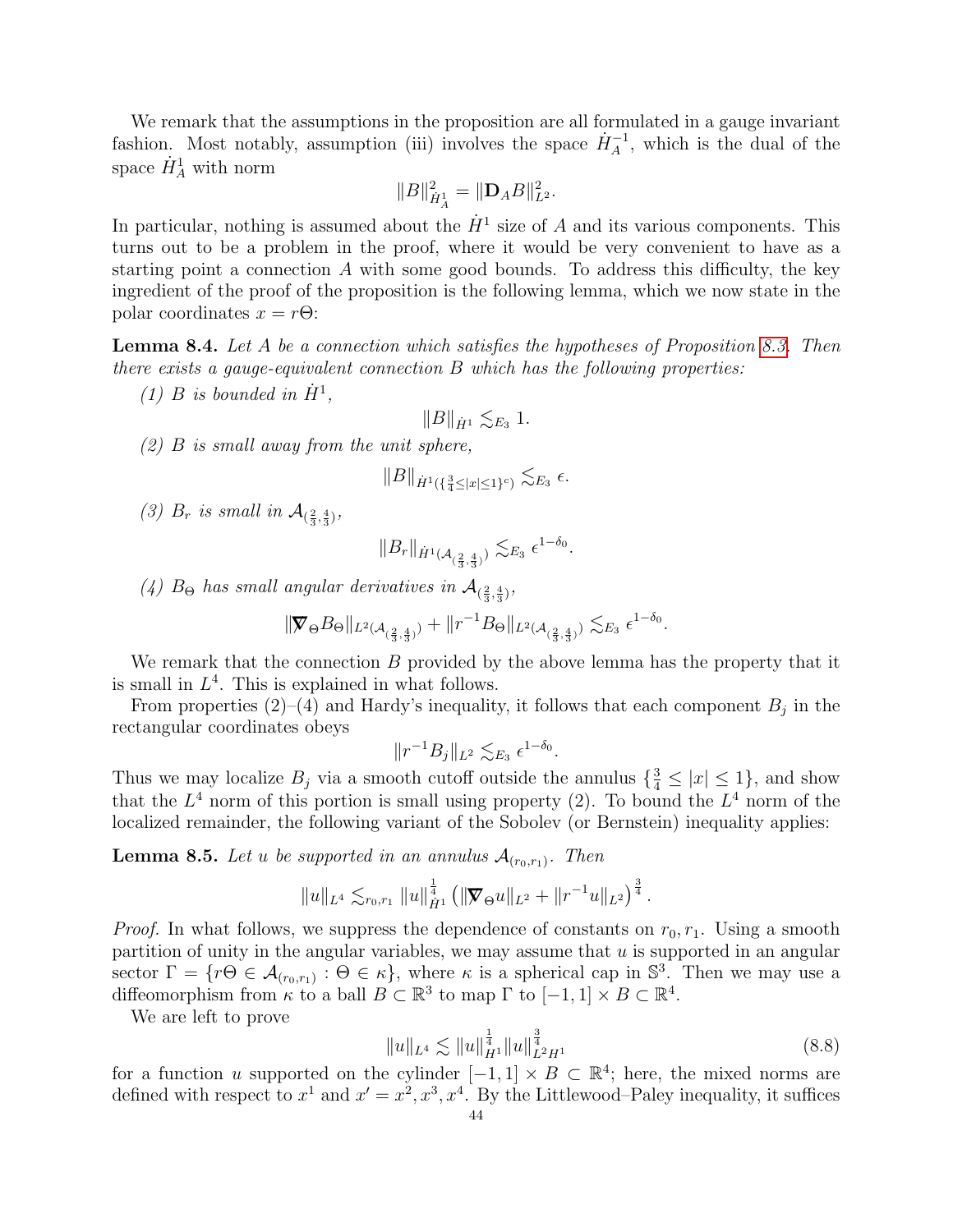to verify this inequality for a single piece  $P_ku$ . We also introduce the Littlewood–Paley projections  $P'_j$  associated with x'. Then by Bernstein's inequality,

$$
||P_k P_j'u||_{L^4} \lesssim 2^{\frac{1}{4}k} 2^{\frac{3}{4}j} \min\{2^{-j}||u||_{L^2H^1}, 2^{-k}||u||_{H^1}\},
$$

and the LHS vanishes for  $j \geq k+O(1)$ . Now summing up in j, the desired bound follows.  $\Box$ 

It follows that

$$
||B||_{L^4} \lesssim_{E_3} \epsilon^{\frac{3}{4}(1-\delta_0)},
$$

which in turn shows that in this gauge, B is energy dispersed (i.e.,  $2^{-k} ||P_kB||_{L^{\infty}} \lesssim_{E_3} \epsilon^{\frac{3}{4}(1-\delta_0)}$ ).

One minor downside of Lemma [8.4](#page-44-0) is that the polar coordinates are not so convenient to use near zero and near infinity. However, both near zero and near infinity we have small  $L^2$ curvature, so we may directly apply Uhlenbeck's lemmas; see Theorems [A.9](#page-62-1) and [A.10](#page-62-3) in the appendix. Thus, after standard partitioning and regluing operations, the problem reduces to the simpler case when we work in an annulus:

<span id="page-45-1"></span>**Lemma 8.6.** Let  $A \in \dot{H}^1$  be a connection in the annulus  $\mathcal{A}_{(1,2)}$  with energy at most  $E_3$ , which has the following properties (all norms are implicitly defined on  $\mathcal{A}_{(1,2)}$  by restriction): i) Small tangential curvature,

$$
||F_{\Theta\Theta}||_{L^2} \leq \epsilon.
$$

ii) Small angular covariant divergence of the transversal curvature,

<span id="page-45-3"></span>
$$
\|\mathbf{D}^{\Theta}F_{\Theta r}\|_{\dot{H}_A^{-1}} \le \epsilon. \tag{8.9}
$$

If  $\epsilon \ll_{E_3} 1$  then there is a gauge equivalent connection B in the Coulomb gauge<sup>[17](#page-45-0)</sup> with the following properties:

a) Bounded size,

$$
||B||_{\dot{H}^1}\lesssim_{E_3} 1.
$$

b) Small components:

$$
||B_r||_{\dot{H}^1} + ||\nabla_{\Theta} B_{\Theta}||_{L^2} + ||r^{-1}B_{\Theta}||_{L^2} \lesssim_{E_3} \epsilon^{1-\delta_0}.
$$

<span id="page-45-2"></span>Remark 8.7. As a corollary of Lemma [8.5](#page-44-1) and Properties (a)–(b) in Lemma [8.6,](#page-45-1) we have

$$
||B_r||_{L^4} \lesssim_{E_3} \epsilon^{1-\delta_0}, \qquad ||B_\Theta||_{L^4} \lesssim_{E_3} \epsilon^{\frac{3}{4}(1-\delta_0)}.
$$
 (8.10)

Indeed, the bound for  $B_r$  is simply the Sobolev embedding. To apply Lemma [8.5](#page-44-1) to  $B_{\Theta}$ , we need to find an  $\dot{H}^1$ -extension  $\bar{B}_{\Theta}$  of  $B_{\Theta}$  outside  $\mathcal{A}_{(1,2)}$  that is supported in (say)  $\mathcal{A}_{(\frac{1}{2},\frac{5}{2})}$  and

$$
\|\partial_r \bar{B}_{\Theta}\|_{L^2} \lesssim_{E_3} 1, \quad \|\nabla_{\Theta} \bar{B}_{\Theta}\|_{L^2} + \|r^{-1} \bar{B}_{\Theta}\|_{L^2} \lesssim_{E_3} \epsilon^{1-\delta_0}.
$$

For this purpose, we take an even reflection of  $B_{\Theta}$  across the boundaries of  $\partial A_{(1,2)}$  (see Lemma [A.2\)](#page-57-4) and apply a radial cutoff that equals one on  $\mathcal{A}_{(1,2)}$  and supported in  $\mathcal{A}_{(\frac{1}{2},\frac{5}{2})}$ .

Conversely, if such a bound holds then the  $\dot{H}^1$  type bounds follow by solving linear elliptic systems; see the proof of Lemma [8.6](#page-45-1) below.

We now successively prove the above results in reverse order:

<span id="page-45-0"></span><sup>17</sup>Here we reserve the right to choose the metric favorably.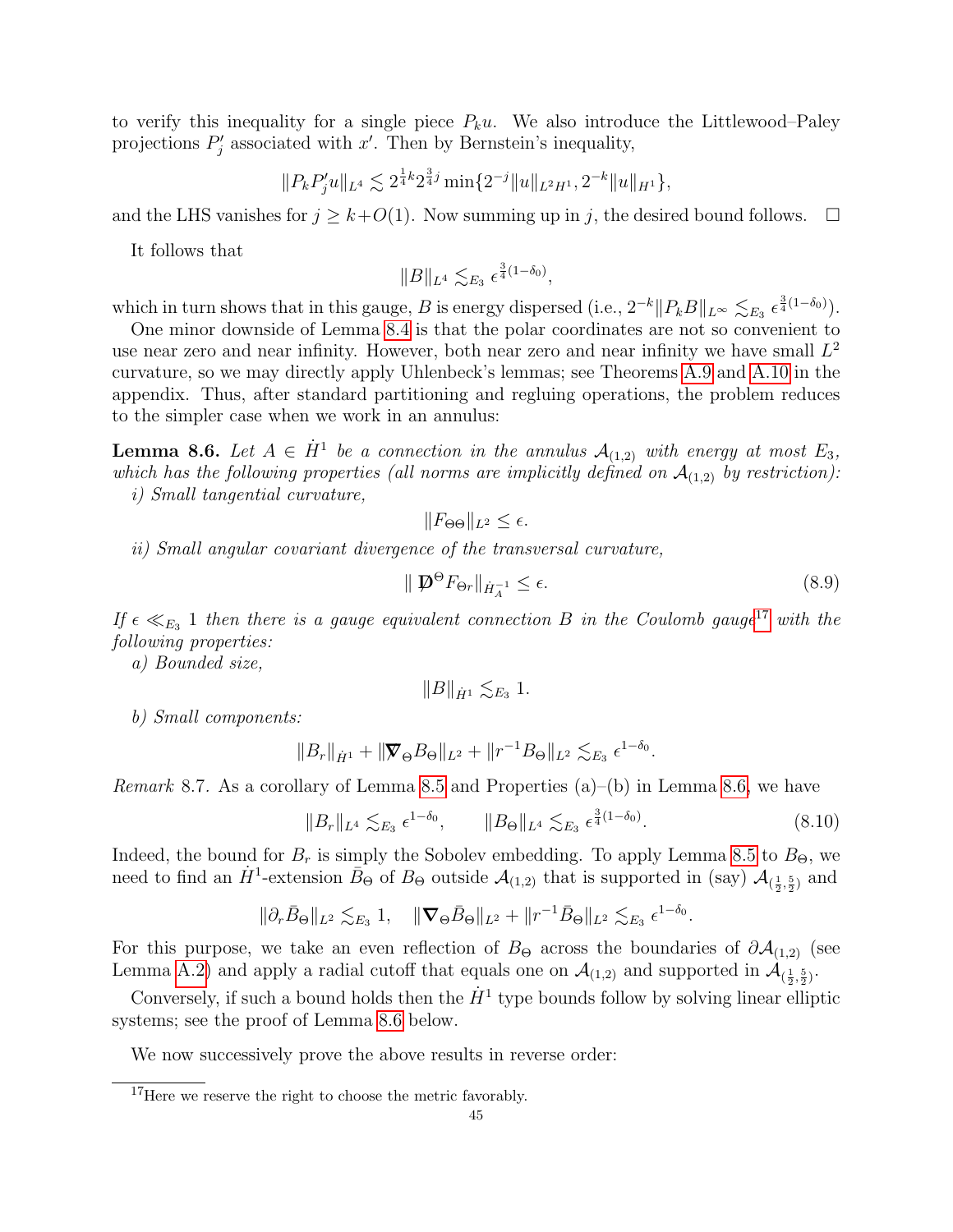*Proof of Lemma [8.6.](#page-45-1)* We seek the connection  $B$ , which is gauge-equivalent to  $A$ , so that it satisfies the Coulomb gauge condition  $\nabla^k B_k = 0$  with respect to the metric

$$
\mathbf{e} = dr^2 + d\Theta^2,
$$

and with the boundary condition

$$
B_r = 0 \qquad \text{on } \partial \mathcal{A}_{(1,2)}.
$$

We claim that such a connection exists, and satisfies the conclusion of the lemma.

We use an elliptic bootstrap (i.e., a continuity) argument. Suppose that we have a continuous one parameter family of connections

$$
A^{(h)} \in (\dot{H}^1 \cap L^4)(\mathcal{A}_{(1,2)}), \qquad h \in [0,1], \qquad A^{(0)} = 0, \quad A^{(1)} = A
$$

so that the hypotheses of the lemma hold uniformly in  $h \in [0,1]$ . Then the Coulomb connection  $B^{(0)} = 0$  is the obvious solution when  $h = 0$ , and we seek to extend this property by continuity up to  $h = 1$ . For this we consider the following bootstrap assumption:

The connection  $A^{(h)}$  admits a Coulomb gauge representation  $B^{(h)}$  as above, and which satisfies the additional property

<span id="page-46-0"></span>
$$
||B^{(h)}||_{H^1} \le C_0, \quad ||B^{(h)}||_{L^4} \le \epsilon^{\frac{3}{4}(1-\delta_0)}.
$$
\n(8.11)

We will establish that, if  $C_0$  is large enough and  $\epsilon$  is sufficiently small (depending on  $E_3$ ) and chosen in this order), the set

$$
H = \{ h \in [0, 1] : (8.11) holds \},
$$

which trivially contains 0, is both open and closed, and thus contain  $h = 1$ .

Fractional Sobolev spaces and elliptic operators on  $\mathbb{S}^3$  and  $\mathcal{A}_{(1,2)}$ . In what follows, we will employ fractional Sobolev spaces on  $\mathbb{S}^3$  and  $\mathcal{A}_{(1,2)}$ , where we will distinguish between tangential and tranversal regularities in the latter case (for more details, see below). We start with the case of the unit sphere  $\mathbb{S}^3$ . Denote by  $\mathcal X$  a finite set of smooth vector fields X on  $\mathbb{S}^3$  that spans the tangent space at each point (e.g., the set of rotations  $\Omega_{jk}$  in the  $x^j x^k$ -plane for  $j, k = 1, ..., 4$  would do). The L<sup>2</sup>-Sobolev space of k-forms on  $\mathbb{S}^3$  of order  $m \in \mathbb{N}$  is defined by the norm

$$
\|\omega\|_{H^m(\mathbb{S}^3; \Lambda^k)}^2 = \sum_{m'=0}^m \sup_{\substack{X_1, \dots, X_{m'} \in \mathcal{X} \\ X'_1, \dots, X'_k \in \mathcal{X}}} \|X_1 \cdots X_{m'}(\omega(X'_1, \dots, X'_k))\|_{L^2(\mathbb{S}^3)}^2.
$$

Clearly, any different choice of  $\mathcal X$  gives rise to an equivalent norm. As usual, these spaces are extended to negative orders by duality, and to fractional orders by complex interpolation.

A basic operator in this setting is the Hodge Laplacian on  $k$ -forms, which we denote by  $\Delta_k$ . It is a second order elliptic operator that is nonpositive on  $L^2$ . Thus, for any  $\alpha > 0$ and  $\gamma \in \mathbb{R}$ ,  $(-\mathbb{A}_k + 1)^\alpha : H^{\gamma+\alpha}(\mathbb{S}^3; \Lambda^k) \to H^\gamma(\mathbb{S}^3; \Lambda^k)$  has a well-defined inverse, which we denote by  $(-\mathbb{A}_k + 1)^{-\alpha}$ . Moreover, the first and second de Rham cohomology groups of  $\mathbb{S}^3$ are trivial, so  $\Delta_1$  and  $\Delta_2$  have trivial kernel by the Hodge theorem. Thus, for  $k = 1, 2$ , the preceding discussion holds with  $-\mathbb{A}_k + 1$  replaced by  $-\mathbb{A}_k$ .

Next, we consider the domain  $\mathcal{A}_{(1,2)}$ . For the moment, we view it as an open submanifold  $(1, 2) \times \mathbb{S}^3$  of the compact manifold  $\mathcal{M} = (\mathbb{R}/4\mathbb{Z})_r \times \mathbb{S}^3_{\Theta}$ , equipped with the product metric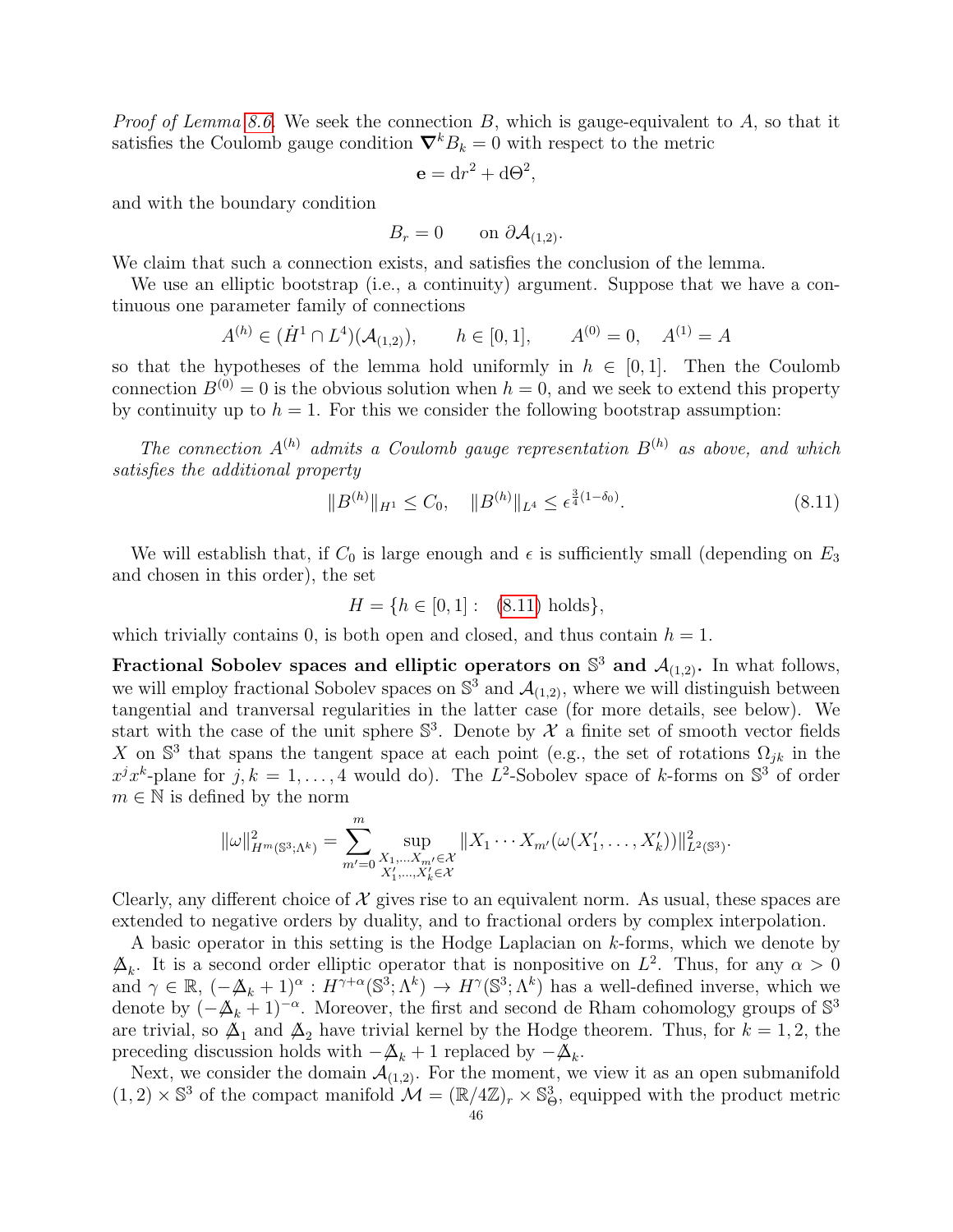$e = dr^2 + d\Theta^2$ . We say that a vector field X (resp. a k-form) on M is tangential (to the constant-r spheres) if  $dr(X) = 0$  (resp.  $\iota_{\partial_r}\omega = 0$ ). A general k-form  $\omega$  on M may be decomposed into its tangential part, which may be identified with the pullback  $\omega_{\Theta_{\dots},\Theta}$ , and its transversal part  $\iota_{\partial_r}\omega$ , which is a tangential  $(k-1)$ -form.

Let  $\mathcal{X}_{tan}$  be a finite set of smooth tangential vector fields on  $\mathcal{A}_{(1,2)}$  that spans the tangent space of  $\{r = const\}$  at every point. For  $\sigma \in \mathbb{R}$  and  $m \in \mathbb{N}$ , we define the anisotropic  $L^2$ -Sobolev norm of order  $(\sigma, m)$  for a tangential k-form  $\omega$  by

$$
\|\omega\|_{H^{\sigma,m}(\mathcal{M};\Lambda_{tan}^k)}^2 = \sum_{m'=0}^m \sup_{\substack{X_1,\ldots,X_{m'} \in \mathcal{X}_{tan} \\ X'_1,\ldots,X'_k \in \mathcal{X}_{tan}}} \|X_1 \cdots X_{m'}(\omega(X'_1,\ldots,X'_k))\|_{H^{\sigma}(\mathcal{M})}^2.
$$

Again, any other choice of  $\mathcal{X}_{tan}$  gives rise to an equivalent norm. This definition is extended to negative  $m$  by duality, and to fractional orders by complex interpolation (while keeping σ fixed). Then the norm  $H^{\sigma,\gamma}((1,2) \times \mathbb{S}^3, \Lambda_{tan}^k)$  is defined by restriction (cf. Section [1.4\)](#page-15-0).

The Hodge Laplacian  $\Delta_k$  acts on a tangential k-form  $\omega$  by viewing each  $\omega(r, \Theta)$  as a kform on the unit sphere  $\mathbb{S}_{\Theta}^3$ . It is not difficult to verify (via induction on  $\gamma \in \mathbb{N}$ , duality for  $\gamma < 0$  and interpolation for  $\gamma \in \mathbb{R} \setminus \mathbb{Z}$  that  $(-\mathbb{A}_k + 1)^\alpha : H^{\sigma, \gamma + \alpha}(\mathcal{M}, \Lambda_{tan}^k) \to H^{\sigma, \gamma}(\mathcal{M}, \Lambda_{tan}^k)$ is invertible for any  $\alpha > 0$ ,  $\sigma, \gamma \in \mathbb{R}$ ; the same property holds on  $(1, 2) \times \mathbb{S}^3$ , too. Moreover, it is clear that  $H^{\sigma,\gamma}(\mathcal{M}; \Lambda^k_{tan})$  admits the following useful spectral characterization in terms of the commuting self-adjoint operators  $-\mathcal{L}_{\partial r}^2 + 1$  and  $-\mathcal{A}_k + 1$  on  $L^2(\mathcal{M}; \Lambda_{tan}^k)$ :

<span id="page-47-0"></span>
$$
\|\omega\|_{H^{\sigma,\gamma}(\mathcal{M};\Lambda_{tan}^k)} \sim \|(-\mathcal{L}_{\partial_r}^2 - \mathbb{A}_k + 2)^{\sigma}(-\mathbb{A}_k + 1)^{\gamma}\omega\|_{L^2(\mathcal{M};\Lambda_{tan}^k)}.
$$
\n(8.12)

The same conclusions hold with  $-\mathbb{A}_k + 1$  replaced by  $-\mathbb{A}_k$  if  $k = 1, 2$ .

Finally, to connect back to the original setting, we note that for each  $\sigma \in \mathbb{R}$  and  $m \in \mathbb{N}$ , we have the equivalence

$$
\|\omega\|_{H^{\sigma,m}((1,2)\times\mathbb{S}^3,\Lambda_{tan}^k)} \sim \sum_{m'=0}^m \sup_{\substack{X_1,\ldots,X_{m'}\in\mathcal{X}_{tan}\\X_1',\ldots,X_k'\in\mathcal{X}_{tan}}} \|X_1\cdots X_{m'}(\omega(X_1',\ldots,X_k'))\|_{H^{\sigma}(\mathcal{A}_{(1,2)})}^2
$$

where the norm  $H^{\sigma}(\mathcal{A}_{(1,2)})$  on the RHS is defined with respect to the Euclidean metric on  $\mathbb{R}^4$ . Note also the equivalences  $\|\cdot\|_{H^{\sigma}((1,2)\times\mathbb{S}^3)} = \|\cdot\|_{H^{\sigma,0}((1,2)\times\mathbb{S}^3)} \sim \|\cdot\|_{H^{\sigma}(\mathcal{A}_{(1,2)})}$  and  $\|\cdot\|_{L_r^p L^p_{\Theta}((1,2)\times\mathbb{S}^3)} \sim \|\cdot\|_{L^p(\mathcal{A}_{(1,2)})}$ . Accordingly, in what follows we will refer to these norms simply by  $H^{\sigma}$  and  $L^{p}$ , respectively, without any possibility of confusion.

**A-priori estimates for**  $B^{(h)}$ . We now begin our proof in earnest. First, we establish some a-priori bounds for  $B^{(h)}$ , which improve the bootstrap assumption [\(8.11\)](#page-46-0) and also imply the desired bounds stated in the lemma.

In what follows, we suppress h and just write  $B = B^{(h)}$ . We also abuse the notation a bit and write  $F$  for the curvature 2-form associated to  $B$ . We omit the dependence of constants on  $E_3$  and write c for a small positive constant that may vary from line to line. We use the roman indices  $a, b, \ldots$  for coordinates on  $\mathbb{S}^3$  and use the metric  $d\Theta^2$  to raise and lower these indices. We also suppress  $\Lambda_{tan}^k$  in the norms when the degree of the differential form is clear from the context.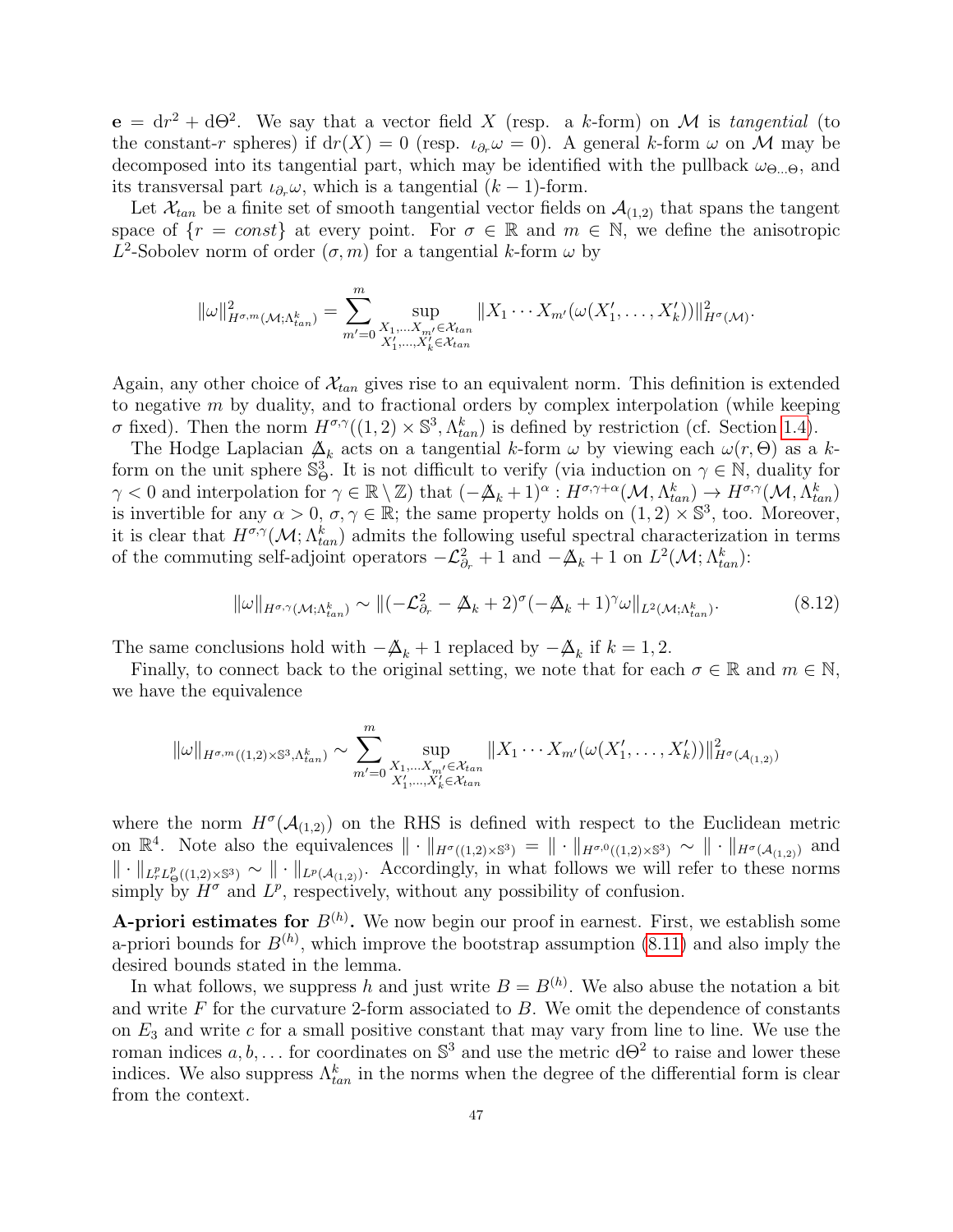Note that  $(\iota_{\partial_r}F) = F_{r\Theta}$ , viewed as a tangential 1-form, satisfies the following div-curl system on each sphere:

$$
\begin{cases}\n\mathbf{\nabla}^a F_{ar} = \mathbf{D}^a F_{ar} - [B^a, F_{ar}], \\
\partial_a F_{br} - \partial_b F_{ar} = -\partial_r F_{ab} - [B_r, F_{ab}] - [B_a, F_{rb}] + [B_b, F_{ra}].\n\end{cases}
$$

Thus

<span id="page-48-1"></span>
$$
\Delta_1 F_{ar} + \partial_a [B^b, F_{br}] + \nabla^b ([B_b, F_{ra}] - [B_a, F_{rb}]) = G,
$$
\n(8.13)

where

<span id="page-48-0"></span>
$$
G = \partial_a(\mathbf{D}^b F_{br} - [B^b, F_{br}]) - \mathbf{\nabla}^b(\partial_r F_{ba} + [B_r, F_{ba}]). \qquad (8.14)
$$

.

We claim that

<span id="page-48-2"></span>
$$
\|[B^a, F_{ar}]\|_{H^{-1+\delta_0, -\delta_0}((1,2)\times\mathbb{S}^3)} \lesssim_{C_0} \epsilon^c \|F_{\Theta r}\|_{H^{-1+\delta_0, 1-\delta_0}((1,2)\times\mathbb{S}^3)}.
$$
\n(8.15)

We defer the proof until later, but remark that this estimate (barely) fails when  $\delta_0 = 0$ ; this failure is the reason why we introduce  $\delta_0 > 0$  and the fractional anisotropic Sobolev spaces. Combined with the bound  $||F_{\Theta r}||_{H^{-1+\delta_0,1-\delta_0}((1,2)\times\mathbb{S}^3)} \lesssim ||F||_{L^2(\mathcal{A})} \lesssim 1$ , which is obvious from  $(8.12)$ , it follows that the terms involving  $B_a$  on the LHS may be absorbed into the main term. Therefore,

$$
\|F_{\Theta r}\|_{H^{-1+\delta_0,1-\delta_0}((1,2)\times \mathbb{S}^3)}\lesssim \|G\|_{H^{-1+\delta_0,-1-\delta_0}((1,2)\times \mathbb{S}^3)}
$$

On the one hand, by [\(8.14\)](#page-48-0) and the assumptions, G is  $O(\epsilon)$  in  $H^{-1,-1}((1,2) \times \mathbb{S}^3)$ . On the other hand, by [\(8.13\)](#page-48-1) and the estimate

<span id="page-48-3"></span>
$$
\|\partial_a[B^b, F_{br}] + \nabla^b([B_b, F_{ra}] - [B_a, F_{rb}]))\|_{H^{0,-2}((1,2)\times\mathbb{S}^3)} \lesssim_{C_0} \epsilon^c \|F\|_{L^2((1,2)\times\mathbb{S}^3)},\tag{8.16}
$$

whose proof we also defer until later, it follows that G is  $O(1) + O_{C_0}(\epsilon^c)$  in  $H^{0,2}((1,2) \times \mathbb{S}^3)$ . By interpolation, which is obvious from [\(8.12\)](#page-47-0), we then have

$$
||F_{\Theta r}||_{H^{-1+\delta_0,1-\delta_0}((1,2)\times\mathbb{S}^3)} \lesssim \epsilon^{1-\delta_0},
$$

provided that  $\epsilon$  is small enough depending on  $C_0$ .

Next, we can write an elliptic equation for  $B_r$  in  $(1, 2) \times \mathbb{S}^3$ ,

$$
(\partial_r^2 + \mathcal{A}_0)B_r + \nabla^a[B_a, B_r] = \mathcal{D}^a F_{ar} - [B^a, F_{ar}],
$$

with the Dirichlet boundary condition  $B_r = 0$  on  $\partial((1,2) \times \mathbb{S}^3)$ . Here the RHS has size  $O(\epsilon) + O_{C_0}(\epsilon^c \epsilon^{1-\delta_0})$  in  $H^{-1}((1,2) \times \mathbb{S}^3)$  because of the hypothesis, [\(8.15\)](#page-48-2) and the simple embedding (see [\(8.12\)](#page-47-0))

$$
H^{-1+\delta_0, -\delta_0}((1, 2) \times \mathbb{S}^3) \hookrightarrow H^{-1}((1, 2) \times \mathbb{S}^3).
$$

Also the coefficient  $B_a$  on the left is small in  $L^4$ . Hence the elliptic problem is uniquely solvable, and the solution  $B_r$  satisfies

$$
||B_r||_{H^1} \lesssim \epsilon + C_{C_0} \epsilon^c \epsilon^{1-\delta_0}.
$$

Finally, for  $B_{\Theta}$  we have the following div-curl system on each sphere:

$$
\begin{cases}\n\nabla^a B_a = -\partial_r B_r, \\
\partial_a B_b - \partial_b B_a = F_{ab} - [B_a, B_b].\n\end{cases}
$$

The first RHS is  $O(\epsilon) + O_{C_0}(\epsilon^c \epsilon^{1-\delta_0})$  in  $L^2$ , whereas the second RHS is  $O(\epsilon)$ . It follows that

$$
\|\nabla_{\Theta}B_{\Theta}\|_{L^2} + \|B_{\Theta}\|_{L^2} \lesssim \epsilon + C_{C_0} \epsilon^c \epsilon^{1-\delta_0}.
$$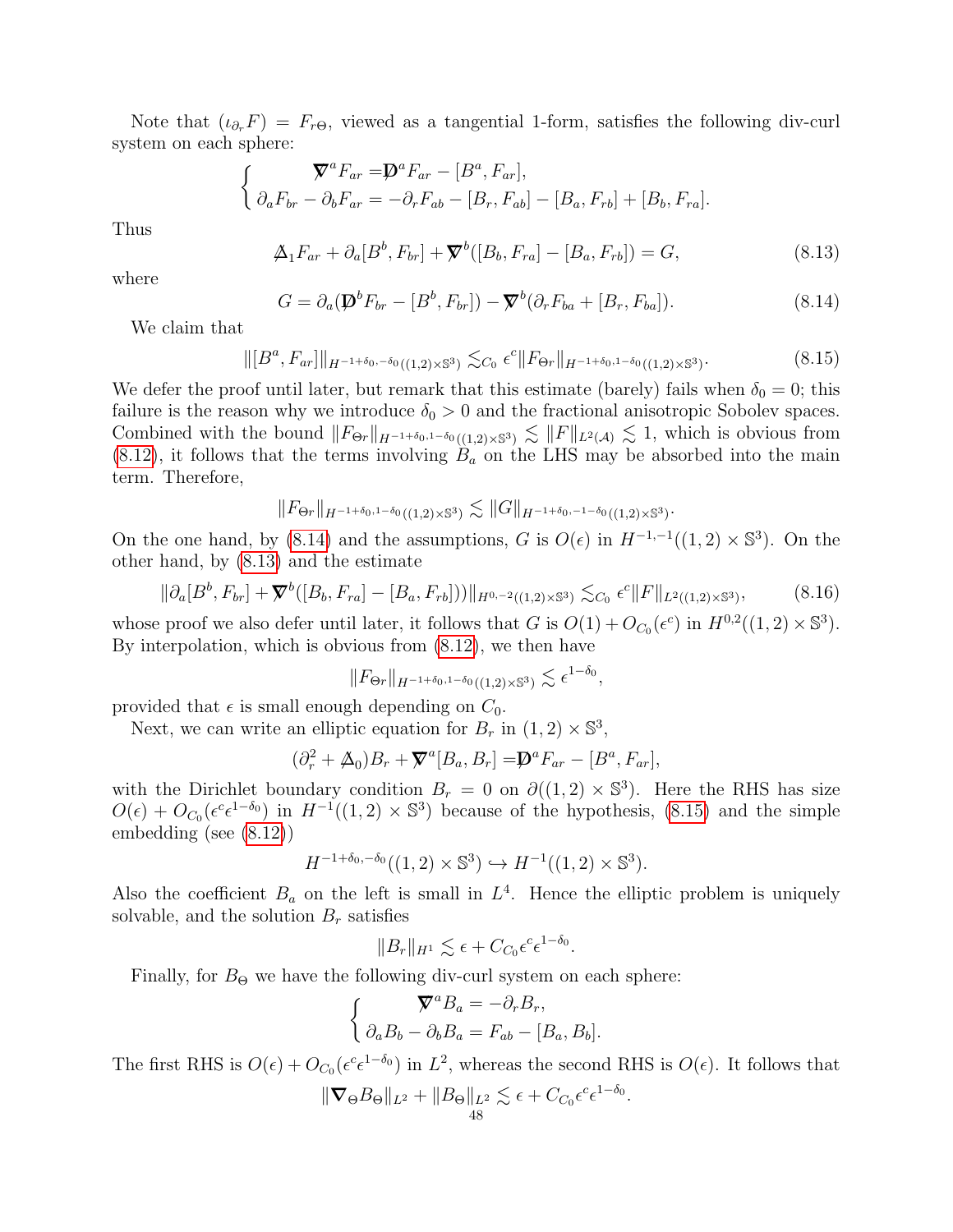On the other hand we can use  $F_{r\Theta}$  to bound

$$
\|\nabla_r B_{\Theta}\|_{L^2} \le \|F_{r\Theta}\|_{L^2} + \epsilon + C_{C_0} \epsilon^c \epsilon^{1-\delta_0} \lesssim 1,
$$

if  $\epsilon$  is sufficiently small depending on  $C_0$ . Thus, we have proved that the conclusion of the lemma holds for  $h \in H$ . Furthermore, we have

<span id="page-49-5"></span>
$$
||B||_{H^1} \lesssim 1, \quad ||B||_{L^4} \lesssim (\epsilon + C_{C_0} \epsilon^c \epsilon^{1-\delta_0})^{\frac{3}{4}}, \tag{8.17}
$$

where we used Remark [8.7](#page-45-2) for the second estimate. Once we choose  $C_0$  large enough and  $\epsilon$ sufficiently small, the bootstrap assumption for B is improved.

**Proof of**  $(8.15)$  and  $(8.16)$ . To conclude the proof of the a-priori estimates, it remains to establish [\(8.15\)](#page-48-2) and [\(8.16\)](#page-48-3). In both cases, the idea is to reduce the problem to globalin-spacetime estimates via localization and change of variables (cf. proof of Lemma [8.5\)](#page-44-1). The key ingredient in the reduction are the invariance of the anisotropic Sobolev spaces on  $(1, 2) \times \mathbb{S}^3$  under multiplication by smooth functions and pullback by diffeomorphisms, both of which are straightforward to verify.

First, we extend  $B_{\Theta}$  and  $F_{\Theta r}$  by an even reflection across the boundaries of  $(1,2) \times \mathbb{S}^3$ and apply a smooth cutoff that equals 1 on  $(1,2) \times \mathbb{S}^3$  and is supported in  $(\frac{1}{2},\frac{5}{2})$  $\left(\frac{5}{2}\right) \times \mathbb{S}^3$ . Using a partition of unity on  $\mathbb{S}^3$ , it suffices to consider  $B_{\Theta}$  and  $F_{\Theta r}$  that are supported in  $\left(\frac{1}{2}\right)$  $\frac{1}{2}$ ,  $\frac{5}{2}$  $\frac{5}{2}$   $\times$   $\kappa$ , where  $\kappa$  is a spherical cap in  $\mathbb{S}^3$ . Finally, we use the invariance under pullback by diffeomorphisms to straighten  $\kappa$  to a unit ball B' in  $\mathbb{R}^3$ , and also the invariance under multiplication by smooth functions to strip away the (variable coefficient) metric e and the volume form.

As a result, estimates [\(8.15\)](#page-48-2) and [\(8.16\)](#page-48-3) are reduced, respectively, to the following estimates for functions  $u, v$  on  $\mathbb{R}^4$ :

$$
\|(-\Delta + 1)^{-\frac{1-\delta_0}{2}}(uv)\|_{L^2H^{-\delta_0}} \lesssim \epsilon^c \|(-\Delta + 1)^{-\frac{1-\delta_0}{2}}v\|_{L^2H^{1-\delta_0}},\tag{8.18}
$$

$$
||uv||_{L^2H^{-1}} \lesssim \epsilon^c ||v||_{L^2},\tag{8.19}
$$

where the mixed norms are defined with respect to  $x^1$  and  $x' = (x^2, x^3, x^4)$ , and u obeys

<span id="page-49-2"></span>
$$
||u||_{H^1} \lesssim 1, \quad ||u||_{L^4} \lesssim \epsilon^{\frac{3}{4}(1-\delta_0)}.
$$
\n(8.20)

Before we turn to the proof of [\(8.18\)](#page-49-0) and [\(8.19\)](#page-49-1), we first deduce from [\(8.20\)](#page-49-2)

<span id="page-49-4"></span><span id="page-49-1"></span><span id="page-49-0"></span>
$$
||u||_{L^{\infty}L^{3}} \lesssim \epsilon^{c}.
$$
\n(8.21)

We introduce the inhomogeneous Littlewood–Paley projections  $\{\tilde{P}_j\}_{j\geq 0}$  on  $\mathbb{R}^4$  (i.e.,  $\tilde{P}_0 =$  $P_{\leq 0}$  and  $\tilde{P}_j = P_j$  for  $j \geq 1$ , as well as their analogues  $\{\tilde{P}'_j\}_{j\geq 0}$  defined with respect to  $x' = (x^2, x^3, x^4)$ . In view of the refined Sobolev embedding [\[3,](#page-63-19) Theorem 1.43]<sup>[18](#page-49-3)</sup> on  $\mathbb{R}^3$ ,

$$
||u||_{L^{\infty}L^{3}}^{3} \lesssim ||u||_{L^{\infty}H^{\frac{1}{2}}}^{2} \sup_{j} ||\tilde{P}_{j}'u||_{L^{\infty}},
$$

it suffices to show that  $||u||_{L^{\infty}H^{\frac{1}{2}}} \lesssim 1$  and  $\sup_j ||\tilde{P}'_j u||_{L^{\infty}} \lesssim \epsilon^c$ . The former assertion follows from [\(8.20\)](#page-49-2) and the trace theorem. For the latter assertion, we introduce a parameter  $m > 1$ 

<span id="page-49-3"></span> $18$ To be precise, [\[3,](#page-63-19) Theorem 1.43] is formulated in terms of homogeneous spaces, but the inhomogeneous version stated here follows immediately.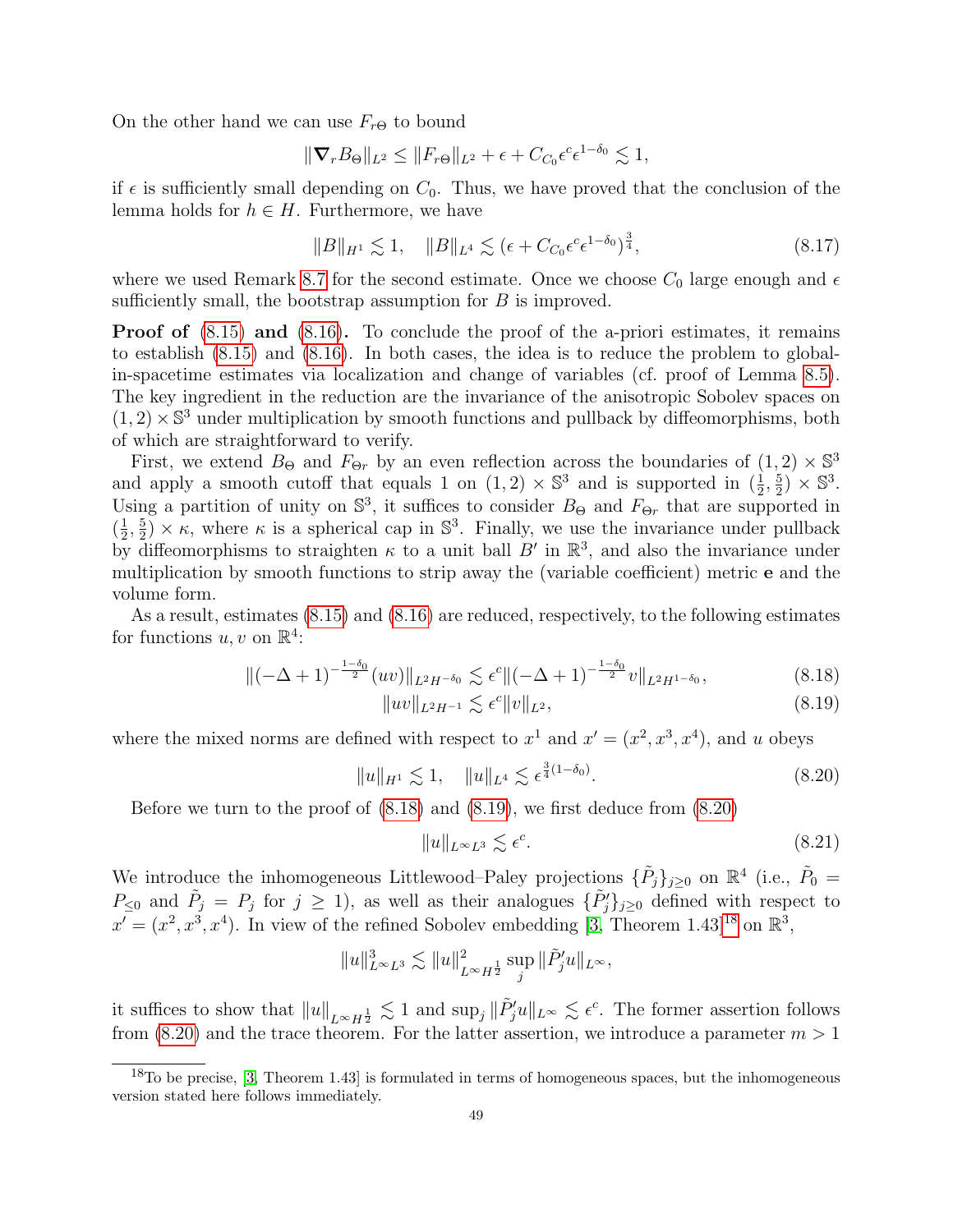and estimate

$$
2^{-j} \|\tilde{P}'_j u\|_{L^{\infty}} \lesssim 2^{-j} \|\tilde{P}'_j \tilde{P}_{\leq j+m} u\|_{L^{\infty}} + 2^{-j} \|\tilde{P}'_j \tilde{P}_{>j+m} u\|_{L^{\infty}}
$$
  

$$
\lesssim \sum_{k \leq j+m} 2^k \|\tilde{P}_k u\|_{L^4} + \sum_{k > j-m} 2^{\frac{1}{2}j} \|\tilde{P}_k u\|_{L^{\infty} L^2}
$$
  

$$
\lesssim 2^m \|u\|_{L^4} + 2^{-\frac{1}{2}m} \|u\|_{H^1}.
$$

Then using  $(8.20)$  and optimizing the choice of m, the desired estimate follows.

Next, we establish [\(8.18\)](#page-49-0). We normalize v so that  $\|(-\Delta + 1)^{-\frac{1-\delta_0}{2}}v\|_{L^2H^{1-\delta_0}} \leq 1$ . We decompose  $uv = \sum_{j,k,\ell \geq 0} \tilde{P}_j(\tilde{P}_k u \tilde{P}_{\ell} v)$  and divide the proof into the following (overlapping) cases:

(1) Low-High interaction,  $|j - \ell| < 3$ ,  $k < j + 5$ . We introduce the exponents 2– and 6– defined by the relations  $\frac{1}{2-} = \frac{1}{2} + \frac{\delta_0}{3}$  $\frac{\delta_0}{3}$  and  $\frac{1}{6-} = \frac{1}{6} + \frac{\delta_0}{3}$  $\frac{\partial}{\partial 3}$ . We estimate

$$
\begin{split} 2^{(-1+\delta_0)j}\|\tilde{P}_j(\tilde{P}_{
$$

which is acceptable thanks to [\(8.21\)](#page-49-4).

- (2) High-Low interaction,  $|j k| < 3$ ,  $\ell < j + 5$ . This case can be handled similarly as in the Low-High interaction case; we even get an additional gain of  $2^{(-1+\delta_0)(j-\ell)}$ .
- (3) High-High interaction,  $|k \ell| < 3$ ,  $j < \min\{k, \ell\} 3$ . Let  $m > 1$  be a parameter to be fixed later, and let  $(\frac{3}{2}-)^{-1} = \frac{2}{3} + \frac{\delta_0}{3}$  $\frac{\delta_0}{3}$ . For  $\ell > j + m$ , we estimate

$$
\begin{split} 2^{(-1+\delta_0)j}\|\tilde{P}_j(\tilde{P}_ku\tilde{P}_\ell v)\|_{L^2H^{-\delta_0}}&\lesssim 2^{(-1+\delta_0)j}\|\tilde{P}_j(\tilde{P}_ku\tilde{P}_\ell v)\|_{L^2L^2-}\\ &\lesssim 2^{\delta_0j}\|\tilde{P}_j(\tilde{P}_ku\tilde{P}_\ell v)\|_{L^1L^{\frac{3}{2}-}}\\ &\lesssim 2^{-\delta_0(\ell-j)}2^k\|\tilde{P}_ku\|_{L^2} \, 2^{(-1+\delta_0)\ell}\|\tilde{P}_\ell v\|_{L^2L^6-}. \end{split}
$$

After summation, the contribution of these terms is  $O(2^{-\delta_0 m})$ . On the other hand, for  $\ell \leq j + m$ , we estimate

$$
2^{(-1+\delta_0)j}\|\tilde{P}_j(\tilde{P}_ku\tilde{P}_\ell v)\|_{L^2H^{-\delta_0}}\lesssim 2^{(1-\delta_0)(\ell-j)}\|\tilde{P}_ku\|_{L^\infty L^3}2^{(-1+\delta_0)\ell}\|\tilde{P}_\ell v\|_{L^2L^{6-}},
$$

which contributes  $O(2^{(1-\delta_0)m}||u||_{L^{\infty}L^3})$  after summation. Using [\(8.21\)](#page-49-4) and optimizing the choice of  $m$ , the desired estimate follows.

Finally, we prove [\(8.19\)](#page-49-1). By the Sobolev embeddings on  $\mathbb{R}^3$ , we have

$$
\|uv\|_{L^2H^{-1}}\lesssim \|uv\|_{L^2L^{\frac65}}\lesssim \|u\|_{L^\infty L^3}\|v\|_{L^2},
$$

which implies  $(8.19)$  in view of  $(8.21)$ .

Completion of the continuity argument. Next, we consider a perturbative problem, and prove that if B is Coulomb,  $\dot{H}^1$  and small in  $L^4$  as above, then all connections  $\tilde{A}$  which are sufficiently close to A in  $\dot{H}^1$  admit a similar Coulomb representation.

Abusing the notation a bit, we write  $A$  instead of  $B$  and redefine  $A$  by applying the same gauge transformation that takes A to B. Hence,  $\partial^k \tilde{A}_k$  is small. Applying a further gauge transformation (see Lemma [A.1\)](#page-57-5), we may assume that  $\tilde{A}_r = 0$  on  $\partial \mathcal{A}_{(1,2)}$  as well. Then to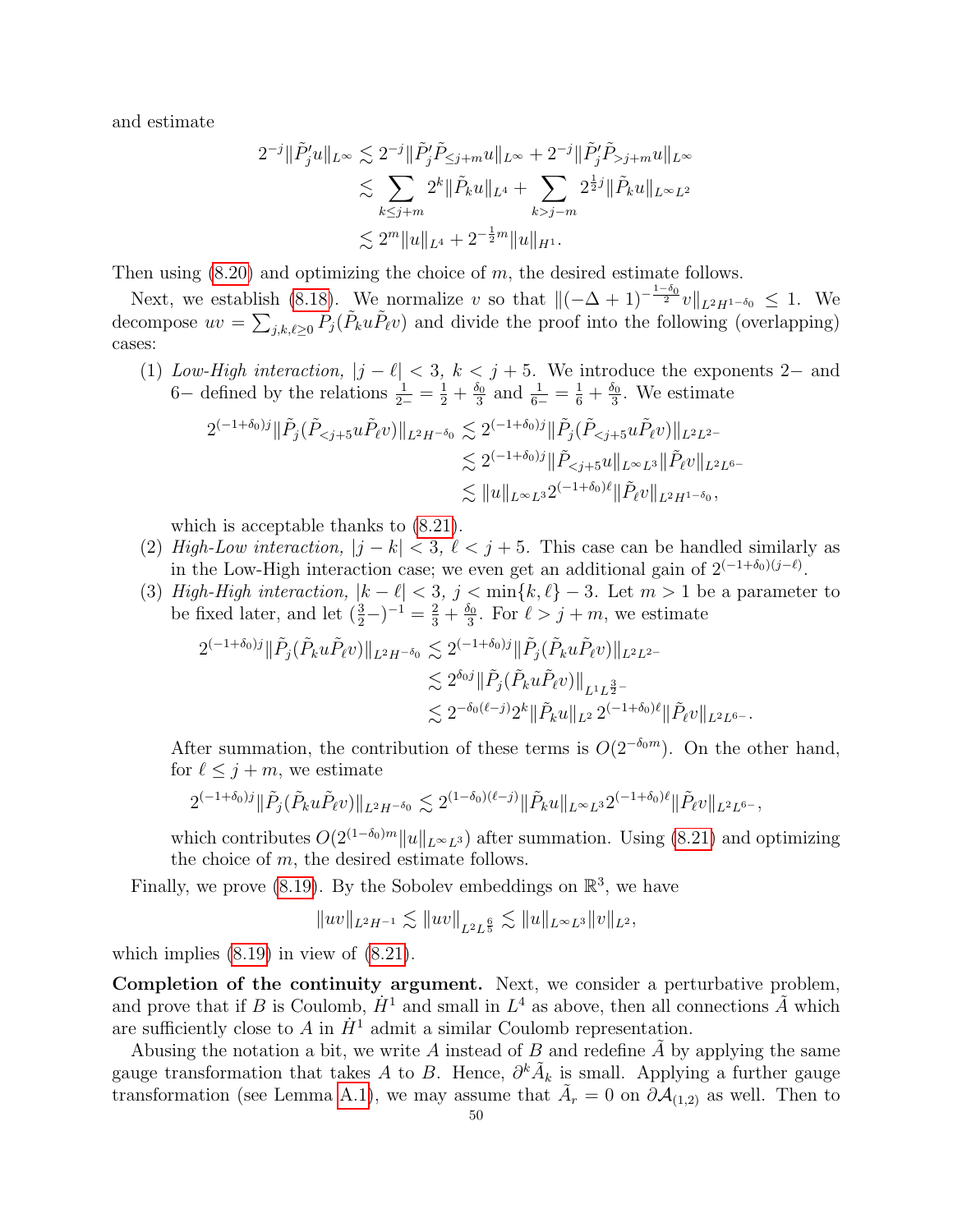find a gauge transformation O which takes  $\tilde{A}$  into the Coulomb gauge, we end up having to solve for  $\Omega_k = O_{ik}$  the system<sup>[19](#page-51-0)</sup>

<span id="page-51-2"></span>
$$
\begin{cases}\n\partial^k \Omega_k = \partial^k (Ad(O)\tilde{A}_k) = Ad(O)\partial^k \tilde{A}_k + [O_{;k}, Ad(O)\tilde{A}^k], \\
\partial_j \Omega_k - \partial_k \Omega_j = -[\Omega_j, \Omega_k],\n\end{cases} (8.22)
$$

with the boundary condition  $\Omega_r = 0$  on  $\partial A_{(1,2)}$ . To solve this system, we start with  $O^{(0)} = Id$ and construct  $\Omega^{(n)}$  by applying Proposition [A.8](#page-61-0) with  $B = Ad(O^{(n-1)})A$ . Then  $O^{(n)}$  is constructed by integrating the system of ODEs  $O_{;j}^{(n)} = \partial_j O^{(n)}(O^{(n)})^{-1} = \Omega^{(n)}$ , which is possible thanks to the curl condition for  $\Omega^{(n)}$ . By smallness of  $\|\partial^k \tilde{A}_k\|_{L^2}$  and  $\|\tilde{A}\|_{L^4}$ , this iteration procedures goes through and we obtain a uniform bound  $||O^{(n)}_{;x}||_{H^1} \lesssim ||\partial^k \tilde{A}_k||_{L^2}$ . Taking the limit (along a suitable subsequence), we obtain a desired gauge transformation O that also satisfies  $||O_{x}||_{H^1} \ll 1$ .

The a-priori bound shows that if  $h \in H$  then the stronger bound [\(8.17\)](#page-49-5) holds. Then the perturbative argument shows that for  $h \in H$  there exists a fixed size neighborhood  $[h - c, h + c]$  which is in H. We conclude that  $H = [0, 1]$ , which completes the continuity argument.

**Existence of a continuous path**  $A^{(h)}$ . The remaining issue is that of constructing a continuous path from A to 0. In effect it suffices to show that there exists an extension of A inside the full unit ball which still satisfies the assumptions of the lemma and so that A vanishes near  $x = 0$ . Then we can obtain the desired family by scaling<sup>[20](#page-51-1)</sup>,

$$
A^{(h)}(x) = hA(hx), \quad h \in [0, 1].
$$

This can be done as follows:

- (1) In a suitable gauge set  $A_r = 0$  on the boundary; see Lemma [A.1.](#page-57-5)
- (2) Double the annulus inside, and extend the connection as odd for  $A_r$  and even for  $A_{\theta}$ . This extension is still  $H^1$ , and the smallness hypothesis still holds in the double annulus; see Lemma [A.2.](#page-57-4)
- (3) Choose a sphere S within the extended part on which  $F_{\Theta\Theta}$  is small in  $L^2$ . Using Uhlenbeck's lemma on the 3-sphere (Proposition [A.11\)](#page-62-2), we may set  $||A_{\Theta}||_{H^1(S)}$  small in a suitable gauge. In addition, again using Lemma [A.1,](#page-57-5) we may set  $A_r = 0$  on S.
- (4) Choose an extension of A inside S which is small in  $H<sup>1</sup>$ . More precisely, since the trace of  $A_r$  vanishes on S, it follows that the extension of  $A_r$  by zero inside of S is in  $H<sup>1</sup>$ . Similar considerations apply to  $A_{\Theta}$  after subtracting an extension of the boundary values, which can be made to have a small  $H^1$  norm. Overall, the  $H^1$  norm of the extension is small inside  $S$ , so that the assumptions of the lemma are kept. Finally, by smallness we may harmlessly cutoff  $A_{\Theta}$  near 0 as well, as desired.  $\square$

<span id="page-51-0"></span><sup>&</sup>lt;sup>19</sup>An alternative idea would have been to work with  $O^{-1}\partial_kO$  as in Section [5,](#page-31-0) which has the advantage that no O appears in the div-curl system; see [\(5.5\)](#page-33-0). However, for the boundary value problem on the annulus, the cokernel (and also the kernel) of the associated Neumann problem is nontrivial. The system [\(8.22\)](#page-51-2) has the virtue of having a cokernel independent of  $O$ , while it depends on  $O$  for  $(5.5)$ .

<span id="page-51-1"></span> $^{20}$ As in the original proof of Uhlenbeck's lemma in [\[55\]](#page-65-0).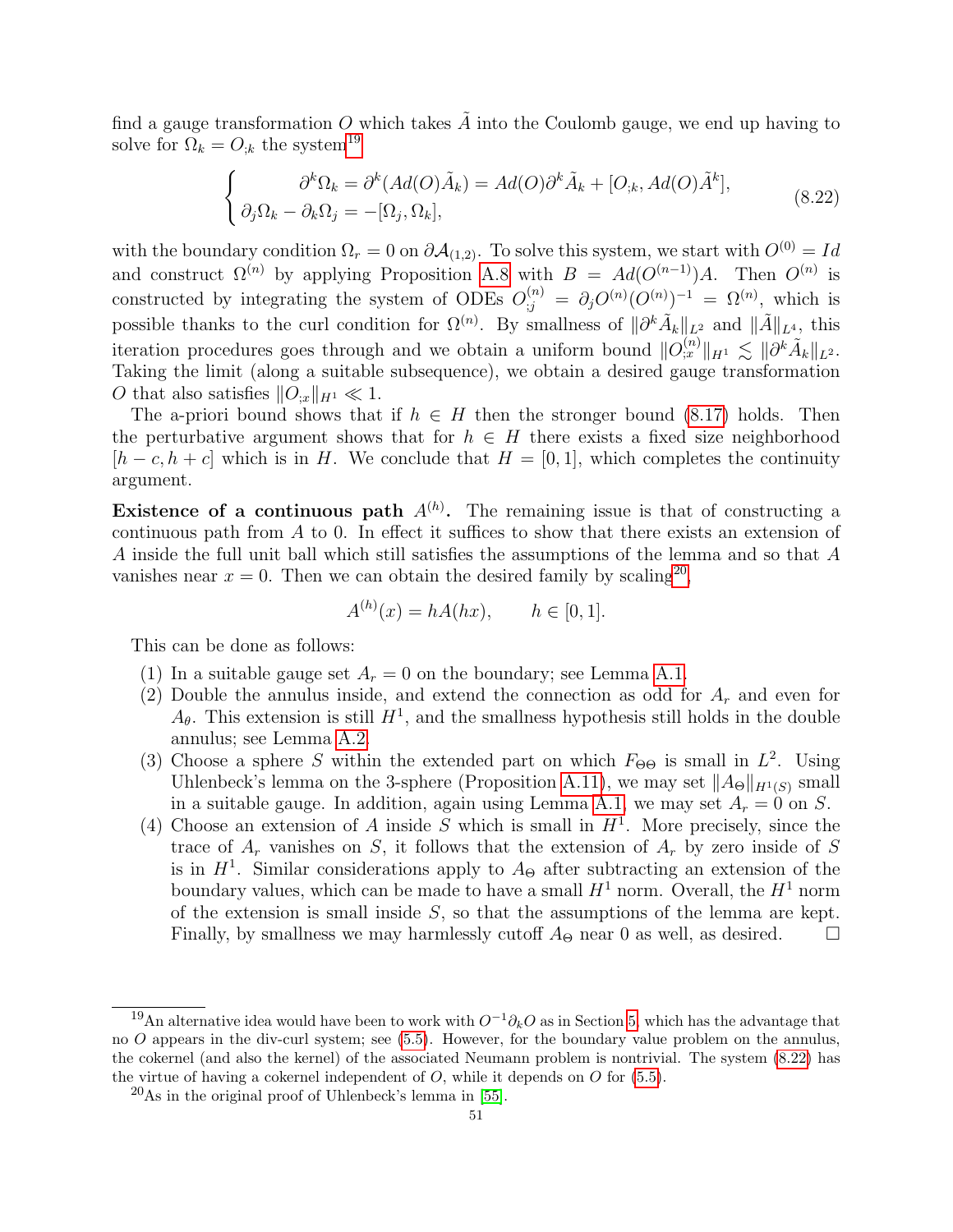Lemma [8.6](#page-45-1)  $\implies$  Lemma [8.4.](#page-44-0) In accordance with the choice of metric in Lemma [8.6,](#page-45-1) we endow  $\mathbb{R}^4$  with a smooth Riemannian metric that coincides with  $dr^2 + d\Theta^2$  in  $\mathcal{A}_{(1,2)}$  and with the Euclidean metric  $dr^2 + r^2 d\Theta^2$  outside  $\mathcal{A}_{(\frac{1}{2},\frac{5}{2})}$ . We formulate the Coulomb gauge conditions in the proof with respect to this metric. As already noted in [\[55\]](#page-65-0), Uhlenbeck's lemmas work just as well on Riemannian manifolds if we take  $\epsilon_0$  small enough; so does Lemma [A.3,](#page-57-3) which is an interior elliptic regularity result .

By Uhlenbeck's lemma (Theorem [A.9\)](#page-62-1) we obtain a gauge-equivalent connection  $A_{in}$  in  $B_{\frac{3}{2}}$ which is  $\epsilon$ - small in  $H^1$ . Next, by Uhlenbeck's lemma in the exterior of a ball (Theorem [A.10,](#page-62-3) we obtain a gauge-equivalent connection  $A_{out}$  in  $\mathbb{R}^4 \setminus B_1$ , which is  $\epsilon$ -small in  $\dot{H}^1 \cap L^4(\mathbb{R}^4 \setminus B_1)$ . Now note that  $(8.5)$  is equivalent to  $(8.9)$ , since

$$
\mathbf{D}^{\mathfrak{a}} F_{\mathfrak{a}r} = r^{-2} \mathbf{D}^{\Theta} F_{\Theta r}.
$$

Thus by Lemma [8.6](#page-45-1) we obtain a gauge-equivalent connection  $A_{mid}$  in the annulus  $\mathcal{A}_{(\frac{2}{3},\frac{4}{3})}$ . The  $L<sup>4</sup>$  smallness allows us to patch the three connections cleanly (without any topological obstructions). More precisely, the Coulomb gauge conditions imply that the transition maps O in the intersections obey a favorable div-curl system. The  $L^4$  bounds on  $A_{in}$ ,  $A_{mid}$  and  $A_{out}$  imply that  $O_{ix}$  (defined in each intersection) is small in  $L<sup>4</sup>$ . Then, by the div-curl system we may upgrade this bound to smallness in  $\dot{H}^1$ , and then via Lemma [A.3](#page-57-3) to smallness in  $\ell^1 \dot{H}^1$  (where we shrink the domain at each step). Thus each O is uniformly closed to a constant (Lemma [A.4\)](#page-57-2), and a standard patching argument (see, e.g., [\[55,](#page-65-0) Proposition 3.2]) now works.  $\square$ 

Lemma [8.4](#page-44-0)  $\implies$  Proposition [8.3.](#page-43-1) We start with a continuity argument. Using the equivalent connection  $A$  given by the lemma, we produce a continuous family of connections  $A^h = hA$  with  $h \in [0,1]$  so that  $A^0 = 0$  and  $A^1 = A$ , and which satisfies uniformly the hypotheses of the proposition.

We consider the subset H of  $h \in [0, 1]$  for which the following property holds:

The Yang–Mills heat flow of A is global and satisfies the bound

$$
||F||_{L^3_{x,s}} \le 1.
$$

Clearly  $0 \in H$ . Also by the continuity properties of the Yang–Mills heat flow, H is closed. It remains to show that H is open, which would imply that  $H = [0, 1]$ . For this it suffices to take the above bound as a bootstrap assumption, and show that we can improve it.

Under this assumption, it follows immediately from Proposition [2.6](#page-20-3) that we have a gauge transformation O with

$$
||O_{;x}||_{\dot{H}^1} \lesssim_{E_3} 1,
$$

which transforms  $A$  into its caloric representation  $A$ . In turn  $A$  must also satisfy

$$
\|\tilde{A}\|_{\dot{H}^1} \lesssim_{E_3} 1.
$$

Further, since A was small in  $L^4$ , it curvature is small in  $\dot{W}^{-1,4}$ ,

$$
||F||_{\dot{W}^{-1,4}} \lesssim_{E_3} \epsilon^{\frac{3}{4}(1-\delta_0)}.
$$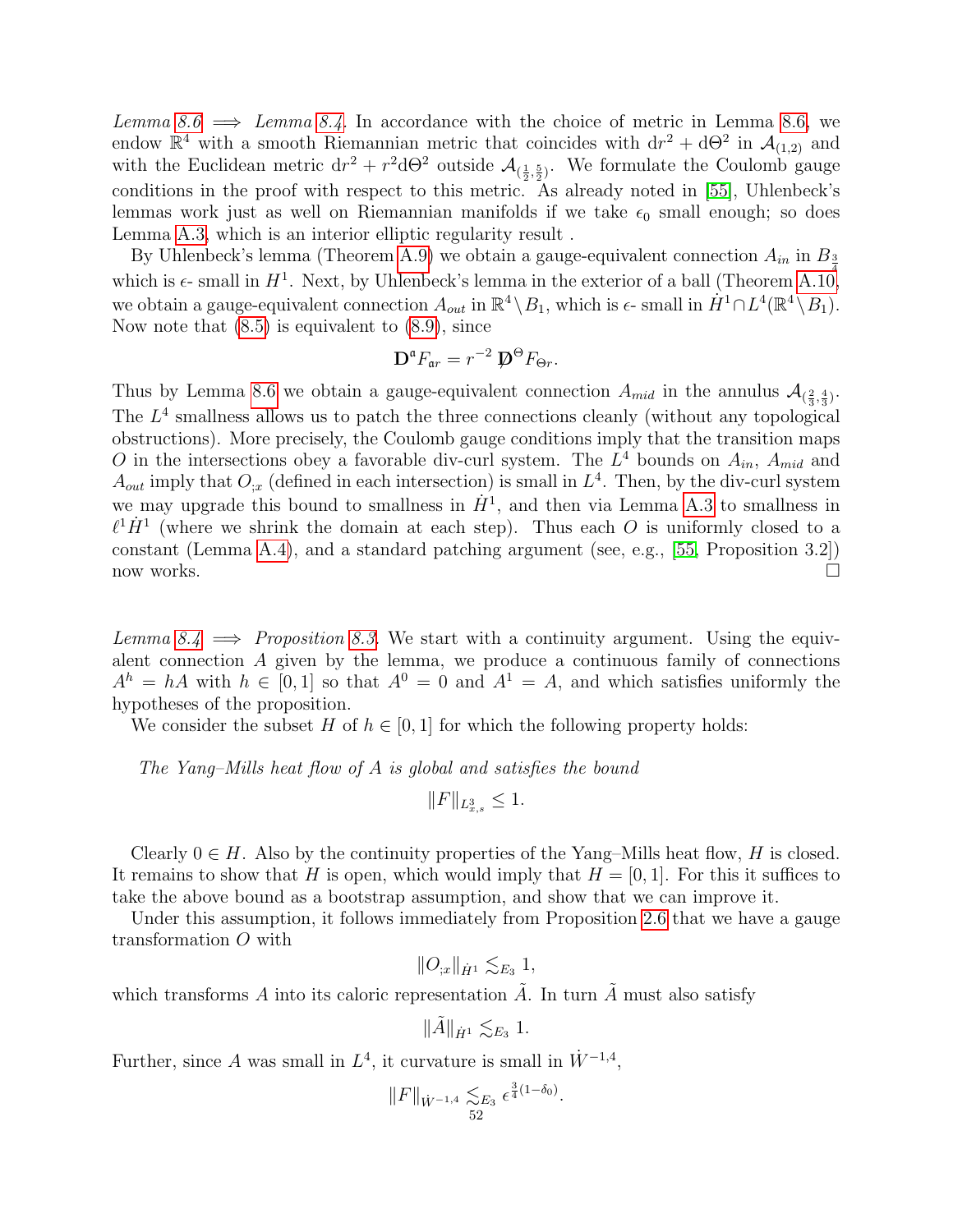By this and the bound for  $O_{;x}$ , the curvature of  $\tilde{A}$ , namely  $\tilde{F} = OFO^{-1}$ , must also be small,

$$
\|\tilde{F}\|_{\dot{W}^{-1,4}} \lesssim_{E_3} \epsilon^{\frac{3}{4}(1-\delta_0)}.
$$

Propagating this bound along the caloric flow [\[37,](#page-64-0) Proposition 8.9; Eq.  $(8.44)$ ], we obtain

$$
||P_k \tilde{F}(s)||_{\dot{W}^{-1,4}} \lesssim_{E_3} \epsilon^{\frac{3}{4}(1-\delta_0)} (1+2^{2k}s)^{-100},
$$

On the other hand, by the bootstrap assumption and [\[37,](#page-64-0) Proposition 7.13; Eq. (7.20)], we also have

$$
||P_k \tilde{F}(s)||_{L^2} \lesssim_{E_3} c_k (1 + 2^{2k} s)^{-100},
$$

where  $||c_k||_{\ell^2} \lesssim_{E_3} 1$ . By Bernstein (for the second bound) and interpolation, we have

$$
||P_k \tilde{F}(s)||_{L^3} \lesssim_{E_3} c_k^{\frac{2}{3}} \epsilon^{\frac{1}{4}(1-\delta_0)} 2^{\frac{2}{3}k} (1+2^{2k}s)^{-100}.
$$

Then by Schur's test, we obtain

$$
\|\tilde{F}\|_{L^3_{s,x}} \lesssim_{E_3} \epsilon^{\frac{1}{4}(1-\delta_0)} \|c_k^{\frac{2}{3}}\|_{\ell^3} \lesssim_{E_3} \epsilon^{\frac{1}{4}(1-\delta_0)},
$$

which improves the bootstrap assumption. Moreover, by Bernstein and [\[37,](#page-64-0) Proposition 8.9;  $\text{Eq. (8.45)], it follows that } \|\tilde{A}\|_{\ell^{\infty}\dot{W}^{-1,\infty}} \lesssim \|\tilde{A}\|_{\ell^{\infty}L^4} \lesssim \epsilon^{\frac{3}{4}(1-\delta_0)}.$  Then by the bound  $\|\tilde{A}\|_{\dot{H}^1} \lesssim_{E_3}$ 1 and the improved Sobolev inequality [\[3,](#page-63-19) Theorem 1.43], [\(8.7\)](#page-43-3) follows. This completes the proof of the proposition.  $\Box$ 

Proposition [8.3](#page-43-1)  $\implies$  Theorem [8.1.](#page-42-2) We express the curvature components in the null frame. By [\(8.1\)](#page-42-3) and [\(8.2\)](#page-42-1), as well as [\(3.16\)](#page-29-7) and [\(3.17\)](#page-29-8) for the expression of  $^{(X_{\varepsilon})}P_0(A) = \frac{1}{2}({}^{(X_{\varepsilon})}P_L(A) +$  $(X_{\varepsilon})P_{\underline{L}}(A)$ , the null components  $\alpha$ ,  $\varrho$  and  $\sigma$  are already small in  $L^2$  provided that  $\epsilon_1$ ,  $\varepsilon$  and  $1 - \gamma$  are sufficiently small. We now use the constraint equation to express

$$
\mathbf{D}^{\mathfrak{a}}F_{\mathfrak{a}r} = \mathbf{D}^{\mathfrak{a}}(F_{\mathfrak{a}0} + F_{\mathfrak{a}L}) = -r^{-3}\mathbf{D}_r(r^3 F_{r0}) + \mathbf{D}^{\mathfrak{a}}\alpha_{\mathfrak{a}} = -r^{-3}\mathbf{D}_r(r^3 \varrho) + \mathbf{D}^{\mathfrak{a}}\alpha_{\mathfrak{a}},\tag{8.23}
$$

which implies the desired smallness of  $\mathbf{D}^{\mathfrak{a}} F_{\mathfrak{a}r}$  in the gauge-invariant space  $H_A^{-1}$  $A^{\text{-1}}$ . Thus, we have established that the spatial part of the connection  $A_x$  satisfies the hypotheses of Proposition [8.3.](#page-43-1)

Suppose now that  $A_x$  is in the caloric gauge and satisfies the bounds in Proposition [8.3.](#page-43-1) It remains to consider the temporal components of F. For  $F_{0a}$  we write

$$
F_{0\mathfrak{a}} = F_{L\mathfrak{a}} + F_{r\mathfrak{a}} = \alpha_{\mathfrak{a}} + F_{r\mathfrak{a}},
$$

and the  $\dot{W}^{-1,4}$  smallness follows. For  $F_{0r}$  we simply have

$$
F_{0r} = \frac{1}{2} F_{L\underline{L}} = \varrho,
$$

which is small even in  $L^2$ 

. В последните поставите на селото на селото на селото на селото на селото на селото на селото на селото на се<br>В селото на селото на селото на селото на селото на селото на селото на селото на селото на селото на селото н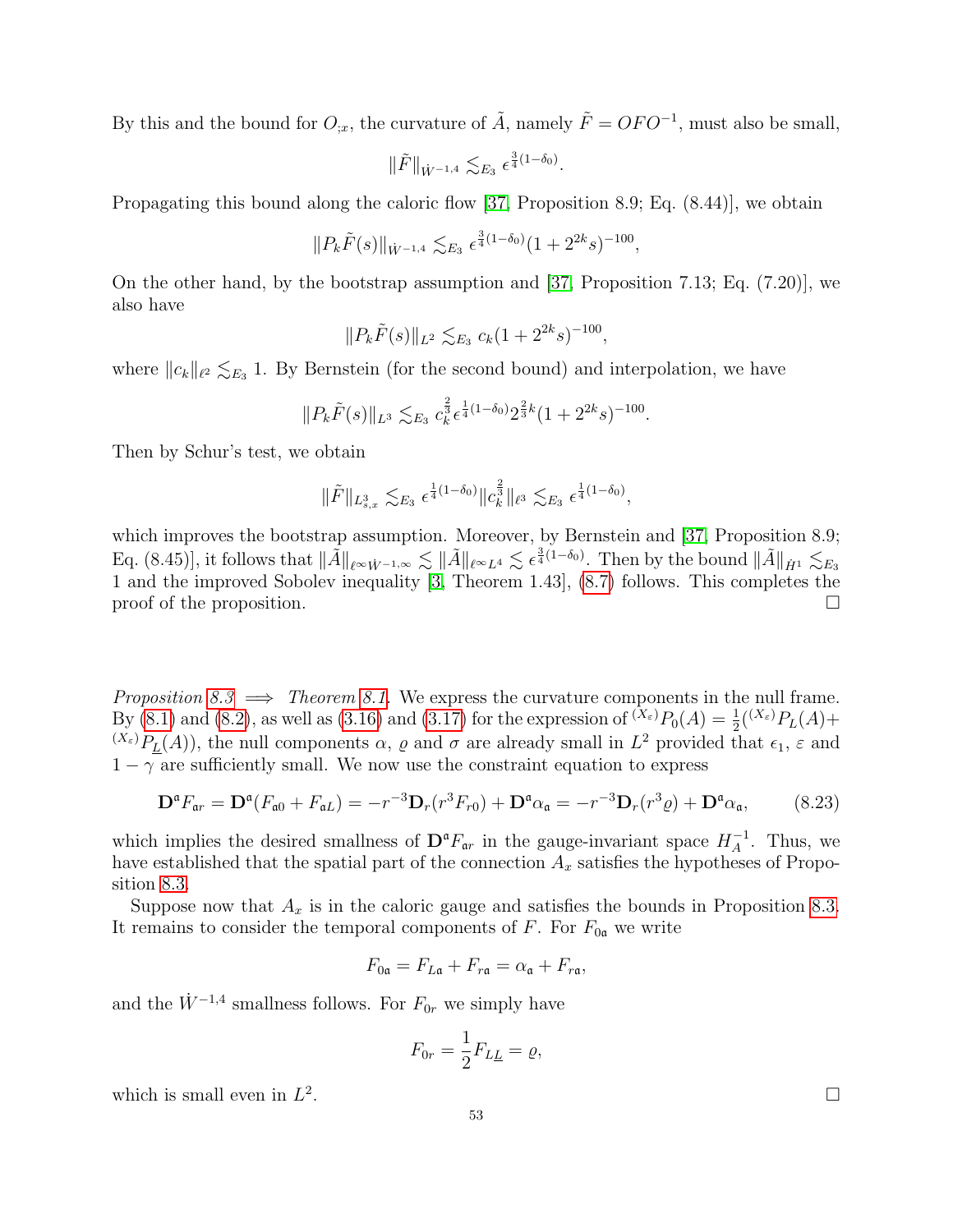#### 9. Proof of the Threshold Theorem and the Dichotomy Theorem

<span id="page-54-0"></span>In this section, we finally prove the Threshold and Dichotomy Theorems (i.e., Theorems [1.8](#page-10-0) and [1.11,](#page-11-1) respectively).

For both theorems, we argue by contradiction. Suppose that the conclusion of the Di-chotomy Theorem (Theorem [1.11\)](#page-11-1) is false, i.e., there exists a solution  $A$  for which both alternatives a) and b) are false. Then we are in one of the following two scenarios:

- (i) The solution blows up in finite time, and the hypothesis of Theorem [1.7](#page-8-0) is false near the tip of the cone C.
- (ii) The solution is global but the hypothesis of Theorem [1.7](#page-8-0) is false near the infinite end of the cone C.

On the other hand, assume now that the conclusion of the Threshold Theorem (Theorem [1.8\)](#page-10-0) is false. We seek to show that the conclusion of Theorem [1.7](#page-8-0) is false, and therefore we are again in one of the two scenarios above. To achieve this, we need to use the energy assumption  $\mathcal{E}(A) < 2E_{\text{GS}}$  along with vanishing of the characteristic number  $\chi = 0$  (as a consequence of topological triviality  $A \in \dot{H}^1$ ). Our argument is similar to [\[31\]](#page-64-22) (see also [\[37,](#page-64-0) Section 6.2]).

If the conclusion of Theorem [1.7](#page-8-0) were true, this would imply that a sequence of translated, rescaled and gauge transformed copies  $A^{(n)}$  of A converges (modulo gauge transformations) in  $H_{loc}^1$  to a Lorentz transform of a nontrivial harmonic Yang–Mills connection  $L_vQ$ . This implies (spacetime)  $L^2_{loc}$  convergence of curvature tensors  $F^{(n)}$ , and thus for almost every  $t \in (-1/2, 1/2)$  (and possibly passing to a subsequence)

$$
\mathcal{E}_{\{t\}\times B_R}(A^{(n)}) = \frac{1}{2} \int_{B_R} \langle F^{(n)}, F^{(n)} \rangle(t) \to \mathcal{E}_{\{t\}\times B_R}(L_v Q) \quad \text{for any } R > 0,
$$

which in turn implies

$$
\mathcal{E}(Q) \le \mathcal{E}(A) < 2E_{\rm GS}.
$$

By Theorem [1.6,](#page-7-1) the only possibility for Q is that  $|\chi(Q)| = \mathcal{E}_e(Q)$ . Moreover, since Lorentz transform preserves the topological class, we have  $\chi(L_v(Q)) = \chi(Q)$ . From here on, we assume that  $\chi(Q) > 0$ ; the alternative case is similar.

Fix a large number  $R \gg 1$  and  $t \in (-1/2, 1/2)$ . By topological triviality of  $A^{(n)}(t)$ , we have

$$
0 = \chi(A^{(n)}(t)) = \int_{B_R} -\langle F^{(n)} \wedge F^{(n)} \rangle(t) + \int_{\mathbb{R}^4 \setminus B_R} -\langle F^{(n)} \wedge F^{(n)} \rangle(t).
$$

Again by the (spacetime)  $L^2_{loc}$  convergence of  $F^{(n)}$ , there exists a subsequence such that

$$
\int_{\mathbb{R}^4 \setminus B_R} \langle F^{(n)} \wedge F^{(n)} \rangle(t) = \int_{B_R} -\langle F^{(n)} \wedge F^{(n)} \rangle(t) \to \int_{B_R} -\langle F[L_v Q] \wedge F[L_v Q] \rangle.
$$

By  $(1.5)$ , we have

$$
\mathcal{E}(A) \ge \limsup_{n \to \infty} \left( \frac{1}{2} \int_{B_R} \langle F^{(n)}, F^{(n)} \rangle(t) + |\int_{\mathbb{R}^4 \setminus B_R} \langle F^{(n)} \wedge F^{(n)} \rangle(t)| \right)
$$
  
 
$$
\ge \mathcal{E}_{\{t\} \times B_R}(L_v Q) + |\int_{B_R} -\langle F[L_v Q] \wedge F[L_v Q] \rangle|.
$$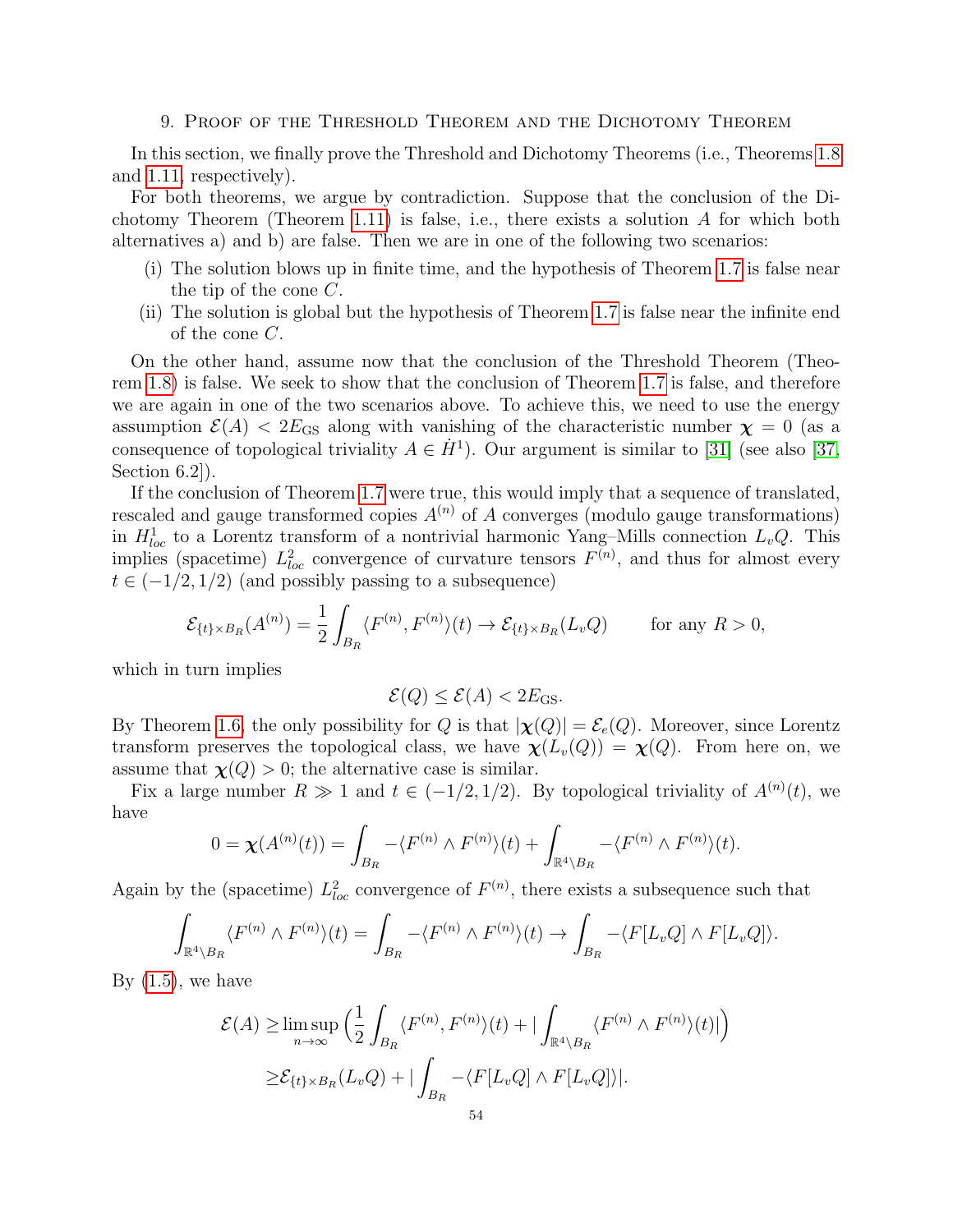Sending  $R \to \infty$ , the RHS tends to  $\mathcal{E}(L_vQ) + \chi(L_vQ) \geq 2\mathcal{E}(Q) \geq 2E_{GS}$ , which is a contradiction.

It follows that the conclusion of Theorem [1.7](#page-8-0) is false, and thus its hypothesis is false. Hence we have reduced the problem again to the above alternative  $(i)$ – $(ii)$ . From here on, the proofs of the two theorems are identical. The analysis is largely similar in the two cases (i) and (ii), but there are still some differences so we consider them separately.

Remark 9.1. A difference in the properties of the solutions is that in the subthreshold case we can work globally in the caloric gauge, whereas otherwise we need the local solutions given by Theorem [2.10.](#page-22-1) However this makes no essential differences in the proofs below.

(i) The blow-up scenario. Let  $E = \mathcal{E}(A)$ . If  $[0, T)$  is a maximal existence time, then the temporal gauge local well-posedness result (Theorem [2.18\)](#page-25-2) implies that there exists a point  $X \in \mathbb{R}^4$  so that the energy does not decay to zero in the backward cone of  $(X, T)$ . By translation invariance we will set  $(X, T) = (0, 0)$  and, reversing time, denote its forward cone by C. Thus we now have a Yang–Mills connection  $A$  with the property that

<span id="page-55-0"></span>
$$
\lim_{t \searrow 0} \mathcal{E}_{S_t}(A) > \epsilon_0,\tag{9.1}
$$

where  $\epsilon_0$  is a universal positive constant corresponding to the small data result.

We also know that the hypothesis of Theorem [1.7](#page-8-0) is false, which gives

<span id="page-55-1"></span>
$$
\lim_{t \searrow 0} \mathcal{E}_{S_t^{\gamma}}(A) = 0, \qquad 0 < \gamma < 1.
$$
\n(9.2)

We would like to use these two properties in order to show that the connection A admits a caloric representation near the tip of the cone, which is also energy dispersed. Then we could directly apply the energy dispersed result in Theorem [2.12](#page-23-0) to conclude that the solution can be extended beyond the blow-up time  $T = 0$ , which is a contradiction. However, this strategy cannot work unless the energy of A is very small also outside the cone, which is not at all guaranteed a-priori. To resolve this difficulty, we first truncate the solution outside the cone in order to insure that the outer energy stays small:

<span id="page-55-3"></span>**Lemma 9.2.** For each  $\varepsilon > 0$  there exists a  $t_{\varepsilon} > 0$  and a finite energy Yang–Mills solution A in  $(0, t_{\varepsilon})$  with the following properties:

- (1) Gauge equivalence:  $\tilde{A}$  is gauge equivalent to A in  $C_{(0,t_{\varepsilon})}$ .
- (2) Small energy outside the cone

<span id="page-55-2"></span>
$$
\mathcal{E}_{(\{t\}\times\mathbb{R}^4)\backslash S_t}(\tilde{A}) \le \varepsilon^8 E \quad \text{for every } t \in (0, t_\varepsilon],\tag{9.3}
$$

(3) Small flux on ∂C

$$
\mathcal{F}_{(0,t_{\varepsilon}]}(\tilde{A}) \le \varepsilon^9 E. \tag{9.4}
$$

Proof. The flux energy relation [\(3.8\)](#page-27-3) implies that the flux decays to zero near the tip of the cone,

$$
\lim_{t \to 0} \mathcal{F}_{(0,t]}(A) = 0.
$$

so we first choose  $t_{\varepsilon}$  small enough so that the last condition is satisfied for A. We then choose  $\delta > 0$  so that the energy of A in a  $\delta$ -annulus around the cone is small,

$$
\mathcal{E}_{\{t_{\varepsilon}\}\times\{t_{\varepsilon}<|x|
$$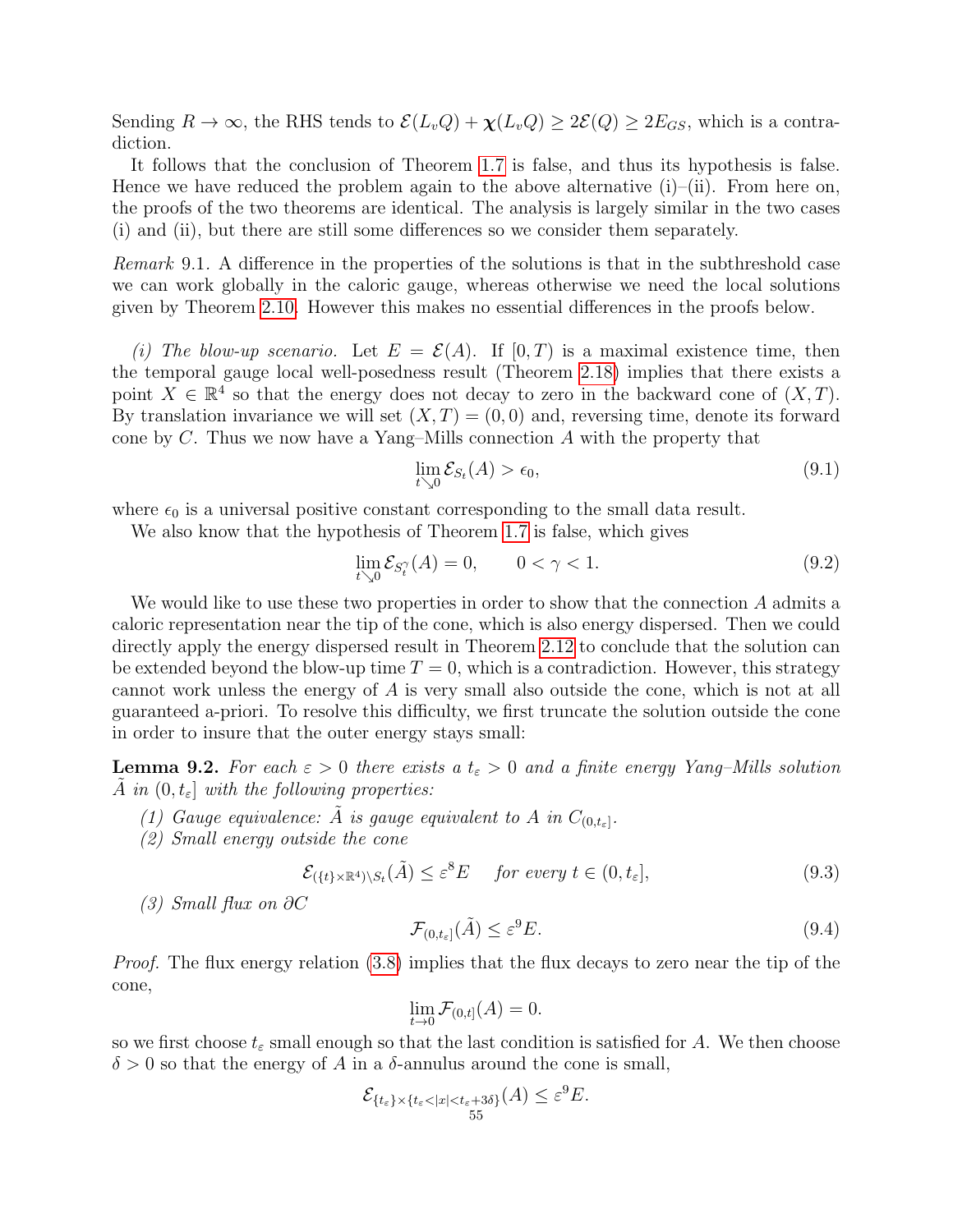Again by the flux energy relation, this propagates to all smaller times,

$$
\mathcal{E}_{\{t\} \times \{t < |x| < t + 3\delta\}}(A) \le 2\varepsilon^9 E, \qquad 0 < t < t_\varepsilon.
$$

We now reset  $t_{\varepsilon}$  to a smaller value,

$$
t_{\varepsilon} \to \min\{t_{\varepsilon}, \delta\}.
$$

For this new choice we have

$$
\mathcal{E}_{\{t_{\varepsilon}\}\times\{t_{\varepsilon}<|x|<4t_{\varepsilon}\}}(A)\leq 2\varepsilon^9 E.
$$

By (a rescaled form of) Proposition [2.13,](#page-24-2) we can truncate the data  $(a, e)(t_{\epsilon})$  for A at time  $t_{\varepsilon}$ . We obtain a new data set  $(\tilde{a}, \tilde{e})(t_{\varepsilon})$  which agrees with  $(a, e)(t_{\varepsilon})$  inside the cone, but is small outside,

$$
\mathcal{E}_{\{t_{\varepsilon}\}\times\{t_{\varepsilon}<|x|<4t_{\varepsilon}\}}(\tilde{A})\lesssim \varepsilon^{9}E.
$$

Now we consider the solution  $\tilde{A}$  generated by the truncated data  $(\tilde{a}, \tilde{e})(t_{\varepsilon})$  below time  $t_{\varepsilon}$ . For as long as it exists it is gauge equivalent with A inside the cone, since they are gauge equivalent initially, see Theorem [2.18.](#page-25-2) This shows that it cannot blow-up inside the cone. On the other hand outside the cone it satisfies the second condition in the lemma by the flux-energy relation, so it does not have enough energy blow up there either. It follows that  $\tilde{A}$  persists as a finite energy solution and satisfies the conditions in the lemma up to time  $t = 0.$ 

From here on, we work with the connection  $\tilde{A}$  which satisfies the properties [\(9.1\)](#page-55-0), [\(9.2\)](#page-55-1) and [\(9.3\)](#page-55-2) where for the latter we choose

$$
\varepsilon \ll_E 1.
$$

Since the flux decays to zero at the tip of the cone, Proposition [3.3](#page-29-2) applied in the interval  $[\varepsilon t, t]$  also implies that for small enough t we have

<span id="page-56-0"></span>
$$
\int_{S_t}^{(X_{\varepsilon t})} P_0(\tilde{A}) \, dx \lesssim E. \tag{9.5}
$$

The bounds [\(9.1\)](#page-55-0), [\(9.2\)](#page-55-1) and [\(9.3\)](#page-55-2) together with [\(9.5\)](#page-56-0) with small enough  $\varepsilon$  guarantee that the hypothesis of Theorem [8.1](#page-42-2) is satisfied for A all small enough t. This shows that the connection A admits a caloric representation in  $[0, t]$ , which is also energy dispersed. Thus we can apply the energy dispersed result in Theorem [2.12](#page-23-0) to conclude that the solution can be extended beyond the blow-up time  $T = 0$ , which is a contradiction.

(ii) The non-scattering scenario. This is similar but simpler, as we no longer need to truncate the data for A and instead we may work directly with A. For this we choose  $R$ large enough so that the outer energy of A is small,

$$
\mathcal{E}_{\{0\}\times\{|x|>R\}}(A) \le \varepsilon^9 E,
$$

and then work with the translated connection  $A(t - R, x)$ . This satisfies the conditions  $(2),(3)$  in Lemma [9.2](#page-55-3) for  $t \in [R,\infty)$ . From this point on, the bound  $(9.5)$  must hold for all large enough t. Hence the hypothesis of Theorem [8.1](#page-42-2) is satisfied for A all large enough t. This shows that the connection A admits a caloric representation in  $[t,\infty]$ , which is also energy dispersed (in the case of Theorem [1.8,](#page-10-0) we have smallness of the energy dispersion in the original gauge, thanks to the uniqueness of the caloric gauge). Thus we can apply the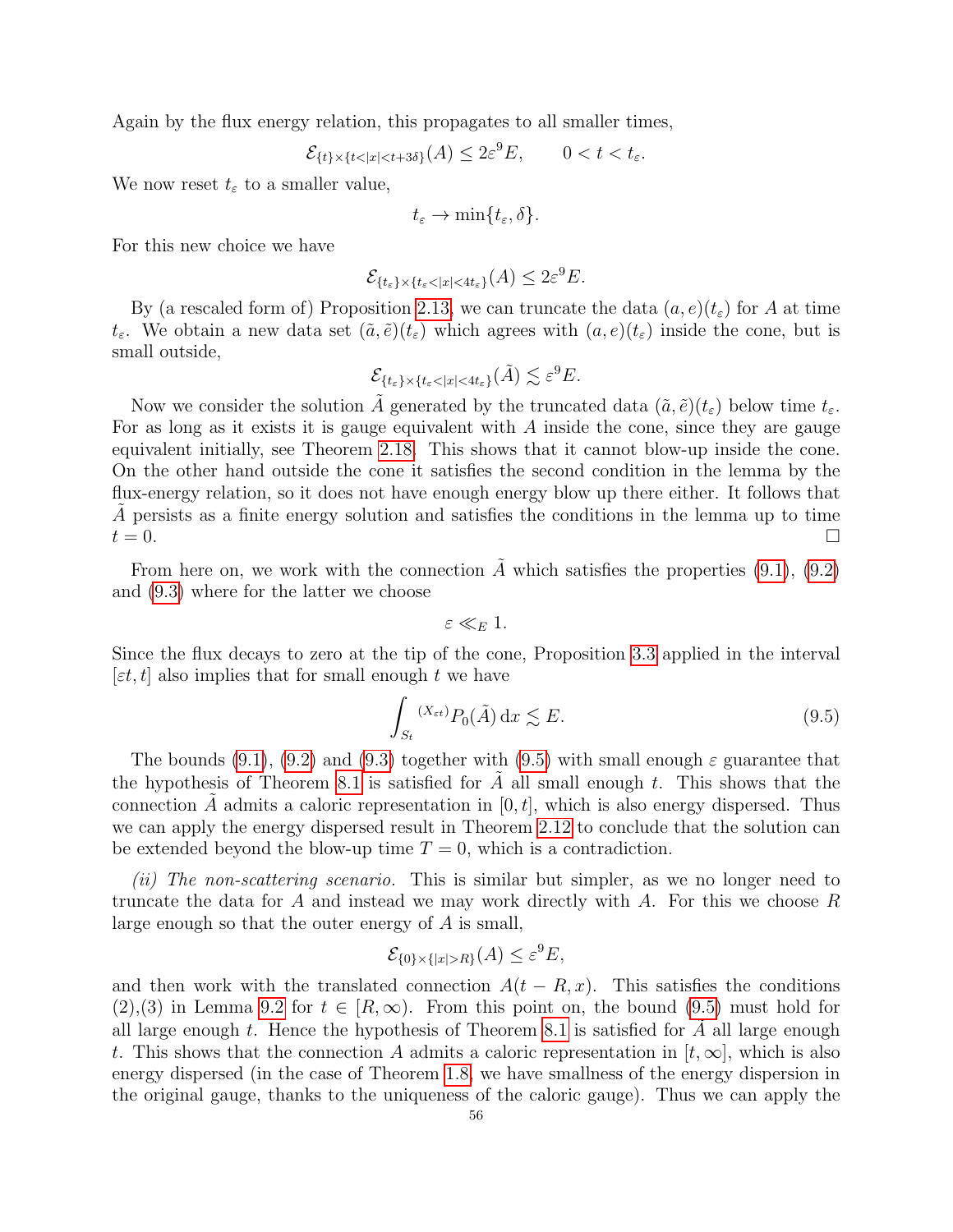energy dispersed result in Theorem [2.12](#page-23-0) in  $[t, \infty)$  and conclude that  $A \in S^1([t, \infty))$ , i.e., the desired scattering result.

#### Appendix A. Tools for analysis of gauge transformations

<span id="page-57-0"></span>In this appendix, we collect various technical results, mostly concerning gauge transformations, that are used in the main text.

<span id="page-57-1"></span>A.1. Results from [\[39\]](#page-64-2). We recall some useful results that were proved in [\[39\]](#page-64-2). The first result is essentially an extension to the critical regularity of a well-known result (see, for instance, [\[55,](#page-65-0) Lemma 2.6]).

<span id="page-57-5"></span>**Lemma A.1** ([\[39,](#page-64-2) Lemma 3.5]). Let B be a g-valued function in  $H^{\frac{1}{2}}(\mathbb{S}^3)$ . There exists  $O \in L^{\infty} \cap H^2(B_1)$ , which depends continuously on B, such that

$$
(O, O_{;r}) \upharpoonright_{\{r=1\}} = (Id, B),
$$

where  $O_{;r} = \frac{x^j}{|x|} O_{;j}$ . A similar construction can be done in the exterior region  $\mathbb{R}^4 \setminus B_1$ .

The next result works in tandem with Lemma [A.1,](#page-57-5) and provides an simple way to extend a  $H<sup>1</sup>$  connection 1-form through a sphere.

<span id="page-57-4"></span>**Lemma A.2** ([\[39,](#page-64-2) Lemma 3.18]). Let  $A \in H^1(B_R)$  with  $A_r = 0$  on  $\partial B_R$ . Extend A outside  $B_R$  by

$$
\bar{A}_r\left(\frac{R^2}{r},\Theta\right) = -A_r(r,\Theta), \quad \bar{A}_\Theta\left(\frac{R^2}{r},\Theta\right) = A_\Theta(r,\Theta).
$$

Then the curvature 2-form  $\bar{F}$  of the extension obeys

$$
\bar{F}\left(\frac{R^2}{r}, \Theta\right) = F(r, \Theta) \quad \text{for } r < R.
$$

A similar construction can be done starting from the exterior region  $\mathbb{R}^4 \setminus B_R$ .

The following results are useful tools for proving continuity of a gauge transformation in the critical regularity setting.

<span id="page-57-3"></span>**Lemma A.3** ([\[39,](#page-64-2) Lemma 3.16]). Let  $O_{i,j} \in \dot{W}^{1,\frac{d}{2}}(B_{2R})$  be a solution to the div-curl system

$$
\partial_j O_{;k} - \partial_k O_{;j} = [O_{;j}, O_{;k}]
$$
  
\n
$$
\partial^{\ell} O_{;\ell} = H.
$$
\n(A.1)

If  $H \in \ell^1 L^{\frac{d}{2}}(B_{2R}),$  then  $O_{;x} \in \ell^1 \dot W^{1,\frac{d}{2}}(B_R)$  with the bound

$$
\|O_{;x}\|_{\ell^1 \dot{W}^{1,\frac{d}{2}}(B_R)} \lesssim \|H\|_{\ell^1 L^{\frac{d}{2}}(B_{2R})} + \|O_{;x}\|_{\dot{W}^{1,\frac{d}{2}}(B_{2R})}^2.
$$

We note that, even though the divergence  $\partial^{\ell}O_{;\ell}$  is formulated in terms of the Euclidean metric, the lemma works with  $e^{k\ell}\nabla_kO_{;\ell}$  defined with respect to any smooth metric on  $B_R$ with suitable adjustment of the constants.

<span id="page-57-2"></span>**Lemma A.4** ([\[39,](#page-64-2) Lemma 3.17]). If  $O_{\mathfrak{X}} \in \ell^1 W^{1,\frac{d}{2}}(B)$ , then O is continuous on B.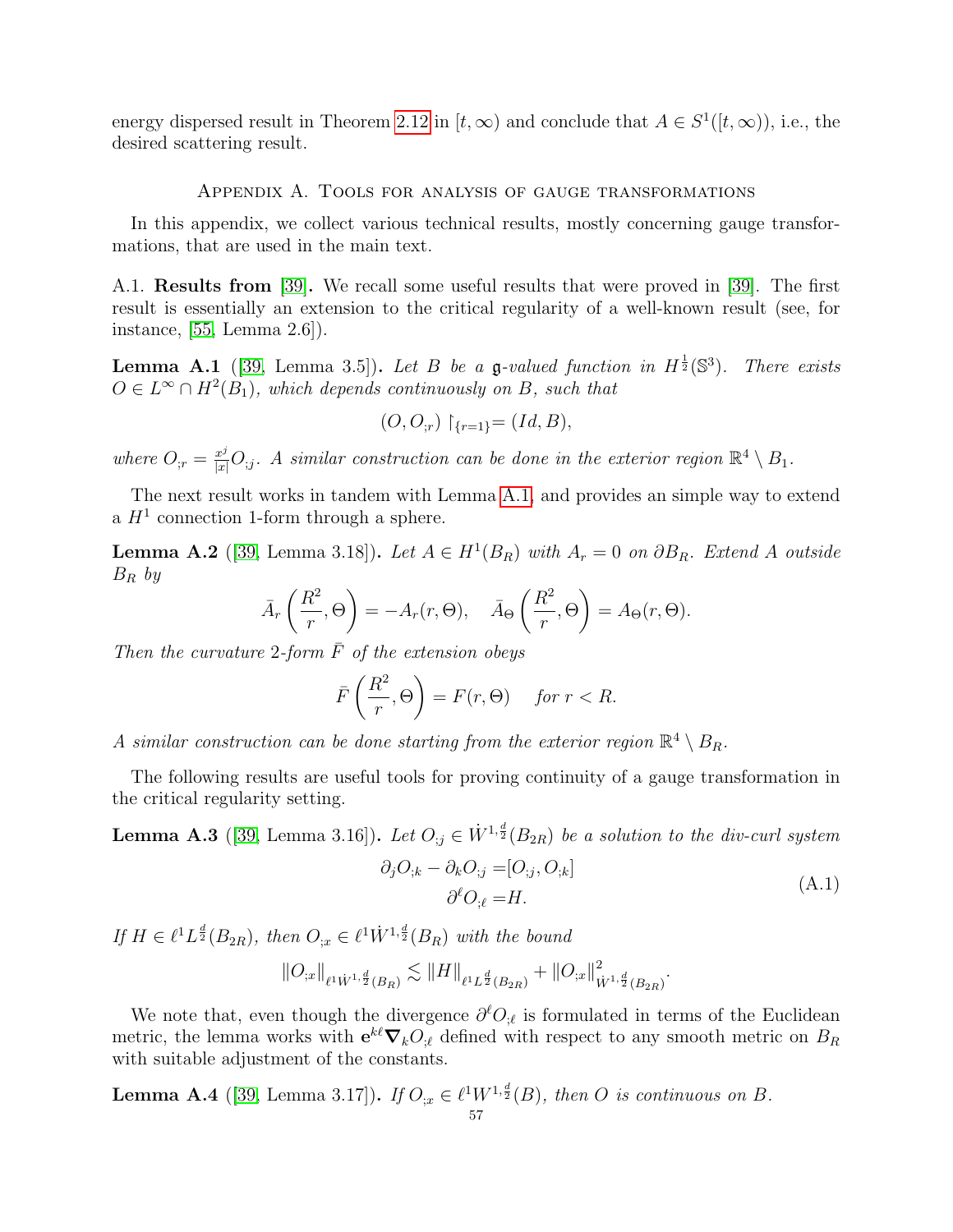<span id="page-58-0"></span>A.2. Solvability of div-curl systems. Our aim in this subsection is to provide solvability results for the nonlinear div-curl system

<span id="page-58-3"></span>
$$
\begin{cases}\n\nabla^{\ell}\Omega_{\ell} = \nabla^{\ell}B_{\ell} \\
\nabla_{j}\Omega_{k} - \nabla_{k}\Omega_{j} = -[\Omega_{j}, \Omega_{k}] \n\end{cases} \text{ in } \mathcal{O},
$$
\n(A.2)

either with  $\mathcal{O} = \mathbb{R}^5$  but with respect to a variable metric **e**, or with  $\mathcal{O} = \mathcal{A}_{(R',R)} \subset \mathbb{R}^4$  (with respect to the Euclidean metric) and with suitable boundary conditions on  $\partial A_{(R',R)}$ ; these problems arise in Sections [5](#page-31-0) and [8,](#page-42-0) respectively. To begin with, we solve in each case the easier linear system (see Section [1.4](#page-15-0) for the notation)

<span id="page-58-1"></span>
$$
\begin{cases} \delta \omega = f \\ d\omega = g \end{cases} \text{ in } \mathcal{O}, \tag{A.3}
$$

where we remind the reader that  $\delta \omega = -\nabla^{\ell} \omega_{\ell}$  for a 1-form  $\omega$ .

<span id="page-58-2"></span>**Lemma A.5** (Linear div-curl system in  $\mathbb{R}^5$ ). Consider the div-curl system [\(A.3\)](#page-58-1) in  $(\mathbb{R}^5, \mathbf{e})$ , where  ${\bf e}_{\alpha\beta}$  is a smooth metric such that  ${\|{\bf e}_{\alpha\beta}-\bar{\bf e}_{\alpha\beta}\|}_{L^\infty\cap\dot{H}^{\frac{5}{2}}}<\epsilon_{\bf e}$  for some constant positive definite matrix  $\bar{\mathbf{e}}_{\alpha\beta}$ . Suppose that f, g are in  $L^2\dot{H}^{\frac{1}{2}}$  and obey the compatibility condition

$$
\mathrm{d}g=0.
$$

Then for  $\epsilon_e$  sufficiently small, there exists a unique solution  $\omega$  to this problem such that  $\omega \in L^5$  and  $\nabla \omega \in L^2 \dot{H}^{\frac{1}{2}}$ , which obeys

$$
\|\nabla\omega\|_{L^2\dot{H}^\frac{1}{2}}\lesssim \|f\|_{L^2\dot{H}^\frac{1}{2}}+\|g\|_{L^2\dot{H}^\frac{1}{2}}
$$

Note that if  $\omega \in L^5$  and  $\nabla \omega \in L^2 \dot{H}^{\frac{1}{2}}$ , then

$$
\|\omega\|_{L^{5}} \lesssim \|\omega\|_{L^{2}\dot{H}^{\frac{3}{2}}} + \|\omega\|_{L^{\infty}\dot{H}^{1}} \lesssim \|\nabla\omega\|_{L^{2}\dot{H}^{\frac{1}{2}}}.
$$
\n(A.4)

.

Indeed, the first inequality is simply the 4-dimensional Sobolev inequality and interpolation, and the second inequality follows from applying the trace theorem to each  $P_k\omega$  and square summing in  $k$ .

*Proof.* First, we treat the case  $\mathbf{e}_{\alpha\beta} = \bar{\mathbf{e}}_{\alpha\beta}$ , in which case [\(A.3\)](#page-58-1) has constant coefficients. Let

$$
\tilde{f} = (-\Delta)^{-1} f, \quad \tilde{g}_{\alpha\beta} = (-\Delta)^{-1} g_{\alpha\beta},
$$

and define

$$
\omega = \mathrm{d}\tilde{f} + \delta\tilde{g}.
$$

By the compatibility condition  $dg = 0$ , as well as the relations  $d^2 = 0$  and  $\delta^2 = 0$ , it is easy to check that  $\omega$  solves [\(A.3\)](#page-58-1). Any other solution differs from  $\omega$  by a harmonic 1-form in  $L^5$ , which must be zero; thus the uniqueness assertion follows. The desired estimate is then clear by Fourier transform.

In the general case, we use a simple perturbation argument. Note that [\(A.3\)](#page-58-1) may be written as

$$
\begin{cases} \delta\omega = f + \text{Err}_{\mathbf{e}}\omega, \\ d\omega = g, \end{cases}
$$

where  $\delta$  denotes the constant coefficient divergence with respect to  $\bar{e}$  and

$$
\mathrm{Err}_{\mathbf{e}}\omega = (\mathbf{\bar{e}}^{\alpha\beta} - \mathbf{e}^{\alpha\beta})\partial_\alpha\omega_\beta - \frac{1}{\sqrt{\det\mathbf{e}}}\partial_\alpha(\mathbf{e}^{\alpha\beta}\sqrt{\det\mathbf{e}})\omega_\beta.
$$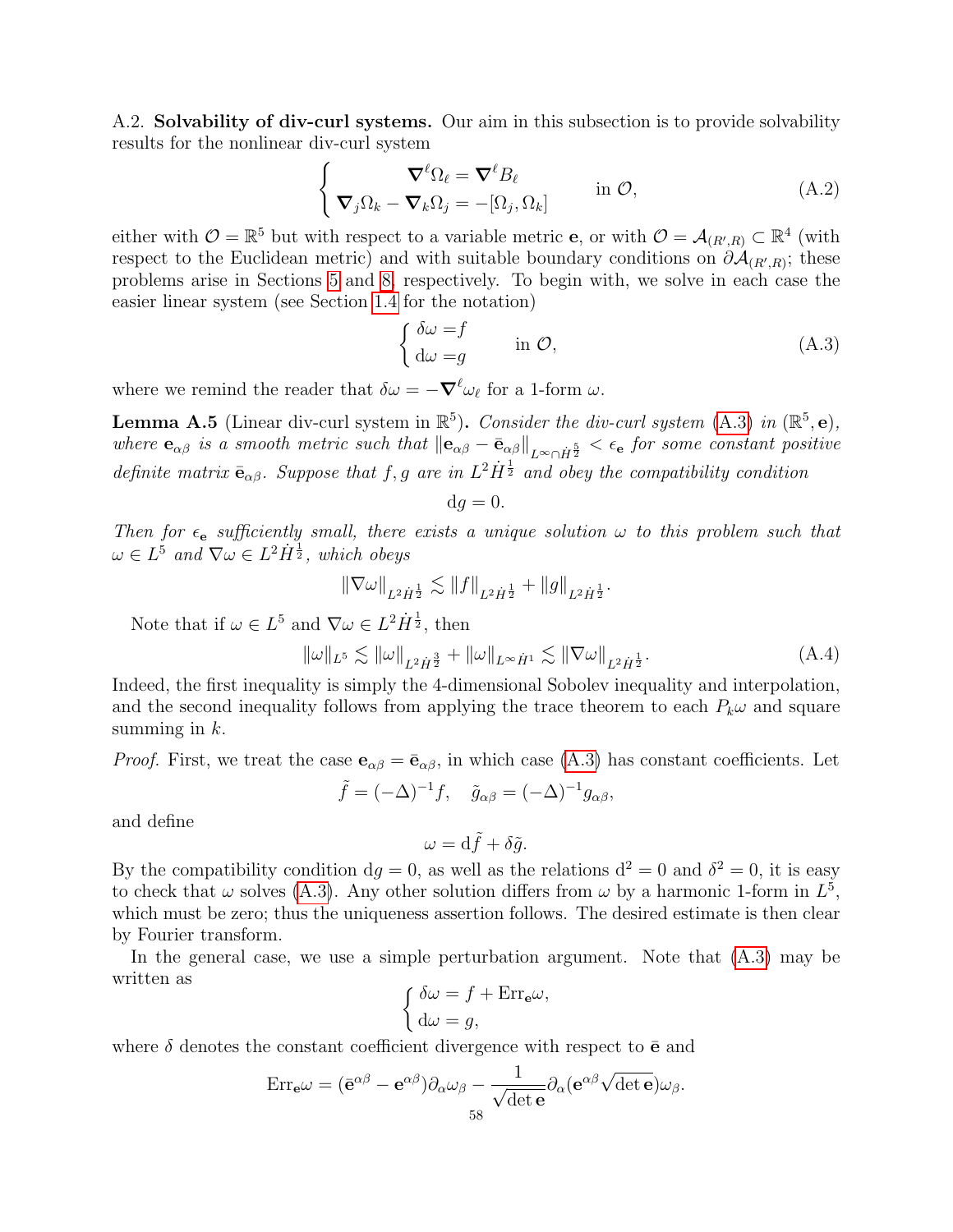By the standard Moser estimates in  $L^{\infty} \cap \dot{H}^{\frac{5}{2}}$ , which is an algebra, it is straightforward to establish (for  $\epsilon_{\mathbf{e}} < 1$ )

$$
\|\bar{{\bf e}}^{\alpha\beta}-{\bf e}^{\alpha\beta}\|_{L^\infty\cap \dot{H}^{\frac{5}{2}}}\lesssim \epsilon_{\bf e},\quad \|\frac{1}{\sqrt{\det{\bf e}}}\partial_\alpha({\bf e}^{\alpha\beta}\sqrt{\det{\bf e}})\|_{\dot{H}^{\frac{3}{2}}}\lesssim \epsilon_{\bf e}.
$$

Combined with the embeddings  $\dot{H}^{\frac{3}{2}} \cdot L^2 \dot{H}^{\frac{3}{2}} \hookrightarrow L^2 \dot{H}^{\frac{1}{2}}$  and  $(L^{\infty} \cap \dot{H}^{\frac{5}{2}}) \cdot L^2 \dot{H}^{\frac{1}{2}} \hookrightarrow L^2 \dot{H}^{\frac{1}{2}}$ , both of which follow from the standard Littlewood–Paley trichotomy with respect to  $x^1, \ldots, x^4$ , we have

$$
\|\mathrm{Err}_{\mathbf{e}}\omega\|_{L^2\dot{H}^\frac{1}{2}}\lesssim \epsilon_{\mathbf{e}}\|\nabla\omega\|_{L^2\dot{H}^\frac{1}{2}}.
$$

Thus, for  $\epsilon_e$  sufficiently small, [\(A.3\)](#page-58-1) is solvable with  $\nabla \omega \in L^2 \dot{H}^{\frac{1}{2}}$ , as desired.

Next we consider the case  $\mathcal{A}_{(R',R)}$ . We denote by  $\nu$  the outward unit normal of  $\mathcal{A}_{(R',R)}$  on  $\partial \mathcal{A}_{(R',R)}.$ 

Lemma A.6 (Linear div-curl system in a 4-dimensional annulus). Consider the div-curl system [\(A.3\)](#page-58-1) in  $\mathcal{A}_{(R',R)} \subset \mathbb{R}^4$  with the boundary condition

$$
\iota_{\nu}\omega=0 \qquad on \ \partial \mathcal{A}_{(R',R)}.
$$

Suppose that f, g are in  $L^2(A_{(R',R)})$  and obey the compatibility conditions

$$
\int_{\mathcal{A}_{(R',R)}} f = 0, \quad dg = 0.
$$

Then there exists a unique solution  $\omega \in H^1(\mathcal{A}_{(R',R)})$  to this boundary value problem, which obeys

$$
\|\omega\|_{H^1({\cal A}_{(R',R)})} \lesssim_{R',R} \|f\|_{L^2({\cal A}_{(R',R)})} + \|g\|_{L^2({\cal A}_{(R',R)})}.
$$

*Proof.* For simplicity, we write  $\mathcal{A} = \mathcal{A}_{(R',R)}$  and omit the dependence of constants on R' and R. As in Lemma [A.5,](#page-58-2) we start by solving the following boundary value problem for  $\tilde{g}$ :

$$
\begin{cases}\n-\Delta \tilde{g} = g & \text{in } \mathcal{A}, \\
(\iota_{\nu} d\tilde{g}, \iota_{\nu} \tilde{g}) = 0 & \text{on } \partial \mathcal{A}.\n\end{cases}
$$

Here  $-\Delta = \delta d + d\delta$  denotes the Hodge Laplacian. By the solvability of the absolute boundary value problem for 2-forms, we may find a unique solution  $\tilde{g} \in H^2(\mathcal{A})$  to these problems; see, for instance, [\[54,](#page-65-9) Proposition 9.8]. We remark that for uniqueness, we use the Hodge theorem and the fact that the second de Rham cohomology group of  $A$  is trivial. We also note that

$$
d\delta d\tilde{g} = d(-\Delta)\tilde{g} = dg = 0.
$$

Testing d $\tilde{g}$  against the above equation, integrating d by parts and using  $\iota_{\nu}d\tilde{g}=0$  to make the boundary terms vanish, it follows that  $\delta d\tilde{q} = 0$ .

Next, we solve the following Neumann boundary value problem for  $f$ :

$$
\begin{cases}\n-\Delta \tilde{f} = f & \text{in } \mathcal{A}, \\
\iota_{\nu} d\tilde{f} = -\iota_{\nu} \delta \tilde{g} & \text{on } \partial \mathcal{A}, \\
\int_{\mathcal{A}} \tilde{f} = 0. \\
59\n\end{cases}
$$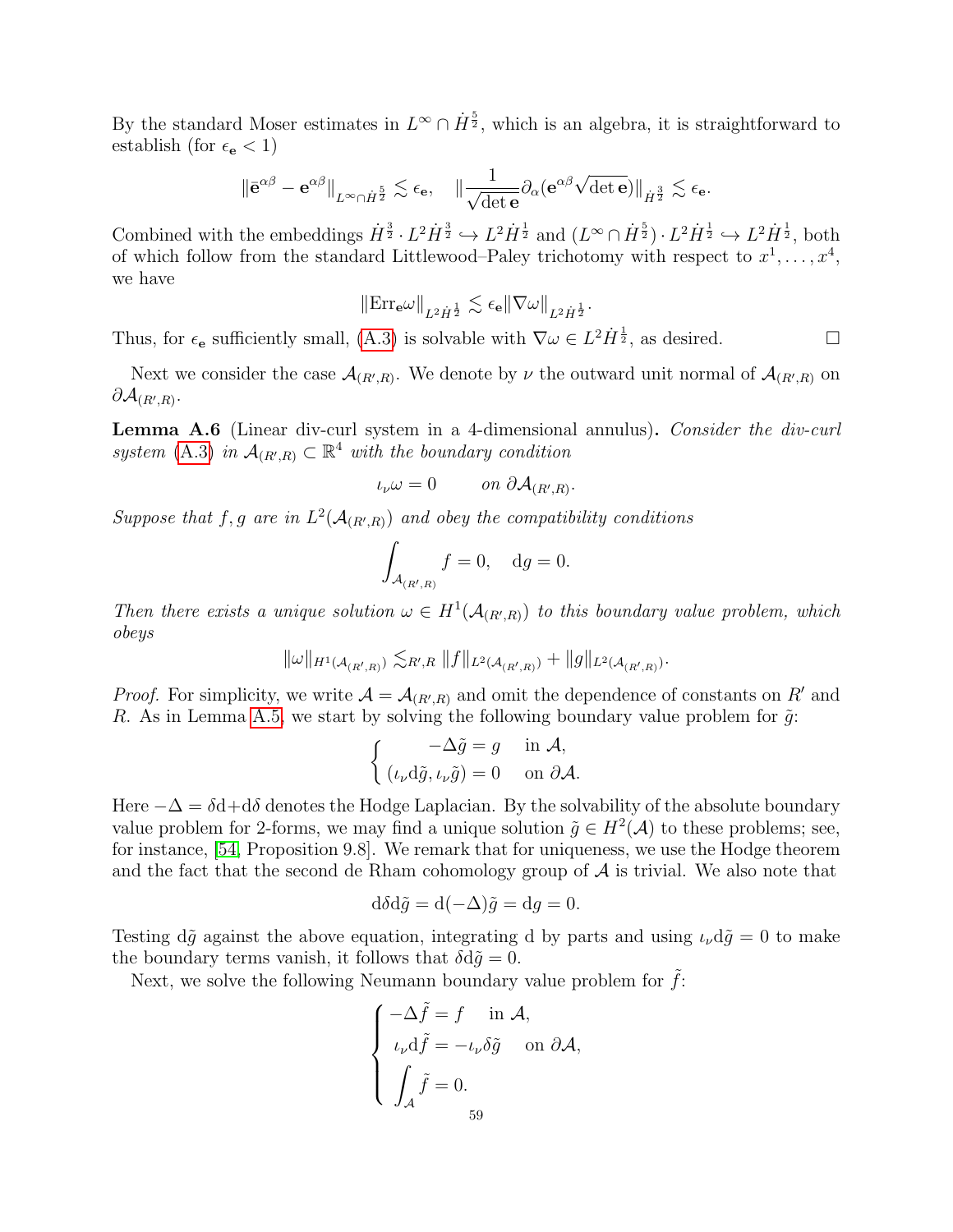To solve this problem with  $\tilde{f} \in H^2(\mathcal{A})$ , we need to verify the following the compatibility condition (which arises from integrating  $-\Delta \tilde{f} = f$  over A, integrating the LHS by parts and using the conditions on f and  $\iota_{\nu}df|_{\partial A}$ :

$$
0 = \int_{\partial \mathcal{A}} \iota_{\nu} \delta \tilde{g} \, d\text{Vol}_{\partial \mathcal{A}}.
$$

Since  $\iota_{\nu} \star 1$  is precisely the induced volume form dVol<sub>∂A</sub>, for any sufficiently regular 3-form  $\eta$ defined in a neighborhood of  $\partial A$  we have  $\iota_{\nu} \star \eta$  dVol $\iota_{\partial A} = i^*_{\partial A} \eta$ , where  $i_{\partial A}$  is the embedding  $\partial A \hookrightarrow \overline{A}$ . It follows that

$$
\iota_{\nu}\delta\tilde{g} d\text{Vol}_{\partial\mathcal{A}} = d(i^*_{\partial\mathcal{A}} \star \tilde{g}),
$$

so that the compatibility condition holds by the Stokes theorem.

In conclusion,  $\omega = d\tilde{f} + \delta \tilde{g}$  gives a desired  $H^1(\mathcal{A})$  solution to the div-curl system [\(A.3\)](#page-58-1) with  $\iota_{\nu}\omega|_{\partial\mathcal{A}}=0$ ; uniqueness follows from the Hodge theorem and the fact that the first de Rham cohomology group of  $\mathcal A$  is trivial.

We are now ready to state and prove the perturbative solvability results for the nonlinear div-curl system [\(A.2\)](#page-58-3).

<span id="page-60-0"></span>**Proposition A.7** (Nonlinear div-curl system in  $\mathbb{R}^5$ ). Consider the nonlinear div-curl system  $(A.2)$  in  $(\mathbb{R}^5, \mathbf{e})$ , where  $\mathbf{e}_{\alpha\beta}$  is a smooth metric such that  $\|\mathbf{e}_{\alpha\beta} - \bar{\mathbf{e}}_{\alpha\beta}\|_{L^{\infty} \cap \dot{H}^{\frac{5}{2}}} < \epsilon_{\mathbf{e}}$  for some constant positive definite matrix  $\bar{\mathbf{e}}_{\alpha\beta}$  and A obeys  $A \in L^5$ ,  $\nabla A \in L^2 H^{\frac{1}{2}}$  and  $\|\nabla^{\alpha} A_{\alpha}\|_{L^2 H^{\frac{1}{2}}}$  $\epsilon_A$ . Then for  $\epsilon_{\mathbf{e}}, \epsilon_A$  sufficiently small, there exists a unique solution  $\Omega$  to this problem such that  $\Omega \in L^5$  and  $\nabla \Omega \in L^2 \dot{H}^{\frac{1}{2}}$ , which obeys

$$
\|\nabla\Omega\|_{L^2\dot{H}^\frac{1}{2}}\lesssim \|\pmb{\nabla}^\alpha A_\alpha\|_{L^2\dot{H}^\frac{1}{2}}.
$$

*Proof.* We aim to solve [\(A.2\)](#page-58-3) by iteration; however, the RHS of the  $d\Omega$  equation may not satisfy the compatibility condition during the iteration procedure. To rectify this issue, we use a Leray-type projection operator. For a 2-form  $g$  defined in  $\mathbb{R}^5$ , we introduce the operators

$$
\mathbb{P}^{df} g = \delta(-\Delta)^{-1} dg, \quad \mathbb{P}^{cf} = g - \mathbb{P}^{df} g.
$$

where  $\delta$  and  $(-\Delta)^{-1}$  are defined with respect to the constant metric  $\bar{e}$ ; such a simple choice is allowed since the condition we need to ensure  $(d(\cdot) = 0)$  is independent of the metric.

Now we set up an iteration scheme by starting with  $\Omega^{(0)} = 0$ , and defining  $\Omega^{(n)}$  by solving the following system:

$$
\begin{cases} \nabla^{\alpha} \Omega_{\alpha}^{(n)} = \nabla^{\alpha} B_{\alpha}, \\ \n d\Omega^{(n)} = \frac{1}{2} \mathbb{P}^{cf} [\Omega^{(n-1)} \wedge \Omega^{(n-1)}]. \end{cases}
$$

Using Lemma [A.5,](#page-58-2) it is straightforward to show that  $\Omega^{(n)}$  has a limit  $\Omega$  such that  $\|\nabla\Omega\|_{L^2\dot{H}^{\frac{1}{2}}} \lesssim$  $\|{\boldsymbol{\nabla}}^\alpha B_\alpha\|_{L^2\dot{H}^\frac{1}{2}}$  and solves

$$
\begin{cases}\n\nabla^{\alpha}\Omega_{\alpha} = \nabla^{\alpha}B_{\alpha}, \\
d\Omega = \frac{1}{2}\mathbb{P}^{cf}[\Omega \wedge \Omega] = \frac{1}{2}[\Omega \wedge \Omega] - Z,\n\end{cases}
$$

where

$$
Z = \frac{1}{2} \mathbb{P}^{df} [\Omega \wedge \Omega].
$$
60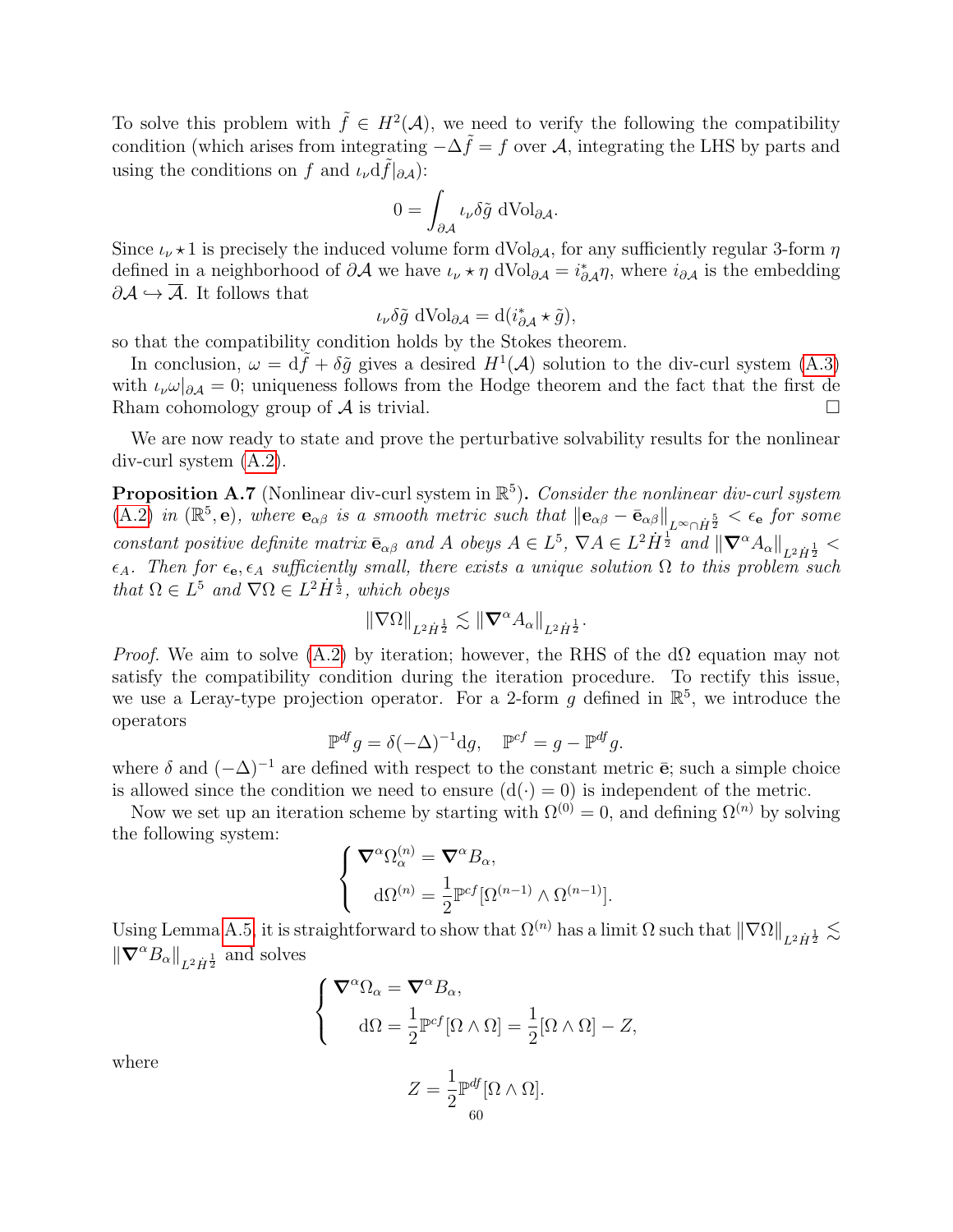It remains to show that  $Z = 0$ . As a preparation, note that for any 1-form  $\omega$ .

$$
[[\omega \wedge \omega] \wedge \omega] = 0,
$$

which follows from the Jacobi identity for the Lie bracket. Thus, Z obeys the identity

$$
Z = \frac{1}{2}\delta(-\Delta)^{-1}d[\Omega \wedge \Omega]
$$
  
=  $\frac{1}{2}\delta(-\Delta)^{-1}[[\Omega \wedge \Omega] \wedge \Omega] - \frac{1}{2}\delta(-\Delta)^{-1}[\mathbb{P}^{df}[\Omega \wedge \Omega] \wedge \Omega]$   
=  $-\delta(-\Delta)^{-1}[Z \wedge \Omega].$ 

But then since  $Z \in L^2 \dot{H}^{\frac{1}{2}}$  and

$$
\|Z\|_{L^2 \dot H^{\frac{1}{2}}} \lesssim \|\Omega\|_{L^5} \|Z\|_{L^2 \dot H^{\frac{1}{2}}},
$$

we have  $Z = 0$  provided that  $\epsilon_A$  is small enough, as desired.

<span id="page-61-0"></span>Proposition A.8 (Nonlinear div-curl system in a 4-dimensional annulus). Consider the nonlinear div-curl system [\(A.2\)](#page-58-3) in  $\mathcal{A}_{(R',R)} \subset \mathbb{R}^4$  with the boundary condition

$$
\iota_{\nu}\omega=0 \qquad on \ \partial \mathcal{A}_{(R',R)}.
$$

Suppose that A is in  $H^1(\mathcal{A}_{(R',R)})$  and obeys  $\|\partial^\ell A_\ell\|_{L^2(\mathcal{A}_{(R',R)})} < \epsilon_A$ . Then for  $\epsilon_A$  sufficiently small (depending on R', R), there exists a unique solution  $\Omega \in H^1(\mathcal{A}_{(R',R)})$  to this boundary value problem, which obeys

$$
\|\Omega\|_{H^1(\mathcal{A}_{(R',R)})} \lesssim_{R',R} \|\partial^\ell A_\ell\|_{L^2(\mathcal{A}_{(R',R)})}.
$$

*Proof.* Again, for simplicity, we write  $A = A_{(R',R)}$  and omit the dependence of constants on  $R', R$ . As in the proof of Proposition [A.7,](#page-60-0) the crucial step is to construct a suitable projection that enforces the compatibility condition. For sufficiently smooth  $g$  ( $g \in H^2(\mathcal{A})$ ) is enough), solve the boundary value problem

$$
\begin{cases}\n-\Delta u = dg & \text{in } \mathcal{A}, \\
(\iota_{\nu} du, \iota_{\nu} u) = 0 & \text{on } \partial \mathcal{A}, \\
u \perp \mathcal{H}_A^3(\mathcal{A}),\n\end{cases}
$$

where  $\mathcal{H}_{A}^{3}(\mathcal{A})$  is the space of harmonic 3-forms  $\eta$  satisfying  $\iota_{\nu}\eta = 0$ ; see, for instance, [\[54,](#page-65-9) Proposition 9.8]. Note that the solvability condition dg  $\perp$   $\mathcal{H}_A^3$  is clearly satisfied. Furthermore, observe that  $d\delta du = d^2g = 0$ ; thus testing by du and using the boundary condition  $\iota_{\nu}du = 0$ , it follows that  $\delta du = 0$ . Thus, if we define

$$
\mathbb{P}^{df} g = \delta u, \quad \mathbb{P}^{cf} = g - \mathbb{P}^{df} g,
$$

then  $d\mathbb{P}^{df} g = dg$  and  $d\mathbb{P}^{cf} g = 0$ . Moreover, by the  $H^1$  estimate for the Hodge Laplacian,

$$
\|\mathbb{P}^{df}g\|_{L^2(\mathcal{A})}\lesssim \|u\|_{H^1(\mathcal{A})}\lesssim \|g\|_{L^2(\mathcal{A})},
$$

by which we may extend  $\mathbb{P}^{df}$  to any  $g \in L^2(\mathcal{A})$ .

As in Proposition [A.7,](#page-60-0) we now solve the system

$$
\begin{cases} \delta\Omega = \delta B, \\ d\Omega = \frac{1}{2} \mathbb{P}^{cf}[\Omega \wedge \Omega], \\ 61 \end{cases}
$$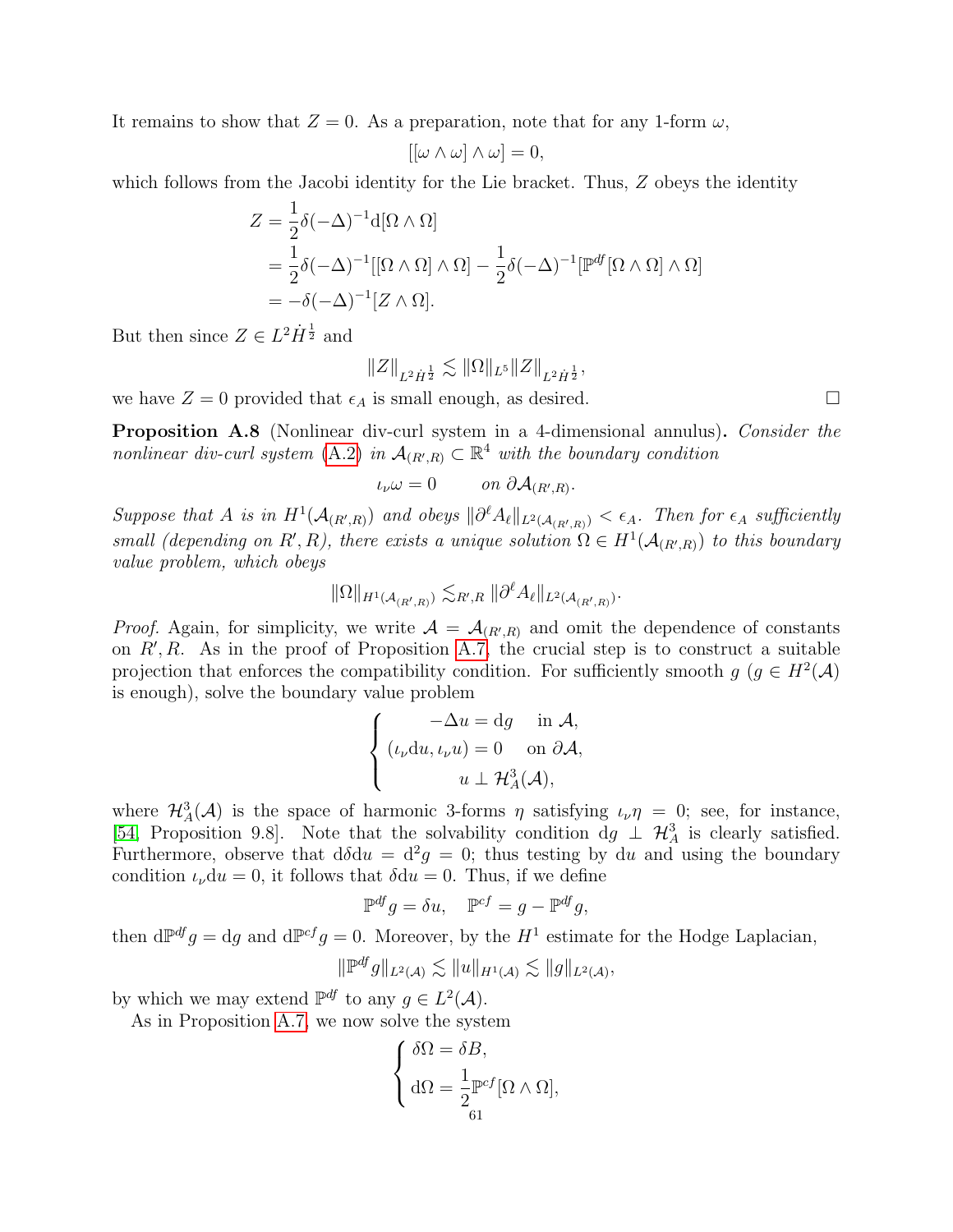with the boundary condition  $\iota_{\nu}\Omega = 0$  by iteration. Note that  $\iota_{\nu}B = 0$  on  $\partial A$  ensures the compatibility condition  $\int_{\mathcal{A}} \delta B = 0$ . Then to finish the proof, it suffices to show that

$$
Z = \frac{1}{2} \mathbb{P}^{df} [\Omega \wedge \Omega],
$$

which is a-priori in  $L^2$ , must vanish. Since  $\mathbb{P}^{df} g$  is defined from dg, we may perform a similar computation as in Proposition [A.7](#page-60-0) and conclude that Z obeys a self-improving relation if  $\epsilon_A$ is sufficiently small; thus  $Z = 0$  as desired.

<span id="page-62-0"></span>A.3. Uhlenbeck's lemmas. Here, we record various lemmas that allows us to pass to the Coulomb gauge under a suitable gauge-independent smallness condition. We begin with the classical results proved by Uhlenbeck. In what follows,  $\nu$  denotes the outward unit normal to  $B_R$  on  $\partial B_R$ .

<span id="page-62-1"></span>**Theorem A.9.** Let A be a connection in a ball  $B_R \subset \mathbb{R}^4$  that satisfies  $A \in H^1(B_R)$  and  $||F||_{L^2(B_R)} < \epsilon_0$ . If  $\epsilon_0$  is sufficiently small, then there exists an admissible gauge transformation O, unique up to multiplication by a constant element of  $\bf{G}$ , such that  $\tilde{A} = \mathcal{G}(O)A$ obeys

$$
\partial^{\ell} \tilde{A}_{\ell} = 0 \text{ in } B_R, \qquad \nu^{\ell} \tilde{A}_{\ell} = 0 \text{ on } \partial B_R
$$

and

$$
\|\tilde{A}\|_{\dot{H}^1(B_R)} \lesssim \|F\|_{L^2(B_R)}.
$$

<span id="page-62-3"></span>**Theorem A.10.** Let A be a connection in  $\mathbb{R}^4 \setminus B_R$  that satisfies  $A \in \dot{H}^1 \cap L^4(\mathbb{R}^4 \setminus B_R)$ and  $||F||_{L^2(\mathbb{R}^4 \setminus B_R)} < \epsilon_0$ . If  $\epsilon_0$  is sufficiently small, then there exists an admissible gauge transformation O, unique up to multiplication by a constant element of  $\bf{G}$ , such that  $\tilde{A} =$  $\mathcal{G}(O)A$  obeys

$$
\partial^{\ell} \tilde{A}_{\ell} = 0 \, \, in \, \mathbb{R}^4 \setminus B_R, \qquad \nu^{\ell} \tilde{A}_{\ell} = 0 \, \, on \, \partial B_R
$$

and

$$
\|\tilde{A}\|_{\dot{H}^1(\mathbb{R}^4 \setminus B_R)} \lesssim \|F\|_{L^2(\mathbb{R}^4 \setminus B_R)}.
$$

The first result is essentially [\[55,](#page-65-0) Theorem 1.3]; see [\[39,](#page-64-2) Theorem 3.11] for the uniqueness assertion at the critical regularity. The second result is the combination of [\[57,](#page-65-10) Theorem 4.5], which is formulated on a punctured disk, and a conformal inversion procedures, which is also in [\[57\]](#page-65-10). See, also, Theorem 3.12 and the proof of Theorem 1.5 in [\[39\]](#page-64-2).

We end with a result that concerns a connection on the unit 3-sphere  $\mathbb{S}^3$  whose curvature is small in  $L^2$ ; note that this is a subcritical assumption.

<span id="page-62-2"></span>**Proposition A.11** (Subcritical Uhlenbeck on  $\mathbb{S}^3$ ). Let A be a connection in  $\mathbb{S}^3$  that satisfies  $A\in H^1_\Theta(\mathbb{S}^3)$  and  $||F||_{L^2_\Theta(\mathbb{S}^3)} < \epsilon_0$ . If  $\epsilon_0$  is sufficiently small, then there exists a  $H^2_\Theta$  gauge transformation O, unique up to multiplication by a constant element of  $\bf{G}$ , such that  $\tilde{A} =$  $\mathcal{G}(O)A$  obeys  $\nabla^{\Theta} A_{\Theta} = 0$  and

$$
\|\tilde{A}\|_{H^1_\Theta(\mathbb{S}^3)}\lesssim \|F\|_{L^2_\Theta(\mathbb{S}^3)}
$$

This proposition is a slight strengthening of [\[56,](#page-65-1) Theorem 2.5]; we include a sketch of the proof for completeness.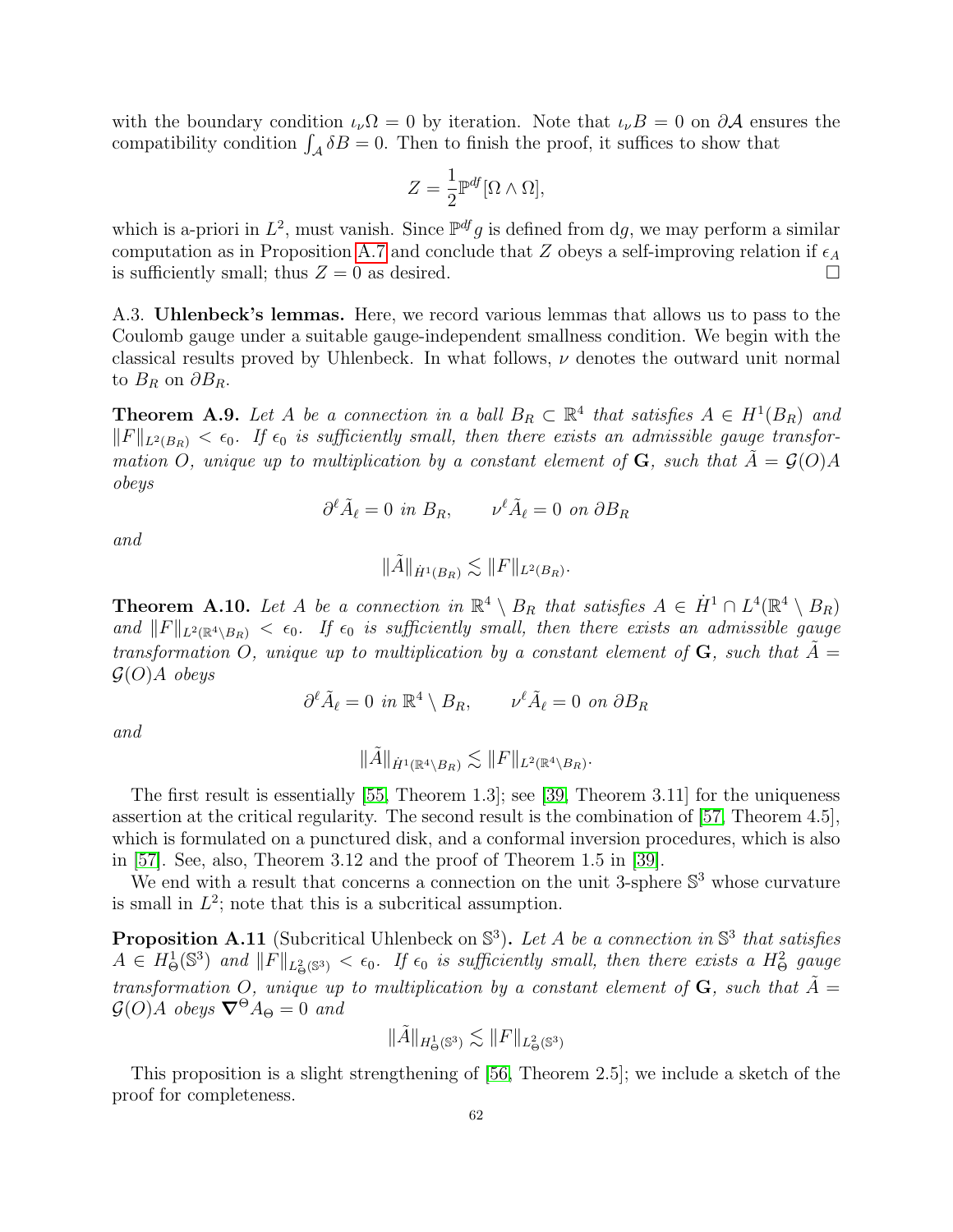*Proof.* We cover  $\mathbb{S}^3$  by two caps  $\mathcal{O}_N$  and  $\mathcal{O}_S$  centered at the north and the south poles, respectively, and apply the usual Uhlenbeck's lemma (Theorem [A.9\)](#page-62-1) to each; we denote the resulting representations by  $A^{(N)}$  and  $A^{(S)}$ , respectively. In the intersection,  $A^{(N)} = \mathcal{G}(O^{(NS)})A^{(S)}$ for some gauge transformation  $O^{(NS)} \in H^2_{\Theta}(\mathcal{O}_N \cap \mathcal{O}_S)$ . By the Sobolev embedding, taking  $\epsilon_0$  small enough, the image of  $O^{(NS)}$  is contained in a small ball near a constant element. Hence we may patch together  $A^{(N)}$  and  $A^{(S)}$  to obtain a global representation  $\overline{A}$  such that  $\|\bar{A}\|_{H^1_{\Theta}} \lesssim \epsilon_0$ . Finally, applying a subcritical perturbative argument (see, for instance, [\[56,](#page-65-1) Proof of Theorem 2.5]), we find a gauge transformation from  $\overline{A}$  into the Coulomb gauge. The uniqueness assertion follows also from the same perturbative argument.  $\Box$ 

#### <span id="page-63-0"></span>**REFERENCES**

- <span id="page-63-18"></span>[1] N. Aronszajn, A unique continuation theorem for solutions of elliptic partial differential equations or inequalities of second order, J. Math. Pures Appl. (9) 36 (1957), 235–249.
- <span id="page-63-2"></span>[2] M. F. Atiyah, N. J. Hitchin, V. G. Drinfeld, and Y. I. Manin, Construction of instantons, Phys. Lett. A 65 (1978), no. 3, 185–187, [doi](http://dx.doi.org/10.1016/0375-9601(78)90141-X).
- <span id="page-63-19"></span>[3] H. Bahouri, J.-Y. Chemin, and R. Danchin, Fourier analysis and nonlinear partial differential equations, Grundlehren der Mathematischen Wissenschaften [Fundamental Principles of Mathematical Sciences], vol. 343, Springer, Heidelberg, 2011, [doi](http://dx.doi.org/10.1007/978-3-642-16830-7).
- <span id="page-63-14"></span>[4] I. Bejenaru and S. Herr, *The cubic Dirac equation: small initial data in*  $H^{\frac{1}{2}}(\mathbb{R}^2)$ , Comm. Math. Phys. 343 (2016), no. 2, 515–562, [doi](http://dx.doi.org/10.1007/s00220-015-2508-4).
- <span id="page-63-15"></span>[5] , On global well-posedness and scattering for the massive Dirac–Klein–Gordon system, J. Eur. Math. Soc. (JEMS) 19 (2017), no. 8, 2445–2467, [doi](http://dx.doi.org/10.4171/JEMS/721).
- <span id="page-63-7"></span>[6] J. Bourgain, Global solutions of nonlinear Schrödinger equations, American Mathematical Society Colloquium Publications, vol. 46, American Mathematical Society, Providence, RI, 1999, [doi](http://dx.doi.org/10.1090/coll/046).
- <span id="page-63-1"></span>[7] S. K. Donaldson and P. B. Kronheimer, The geometry of four-manifolds, Oxford Mathematical Monographs, The Clarendon Press, Oxford University Press, New York, 1990, Oxford Science Publications.
- <span id="page-63-6"></span>[8] R. Donninger and J. Krieger, Nonscattering solutions and blowup at infinity for the critical wave equation, Math. Ann. 357 (2013), no. 1, 89–163, [doi](http://dx.doi.org/10.1007/s00208-013-0898-1).
- <span id="page-63-13"></span>[9] T. Duyckaerts, H. Jia, C. Kenig, and F. Merle, Universality of blow up profile for small blow up solutions to the energy critical wave map equation, preprint (2016), [arXiv:1612.04927](http://arxiv.org/abs/1612.04927).
- <span id="page-63-10"></span>[10] D. M. Eardley and V. Moncrief, The global existence of Yang-Mills-Higgs fields in 4-dimensional Minkowski space. I. Local existence and smoothness properties, Comm. Math. Phys. 83 (1982), no. 2, 171–191, [link.](http://projecteuclid.org/euclid.cmp/1103920800)
- <span id="page-63-11"></span>[11] , The global existence of Yang-Mills-Higgs fields in 4-dimensional Minkowski space. II. Completion of proof, Comm. Math. Phys. 83 (1982), no. 2, 193–212, [link.](http://projecteuclid.org/euclid.cmp/1103920801)
- <span id="page-63-17"></span>[12] C. Gavrus, Global well-posedness for the massive Maxwell-Klein-Gordon equation with small critical Sobolev data, preprint  $(2016)$ ,  $arXiv:1610.03581$ .
- <span id="page-63-16"></span>[13] C. Gavrus and S.-J. Oh, Global well-posedness of high dimensional Maxwell-Dirac for small critical data, Mem. Amer. Math. Soc. (to appear), [arXiv:1604.07900](http://arxiv.org/abs/1604.07900).
- <span id="page-63-9"></span>[14] M. G. Grillakis, On the wave map problem, Nonlinear wave equations (Providence, RI, 1998), Contemp. Math., vol. 263, Amer. Math. Soc., Providence, RI, 2000, pp. 71–84, [doi](http://dx.doi.org/10.1090/conm/263/04192).
- <span id="page-63-12"></span>[15] R. Grinis, *Quantization of time-like energy for wave maps into spheres*, Comm. Math. Phys. **352** (2017), no. 2, 641–702, [doi](http://dx.doi.org/10.1007/s00220-016-2766-9).
- <span id="page-63-3"></span>[16] M. Gursky, C. Kelleher, and J. Streets, A conformally invariant gap theorem in Yang-Mills theory, preprint (2017), [arXiv:1708.01157](http://arxiv.org/abs/1708.01157).
- <span id="page-63-5"></span>[17] J. Jendrej, Construction of two-bubble solutions for energy-critical wave equations, Amer. J. Math. 141 (2019), no. 1, 55–118, [doi](http://dx.doi.org/10.1353/ajm.2019.0002).
- <span id="page-63-4"></span>[18] J. Jendrej and A. Lawrie, Two-bubble dynamics for threshold solutions to the wave maps equation, preprint (2017), [arXiv:1706.00089](http://arxiv.org/abs/1706.00089).
- <span id="page-63-8"></span>[19] C. E. Kenig and F. Merle, Global well-posedness, scattering and blow-up for the energy-critical focusing non-linear wave equation, Acta Math. 201 (2008), no. 2, 147–212, [doi](http://dx.doi.org/10.1007/s11511-008-0031-6).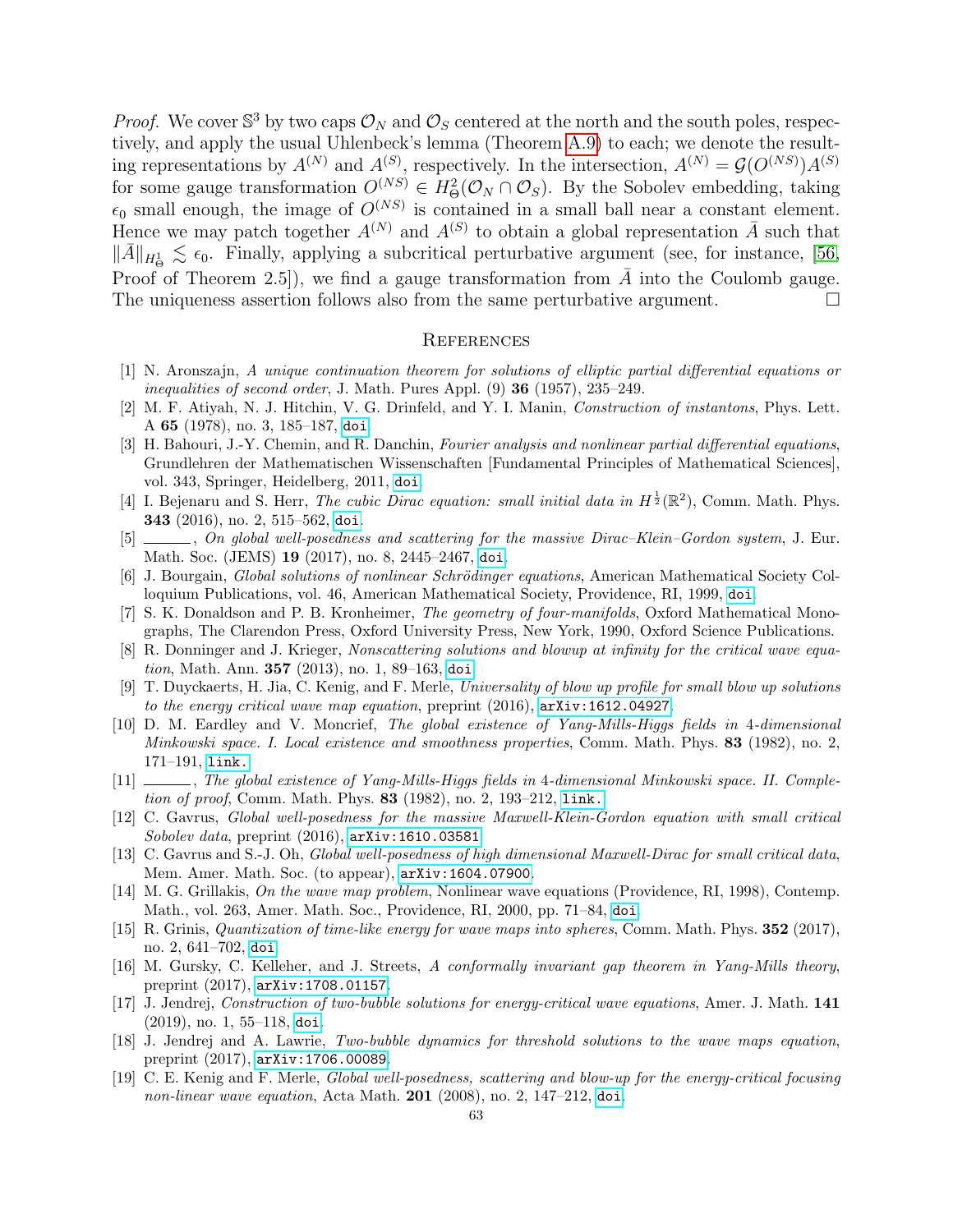- <span id="page-64-9"></span>[20] S. Klainerman and M. Machedon, Space-time estimates for null forms and the local existence theorem, Comm. Pure Appl. Math. 46 (1993), no. 9, 1221–1268, [doi](http://dx.doi.org/10.1002/cpa.3160460902).
- <span id="page-64-19"></span> $[21]$  , On the Maxwell-Klein-Gordon equation with finite energy, Duke Math. J. 74 (1994), no. 1, 19–44, [doi](http://dx.doi.org/10.1215/S0012-7094-94-07402-4).
- <span id="page-64-20"></span>[22]  $\ldots$ , Finite energy solutions of the Yang-Mills equations in  $\mathbb{R}^{3+1}$ , Ann. of Math. (2) 142 (1995), no. 1, 39–119, [doi](http://dx.doi.org/10.2307/2118611).
- <span id="page-64-21"></span>[23] S. Klainerman and D. Tataru, On the optimal local regularity for Yang-Mills equations in  $\mathbb{R}^{4+1}$ , J. Amer. Math. Soc. 12 (1999), no. 1, 93–116, [doi](http://dx.doi.org/10.1090/S0894-0347-99-00282-9).
- <span id="page-64-26"></span>[24] H. Koch and D. Tataru, Carleman estimates and unique continuation for second-order elliptic equations with nonsmooth coefficients, Comm. Pure Appl. Math. **54** (2001), no. 3, 339–360, [doi](http://dx.doi.org/10.1002/1097-0312(200103)54:3<339::AID-CPA3>3.0.CO;2-D).
- <span id="page-64-7"></span>[25] J. Krieger, W. Schlag, and D. Tataru, Renormalization and blow up for the critical Yang-Mills problem, Adv. Math. 221 (2009), no. 5, 1445–1521, [doi](http://dx.doi.org/10.1016/j.aim.2009.02.017).
- <span id="page-64-25"></span>[26] J. Krieger and J. Lührmann, Concentration compactness for the critical Maxwell-Klein-Gordon equation, Ann. PDE 1 (2015), no. 1, Art. 5, 208.
- <span id="page-64-13"></span>[27] J. Krieger and W. Schlag, Concentration compactness for critical wave maps, EMS Monographs in Mathematics, European Mathematical Society (EMS), Zürich, 2012, [doi](http://dx.doi.org/10.4171/106).
- <span id="page-64-12"></span>[28] J. Krieger and J. Sterbenz, Global regularity for the Yang-Mills equations on high dimensional Minkowski space, Mem. Amer. Math. Soc. 223 (2013), no. 1047,  $vi+99$ , [doi](http://dx.doi.org/10.1090/S0065-9266-2012-00566-1).
- <span id="page-64-5"></span>[29] J. Krieger, J. Sterbenz, and D. Tataru, Global well-posedness for the Maxwell-Klein-Gordon equation in  $4+1$  dimensions: small energy, Duke Math. J. **164** (2015), no. 6, 973–1040, [doi](http://dx.doi.org/10.1215/00127094-2885982).
- <span id="page-64-4"></span>[30] J. Krieger and D. Tataru, Global well-posedness for the Yang-Mills equation in 4 + 1 dimensions. Small energy, Ann. of Math. (2) 185 (2017), no. 3, 831–893.
- <span id="page-64-22"></span>[31] A. Lawrie and S.-J. Oh, A refined threshold theorem for  $(1 + 2)$ -dimensional wave maps into surfaces, Comm. Math. Phys. 342 (2016), no. 3, 989–999, [doi](http://dx.doi.org/10.1007/s00220-015-2513-7).
- <span id="page-64-14"></span>[32] S.-J. Oh, Gauge choice for the Yang-Mills equations using the Yang-Mills heat flow and local wellposedness in  $H^1$ , J. Hyperbolic Differ. Equ. 11 (2014), no. 1, 1-108, [doi](http://dx.doi.org/10.1142/S0219891614500015).
- <span id="page-64-15"></span>[33]  $\frac{1}{\sqrt{1-\frac{1}{n}}}\$ , Finite energy global well-posedness of the Yang-Mills equations on  $\mathbb{R}^{1+3}$ : an approach using the Yang-Mills heat flow, Duke Math. J. 164 (2015), no. 9, 1669-1732, [doi](http://dx.doi.org/10.1215/00127094-3119953).
- <span id="page-64-24"></span>[34] S.-J. Oh and D. Tataru, Global well-posedness and scattering of the (4 + 1)-dimensional Maxwell-KleinGordon equation, Invent. Math. 205 (2016), no. 3, 781–877, [arXiv:1503.01562](http://arxiv.org/abs/1503.01562), [doi](http://dx.doi.org/10.1007/s00222-016-0646-8).
- <span id="page-64-23"></span> $[35]$  , Local well-posedness of the  $(4 + 1)$ -dimensional Maxwell-Klein-Gordon equation at energy regularity, Ann. PDE 2 (2016), no. 1, Art. 2, 70, [arXiv:1503.01560](http://arxiv.org/abs/1503.01560), [doi](http://dx.doi.org/10.1007/s40818-016-0006-4).
- <span id="page-64-6"></span>[36] , Energy dispersed solutions for the  $(4+1)$ -dimensional Maxwell-Klein-Gordon equation, Amer. J. Math. (2017), [arXiv:1503.01561](http://arxiv.org/abs/1503.01561).
- <span id="page-64-0"></span>[37] , The Yang-Mills heat flow and the caloric gauge, preprint (2017), arXiv: 1709.08599.
- <span id="page-64-1"></span>[38] , The hyperbolic Yang-Mills equation in the caloric gauge. Local well-posedness and control of energy dispersed solutions, preprint (2017), [arXiv:1709.09332](http://arxiv.org/abs/1709.09332).
- <span id="page-64-2"></span>[39] , The hyperbolic Yang-Mills equation for connections in an arbitrary topological class, preprint (2017), [arXiv:1709.08604](http://arxiv.org/abs/1709.08604).
- <span id="page-64-3"></span> $[40]$  , The Threshold Theorem for the  $(4 + 1)$ -dimensional Yang-Mills equation: An overview of the proof, preprint (2017), [arXiv:1709.09088](http://arxiv.org/abs/1709.09088).
- <span id="page-64-8"></span>[41] P. Raphaël and I. Rodnianski, *Stable blow up dynamics for the critical co-rotational wave maps and* equivariant Yang-Mills problems, Publ. Math. Inst. Hautes Etudes Sci.  $115$  (2012), 1–122, [doi](http://dx.doi.org/10.1007/s10240-011-0037-z).
- <span id="page-64-11"></span>[42] I. Rodnianski and T. Tao, Global regularity for the Maxwell-Klein-Gordon equation with small critical Sobolev norm in high dimensions, Comm. Math. Phys.  $251$  (2004), no. 2, 377–426, [doi](http://dx.doi.org/10.1007/s00220-004-1152-1).
- <span id="page-64-17"></span>[43] J. Sterbenz and D. Tataru, *Energy dispersed large data wave maps in*  $2+1$  *dimensions*, Comm. Math. Phys. 298 (2010), no. 1, 139–230, [doi](http://dx.doi.org/10.1007/s00220-010-1061-4).
- <span id="page-64-18"></span> $[44]$  , Regularity of wave-maps in dimension  $2 + 1$ , Comm. Math. Phys. 298 (2010), no. 1, 231–264 [doi](http://dx.doi.org/10.1007/s00220-010-1062-3).
- <span id="page-64-10"></span>[45] T. Tao, Global regularity of wave maps. II. Small energy in two dimensions, Comm. Math. Phys. 224 (2001), no. 2, 443–544, [doi](http://dx.doi.org/10.1007/PL00005588).
- <span id="page-64-16"></span>[46] , Geometric renormalization of large energy wave maps, Journées "Équations aux Dérivées Partielles", Ecole Polytech., Palaiseau, 2004, pp. Exp. No. XI, 32. ´